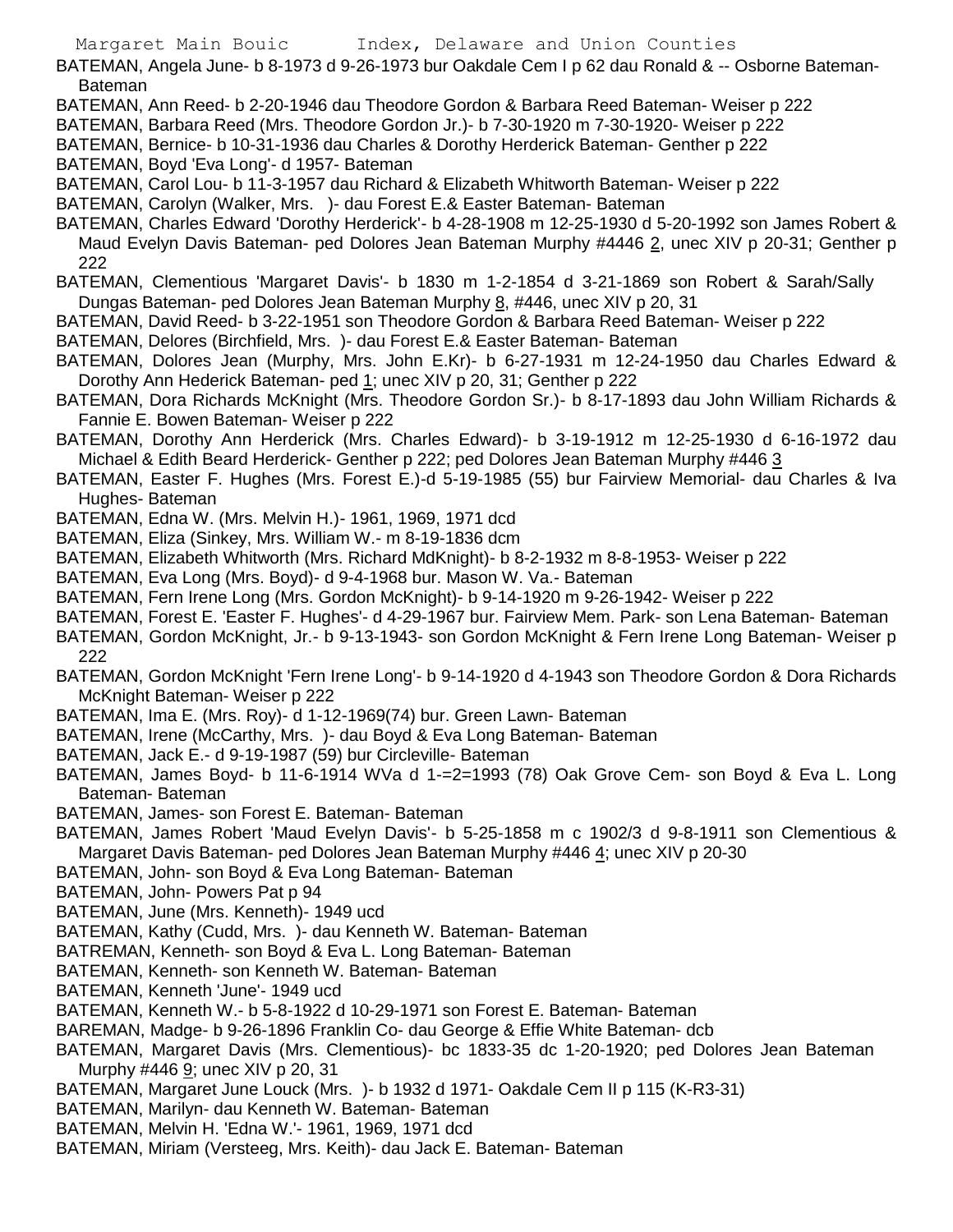BATEMAN, Myles Genther p 15

- BATEMAN, Nancy- dau Jack E. Bateman- Bateman
- BATEMAN, Pamela (Thompson, Mrs. )- dau Kenneth W. Bateman- Bateman
- BATEMAN, Peggy- dau Kenneth W. Bateman- Bateman
- BATEMAN, Phyllis- dau Kenneth W. Bateman- Bateman
- BATEMAN, Patricia Reed- b 4-18-1955 dau Theodore Gordon & Barbara Reed Bateman- Weiser p 222
- BATEMAN, Richard McKnight 'Elizabeth Whitworth'- son Theodore Gordon Sr. & Dora Richards McKnight Bateman- Weiser p 222
- BATEMAN, Robert 'Sarah "Sally" Dungas'- b c 1783 m 8-2-1812 d 3-19-1846 ped Dolores Jean Bateman Murphy #446 16, unec XIV p 20, 31
- BATEMAN, Roland- son Roy & Ima E. Bateman- Bateman
- BATEMAN, Ronald- son Kenneth W. Bateman- Bateman
- BATEMAN, Roy 'Ima E.'- Bateman
- BATEMAN, Sarah "Sally" Dungas (Mrs. Robert)- b 2-7-1793 m 8-2-1812 d 2-27-1867 ped Dolores Jean Bateman Murphy #446 17; unec XIV p 20, 31
- BATEMAN, Tamy (Gates, Mrs. Rickey Lee)- m 10-19-1977 Nev.- Cowgill p 5
- BATEMAN, Theodore Gordon- b 1-9-1948 son Theodore Gordon, Sr. & Dora Richards McKnight Bateman-Weiser p 222
- BATEMAN, Theodore Gordon Sr. 'Dora Richards McKnight'- b 8-7-1889 m 6-9-1916- Weiser p 222
- BATEMAN, Tracy- b 8-7-1912 d 12-7-1991 (7(0 Oak Grove Cem -son Boyd & Eva Long Bateman- Bateman
- BATEMAN, Virginia (McCarty, Mrs. Charles Gilbert)- McCarty; Bateman
- BATER, Mrs. R. D.- unec III p 57
- BATES, family of Loraine Heider #106 un co gen soc unec V p 2, VI p 13, IX p 2, XI p 2; family of Dallas Morse #25 unec VI p 14, VII p 2, 8; IX p 25
- BATES & WHITAKER- delge V p 53
- BATES, Rev.- unec XI p 15
- BATES, A.- Justice of peace- unec IX p 6
- BATES, --(Nash, Mrs. Dr. Warren)- Nash p 220
- BATES, Albert C.- historian- delge IX p 10-
- BATES, Alberta (Nicol, Mrs. Lou)- dau Willard & Dorothy E. Stelle Bates- Bates
- BATES, Alexander- 1883 uch V p 23
- BATES, Alice L. Ballinger (Mrs. George L.)- m 1-16-1873 ucm 5210; 1880C York Tp 204 p 20 (26,O,O,O)
- BATES, Allen 'Jean'- Bates
- BATES, Allen 'Julie Huston'- son Allen & Jean Bates- Bates
- BATES, Alvira E. (Thurston, Mrs. Billie Randall)- Asp (187-2)
- BATES, Amanda- dau Benjamin & Delila Bates- 1850C Jerome Tp 1839-1860 p 269 (29,O)
- BATES, Amelia Burnham (Mrs. Archibald)- m 10-24-1819 Madison Co unec IV p 51
- BATES, Amelia M. (Applegate, Mrs. Dr. W.) b 1859 m 6-23-1881 ucm 6980 dau Asa G. & Ornytha A. Woodworth Bates- 1915 uch p 578, 579; 1860C Union Tp 588-592 p 82 (11/12,O); 1870C Union Tp 33 (11,O); 1880C Union Tp 94 p 16 (20,O,O,O)
- BATES, Amelia R.- d 7-30-1852 (19-10-10) dau Archibald L. & Dorcas Robinson Bates- dumch p 55; 1915 uch p 578
- BATES, Ancil- 1883 uch IV p 473, 536; 1877 uca p 97
- BATES, Andrew A. 'Bertha Stokes'-b 1865 d 1944 Milford Mausoleum Un Al p 70-son Asa G. & Cyntha A. Woodworth Bates- 1915 uch p 579; 1870C Union Tp p 33 (5,O); 1880C Union Tp 94 p 16 (15,O,O,O)
- BATES, Andrew- b 1975 son Michael C. & Susan P. Bates- 1979, 1981, 1983, 1991 ucd
- BATES, Andrew R.- d 4-1-1853 (24-10-12); 1915 uch p 578; dumch p 55
- BATES, Angaletta Thompson (Mrs. Thomas)- m 12-28-1848 Madison Co, unec XI p 9
- BATES, Anna Marie (Mrs. William R.)- 1961, 1969, 1971 dcd
- BATES, Anna (Wiles, Mrs. D. W.)- m 2-17-1869 dau Joseph Bates- 1908 dch p 623; dumch p 288
- BATES, Ansel 'Meranda Munson'- m 2-24-1831 Madison Co unec V p 47
- BATES, April- b 1963 dau James O. & Erika H. Bates- 1971 ucd
- BATES, Ara- query on Barkdall- unec XIII p 21
- BATES, Archibald 'Amelia Burnham'- m 10-24-1819 Madison Co unec IV p 51
- BATES, Archibald L. 'Dorcas D. Robinson'- b 1794 1915 uch p 578; dumch p 55; uccp p 42 (1850)
- BATES, Archie W.- b 8-1870 son Asa G. & Oryntha A. Woodworth Bates- 1915 uch p 578, 579; 1870C Union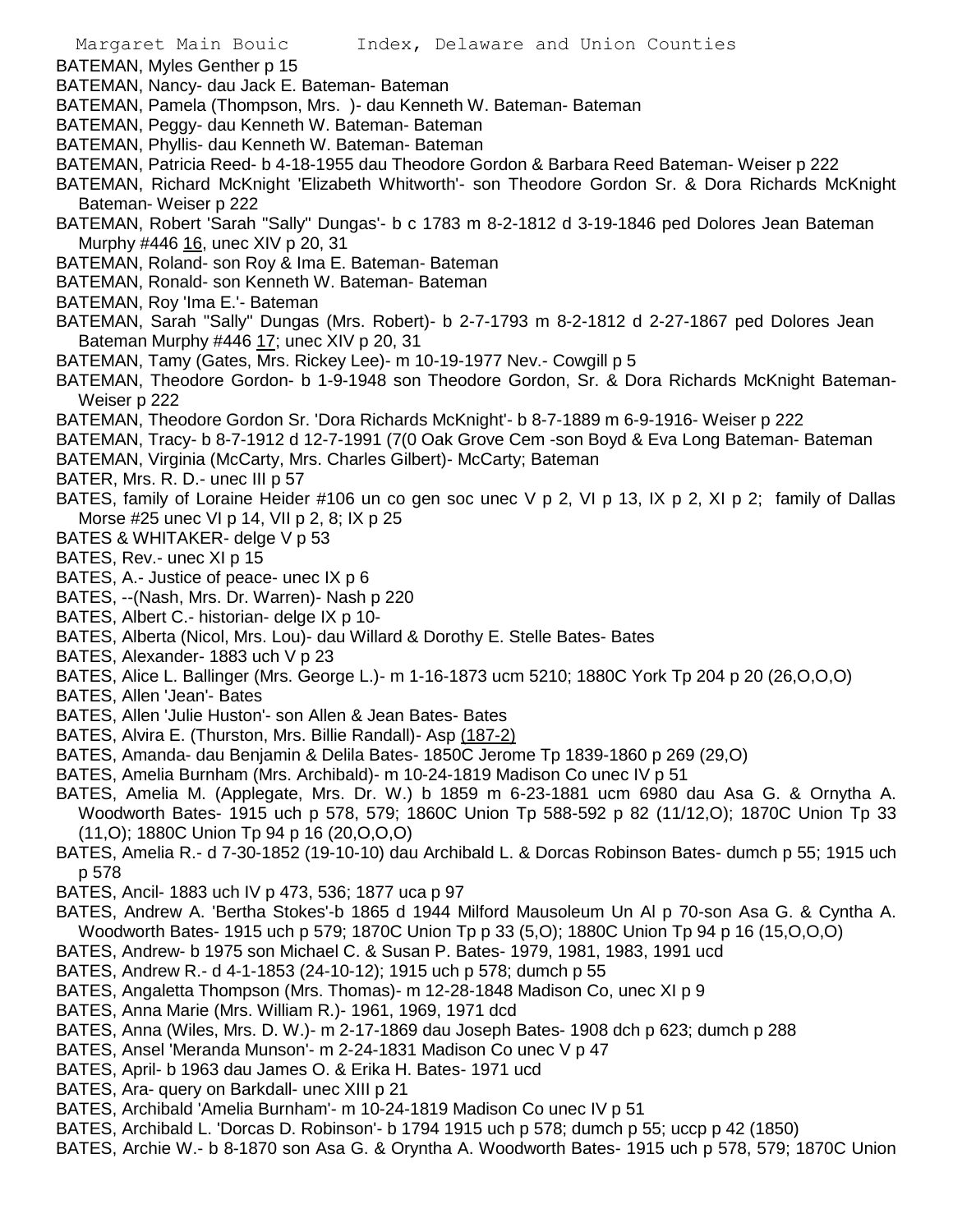Tp 33 (1/12,O); (1880C Union Tp 94 p 16 (9,O,O,O)

BATES, Asa 'Elizabeth J. Cranston'- b 1758 RI d 1841 Oh.-ped Loraine Miller Heider #10628-unec VII p 29, XII p 71

- BATES, Asa- son George L. & Alice L. Ballinger Bates- 1880C York Tp 204 p 20 (3,O,O,O)
- BATES, Asa 'Lydia Jones'- m 11-23-1826 Madison Co unec V p 27
- BATES, Asa G. 'Oryntha A. Woodworth'- b 1836 m 1858 d 4-8-1894(58y 6d) son Archibald L. & Dorcas D. Robinson Bates- dumch p 55; 1915 uch p 578, 579; 1877 uca p 25, 39 75,89; 1870C Union Tp 33 p 5 (34,O); 1880C Union Tp 94 p 16 (44, O, RI, Conn) p 071A; unec XII p 29
- BATES, Belle- unec III p 57
- BATES, Benjamin 'Delila'- 1850C Jerome Tp 1839-1860 p 269 (30,O)
- BATES, Bernard- son J.Wilbur & Ruth A. Watts Bates- Bates
- BATES, Bertha Stokes (Mrs. Andrew A.)- b 1868 d 1936 Milford Mausoleum Un Al p 70- dau Hiram & Clara Chapman Stokes- 1915 uch p 579; MR-DAR p 7
- BATES, Betty Joanne (Stover, Mrs. Daniel Franklin)- b 9-13-1936 m 7-31-1954 dau Dow Gerald & Lena Blanche Baughman Bates- Graham 127494.
- BATES, Betty Mullens (Mrs. Norman Keith)- b 4-29-1927 m 1-19-1945- Graham (127493)
- BATES, Lena Blanche Baughman (Mrs. Dow Gerald)- b 8-4-1896 m 10-28-1916 dau William H. & Jemima Grace Lame Baughman- Graham 12749
- BATES, Blanche (Lybrand, Mrs. George N.)- dau R. G. & Mary K. Hurlbutt Lybrand- 1908 dch p 555
- BATES, Brian- b 1968 son Harlan W. & Mary A. Bates- 1971 dcd
- BATES, C.- 1883 uch V p 184
- BATES, Caleb W.- unec III p 21
- BATES, Calvin 'July Ann Rigdon'- m 10-19-1843 Madison Co- unec IX p 66
- BATES, Carey- son Harry Bates- Bates
- BATES, Carl E. 'Carolyn McKitrick '- m 8-30-1974- Bates
- BATES, Carl T.- son Leslie T.& Marie S. Bates- Bates
- BATES, Caroline (Merrill, Mrs. Rodney)- dau Edward & Mary E. Broderick Bates- Bates
- BATES, Caroline Perry (Mrs. )-dau Samuel Sr. & Theu Perry- Powers p 303
- BATES, Carol Lynn- b 8-6-1952 dau Norman Keith & Betty Mullens Bates- Graham 1274933
- BATES, Carol Mae (Ulrich, Mrs. Charles M.- dau Leslie Bates Sr.& Marie S.- Bates; 1961, 1969 dcd; Bates
- BATES, Carolyn McKitrick (Mrs. Carl E.)- b 1-1-1945 m 8-30-1974 dau Walter E. & Norma A. Broyles McKitrick - Bates
- BATES, Carrie- dau Lloyd & Lila E. Bates- 1961 dcd (7m)
- BATES, Catherine (Newhouse, Mrs. Jefferson)- Newhouse p 97
- BATES, Cecil- brother Leslie T. Bates- Bates
- BATES, Celinda Kenton (Mrs. William)- dau James Kenton- 1883 uch V p 315
- BATES, Cherry E. M. (Bevard, Mrs. )- dau Leslie W. & Marilyn G. Bates- Bates
- BATES, Chloe M. (Young, Mrs. George)- lic 9-14-1848 ucm 1341
- BATES, Clara (Mrs. William)- 1850C Allen Tp 1450-1468 p 216 (65, NH)
- BATES, Cranston 'Martha Ross' b 1786 d 1871 son Asa & Elizabeth J. Cranston Bates- ped Loraine Miller Heider #106 14-unec VII p 29, XII p 58
- BATES, Cranston 'Mary Gaston'- lic 1826 ucm 118; 1883 uch III p 287
- BATES, Cynthia Louise- b 1-30-1954 dau Norman Keith & Betty Mullens Bates- Graham 1274934
- BATES, David E.- son Carl E. & Carolyn McKitrick Bates- Bates
- BATES, Delila (Mrs. Benjamin)- 1850C Jerome Tp 1839-1860 p 269 (29,O)
- BATES, Dorcas Robinson (Mrs. Archibald L.)- dau Andrew & Olive Hovey Robinson- dumch p 55
- BATES, Dorothy E. Steele (Mrs. Willard)- b 5-1-1919 m 12-3-1938 d 3-17-1971 dau Albert & Edna Blazer Steele- Bates
- BATES, Dorothy Elinor (McKittrick, Mrs. Alan Crawford)- b Nov. 1912 m 10-13-1934 div- McKitrick p 361
- BATES, Dow Gerald 'Lena Blanche Baughman'- b 4-23-1896 d 11-1-1954- Graham (12749)
- BATES, Edward 'Mary E. Brodrick'- m 2-29-1932- Bates
- BATES, Elijah G. 'Emma Richey'- m 7-4-1865 ucm 3746; Richey 5
- BATES, Eliza (Wryment, Mrs. James)- ucm 374 Wynent m 10-8-1835
- BATES, Elizabeth- dau Benjamin & Delila Bates- 1850C Jerome Tp 1839-1860 p 269 (2,O)
- BATES, Elizabeth J. Cranston (Mrs. Asa)- b 1759 RI d 1822 Un Co- ped Loraine Miller Heider #106 29-unec VII p 29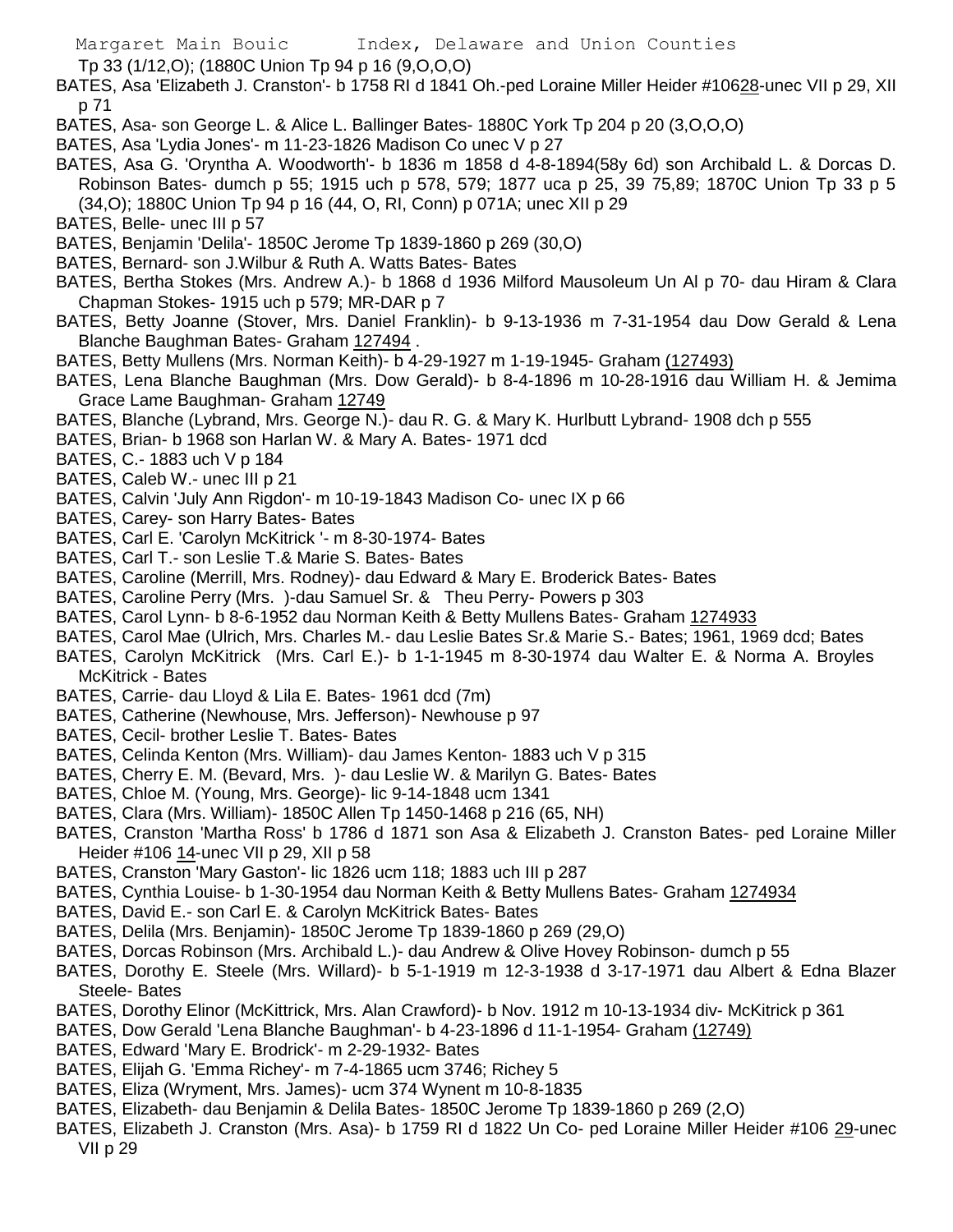BATES, Elizabeth (Mrs. Willard C.)- 1973 ucd

- BATES, Elizabeth Wolford (Mrs. Hezekiah)- m 6-26-1838 unec III p 37; d 9-15-1822 (56) Hathaway Cem Un Al p 83
- BATES, Elsie M. (Semon, Mrs. Joseph)- dau Leslie T. & Marie S. Bates- Bates
- BATES, Elsie Shirley- dau W. I. & Mabel Teale Bates- White II 87
- BATES, Emma (Hiss, Mrs. Johann Friedrich)- McKitrick p 162
- BATES, Emma Converse (Mrs. Sylvanus)- m 1-16-1866 ucm 3898
- BATES, Emma (Greer, Mrs. Holland Monroe)- 1985 uch p 62
- BATES, Emma Richey (Mrs. Elijah G.)- m 7-4-1865 ucm 3746- dau James B. & Jane Dodge Richey- Richey 5
- BATS, Enos 'Hesther'- 1880C Claibourne Tp 137-145 p 14 (43,O,O,O) p 216A
- BATES, Erika H. (Mrs. James O.)- 1971 ucd
- BATES, Estate 'Nancy Candler'- m 11-28-1827 Madison Co unec V p 28
- BATES, Estelle (Mrs. Edward)- d 12-12-1959- Bates
- BATES, Eunice Turner (Mrs. Sylvenier)- m 4-2-1832 Madison Co unec V p 48
- BATES, Eunice (Wingfield, Mrs. William)- dau John F. & lantha Peters Bates- Mitchell 11214311
- BATES, Eva (Mrs. Otis C.)- 1980 dcd
- BATES, Geneva- dau Willard C. Bates- Bates
- BATES, George L. 'Alice L. Ballinger'- m 1-16-1873 ucm 5210; 1880C York Tp 204 p 20 (27,O,O,O) p 027A
- BATES, George N. 'Blanche Lybrand'- 1908 dch p 555
- BATES, Capt. George W.- Oak Grove Cem Powell p 428; 1880C Delaware Town p 482C
- BATES, Georgia (Alexander, Mrs. Karl)- dau Leslie T. & Marie S. Bates- Bates
- BATES, Gerald William 'Irma Ruth Millison'- b 2-23-1920 m 10-7-1937 son Dow Gerald & Lena Blanche Baughman Bates- Graham 127492
- BATES, Harlan W. 'Mary A.'- 1971, 1980 dcd
- BATES, Harold 'Nonamoe Glenn'- d 8-3-1988- Bates; 1969 dcd
- BATES, Harriet L. (Arnold, Mrs. Gardner)- m 1866- delge V p 74
- BATES, Helen Emily (Downing, Mrs. Wallace)(Owen, Mrs. Edwin J.)- b 2-16-1911 m(2) 10-15-1972 dau Edward & Estella Bates- Bates; Zimmerman
- BATES, Hester (Mrs. Enos)- 1880C Claibourne Tp 137-145 p 14 (45,O,O,O) p 216A
- BATES, Hezekiah- 1820C Union Tp 25; 1915 uch p 515; 1830C Paris Tp (40-50); 1883 uch V p 5, 6, 14, 28, 66, 73; 1877 uca p 17; unec XII p 56
- BATES, Hezekiah 'Elizabeth Wolford- m 6-26-1838 ucm 498; 1915 uch p 525; uccp p 12 (1835) unec III p 37
- BATES, Iantha Peters (Mrs. John F.)- dau Dalton & Francilia A. Mitchell Peters- Mitchell 1121431
- BATES, Ina Diehl- Diehl
- BATES, Inez (Wickizer, Mrs. A. F.)- dau J. Wilbur & Ruth A. Watts Bates- Bates
- BATES, Irma Ruth Millison (Mrs. Gerald William)- b 12-29-1920 m 10-7-1937- Graham (127492)
- BATES, James- b 1966 son James O. & Erika H. Bates- 1971 ucd
- BATES, James O. 'Erika H.'- 1971 ucd
- BATES, Jane (Mrs. )- unec III p 57
- BATES, Jean (Mrs. Allen)- Bates
- BATES, Jean Mardell (Fetter, Mrs. Reed Pletcher)- b 8-29-1918 m 11-24-1938 Graham 127491
- BATES, Jennifer- b 1976 dau Michael C. & Susan P. Bates- 1979, 1981, 1983, 1991 ucd
- BATES, Jeri Lynn- dau Mrs. Harold M. Kiefer- Bates
- BATES, Jimmie Eugene (McKittrick, Mrs. Robert Lee, Sr.)(Bellamy, Mrs. Burton)- McKitrick p 424
- BATES, J. L. R.- 1883 uch IV p 473, 536; 1877 uca p97
- BATES, Jocie/ Josephine Elliott (Mrs. Loring)- m 11-14-1867 ucm 4279; unec XIV p 51
- BATES, John F. 'Iantha Peters'- Mitchell (1121431)
- BATES, Jonathan- b 1964 son Harlan W. & Mary A. Bates- 1971 dcd
- BATES, Joseph- 1908 dch p 623
- BATES, Joseph- son Lewlie T. & Marie S. Bates- 1961 dcd (16)
- BATES, Josephine M. (Smith, Mrs. Florizel)- b 1861 d 1900 dau Asa G. & Oryntha A. Woodward Bates-1915 uch p 579; 1870C Union Tp 33 (9,O); 1880C Union Tp 94 p 16 (19,O,O,O)
- BATES, Josiah 'Betsy'- Powell p 216
- BATES, Mrs. J. R.- unec III p 57
- BATES, Julia M. Currey (Mrs. Rev. S. C.)- hmp p 305
- BATES, Julie Huston (Mrs. Allen)- dau David & Donna Huston- Bates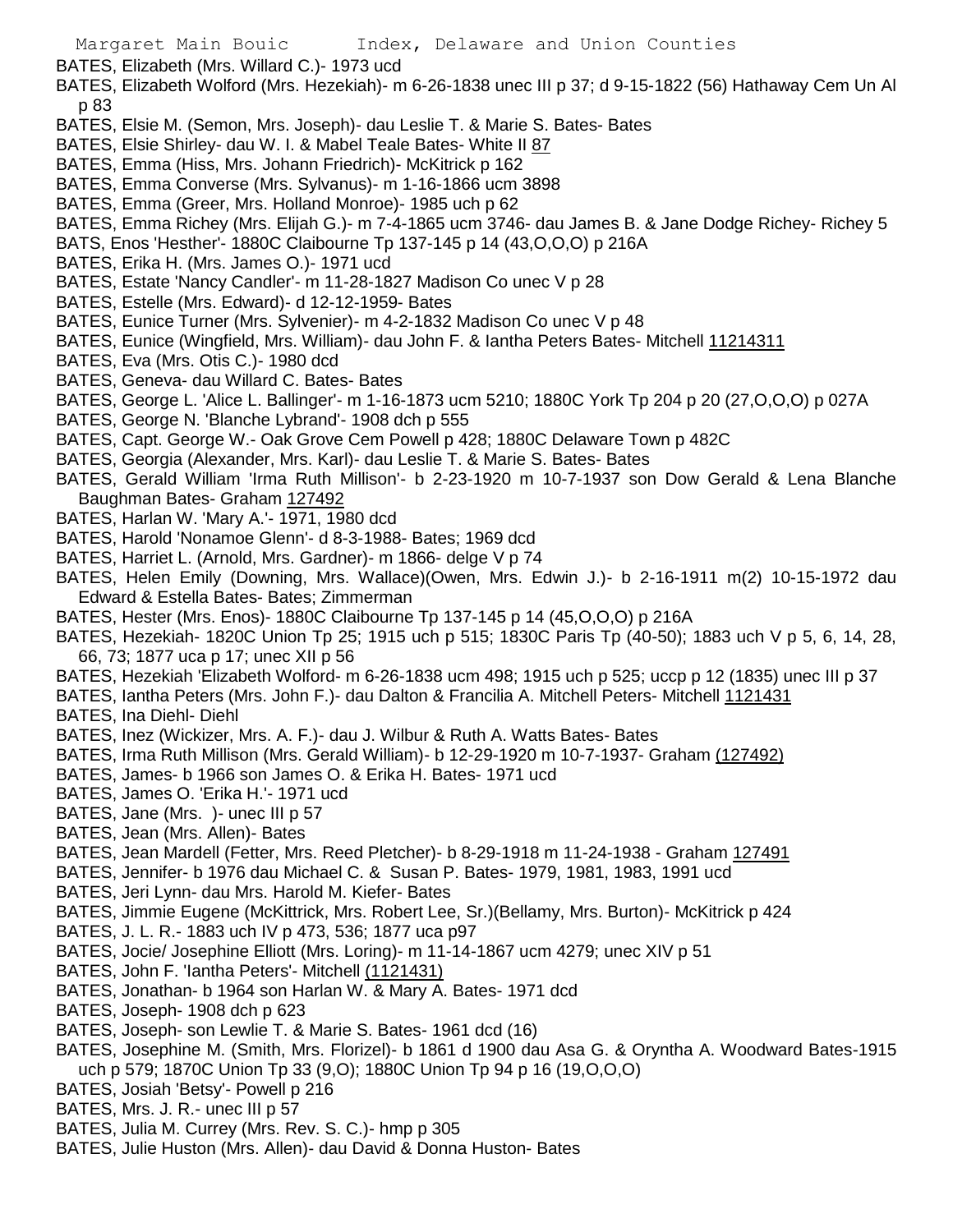Margaret Main Bouic Index, Delaware and Union Counties BATES, Julius C. 'Sarah E. Wilson'- m 12-3-1875 ucm 5794 mt 3 p 20 BATES, July Ann Rigdon (Mrs. Calvin)- m 10-19-1843 Madison Co- unec IX p 66 BATES, J. W.- delge IX p 16 (1929) BATES, J. Wilbur 'Ruth A. Watts'- m 1924- Bates BATES, Katherine I. (Pascoe, Mrs. )- dau Leslie T. & Marie S. Bates- Bates BATES, Laura (Mrs. )- unec III p 57 BATES, Rev. Lehman D.- Bates BATES, Lena Hines (Fields, Mrs. Clyde)(Mrs. Harry)- b 5-5-1912 m(2) 6-25-1983 d 8-20-1990 (78) Byhalia Cem- dau Guy & Zella Cunningham Hines- Bates BATES, Leslie T. 'Marie S'- d 7-5-1983 (81) bur Sunbury Mem. Park- Bates; 1961, 1969, 1971, 1980 dcd BATES, Leslie T.- son Leslie W. & Marilyn G. Bates- Bates BATES, Leslie Jr.- son Leslie T. & Marie S. Bates- 1961 dcd ; Bates BATES, Leslie W. 'Marilyn G.'- b 5-10-1934 d 5-17-1990- Bates BATES, Levi E. 'Mattie E. Elliott'- m 11-9-1876 ucm 5982 BATES, Lewis- 1842- Bokescreek- unec XII p 40 BATES, Lila E. (Mrs. Lloyd)- 1961 dcd BATES, Linda Ann- b 1-12-1947 dau Norman Keith & Betty Mullens Bates- Graham 1274931 BATES, Lisa- b 1973 dau Michael C. & Susan P. Bates- 1979, 1981, 1983, 1991 ucd BATES, Lizzie Douglas (Mrs. S. R.)- m 11-16-1865 ucm 3843 BATES, Lloyd 'Lila E.'- 1961 dcd BATES, Loring 'Jocie/Josephine Elliott'- m 11-14-1867 ucm 4279; unec XIV p 51 BATES, Lovina- d 6-5-1842 (22m 20d)- Radnor Cem- Powell p 216 dau Joseph & Betsy Bates BATES, Lu, Miss- unec III p 58 BARES, Lucinda Taylor (Mrs. William S.)- m 5-21-1839 Madison Co unec IX p 18 BATES, Lucy Bennett (Mrs. Reuben)- m 3-23-1846 dcm BATES, Lulu (Seamans, Mrs. Frank)- Weiser p 79 BATES, Lydia Jones (Mrs. Asa)- m 11-23-1826 Madison Co unec V p 27 BATES, Mabel Teale (Mrs. W. I.)- dau Jonathon K. & Sarah Ella Woodfill Teale- White II 86 BATES, Marie S. (Mrs. Leslie T.)- 1961 dcd; Bates BATES, Marilyn G. (Mrs. Leslie W.)- Bates BATES, Martha (Law, Mrs. Albert)- 1976 dch p 106 BATES, Martha Ross (Mrs. Cranston)- dau Thomas Ross- ped Loraine Miller Heider #106 -unec VII p 29 BATES, Mary- b 1874 Un Co d 4-21-1937 Oakdale Cem I p 28 (E-R2-5) BATES, Mary A. (Mrs. Harlan W.)- 1971, 1980 dcd BATES, Maryann Hughes Tarpy (Mrs. William)- m 8-3-1973 dau James Tarpy- Bates BATES, M. G.- 1975 ucd BATES, Mary E.- dau Benjamin & Delila Bates- 1850C Jerome Tp 1839-1860 p 269 (2,O) BATES, Mary E.- Pabst Pion II p 252 BATES, Mary E. Broderick (Mrs. Edward)- b 5-14-1901 m 2-29-1932 d 3-5-1976 bur. Maple Grove Cem- dau B. F. & Maria Inskeep Broderick Bates- Bates BATES, Mary Gasten (Mrs. Cranston)- lic 1826 ucm 118; 1883 Uch III p 287 BATES, Mary (Hough, Mrs. Samuel)- b 1654 d 1685 ed Sylvester Hough delge II p 42 BATES, Mattie E. Elliott (Mrs. Levi E.)- m 11-9-1876 ucm 5982 BATES, Meranda Munson (Mrs. Ansel)- m 2-24-1831 Madison Co unec V p 47 BATES, Michael C/G. 'Susan P.'- 1979, 1981, 1983, 1991 ucd BATES, Michael Keith- b 2-22-1951 son Norman Keith & Betty Mullens Bates- Graham 1274932 BATES, Mildred Munson (Mrs. William)- b 1918 m 1940 dau Martin & Mary Ann McKittrick Munson- McKitrick p 419 BATES, Nancy (Butcher, Mrs. John)- m 9-14-1838 Madison Co- unec IX p 17 BATES, Nancy Candler (Mrs. Estate)- m 11-28-1827 unec V p 28 BATES, Nellie M. (Randall, Mrs. )- dau Leslie T. & Marie S. Bates- Bates BATES, Noah Ryan- b 4-25-1994 son Allen & Julie Huston Bates- Bates BATES, Nonamoe Glenn (Mrs. Harold)- b 11-8-1913 d 8-28-1988- Bates BATES, Norman Keith 'Betty Mullens'- b 2-13-1925 m 1-19-1945 son Dow Gerald & Lena Blanche Bates-

BATES, Oryntha A. Woodworth (Mrs. Asa G.)- (Cynthia)- b 8-8-1836 m 9-9-1858 ucm 2765 d 10-13-1929 dau

Graham 127493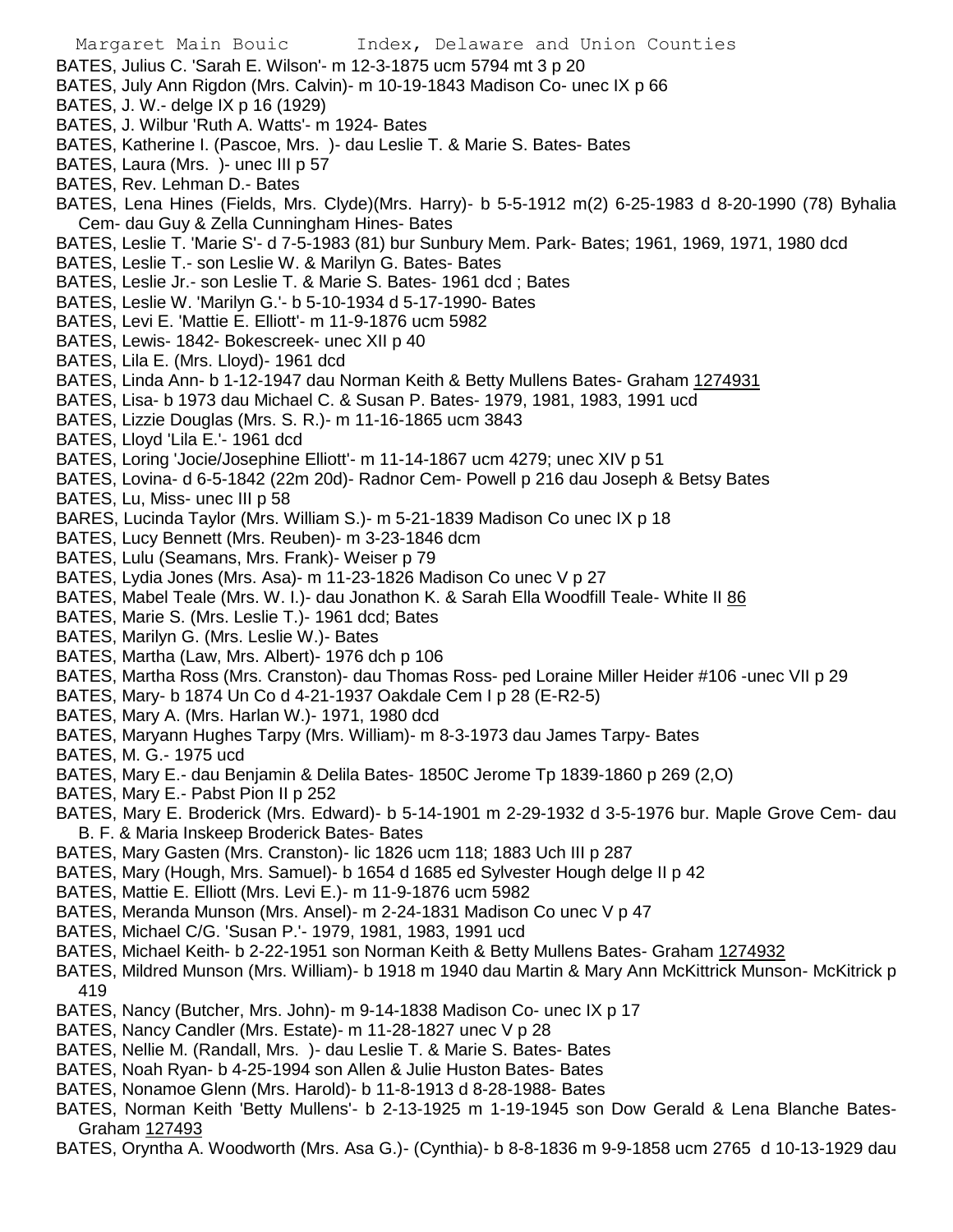Asahel A. & Hilah Reynolds Woodworth- 1915 uch p 578; 1860C Union Tp 588-592 p 82 (22,O); 1870C Union Tp 33 p 5 (33,O); 1880C Union Tp 94 p 16 (43, O, Conn, O) Milford Mausoleum, Un Al p 70; unec XII p 29

- BATES, Otis C. 'Eva'- 1980 dcd; parents of Mrs. Leland Dodge- Dodge
- BATES, Paul E. #626- researching Elliott, Kinsey- unec XII p 38, XIV p 51; delge X p 79, Lavender, Russell
- BATES, Phyllis Ann- b 5-5-1938 dau Gerald William & Irma Ruth Millisor Bates- Graham 1274921
- BATES, Rachel S. (Lowrey, Mrs. Delton)- dau Leslie T. & Marie S. Bates- Bates
- BATES, Reliance (Moore, Mrs. Thomas)- m 2-21-1822 Madison Co unec IV p 63
- BATES, Reuben 'Lucy Bennett'- m 3-23-1846 dcm- 1840C Genoa Tp delge IV p 67
- BATES, Rev. Richard- 1985 uch p 161
- BATES, Richard William 'Maryann Hughes Tarpy'- m 8-3-1973 son William & Ina Bates- Bates
- BATES, Richard- 1969 dcd
- BATES, Richard Allen- b 4-19-1943 son Gerald William & Irma Ruth Millisor Bates- Graham 124923
- BATES, Richard J.- son Leslie T. & Marie S. Bates- 1969 dcd; Bates
- BATES, Richard L.- brother Leslie W. Bates- Bates
- BATES, Robert A.- son Harry Bates- Bates
- BATES, Robert- b 1960 son James O. & Erika H. Bates- 1971 ucd
- BATES, Ruth A. Watts (Mrs. J. Wilbur)- b 5-14-1904 m 1924 d 9-9-1965 dau Arthur & Nettie Hines Watts-Bates
- BATES, Ruth Chapman- dau Roy E. Chapman- Pabst Pion II p 69
- BATES, Sally- b Coventry R. I. 9-16-1791 d 6-18-1868 Hathaway Cem- Un Al p 81
- BATES, Sally Ann (Stone, Mrs. )- dau Harry Bates- Bates
- BATES, Samuel- son William R. & Anna Marie Bates- 1961 dcd (15), 1969 dcd
- BATES, Rev. Samuel C. 'Julia M. Currey'- hmp p 141; 165,304 picture
- BATES, Sarah E. Wilson (Mrs. Julius C.)- m 12-3-1875 ucm 5794 mt 3 p 20
- BATES, Sarah (Hopkins, Mrs. George Reed)- b 1820 m 11-9-1843 ucm 920 d 1866 dau Cranston & Martha Ross Bates- ped Loraine Miller Heider #106-unec VI p 4, VII p 29
- BATES, Sarah (Thomas, Mrs. Enoch)- m 4-14-1857 dcm
- BATES, Rev. S. D.- 1915 uch p 231; 1883 uch V p 681
- BATES, Sharon- b 1964 dau James O. & Erika H.Bates 1971 ucd
- BATES, Solomon- 1883 uch V p 371
- BATES, S. R. 'Lizzie Douglas'- m 11-16-1865 ucm 3843
- BATES, Stella, Miss- unec III p 58
- BATES, Susan P. (Mrs.Michael C.)- 1979, 1981, 1983, 1991 ucd
- BATES, Sylvanus 'Emma Converse'- m 1-16-1866 ucm 3898
- BATES, Sylvenier 'Eunice Turner'- m 4-2-1832 Madison Co- unec V p 48
- BATES, Thomas 'Angaletta Thompson'- m 12-28-1848 Madison Co- unec XI p 9
- BATES, Thomas M.- 1883 uch IV p 473, 536; 1877 uca p 97
- BATES, Victoria (McColly, Mrs. Albert)- 1985 uch p 131
- BATES, Virginia P. (Shaffer, Mrs. )- dau Leslie T. & Marie S. Bates- Bates
- BATES, W.- 1877 uca p 58
- BATES, W. E.- 1908 dch p 302
- BATES, W. I.'Mabel Teale'- White II (86)
- BATES, Willard 'Dorothy E. Steele''Taletha Fay'- m 12-3-1938-d 2-26-1987 (75) Oak Grove Cem -brother Leslie T. Bates- Bates
- BATES, Willard C. 'Elizabeth'- 1973, 1975 ucd
- BATES, William- unec VIII p 29
- BATES, William- 1842; Liberty Tp, unec XII p 51
- BATES, William 'Celinda Kenton'- 1883 uch V p 315
- BATES, William 'Clara'- 1850C Allen Tp 1450-1468 p 216 (66, NH)
- BATES, William H.- 1850C Union Tp 1326-1344 p 199 (18,O)
- BATES, William L.- son Leslie T. & Marie S. Bates- Bates; 1961, 1980 dcd
- BATES, William Lee- son Gerald William & Irma Ruth Millisor Bates- Graham1274922
- BATES, William 'Mildred Munson'- McKitrick p 419
- BATES, William R. 'Anna Marie'- 1961, 1969, 1971 dcd; 1976 dch p 257
- BATES, William S. 'Lucinda Taylor'- m 5-21-1839 Madison Co unec IX p 18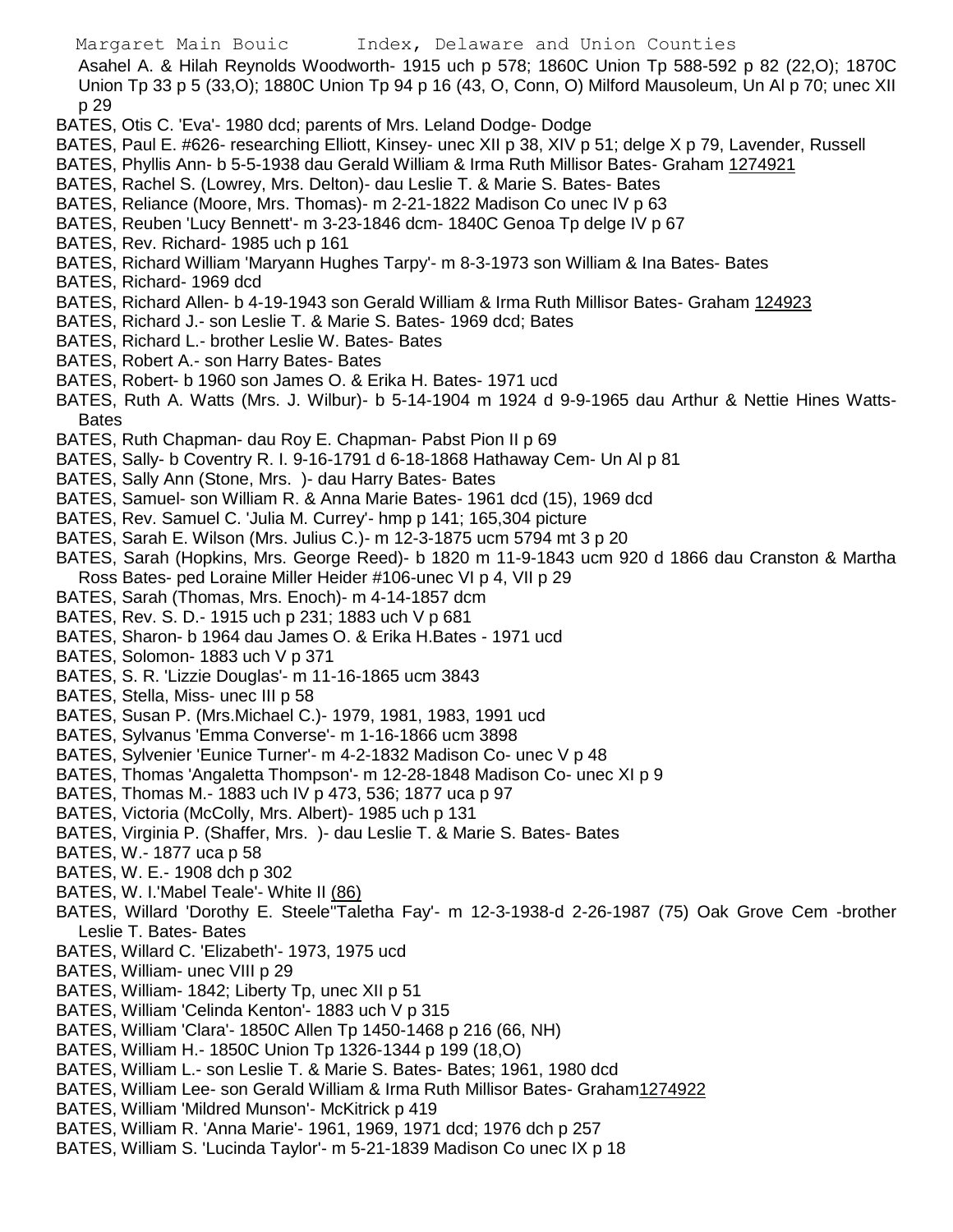BATES, W. L.- 1877 uca p 58

BATES, W. W.- 1877 uca p 58

BATES, Yvonne (Hare, Mrs. )- dau Harry Bates- Bates

BATESON, Benjamin- 1840C Brown Tp p 211 (30-40)

BATESON, Charlotte (Hursey, Mrs. Simon Jr.)- b 11-7-1841 Del Co m 12-30-1860 dcm d 5-27-1924- dau Jonathan & Eliza McClellan Bateson- ped Wanda Vivian Bishop Boerger- delge I p 5, III p 6, V p 58

BATESON, David J.- son Jonathan & Mary Evans Bateson- d 2-22-1878 (19-5-3) Hunt Cem Powell p 140

- BATESON, Dorothy Jean (Price, Mrs. Mark Hugh)- b 1-4-1929 m 11-16-1952 dau Harry Russell & Essie Fay Higgins Bateson- Maugans Anc p 133
- BATESON, Eliza McClellan (Mrs. Jonathan)-b 1-1-1811 d 2-10-1845 (34-1-9) Hunt Cem Powell p 140; dumch p 279; ped Wanda Vivian Bishop Boerger delge I p 12, III p 6
- BATESON, Emaline (Gorsuch, Mrs. Samuel)- m 3-23-1865 dcm- dau Jonathan & Eliza McClellan Gorsuchdumch p 279
- BATESON, Essie Fay Higgins (Mrs. Harry Russell)- Maugans Anc p 133
- BATESON, Harry Russell 'Essie Fay Higgins'- Maugans Anc p 133
- BATESON, J. M.-d 9-20-1856 (1-7-19) Hunt Cem son Jonathan & Mary Evans Bateson- Powell p 140
- BATESON, Jonathan 'Eliza McClellan''Mary Evans'-b 9-19-1811 m 3-1-1836 d 4-8-1900 Hunt Cem Powell p 140- 1880 dch p 599, 601; 1908 dch p 277, 458; dumch p 279; hadc p 28 Harlem Tp; ped Wanda Vivian
	- Bishop Boerger 26; delge I 12, III p 6
- BATESON, Margaret- dau J. & E.- d 8-8-1852 (14-4-21) Hunt Cem Powell p 140
- BATESON, Mary E. dau J. & E.- d 5-13-1864 (24-3-22) Hunt Cem Powell p 140
- BATESON, Mary Evans (Mrs. Jonathan)- d 1-1889 (65y3m) Hunt Cem Powell p 140; delge I p 12
- BATESON, Rev. Michael- Bateson
- BATESON, Milo- d 6-28-1866 (9-7-12) Hunt Cem Powell p 140 son Jonathan & Mary Evans Bateson

BATESON, Nathan- son Jonathan & Mary Bateson- d 12-2-1850 (2y 11m) Hunt Cem Powell p 140

- BATEY, Benjamin- b 1977 son James H. & Karen Batey- 1980 dcd
- BATEY, Eileen R. (Mrs. James A.)- 1980 dcd
- BATEY, James A. 'Eileen R.- 1980 dcd
- BATEY, James H.'Karen'- 1980 dcd
- BATEY, Karen (Mrs. James H.)- 1980 dcd
- BATHURST, Elizabeth Shaner Hoffman (Mrs. James R.)- b 8-28-1915 dau Luther & Helen Marie Malick Hoffman- Weiser 676
- BATHURST, James R. 'Elizabeth Shaner Hoffman'- Weiser 676
- BATHURST, James R. Jr.- b 1-31-1937- son James R. & Elizabeth Shaner Hoffman Bathurst- Weiser 676
- BATHURST, Jean Rochelle- b 10-5-1940 dau James R. & Elizabeth Shaner Hoffman Bathurst-Weiser 677
- BATHURST, John Charles- b 8-11-1951 son James R. & Elizabeth Shaner Hoffman Bathurst- Weiser 677
- BATHURST, Judith Rue- b 11-25-1938 dau James R. & Elizabeth Shaner Hoffman Bathurst- Weiser 676
- BATHURST, Luther Earl- b 11-14-1948 son James R. & Elizabeth Shaner Hoffman Bathurst- Weiser 677
- BATINIK, Bonita Ann McKittrick (Mrs. Louis)- b 7-30-1935 dau Lloyd Russell & Dolores Myrtle Jeannette Roseth McKittrick- McKitrick p 422
- BATINIK, Laurie- b Mary 1964 dau Louis & Bonita Ann McKittrick Batinik- McKitrick p 422
- BATINIK, Lisa- b June 1962 dau Louise & Bonita Ann McKittrick Batinik- McKitrick p 422
- BATINIK, Louis 'Bonita Ann McKittrick'- McKitrick p 422
- BATLES?, Elisha 'Lovinia'- 1880C York Tp 97 p 9 (50, Pa, Pa, Pa)
- BATLES?, Elmer E.- son Elisha & Lovinia Batles- 1880C York Tp 97 p 9 (18, O O, O)
- BATLES?, Josie- dau Elisha & Lovinia Batles- 1880C York Tp 97 p 9 (16,O,Pa,O)
- BATLES?, Lovinia (Mrs. Elisha)- 1880C York Tp 97 p 9 (49, O, Scotland,O))
- BATLES, Sarah H.- dau Elisha & Lovinia Batles- 1880C Yor, Tp 97 p 9 (21, O, Pa, O)
- BATLEY, Martha (Carter, Mrs. Joseph)- m 8-14-1856 ucm 2449
- BATLOW, Edward 'Martha Patter'- m 7-11-1865 ucm 3749
- BATLOW, Martha Patter (Mrs. Edward)- m 7-11-1865 ucm 3749
- BATRA, Gretchen Ruth (Mrs. )- Batra
- BATSON, Charlotte- 1850C Harlem Tp 634 (9,O)
- BATSON, Christopher- Nash p 410, 411
- BATSON, Dick 'Sarah'- 1860C Dover Tp 269 (28,O)
- BATSON, Emeline- 1850C Harlem Tp 634 (7,O)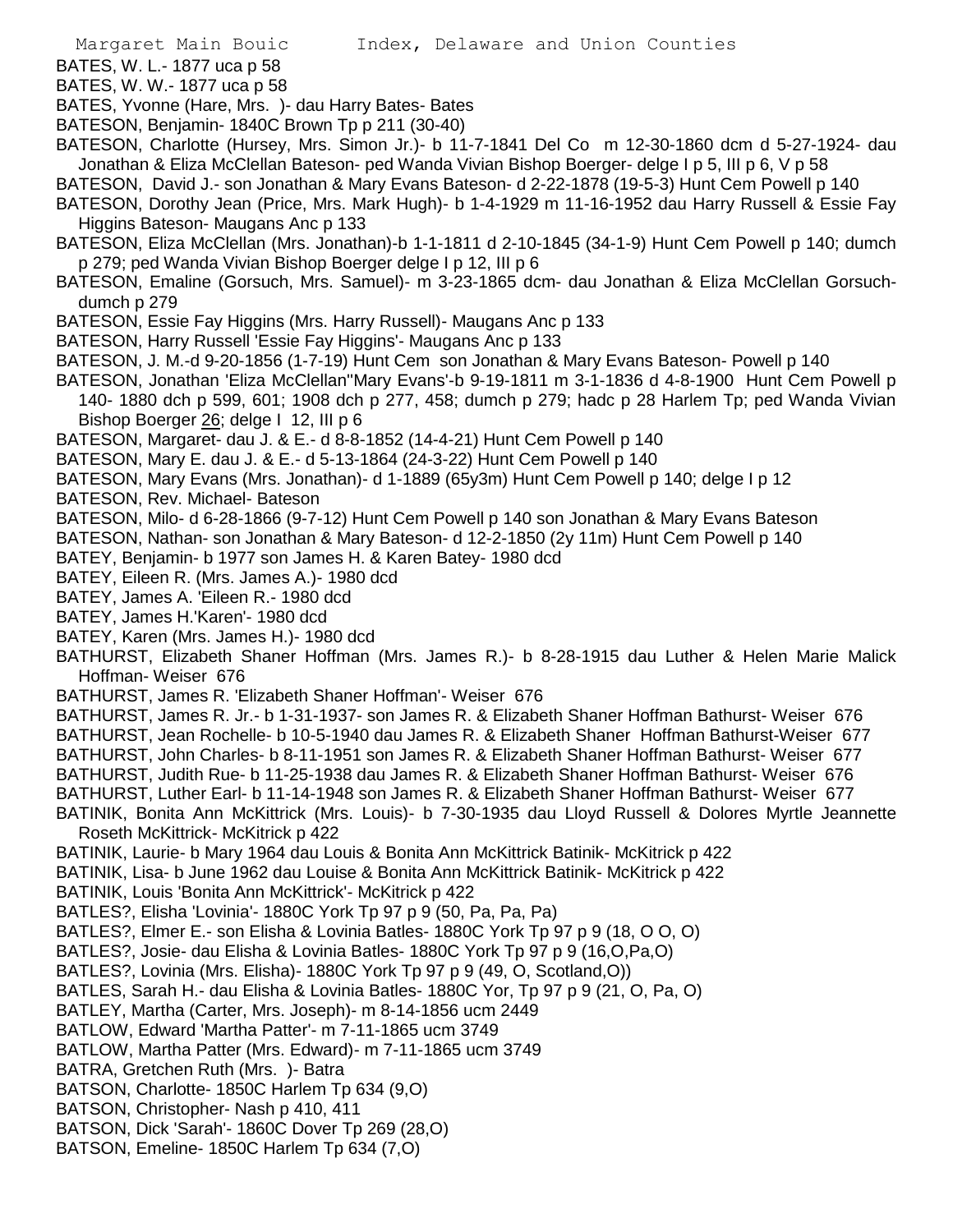- Margaret Main Bouic Index, Delaware and Union Counties BATSON, Harvey- son Dick & Sarah Batson- 1860C Dover Tp 269 (3,O) BATSON, Margaret- dau Dick & Sarah Batson- 1860C Dover Tp 269 (8,O) BATSON, Jonathan- 1850C Harlem Tp 634 (38, Pa) BATSON, Margaret R.- 1850C Harlem Tp 634 (12,O) BATSON, Mary- 1850C Harlem Tp 634 (26,O) BATSON, Mary E.- 1850C Harlem Tp 634 (11,O) BATSON, Nathan- 1850C Harlem Tp 634 (2,O) BATSON, Sarah (Mrs. Dick)- 1860C Dover Tp 269 (28,O) BATSON, William H.- son Dick & Sarah Batson- 1860C Dover Tp (6,O) BATT, Elizabeth- d 1692 dau Thomas & Lydia Benjamin Batt- Genther p 226 BATT, J.- 1877 uca p 53 BATT, Lydia Benjamin (Mrs. Thomas)-b 4-3-1653 dau John & Lydia Benjamin - Genther p 226 BATT, Thomas 'Lydia Benjamin'- Genther p 226 BATTEES, Eliza McRary (Mrs. John)- m 4-4-1839 ucm 544; unec III p 37 d 9-27-1852/3 (37-4-21)bur Buxton Cem p 1; djlm p 9 BATTEES, Elizabeth- 1870C Union Tp 174-173 p 21 (17,O) male BATTEES, Elizabeth- dau John & Eliza McCrary Battees- 1860C Dover Tp 202-196 (15,O) BATTEES, J. C.- Civil War- Graham Bible; unec IV p 56; 1883 uch IV p 512; 1877 uca p97 BATTEES, John 'Eliza McRary''Julia Ann Gray'-m(1) 4-4-1839 ucm (2) 10-6-1858 ucm 2781 d 4-12-1894 (80y 11d) Buxton Cem p 1, djlm p 9; 1883 uch V p 354; unec III p 37, XII p 29; 1860C Dover Tp 202-196 (46, Md); 1870C Dover Tp 175-177 p 22 (56, Md); 1880C Dover Tp 61-65 p 25 (66, Md,Md,Md); 1877 uca p 22 BATTEES, John 'Sarah Ward'- m 2-25-1856 ucm 2388 BATTEES, John C.- son John Battees- 1860C Dover Tp 202-196 (13,O); 1870C Dover Tp 175-177 p 22 (23,O) BATTEES, John 'Mary V. Richards'- m 1-8-1871 ucm 4849 BATTEES, Julia Ann Gray (Mrs. John)- m 10-6-1858 ucm 1781 d 12-15-1891 (76-7-9) Watkins Cem p 1 djlm p 106; 1860C Dover Tp 202-196 (44, Ky); 1870C Dover Tp 175-177 p 22 (54, Ky); 1880C Dover Tp 61-65 p 25 (65, Ky, Eng,Wales) p 0167; unec XI p 29 BATTEES, Louisa Arminta (Graham, Mrs. Jasper)- b 7-8-1849 m 12-31-1868 ucm 4491 mt 1-5-1869 dau John & Eliza McCreary Battees- 1860C Dover Tp 196 (l0); Graham (169); 1915 uch p 973; Graham Bible; Richey 5,6 BATTEES, Margaret V.- 1870C Dover Tp 157-159 p 20 (16,O) BATTEES, Mary E. (Slagle, Mrs. James F.)- m 8-28-1873 ucm 5310 BATTEES, Mary V. Richards (Mrs. John)- m 1-8-1871 ucm 4849 BATTEES, Sarah Ward (Mrs. John)- m 2-25-1856 ucm 2388 BATTEES, Spencer- son John & Eliza McCrary Battees- 1861C Dover Tp 196 (18,O) BATTEES, Steven- 1860C Dover Tp 196 (13,O) BATTEES, Viana (McLee, Mrs. William)-m 1-2-1873 ucm 5204; 1860C Dover Tp 197 (7,O) BATTEES, William S. d 6-9-1862 Civil War; Graham Bible unec IV p 56; 1883 uch IV p 485; 1877 uca p 97 BATTELLE, Joseph B.- 1880 dch p 378; 1908 dch p 235 BATTEN, Eleanor McNamee (Mrs. william)- m 9-19-1833 d 7-19-1870- Nash p 113 BATTEN, George 'Rachel'- b 6-16-1758 d 10-1-1818- Nash p 113 BATTEN, Joseph Thomas- b 7-14-1828 d 10-14-1900- son William & Mary Mccombs Batten- Nash p 113 BATTEN, Margaret Ann- b 2-23-1822 d 8-8-1840 dau William & Mary McCombs Batten- Nash p 113 BATTEN, Mary Eliza- b 8-28-1830 d 3-26-1862 dau William & Mary McCombs Batten- Nash p 113 BATTEN, Mary McCombs (Mrs. William)- m 5-28-1817 dau Samuel & Rachel Mccombs- Nash p 113 BATTEN, Rachel (Mrs. George)- b 12-28-1755 d 12-17-1826- Nash p 113 BATTEN, Rachel Elizabeth- b 8-2-1826 d 5-24-1833 dau William & Mary McCombs Batten- Nash p 113 BATTEN, Samuel George- b 6-8-1820 d 9-19-1838 son William & Mary McCombs Batten- Nash p 113 BATTEN, Sarah Jane- b 6-8-1818 d 1-11-1892 son William & Mary McCombs Batten- Nash p 113 BATTEN, William Henry- b 1-23-1824 d 8-8-1840 son William & Mary McCombs Batten- Nash p 113 BATTEN, William 'Mary McCombs''Eleanor McNamee'- b 2-26-1793 d 3-13-1869 son George & Rachel Batten-Nash p 113 BATTENFIELD, ---1976 dch p 260 BATTENFIELD, Mrs.- 1976 dch p 14
	- BATTENFIELD, Ann- b 1819 d 1878 Oak Grove Cem Powell p 428
	- BATTENFIELD, Betty- dau James & Gladys Diven Battenfield- Battenfield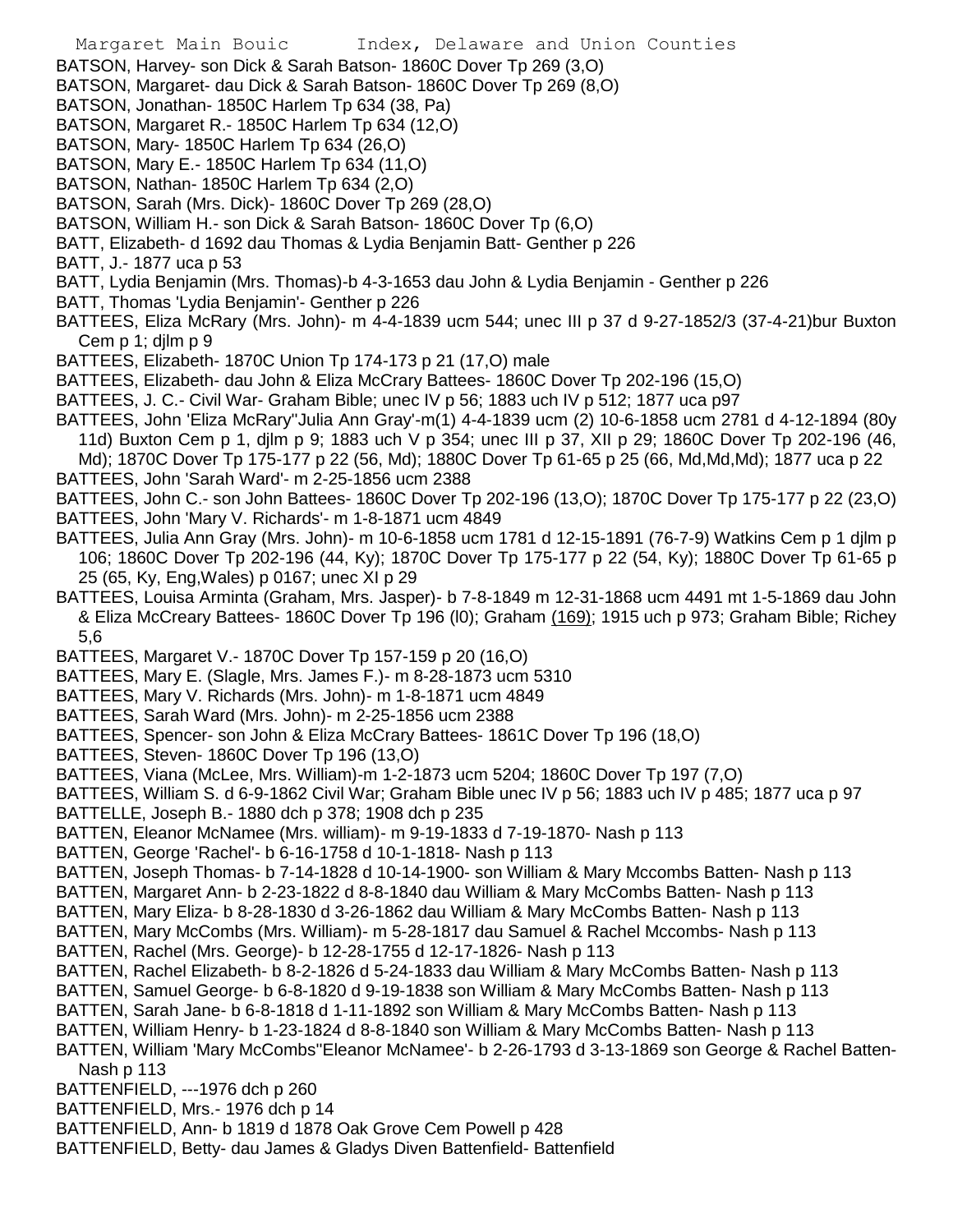- Margaret Main Bouic Index, Delaware and Union Counties BATTENFIELD, David H.'Sarah Ann Murray- 1880 dch p 411; 1908 dch p 117, 121, 161, 215; dpc p 24, 32, 33, 38, 41, 42, 46, 50, 56, 82; hmp picture p 50, 71; Powell p 103; 1880C Delaware Town p 483A BATTENFIELD,---b 10-24-1888 Delaware Town son David & Sarah Murry Battenfield- dcb BATTENFIELD, Elias- CCC Delaware Tp 1875; 1880C Delaware Tp p 326A BATTENFIELD, Ella- 1908 dch p 178 BATTENFIELD, Florence H.- b 1855 d 1864 Oak Grove Cem Powell p 428 BATTENFIELD, Gladys Diven (Mrs. James)- dau william E. & Emma C. Prouty Diven- CCC p 118; Battenfield BATTENFIELD, Harriet Ann- d 6-1943 (85) bur Oakdale Cem- Battenfield BATTENFIELD, Mrs. H. W.- hmp p 326 BATTENFIELD, James 'Gladys Diven'- d 11-25-1974 (82) bur. Redlands Cal.- Battenfield BATTENFIELD, James M.- nephew Harriet Ann Battenfield- Battenfield BATTENFIELD, Jim- b 11-3-1892 Delaware Town- son Morris W. & Mattie W. Battenfield- dcb BATTENFIELD, John Murray-d 12-30-1903 (25) son David H. & Sarah Ann Murray Battenfield BATTENFIELD, Leroy- 1880 dch p 641; 1908 dch p 149, 156; 1976 dch p 367; dpc p 82 brother David **Battenfield** BATTENFIELD, Mrs. Leroy- 1908 dch p 179; dpc p 81 BATTENFIELD, Lucy W.- 1908 dch p 387; 1880C Delaware Town p 486C
	- BATTENFIELD, M.- 174th OVI, delge VIII p 25
- BATTENFIELD, Martha- dpc p 94; Delaware Mausoleum delge III p 57
- BATTENFIELD, Mary Ellen Durfey- dpc p 41
- BATTENFIELD, Milton- b 1844 d 1869 Oak Grove Cem Powell p 428; 1908 dch p 387
- BATTENFIELD, Minerva K. b 1863 d 1927 Battenfield
- BATTENFIELD, Mont or Morris- 1908 dch p 119;1976 dch p 135, 177; dpc p 82- brother David Battenfield; Delaware Mausoleum delge III p 57(Morris)
- BATTENFIELD, M. W.- d 9-1925- Battenfield
- BATTENFIELD, Mrs. M. W.- dpc p 81, 82
- BATTENFIELD, Robert Murray- d 12-30-1903 son David H. & Sarah Ann Murray Battenfield- Battenfield
- BATTENFIELD, Ruth Ann- d 12-30-1903(23) dau David H. & Sarah Ann Murray Battenfield- Battenfield
- BATTENFIELD, Sarah Ann Murray (Mrs. David H.)- d 12-30-1903; Battenfield; dpc p 82
- BATTENFIELD, Walter E.'Zella'- b 11-13-1890 dcb d Nov. 1953- son of M. W. & Martha Watson Battenfield-**Battenfield**
- BATTENFIELD, William- Delaware Mausoleum delge III p 57
- BATTENFIELD, Zella (Mrs. Walter E.)- Battenfield
- BATTERFIELD, Lewis- b 10-3-1879 Liberty Tp son Sylvester & Almeda Hall Batterfield- dcb
- BATTEY, Alfred J.'Almira Vanhoute' b Eng. 8-4-1838 m 1868 son & Sophia Battey- Powell p 332
- BATTEY, Almira Vanhoute (Mrs. Alfred J.)- Powell p 332
- BATTEY, John 'Sophia'- Powell p 332
- BATTEY, Sophia (Mrs. John)- Powell p 332
- BATTIN, Abraham- son John & Sarah Main Battin- Asp p 1
- BATTIN, John 'Sarah Main'- Asp p 1
- BATTIN, Sarah Main (Mrs. John)- Asp p 1
- BATTISTE--- 1830C Union Tp 184 (30-40)
- BATTLES, Arthur F. 'Mary Whitcomb'- b 3-8-1897 d 10-19-1989 (92)- Battles
- BATTLES, Arvilla (Lee, Mrs. )- dau Arthur F. & Mary Whitcomb Battles- Battles
- BATTLES, Benjamin- b 1-24-1879 d 4-6-1881 son Frederick Baxter & Mary Adams Weiser- Weiser p 522
- BATTLES, Betsy- b 1-4-1946 dau Frederick & Marilyn Cobb Battles-Weiser p 522
- BATTLES, Blanche Pugsley (Mrs. Joseph)- b 2-20-1881 m 11-30-1911- Weiser p 522
- BATTLES, Darlene (Shortsleeve, Mrs. )- dau George W. & Dorothy H. Oates Battles- Battles
- BATTLES, Dorothy Oates (Mrs. George W.)- b 3-20-1903 m 11-26-1926 d 11-9-1993 (90) Wolfcreek Cem-dau Hiram Lemuel & Mary Elizabeth Kyhoofer Oates. Battles; 1959, 1967, 1971, 1973, 1975, 1979, 1981, 1983, 1991 ucd
- BATTLES, Elizabeth Baxter (Olson, Mrs. Swan)- b 3-4-1866 m 5-30-1894 d 2-13-1922 dau Frederick & Mary Adams Weiser Battles- Weiser p 521
- BATTLES, Evelyn (Lee, Mrs. )- dau Arthur F. & Mary Whitcomb Battles- Battles
- BATTLES, Frank W.- b 12-13-1857 d 7-31-1906 son Frederick Baxter & Mary Adams Weiser Battles- Weiser p 520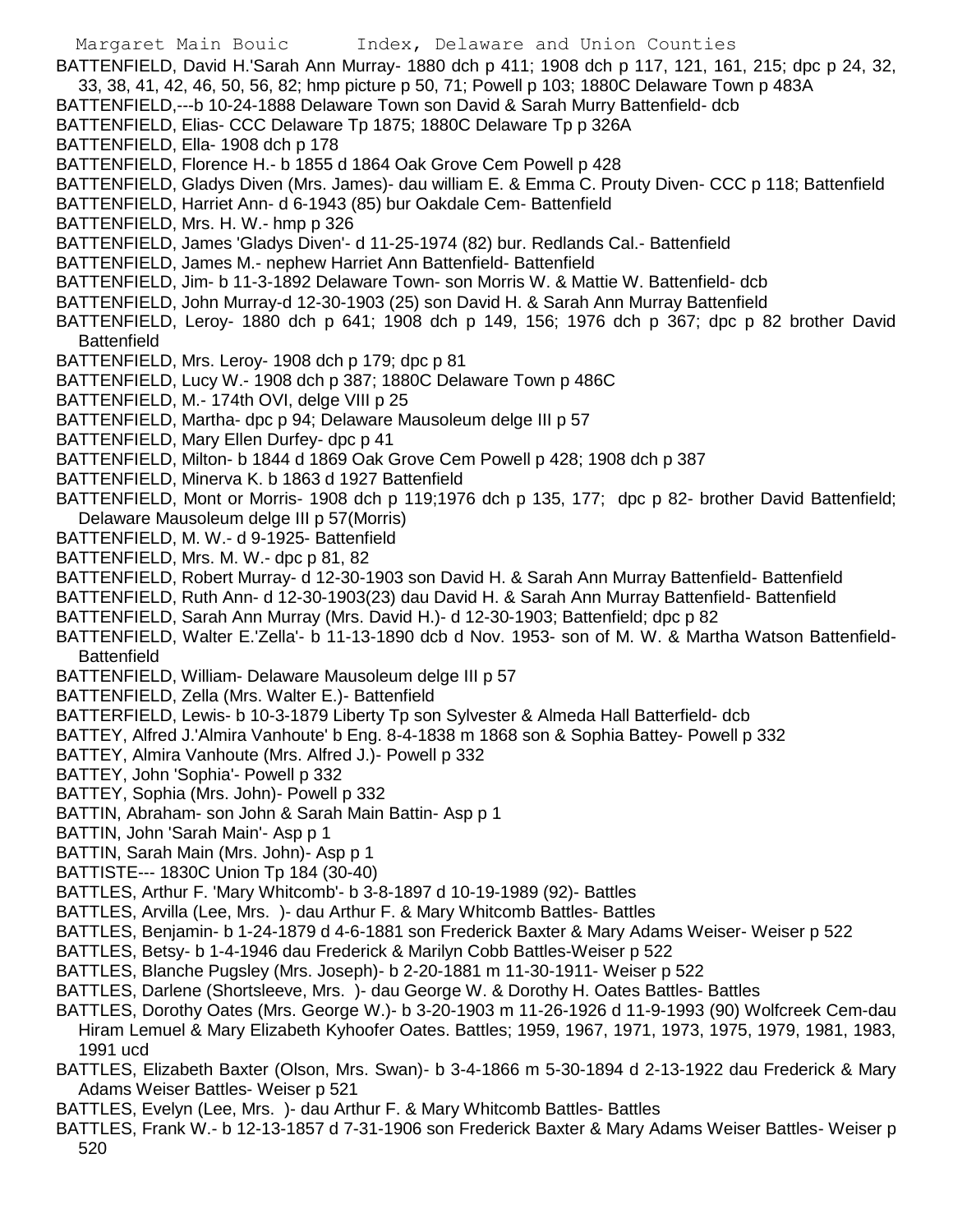- BATTLES, Frederick- b 11-1859 d 6-17-1929 son Frederick Baxter & Mary Adams Weiser Battles- Weiser p 521
- BATTLES, Frederick Baxter 'Mary Adams Weiser'- b 12-16-1828 d 8-29-1905- Weiser p 520
- BATTLES, Frederick 'Marilyn Cobb'- b 2-27-1914 m 8-28-1944 son Joseph & Blanche Pugsley Battles- Weiser p 522
- BATTLES, George W. 'Dorothy Oates'- m 11-26-1926 d 2-23-1979- Battles; 1959, 1967,1971, 1973, 1975 ucd BATTLES, Harmon- brother Arthur F. Battles- Battles
- BATTLES, John- b 9-9-1871 d 5-24-1904 son Frederick Baxter & Mary Adams Weiser Battles- Weiser p 522
- BATTLES, Joseph 'Blanche Pugsley'- b 1-24-1879 d 9-1-1949 son Frederick Baxter & Mary Adams Weiser Battles- Weiser p 521
- BATTLES, Joseph Michael- b 1-28-1952 son Frederick & Marilyn Cobb Battles- Weiser p 522
- BATTLES, Josephine (McKee, Mrs. Ned)- b 5-3-1915 m 9-14-1946 dau Joseph & Blanche Pugsley Battles-Weiser p 522
- BATTLES, Lourita (Williams, Mrs. )- sister Arthur F. Battles- Battles
- BATTLES, Marjorie (Servan, Mrs. Gerald)- b 2-1-1918 m 6-18-1941 dau Joseph & Blanche Pugsley Battles-Weiser p 522
- BATTLES, Mary Adams Weiser (Mrs. Frederick Baxter)- b 12-18-1833 d 11-14-1909 dau Henry & Elizabeth Rinehart Weiser- Weiser p 510, 520
- BATTLES, Mary A. (Tompkins, Mrs. Albert G.)- b 8-23-1862 d 2-21-1936 dau Frederick Baxter & Mary Adams Weiser Battles- Weiser p 521
- BATTLES, Mary A. Whitcomb (Mrs. Arthur F.)- b 5-11-1901 d 12-3-1990 dau Frank & Bertha Vaughn Whitcomb- Battles
- BATTLES, Pat (Welsh, Mrs. Robert)- dau George W. & Dorothy H. Oates Battles- Battles
- BATTLES, Tom- son Arthur F. & Mary Whitcomb Battles- Battles
- BATTLES, Virgil- brother Arthur F. Battles- Battles
- BATTON, Ann Jameson (Mrs. Edward) m 5-5-1816 unec IV p 29
- BATTON, Edward 'Ann Jameson'- m 5-5-1816 unec IV p 29
- BATTORF, Maria Margaret (Wieser, Mrs. John Conrad)- b 10-10-1729 d 12-22-1772 dau Martin & Maria Margaret Battorf- Weiser p 787
- BATTORF, Shirley (Hoy, Mrs. Robert Eugene)- div- Weiser p 334
- BATTSLEY, see Baltzley
- BATTVEALL, Eliza Ann Crooks (Mrs. John W.)- m 10-18-1860 dcn
- BATTEVEALL, John W. 'Eliza Ann Crooks'- m 10-18-1860 dcm
- BATY, -- family of Kathleen Fobar un co gen soc #119 unec VI p 1
- BATY, Polly (Furrow, Mrs. Daniel)- lic 10-21-1826; 1883 uch III p 287; unec II p 15
- BATZ, Denise Barbara (Sellars, Mrs. David Christopher)- b 11-16-1967 m 9-22-1990- St. Paul p 1, 51
- BAUCHER, Mary A. (Amrine, Mrs. Andrew)- unec IX p 26
- BAUCHMAN. Helen Ann (Brehm, Mrs. John Luther)- Weiser p 495
- BAUCHMIRE, Bruce 'Laura Thomas'- Brauchmire
- BAUCHMIRE, Laura Thomas (Mrs. Bruce)- Brauchmire
- BAUDEN- see Bauder
- BAUDER, Alice Schmehl (Mrs. L. Ward)- b 12-13-1909 m 9-27-1933- Weiser p 235; 1961, 1969, 1971 dcd
- BAUDER, Allen Elsworth 'Winifred D. Crump'- b 7-6-1936 m 6-3-1956 d 8-9-1990 son Henry Dewey & Hazel Verna Cozart- Weiser p 237; Bauder; 1969, 1971, 1980 dcd
- BAUDER, Allen E. II- b 1967 son Allen Ellsworth & Winifred D. Crump Bauder- 1969, 1971 dcd
- BAUDER, Allie Vigar (Mrs. David A.)- d 9-15-1964 bur Oak Grove- Bauder; see Lois A. Vigar
- BAUDER, Ann Amelia (Deakin, Mrs. Albert)- b 2-19-1875 m 7-27-1903 d 1-24-1957 dau Joshua & Hannah Weiser Bauder- Weiser p 236
- BAUDER, Anna (Mrs. Tony)- Bauder
- BAUDER, Anthony- b 4-1-1993 son Tony & Anna Bauder- Bauder
- BAUDER, Barbara Ann (Mirise, Mrs. David Elwood)- b 8-2-1937 m 6-9-1957 dau Joseph Augustus & Marjorie Schmehl Bauder- Weiser p 238
- BAUDER, Barbara Ellen Wollam (Mrs. Donald Dewey)-b 10-10-1933 m 5-28-1951- Weiser p 236; 1961, 1969, 1971, 1980 dcd
- BAUDER, Barbara Leibold (Mrs. Michael)- Weiser p 234
- BAUDER, Bessie- b 9-14-1888 Delaware Tp dau Fred E. & Lilly Seely Bauder- dcb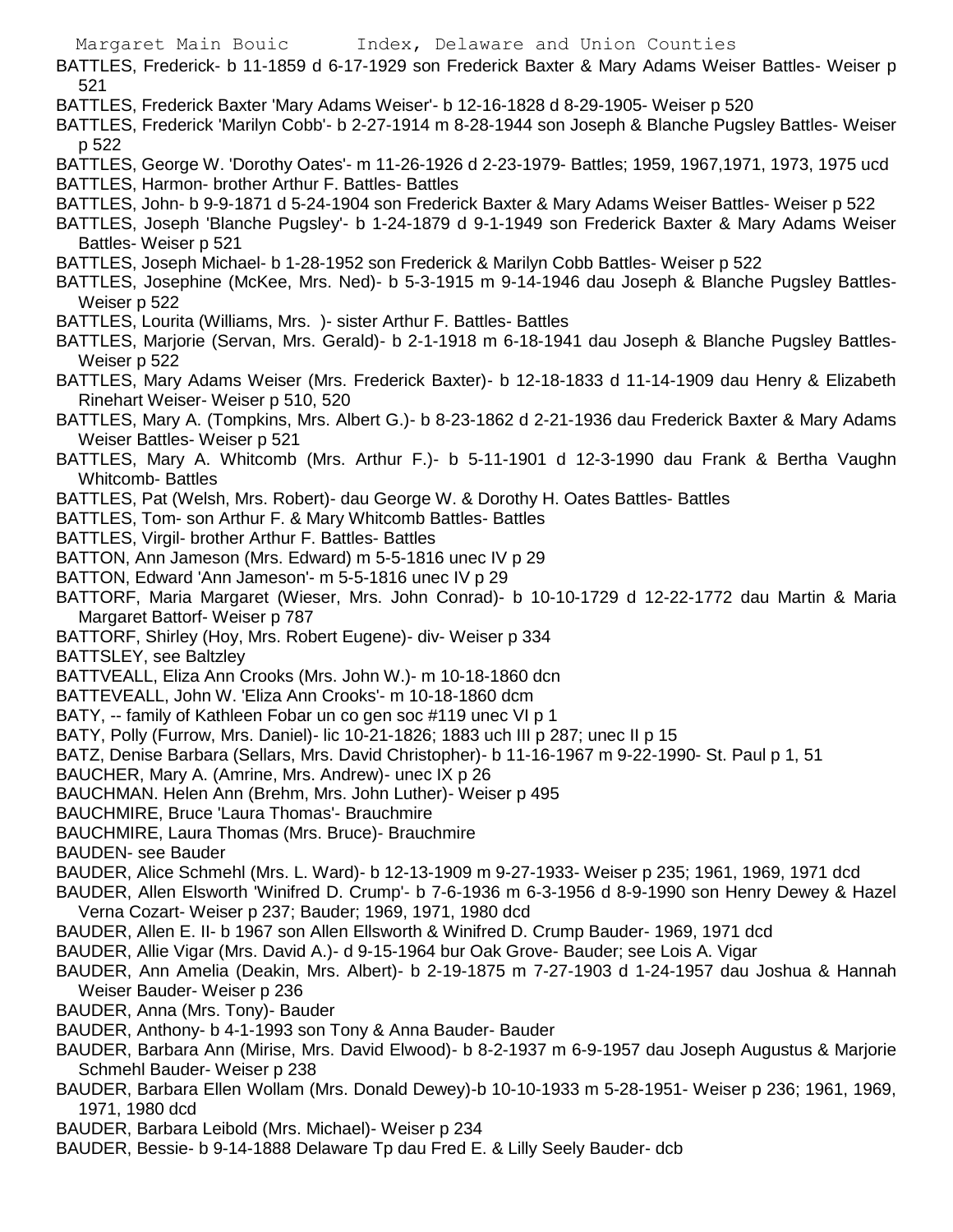BAUDER, Candaus L.(Candy) (Presthus, Mrs. )- b 1961 dau Allen Elsworth & Winifred D. Crump Bauder-Bauder; 1969, 1971 dcd

- BAUDER, Carolyn Ruth (Hudson, Mrs. Keith Arlen)(Riggs, Mrs. James)- b 2-21-1935 m 4-5-1953 dau David Floyd & Lulu May Hilliard Bauder- Weiser p 238; opc 909
- BAUDER, Christian Michael- b 3-6-1983 son Richard Todd & Terri Lynn Christian Bauder- Bauder
- BAUDER, Clarence Leo 'Gertrude Stockdale'- b 9-27-1903 m 3-3-1925 d 7-30-1988 (84) son John Frederick & Louise Kirshner Bauder- Weiser p 237; Bauder
- BAUDER, Dale- son Dewey & Hazel Cozart Dewey- Bauder
- BAUDER, David- 1880C Delaware Tp p 329A
- BAUDER, David A. 'Allie'- d 1957- Bauder
- BAUDER, David Augustus 'Lois A. Vigar'- b 12-20/31-1876 dcb m 7-12-1903 d 5-30-1957 son Joshua & Hannah Weiser Bauder- Weiser p 238
- BAUDER, David Edward 'Lucy'- b 8-6-1944 son Henry Dewey & Hazel Verna Cozart Bauder- Weiser p 237; 1961, 1971 dcd, 1980; Bauder
- BAUDER, David Floyd 'Lulu May Hilliard'- b 6-2-1905 m 6-7-1931 d 8-1-1993 (88) son David Augustus & Lois Allie Vigar Bauder- Bauder; Weiser p 238
- BAUDER, David Henry- b 7-22-1945 d 2-17-1946 son Joseph Augustus & Marjorie Schmehl Bauder- Weiser p 238
- BAUDER, Deborah Ann Hoskins (Mrs. Jon William)- m 8-25-1973 dau Curtis F. Hoskins- Bauder; 1980 dcd
- BAUDER, Dixie Ann Swihart (Mrs. Robert William)- b 4-21-1933 m 4-4-1955 d 9-9-1985 (52)-dau Lewis Swihart; Weiser p 236; 1969, 1971, 1980 dcd
- BAUDER, Donald Dewey 'Barbara Ellen Wollam'- b 10-4-1929 m 5-28-1951 son Henry Dewey & Hazel Verna Cozart Bauder- Weiser p 236; Bauder; 1969, 1971, 1980 dcd
- BAUDER, Donald Scott'Kathy Jo Thurston'- b 11-19-1956 m 8-12-1978 son Donald Dewey & Barbara Ellen Wollam Bauder- Weiser p 236; 1961, 1969, 1971 dcd
- BAUDER, Donna Irene Maize (Mrs. Harvey Dale)- b 8-12-1927 m 9-10-1946 d 3-26-1983 bur Oak Grove Cem - dau Helen Maize- Weiser p 236; 1961, 1969, 1971, 1980 dcd
- BAUDER, Dorothy Bell (Mrs. William Clyde)- b 7-25-1905 m 6-28-1933- 1961, 1969, 1971, 1980 dcd; Weiser p 237
- BAUDER, Douglas Allen- b 9-24-1953 son Donald Dewey & Barbara Ellen Wollam Bauder- Weiser p 236; 1961, 1969, 1971, 1980 dcd
- BAUDER, Edna Elizabeth (Copley, Mrs. Ted)- b 6-30-1913 m 7-18-1931 dau William Henry & Jessie Phoebe Fraker Bauder- Weiser p 237
- BAUDER, Edson Burton- 1908 dch p 234
- BAUDER, Ellsworth John 'Freda Kramer'- b 5-12-1900 m 10-24-1925 d 10-23-1985 (85)son John Frederick & Louise Kirshner Bauder- Weiser p 237
- BAUDER, Estella Hall (Mrs. Jacob Louis)- b 8-26-1869 d 10-3-1954- Weiser p 235
- BAUDER, Esther (Thomas, Mrs. Guy)- b 2-12-1894 m 7-6-1912- dau Jacob Louis & Estella Hall Bauder-Weiser p 235
- BAUDER, Freda Kramer (Mrs. Ellsworth John)- b 5-21-1906 m 10-24-1925- Weiser p 237
- BAUDER, ---b 9-11-1890 Delaware Tp dau Fredrick & Lillie Sealey Bauder- dcb
- BAUDER, Gertrude Stockdale (Mrs. Clarence Leo)- b 4-15-1905 m 3-3-1925 d 4-15-1990 (85)- Weiser p 237; **Bauder**
- BAUDER, Hannah Weiser (Mrs. Joshua)- b 11-22-1839 m 1-12-1865 dcm d 6-22-1913- dau Jacob & Sarah Rhoads Weiser- Weiser p 234
- BAUDER, Harold Lee- b 7-25-1958- son Harold Lloyd & Jane Rimmey Bauder-Weiser p 236; 1969,1971, 1980 dcd; Bauder
- BAUDER, Harold Lloyd 'Jane Rimmey'- b 1-8-1932 m 11-1-1955 son Henry Dewey & Hazel Verna Cozart Bauder- Weiser p 236; 1969, 1971, 1980 dcd
- BAUDER, Harvey Dale 'Donna Irene Maize''Mary Catherine Pferfer'- b 6-5-1926 m 9-10-1946 d 6-19-1989 (63) Oak Grove Cem -son Henry Dewey & Hazel Verna Cozart Bauder- Weiser p 236; 1961, 1969, 1971, 1980 dcd
- BAUDER, Hazel Verna Cozart (Mrs. Henry Dewey)- b 5-14-1904 m 10-24-1925 d 11-29-1979 bur Fairview Mem

Park- 1961, 1969, 1971 dcd; Bauder; Weiser p 236

BAUDER, Henry Dewey 'Hazel Verna Cozart'- b 9-12-1898/9 dcb m 10-24-1925 d 2-7-1978 bur Fairview Mem.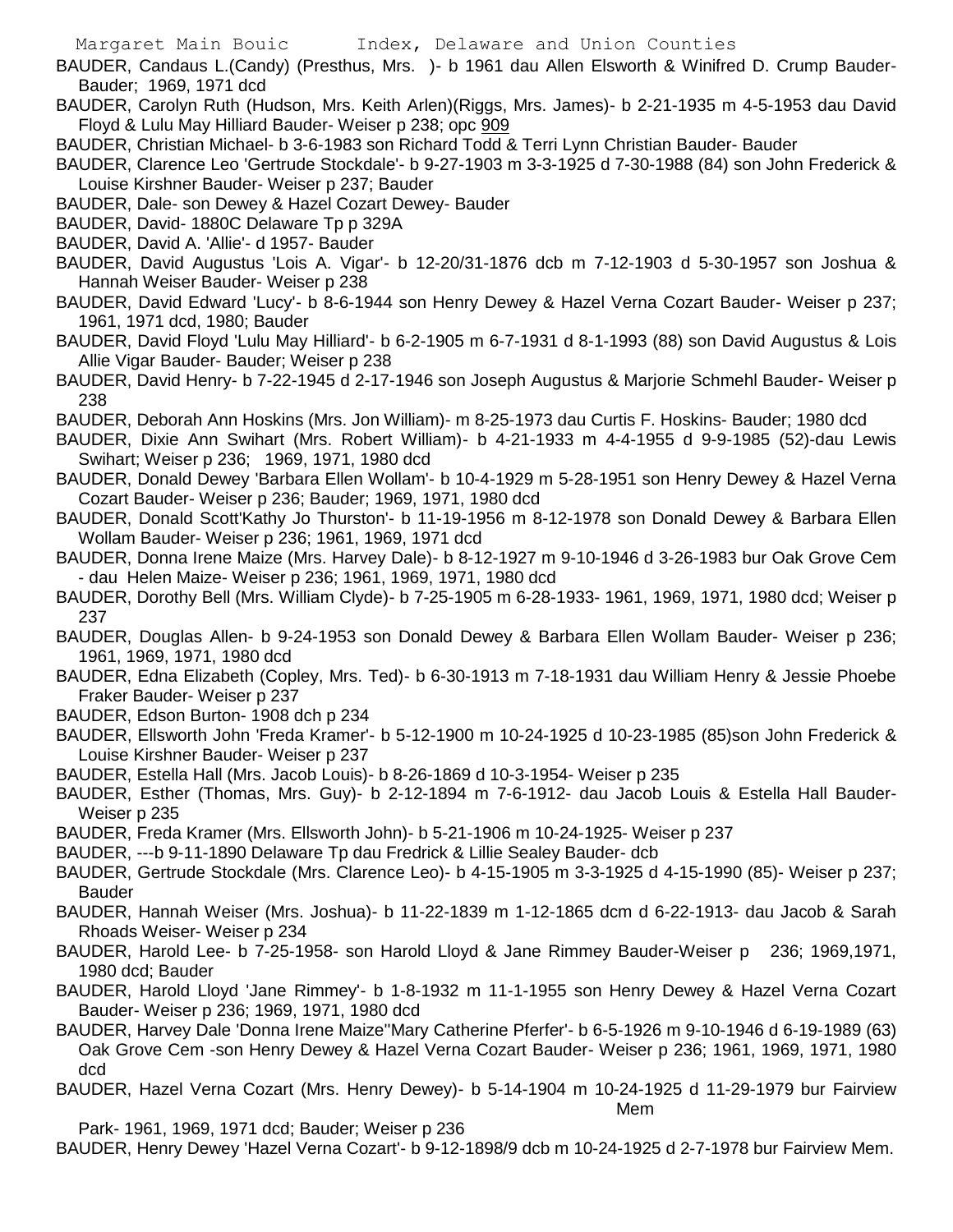Park- son William Henry & Jessie Phoebe Fraker

Bauder- Weiser p 236; 1961, 1969, 1971 dcd

- BAUDER, Jacob Louis 'Estella Hall'- b 3-16-1868 dcb m 11-16-1892 d 8-9-1954 son Joshua & Hannah Weiser Bauder- Weiser p 235
- BAUDER, James Edward 'Mary Lynne Herron'- b 1-5-1943 m 4-8-1962 son Joseph Augustus & Marjorie Schmehl Bauder- Bauder; Weiser p 238; 1961 dcd
- BAUDER, James Rolland 'Dolores Anne'- b 1-22-1936 son William Clyde & Dorothy Bell Weiser- Weiser p 237; Bauder
- BAUDER, Jane Marie Balzer (Mrs. Michael William)- m 5-23-1981 dau Charles A. Balzer- Bauder
- BAUDER, Jane Rimmey (Mrs. Harold Lloyd)-b 8-15-1926 m 11-1-1955- Weiser p 236; 1969, 1971, 1980 dcd BAUDER, Janet (Held, Mrs. )- dau Dewey & Hazel Cozart Bauder- Bauder
- BAUDER, Janet Lynn Conklin (Mrs. Richard Allen)- b 10-27-1955 m 10-3-1976 dau Joe & Mildred Robinson Conklin- 1985 uch p 30; Conklin; Bauder
- BAUDER, Jarrett Lewis- b 2-2-1978 son Richard Allen & Janet Lynn Conklin Bauder- 1985 uch p 30
- BAUDER, Jason Dale- b 3-31-1980 son Mark Douglas & Margarita Mary Radich Bauder- Bauder
- BAUDER, Jessie Phoebe Fraker (Mrs. William Henry)- b 4-17-1878 d 12-13-1938- Weiser p 236
- BAUDER, John Frederick 'Louise Kirshner'- b 8-8-1873 dcb d 11-7-1939 son Joshua & Hannah Weiser Bauder- Weiser p 237
- BAUDER, John Frederick 'Mattie Taylor'- Taylor (1145); Rittenhouse 3,4
- BAUDER, Jon William 'Deborah Ann Hoskins'- b 9-29-1947 m 8-25-1973 son Harvey Dale & Donna Irene Maize

Bauder- Weiser p 236; 1961, 1969, 1971, 1980 dcd

- BAUDER, Joseph Augustus 'Marjorie Schmehl'- b 5-21-1909 m 6-6-1934 d 2-20-1991 Oak Grove Cem -son David Augustus & Lois A. Vigar Bauder- Bauder; Weiser p 238; 1961 dcd
- BAUDER, Joshua 'Hannah Weiser'- b 11-30-1835 Wert.d 2-3-1902 son Michael & Barbara Leibold Bauder-Weiser p 234; Bauder; Naturalized 10-7-1868. to US 6-1852; delge XIII p 57; 1880C Liberty Tp Del Co p 307C
- BAUDER, Joshua John- b 10-29-1978 d 11-3-1978 bur. Oak Grove Cem son Mark Douglas & Margarita Mary Rodick Bauder- Bauder
- BAUDER, June (Bennett, Mrs. )- dau John Frederick & Louise Kirshner Bauder- Bauder
- BAUDER, Justin Allen- b 2-8-1981 son Richard Allen & Janet Lynn Conklin Bauder- 1985 uch p 30
- BAUDER, Kathryn (Snyder, Mrs. Franklin Delano)(Rowland, Mrs. Herbert) -b 1-27-1929 dau Ellsworth John & Freda Kramer Bauder- Weiser p 237
- BAUDER, Kathy Jo Thurston (Mrs. Donald Scott)- m 8-12-1978- dau William R. Thurston- Thurston; Bauder
- BAUDER, Kathy Lynn (Jewell, Mrs. )- b 8-11-1957 dau Allen Elsworth & Winifred D. Crump Bauder- Bauder; Weiser p 237; 1969, 1971 dcd
- BAUDER, Lisa- b 1975,dau David E. & Lucy Bauder- 1980 dcd
- BAUDER, Lois A. Vigar (Mrs. David Augustus)- b 6-11-1880 m 7-12-1903- Weiser p 238
- BAUDER, Louise Kirshner (Mrs. John Frederick)- b 1874 m 1-11-1898- Weiser p 237
- BAUDER, Lucy (Mrs. David E.)- 1980 dcd
- BAUDER, Lulu May Hilliard (Mrs. David Floyd)- b 5-7-1909 m 6-7-1931- Bauder; Weiser p 238
- BAUDER, L. Ward 'Alice Schmehl''Mary J. Parker'- b 5-10-1909 m(1) 9-27-1933 (2)4-3-1976 d 8-28-1980 bur Oak Grove Cem son Jacob Louis & Estella Hall Bauder- Weiser p 235; 1961, 1969, 1971, 1980 dcd; Bauder
- BAUDER, Marcia Ann (Rush, Mrs. Mark A.)- b 3-7-1948 m 5-28-1968 dau L. Ward & Alice Schmehl Bauder-Weiser p 235; 1961 dcd (13)
- BAUDER, Margaret Marie (Bailey, Mrs. James)(Cleveland, Mrs. Richard Hall)- b 6-9-1879 m 2-9-1898 m 1-3-1903 dau Joshua & Hannah Weiser Bauder- Weiser p 239 BAUDER, Margarita Mary Radich (Mrs. Mark Douglas)- m 3-18-1978 dau John K. Radich- Bauder
- BAUDER, Marion Frederick- b 1915 d 1917 son John Frederick & Louise Kirshner Bauder- Weiser p 237
- BAUDER, Marjorie June (Bennett, Mrs. Charles Robert)- b 6-17-1918 dau John Frederick & Louise Kirshner Bauder- Weiser p 237
- BAUDER, Marjorie Schmehl (Mrs. Joseph Augustus)- b 8-21-1911 m 6-6-1934- d 10-31-1960- dau Henry Schmehl- Weiser p 238; Bauder
- BAUDER, Mark Douglas 'Margarita Mary Radich'- b 6-16-1954 m 3-18-1978 son Harvey Dale & Donna Irene Maize Bauder- Weiser p 236; 1961, 1969, 1971, 1980 dcd; Bauder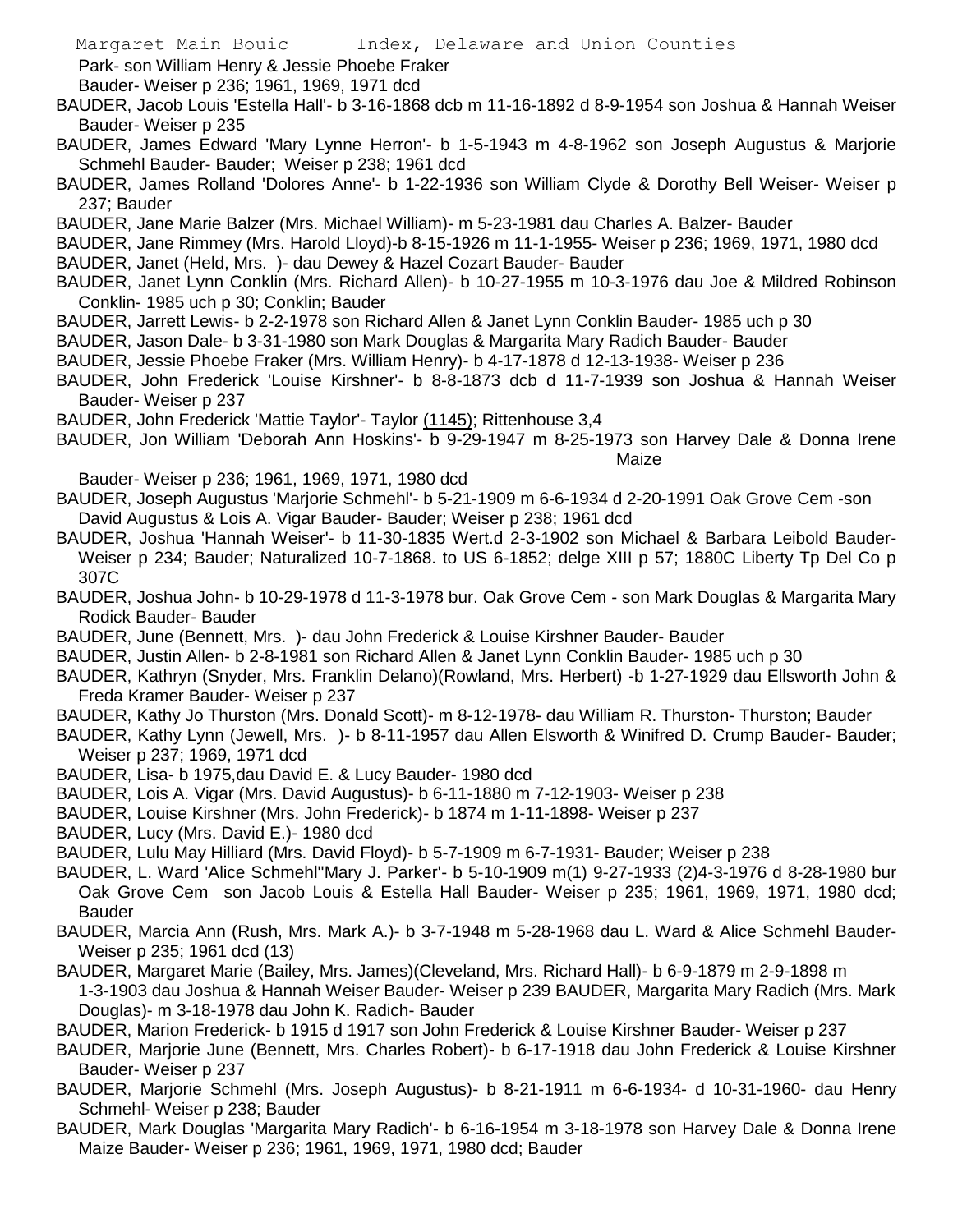- BAUDER, Mary Catherine Pfeufer (Mrs. Harvey Dale)- Bauder
- BAUDER, Mary Conklin (Mrs. Richard A.)- dau Joe & Mildred Robinson Conklin- 1971,1980 dcd; Conklin
- BAUDER, Mary Esther Lombard (Mrs. Richard Allen)- m 11-4-1961 d 6-7-1971 (30) bur Oak Grove Cem; dau Robert Lombard- Bauder
- BAUDER, Mary Helen (Allen, Mrs.Albert Franklin)- b 9-2-1916 m 11-28-1945 dau David Augustus. & Lois Allie Vigar Bauder- Bauder; Weiser p 239
- BAUDER, Mary Janet (Held, Mrs. Walter James)- b 12-5-1933 dau Henry Dewey & Hazel Verna Cozart Bauder- Weiser p 236; Bauder
- BAUDER, Mary J. Parker (Mrs. L. Ward)- m 4-3-1976- Bauder
- BAUDER, Mary Lynne Herron (Mrs. James Edward)- dau James Marvin Herron Sr.-Bauder
- BAUDER, Matthew Allen- d 3-26-1982 (8 days) bur Oak Grove Cem son Donald Scott & Kathy Jo Thurston Bauder- Bauder
- BAUDER, Mattie Taylor (Dillon, Mrs. Clifford)(Mrs. John Frederick)- b 3-22-1892
- d 1-17-1982 bur Forest Lawn Cem- dau Adrian & Lou Rittenhouse Taylor- 1915 uch p 1098; Rittenhouse 2,3; Taylor 1145; Genther
- BAUDER, Michael- d 12-4-1858 (15-9-11) Stratford Cem- Powell p 102; delge II p 32
- BAUDER, Michael 'Barbara Leibold)- Weiser p 234
- BAUDER, Michael William 'Jane Marie Balzer'- b 1-2-1957 m 5-23-1981-son Robert William & Dixie Ann Swihart Bauder- Weiser p 236; Bauder; 1969, 1971 dcd
- BAUDER, Opal Lucille (Dutcher, Mrs. Kenneth)(Huffman, Mrs. Carl Harold)- b 4-13-1922 dau John Frederick & Louise Kirshner Bauder- Weiser p 237
- BAUDER, Phillip- b 1968 son Robert William & Dixie Ann Swihart Bauder- 1969, 1971, 1980 dcd; Bauder
- BAUDER, Richard Allen 'Mary Esther Lombard''Mary Conklin'- b 12-13-1938 m(1) 11-4-1961 (2) 10-3-1976 son L. Ward & Alice Schmehl Bauder- Bauder-Weiser p 235; 1961, 1971, 1980 dcd; 1985 uch p 30
- BAUDER, Richard Todd 'Terri Lynn Christian'- b 7-20-1962 m 10-25-1980 son Richard Allen & Mary Esther Lombard -Bauder;1969, 1971 dcd
- BAUDER, Robert William 'Dixie Ann Swihart'- b 12-12-1927 m 4-4-1954 son Henry Dewey & Hazel Verna Cozart Bauder- Weiser p 236; Bauder; 1969, 1971, 1980 dcd BAUDER, Ruth (Jewett, Mrs. Lester)- b 1-31-1899 m 1-7-1920 dau Jacob Louis & Estella Hall Bauder- Weiser p 235
- BAUDER, Samuel Commodore- b 8-15-1901 d 10-8-1918 son William Henry & Jessie Phoebe Fraker Bauder-Weiser p 237
- BAUDER, Sarah Catherine (McCloud, Mrs. William B.)- b 5-9-1866 m 12-29-1887 d 3-18-1949 dau Joshua & Hannah Weiser Bauder- Weiser p 234
- BAUDER, Sarah (Jones, Mrs.Paul M.)- b 11-29-1903 dau David Augustus & Lois Allie Bauder- Bauder; Weiser p 238
- BAUDER, Stephen Keither- b 11-4-1958- son Robert William & Dixie Ann Swihart Bauder- Weiser p 236; 1969, 1971, 1980 dcd
- BAUDER, Susan Elizabeth (Osborne, Mrs. George William)- b 3-3-1870 m 1-1-1889 dau Joshua & Hannah Weiser Bauder- Weiser p 235
- BAUDER, Susan K.(Fausnaugh, Mrs. Curtis)- b 10-10-1944 dau Ellsworth John & Freda Kramer Bauder-Weiser p 237
- BAUDER, Terri Lynn Christian (Mrs. Richard Todd)- b 10-25-1980 dau William K. Christian- Bauder
- BAUDER, Tim- b 1965 son Richard Allen & Mary Esther Lombard Bauder- Bauder; 1969, 1971, 1980 dcd
- BAUDER, Timothy- b 1961 son Harold Lee & Jane Rimmy Bauder- 1969, 1971, 1980 dcd
- BAUDER, Todd- 1980 dcd
- BAUDER, Tony Ray- b 11-6-1958 son Donald Dewey & Ellen Wollam Bauder- Weiser p 236; 1961, 1969, 1971 dcd
- BAUDER, Tonya- b 1976 ch Jon W. & Debbie Ann Haskins Bauder- 1980 dcd
- BAUDER, Verna Jo (Humes, Mrs. Edward Eugene)- b 7-8-1940 m 7-15-1963 dau Joseph Augustus & Marjorie Schmehl Bauder- Bauder; Weiser p 238; 1961 dcd
- BAUDER, Vicky- b 1972 dau David E. & Lucy Bauder- 1980 dcd
- BAUDER, William Clyde 'Dorothy Bell'- m 6-28-1933 d age 72 bur Oak Grove Cem son John Frederick & Louise Kirshner Bauder- Weiser p 237; 1961, 1969, 1971 dcd
- BAUDER, William Henry 'Jessie Phoebe Fraker'- b 9-19-1871 dcb m 12-8-1897 d 6-7-1942 son Joshua & Hannah Weiser Bauder- Weiser p 236
- BAUDER, Winifred D. Crump (Mrs. Allen Elsworth)(Stockpole, Mrs. )- b 10-6-1936 m 6-3-1956- Weiser p 237;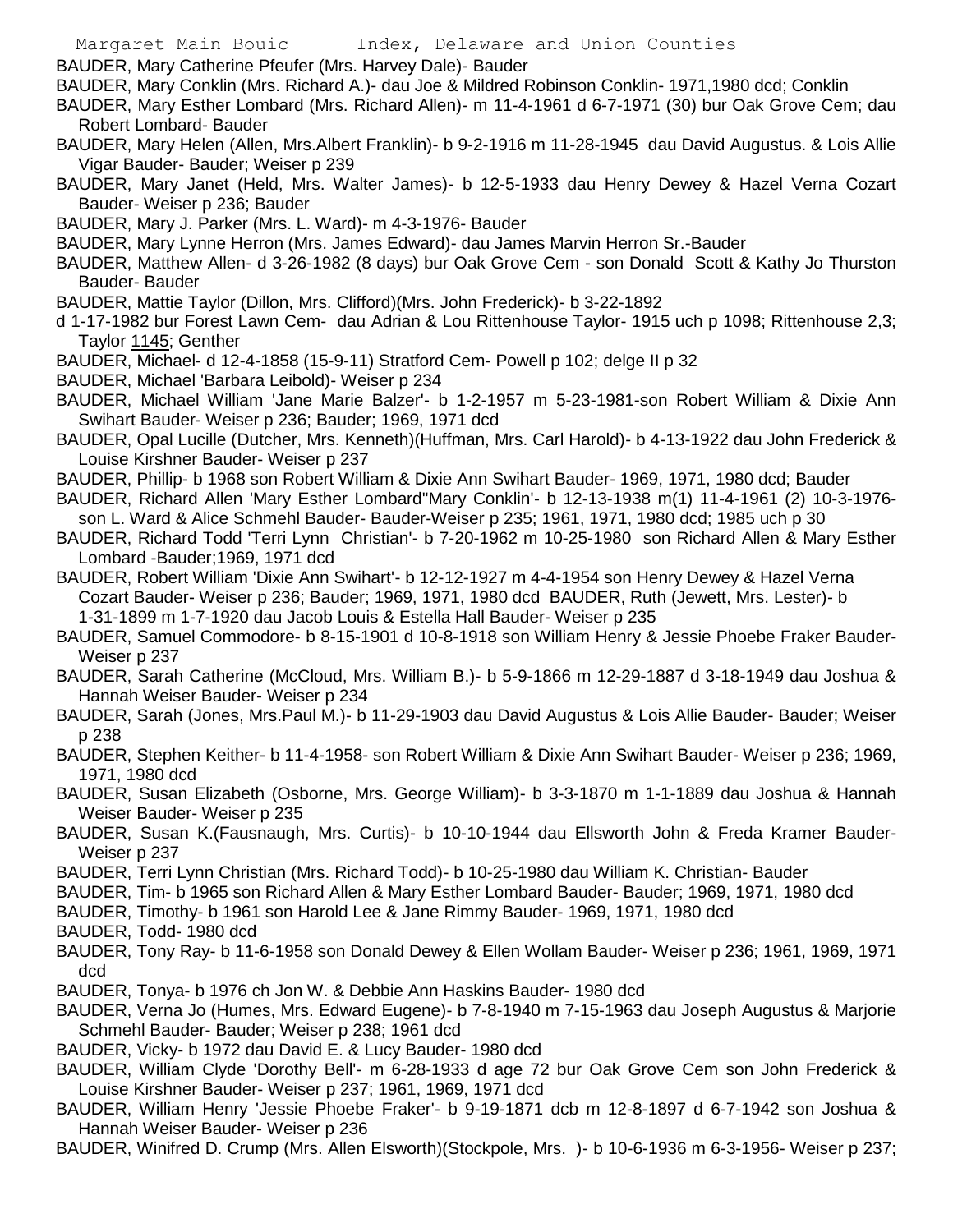1969, 1971 dcd

- BAUDER, Winifred Jean 'Clill Corn'- b 10-26-1926 dau Ellsworth
- BAUER, ---1915 uch p 333
- BAUER, Dr. Alice Potter (Mrs. Dr. Mark)(Wildermuth, Mrs.H. J.)- dau Herman & Anna Ferguson Potter-Ferguson 1(11)81; Wilson 1181; 1976 dch p 296
- BAUER, Anne Katherine- b 10-17-1989 dau Mark & Sue Bauer- Bauer
- BAUER, Audrey Irene (Fields, Mrs. Robert Riley)- b 9-21-1918 m 1-2-1943 dau Jacob William Joseph & Zelma Ethel Ward Bauer- Cowgill p 75
- BAUER, B.- unclaimed letter 1863 delge VII p 10
- BAUER, Barbara A. (Nuslein, Mrs. John)- b 1839- ped Evelyn Rey Monson #143 31- unec IX p 8
- BAUER, Barbara (Mrs. John P.)- 1870C Marysville 35 p 4 (33, Bav)
- BAUER, Benjamin- b 1979 son William W. & Cinda S. Bauer- 1980 dcd;dg 10-12-1994
- BAUER, Bertha B.- d 3-17-1972 (82) Delaware Mausoleum delge III p 58- Bauer
- BAUER, Beverly (Mrs. Dale E.)- 1980 dcd
- BAUER, Carl C.- b 5-1873 1900C Richwood 428-459 p 16 (27,O,Ger,O);
- BAUER, Carolina- Pabst 2 p 79
- BAUER, C. G. (Mrs. J. T.)-dbg p 17
- BAUER, Christina- dau Frank & Karen Bauer- Bauer
- BAUER, Cinda S. Avey (Mrs. William W.)- Bauer; 1980 dcd
- BAUER, Dale E. 'Beverly'- 1980 dcd
- BAUER, Rev. David Garrett 'Mary Louise Bush'- m 6-15-1963 son Frederick C. & Louise Garrett Bauer- Bauer
- BAUER, David 'Margaret'- 1870C Paris Tp 252-253 p 34 (37, Hesse Darmstadt)
- BAUER, Dorothy Ann (Rausch, Mrs. Paul LeRoy)- b 6-28-1938- Rausch (11875), III p 266
- BAUER, Mrs. Ed- dpc p 85
- BAUER, Edith Grace Boyer (Mrs. John Frederick)- Cowgill p 19
- BAUER, Edward- son Bertha B. Bauer- Bauer; Delaware Mausoleum- delge III p 58
- BAUER, Eleanor M. (Mrs. F. W.)- Powers p 301
- BAUER, Elizabeth- dau David & Margaret Bauer- 1870C Paris Tp 252-253 p 34 (7,O)
- BAUER, Eloise Marybelle Patrick (Mrs. Frederick Jacob)- b 1-5-1925 dau Charles Lincoln & Eithel May Porter Patrick- Cowgill p 75
- BAUER, Ethel Delia Miller (Mrs. )(Wentz, Mrs. Ira Leroy)-Cowgill p 73
- BAUER, Frank 'Karen'- Bauer
- BAUER, Frank S.- 1980 dcd
- BAUER, Frederick Jacob 'Helen Lorain Fuller''Eloise Marybelle Patrick- b 11-12-1920 m 1-1940 div 7-1946 m(2) 7-31-1948 son Jacob William Joseph & Zelma Ethel Ward Bauer- Cowgill p 75
- BAUER, Gary 'Mary Alice'- son Walter R. & Mildred Bauer; Bauer; 1969 dcd
- BAUER, George L.- 1969 dcd
- BAUER, Hannah- Pabst O
- BAUER, Helen B. (Alspaugh, Mrs. Kenneth Eugene)- b 8-29-1933 m 6-9-1957- Weiser p 661
- BAUER, Helen Lorain Fuller (Mrs. Frederick Jacob)- b 9-28-1920 div 7-1946- Cowgill p 75
- BAUER, Herbert- Bauer
- BAUER, Isabel Holmes (Mrs. )(McKittrick, Mrs. Samuel Elliott)- b 9-23-1889 m(2) 10-7-1916 d 12-16-1962- McKitrick p 375
- BAUER, Jacob J. 'Mary Conroy'- Cowgill p 74
- BAUER, Jacob William Joseph 'Zelma Ethel Ward'- b 3-17-1887 m 4-21-1915 d 11-22-1958 son Jacob J. & Mary Conroy Bauer- Cowgill p 74
- BAUER, Johann C.- dates illegible- son J. O. & A. B. Trinity Lutheran Cem- D J Cem p 78
- BAUER, John Frederick 'Edith Grace Boyer'- Cowgill p 19
- BAUER, John G.- son John P. & Barbara Bauer- 1870C Marysville 33 p 4 (13,O)
- BAUER, John Howard 'Lena Kay Newhouse'- m 7-6-1963 son John Frederick & Edith Grace Boyer Bauer-Newhouse (131742); 1985 uch p 104, 112; Cowgill p 19
- BAUER, John 'Lucy Crump'- McKitrick p 169
- BAUER, John P. 'Barbara'- 1870C Marysville 33 p 4 (42, Bav)
- BAUER, John P. 'Margaret Auer'- 1915 uch p 263, 628; 1883 ucd V p 58, 61; mt 12-30-1868
- BAUER, Joseph G.- d 4-4-1976 (72) bur Md.- Bauer
- BAUER, J. T. 'C. G.'- dbg p 17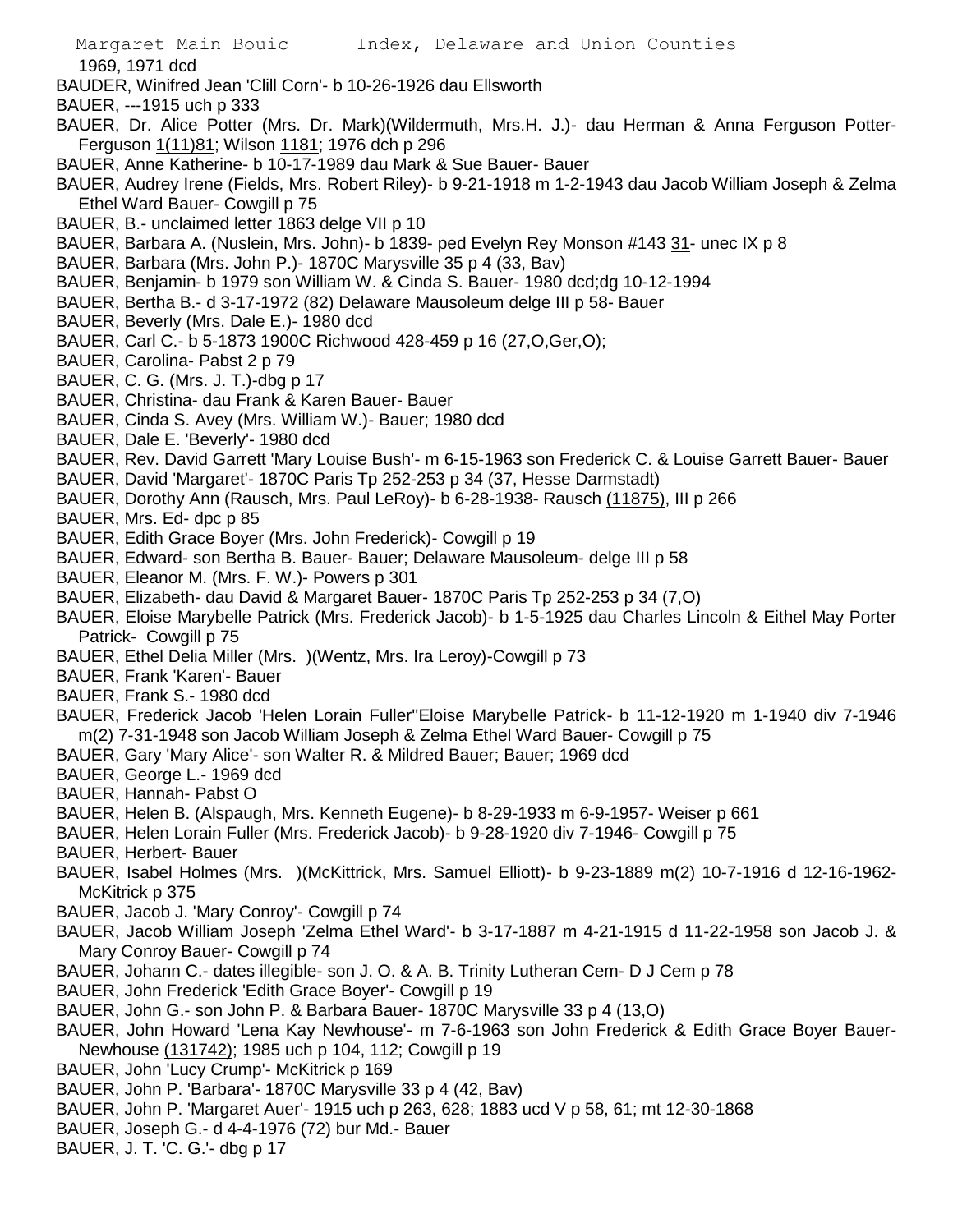BAUER, Karen (Mrs. Frank)- Bauer

- BAUER, Karen Sue (Baird, Mrs. Richard Graham)- b 8-24-1940 m 12-17-1960 dau Frederick Jacob & Helen Lorain Fuller Bauer- Cowgill p 76
- BAUER, Kathie- Bauer
- BAUER, Kathleen Ann- dau Herbert Bauer- Bauer; engaged to Charles H. Spraggins
- BAUER, Larry- son Joseph G. Bauer- Bauer
- BAUER, Lena Kay Newhouse (Mrs. John Howard)- b 6-9-1943 m 7-6-1963 dau Murray Guy & Rachel Eleanor Ransome Newhouse- Newhouse 1317422; 1985 uch p 104, 112; Cowgill p 19
- BAUER, Lilian- d 1969 dau Bertha B. Bauer- Bauer
- BAUER, Louisa C.- dau John P. & Barbara Bauer- 1870C Marysville 33 p 4 (9,O)
- BAUER, Louise C.- b 3-21-1839 d 12-21-1854 dau J. T. Bauer- dbg p l7, Powell p 98
- BAUER, Louise Garrett. (Mrs. Frederick C.)- d 12-19-1963- Bauer
- BAUER, Louise Stewart (Rudolph, Mrs. James Julian)- m 8-17-1965- McKitrick p 250
- BAUER, Luana M.- query of Ray; unec XIII p 6
- BAUER, Lucy Crump (Mrs. John)(Turner, Mrs. Robert John)- McKitrick p 169
- BAUER, Magnus 'Sopnia Heissermann'- m 5-2-1855 dcm
- BAUER, Margaret (Mrs. David)- 1870C Paris Tg7 252-253 p 34 (34, Bav)
- BAUER, Margaret Auer (Mrs. John P.)- sister Peter Auer- 1915 uch p 628
- BAUER, Margaret B.- dau John P. & Barbara Bauer- 1870c Marysville 33 p 4 (4,O)
- BAUER, Maria Catharina (Waggoner, Mrs. Hans Jacob)- b 1742 d 1908- 1985 uch p 44
- BAUER, Dr. Mark 'Dr. Alice Potter'- Ferguson 1(11)81; Wilson (1181)
- BAUER, Mark 'Sue'- Bauer
- BAUER, Mary Alice (Mrs. Gary)- Bauer
- BAUER, Mary Belle (Fletcher, Mrs. William Eugene)- b 7-16-1916 m 10-29-1939 dau Jacob William Joseph & Zelma Ethel Ward Bauer- Cowgill p 74
- BAUER, Mary (Bonner, Mrs. )- dau Joseph G. Bauer- Bauer
- BAUER, Mary Conroy (Mrs. Jacob J.)- Cowgill p 74
- BAUER, Mary- dau David & Margaret Bauer- 1870C Paris Tp 252-253 p 34 (12,O)
- BAUER, Mary Louise Bush (Mrs. Rev. David Garrett)- m 6-15-1963 dau John William Bush- Bauer
- BAUER, Mary M.- dau John P. & Barbara Bauer- 1870C Marysville 33 p 4 (4,O)
- BAUER, Matt- son William & Cinda Avey Bauer- Bauer; dg 10-12-1994
- BAUER, Michael L.- b 1956 lived with William F. & Lenora J. Hubbard, 1969 dcd; 1980 dcd
- BAUER, Mildred (Mrs. Walter R.)- Bauer
- BAUER, Monte- son Isabel Holmes Bauer- McKitrick p 375
- BAUER, Peter- son David & Margaret Bauer- 1870C Paris Tp 252-253 p 34 (9,O)
- BAUER, Dr. P. H.- 1883 uch III p 397, 398, IV p 463, 535, 541 V p 592, 596 bur Claibourne Cem; 1877 uca p 21, 92
- BAUER, Phillip H.- 1880C Claibourne Tp p 207A
- BAUER, Rachel (Patrick, Mrs. Weldon)- m 1951- 1985 uch p 111
- BAUER, Rosina- Pabst O
- BAUER, Ruth Alice (Linton, Mrs. Glen W.)- dau Jacob William Joseph & Zelma Ethel Ward Bauer- Cowgill p 75
- BAUER, Sandra Lyn (Longstreet, Mrs. Steven Lewis)- b 12-7-1950 m 12-2-1972 dau Frederick Jacob & Helen Lorain Fuller Bauer- Cowgill p 75
- BAUER, Sophia Heissermann (Mrs. Magnus)- m 5-2-1855 dcm
- BAUER, Sue (Mrs. Mark)- Bauer
- BAUER. Susan A.- #634 query- Adams, Caulkins, Eliot, Lewis- delge X p 79
- BAUER, Susie F. (Mrs. William G.)- b 1893 d 1959 Price Cem djlm p 45
- BAUER, Theresia (Bopp, Mrs. Michael Anton)- dcc James Fathbruckner 39
- BAUER, Tobias- Pabst O; Pabst 2 p 79
- BAUER, Ursula (Ackermann, Mrs. Johann Adam)- dcq Marguerite Hoffman Buxton 79
- BAUER, Walter R. 'Mildred'- d 12-25-1989 (80) bur Norwalk- Bauer
- BAUER, William G. 'Susie F.'- b 1889 d 1927 Price Cem djlm p 45
- BAUER, William W. 'Cinda S.'- 1980 dcd
- BAUER, Zelma Ethel Ward (Black, Mrs. Leonard E.)(Mrs. Jacob William Joseph)- b 4-23-1896 d 12-1-1947 dau Frank Otto & Carrie Agnes Bleam Ward- Cowgill p 74
- BAUEREIS, Catherine Oak Grove Cem Powell p 428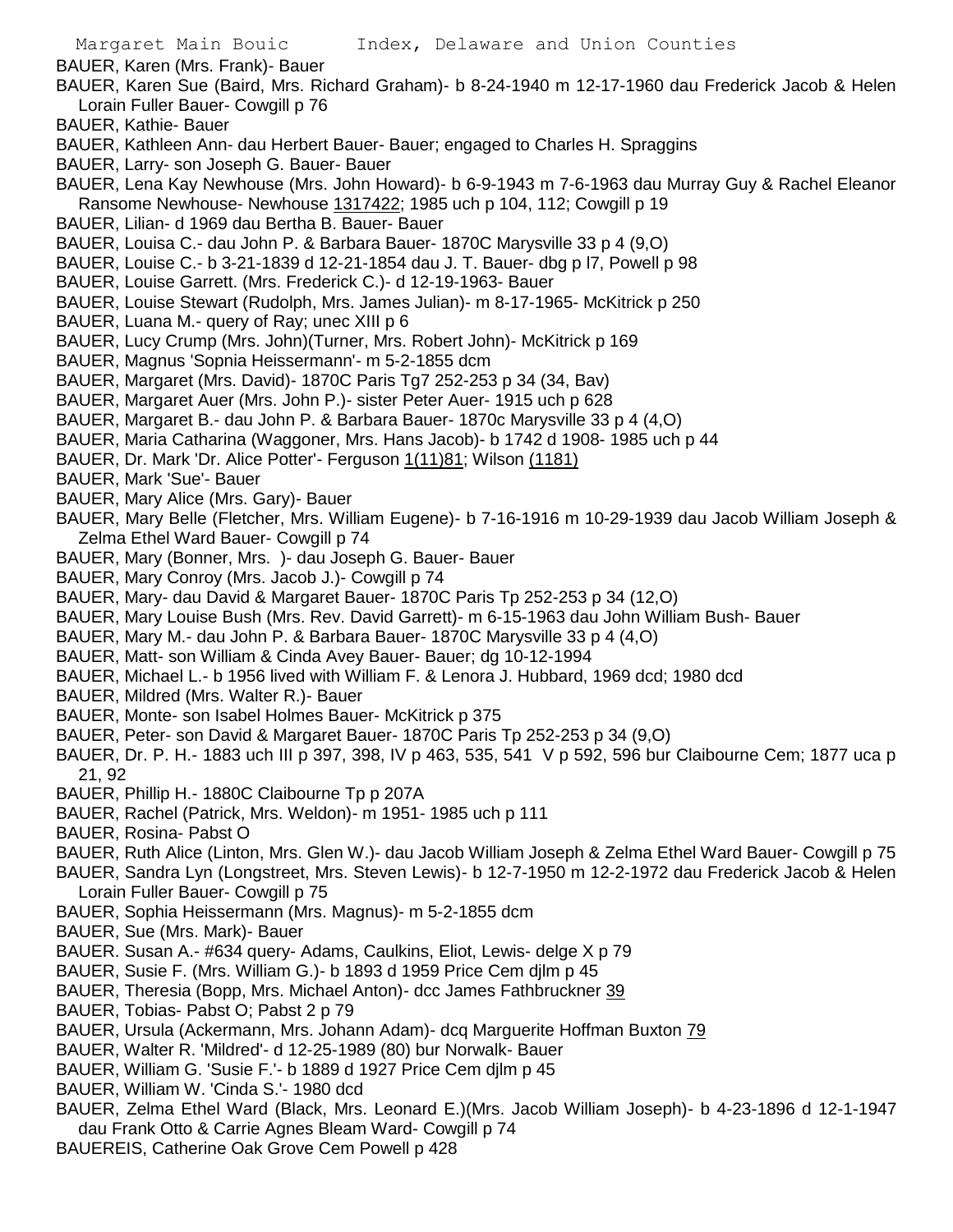- BAUEREIS, Catharine Leibold (Mrs. Leonard)- m 8-28-1851 dcm
- BAUEREIS, Ester (Mrs. L.)- d 6-1916- Bauereis
- BAUEREIS, Frederick M.- son Leonard Bauereis- Bauereis
- BAUEREIS, Mrs. Fred- 1908 dch p 178
- BAUEREIS, Herbert- b 1881 d 1886 Oak Grove Cem Powell p 428
- BAUEREIS, Katherine b 1878 d 1878 Oak Grove Cem Powell p 428
- BAUEREIS, Leonard 'Catharine Leibold'- m 8-28-1851 dcm; Sand p 5; Bauereis; Powers Pat p 192, 245; dcw Bk 4 p 411(43) (sec); 1880C Delaware Town p 505C
- BAUERIS, Annetta Rosella Weiser (Mrs. William F.)- b 4-5-1853 d 1934 dau Solomon B. & Esther Werlein Weiser- Weiser p 93
- BAUERIS, William F. 'Annetta Rosella Weiser'- b 1853 m 1-19-1876 d 1922- Weiser p 93
- BAUERLE, Amy Lou Ramsey (Mrs. David Allen)- m 6-14-1975 dau Marvin G. Ramsey- Bauerle; 1980 dcd; Graham 1455431; Hamilton 155431
- BAUERLE, Curtis Baker- d 10-21-1988 (75) brother Donald C. Bauerle,Sr.- Bauerle
- BAUERLE, David Allen 'Amy L.'-b 1953 son Donald C. & Margaret Smith Bauerle- 1969, 1980 dcd
- BAUERLE, Deborah L. DeFrancis (Mrs. Donald Jr.)- m 6-20-1981 dau Mr. & Mrs. Robert Strawser- Bauerle
- BAUERLE, Deborah Sue Beckloff (Mrs. Robert Eric)- m 5-5-1990 dau Richard & Colleen Beckhoff- Bauerle
- BAUERLE, Donald C. Jr'Linda Sue Heffner'-m 11-29-1969 son Donald O. & Margaret J. Smith Bauerle- 1980 dcd; Bauerle; Gabriel (1647112)
- BAUERLE, Donald Sr. 'Margaret J. Smith''Jan'- b 5-21-1919 d 12-10-1991 (72) son Charles & Emma Ethel Baker Bauerle; 1969, 1971 dcd
- BAUERLE, Donald C. Jr. 'Deborah L. DeFrancis'- m 6-20-1981 son Donald C. & Margaret J. Smith Bauerle-Bauerle; 1969 dcd
- BAUERLE, Ellen R.(Potter, Mrs. David S.)- m 8-18-1990 dau Richard & Ruth Bauerle- Bauerle
- BAUERLE, Emma Ethel Baker (Mrs. John Charles)- bauerle
- BAUERLE, James- d 1959/8 son Donald & Margaret J. Smith Bauerle- Bauerle
- BAUERLE, James 'Ruthanne Fetterman'- son Richard & Ruth Bauerle- Bauerle
- BAUERLE, Jan (Mrs. Donald C,Sr)- Bauerle
- BAUERLE, Janet (Casey, Mrs. )- dau Donald & Margaret J. Smith Bauerle- Bauerle- 1969, 1971 dcd
- BAUERLE, Jim- son Richard Bauerle- Bauerle
- BAUERLE, John Charles 'Emma Ethel Baker'- Bauerle
- BAUERLE, John W.- son Donald & Margaret J. Smith Bauerle- Bauerle; 1969, 1971 dcd
- BAUERLE, Linda Sue Heffner (Mrs. Donald C. Jr.)- b 4-13-1949 m 11-29-1969 dau William Gerald & Mary Kathryn Frost Heffner- b 4-13-1949- Gabriel 1647112 - Bauerle
- BAUERLE, Margaret (Marny)J. Smith (Mrs. Donald)- d 1-11-1976 (55) bur. Oak Grove Cem ; Bauerle- 1969, 1971 dcd
- BAUERLE, Marnie- b 1979 ch David Allen & Amy Lou Ramsey Bauerle- 1980 dcd
- BAUERLE, Matthew Richard- b 4-6-1990 son James & Ruth Anne Fetterman Bauerle- Bauerle
- BAUERLE, Philip James- b 1-29-1987 son James & Ruthanne Fetterman Bauerle- Bauerle
- BAUERLE, Richard 'Ruth'- Bauerle
- BAUERLE, Robert Eric 'Deborah Sue Beckloff'- b 1962 m 5-5-1990-son Donald C.& Margaret J. Smith Bauerle- Bauerle; 1980 dcd
- BAUERLE, Ruth (Mrs. Richard)- Bauerle
- BAUERLE, Ruthanne Fetterman (Mrs. James)- dau George & Sally Fetterman- Bauerle
- BAUERLE, Shane- b 1977 ch David Allen & Amy Lou Ramsey Bauerle- 1980 dcd
- BAUERLE, Wesley Forest- b 9-22-1970 son Donald C. & Linda Sue Heffner Bauerle- Gabriel 16471121
- BAUERLE, William Charles- b 5-7-1972(3) son Donald C. & Linda Sue Heffner Bauerle- Bauerle; Gabriel 16471122
- BAUERMEISTER, Debbie- dau William J. & Dorothy Bauermeister- 1961 dcd (7), 1969, 1971 dcd
- BAUERMEISTER, Dorothy (Mrs. William J.)- 1961, 1969, 1971 dcd
- BAUERMEISTER, Richard- son William J. & Dorothy Bauermeister- 1961 dcd (13); 1969 dcd
- BAUERMEISTER, Sherry- dau William J. & Dorothy Bauermeister- 1961 dcd (6), 1969' 1971 dcd
- BAUERMEISTER, William J. 'Dorothy'- 1961, 1969, 1971 dcd
- BAUERS- see Barnes, Joseph- Middletown 1840C Radnor Tp- delge IV p 5
- BAUGESS, James S. 'Kristen Noel Carpenter'- m 7-12-1986 son James C. Baugess- Baugess
- BAUGESS, Kristen Noel Carpenter (Mrs. James S.)- m 7-12-1986 dau Mrs. Ree Martin- Baugess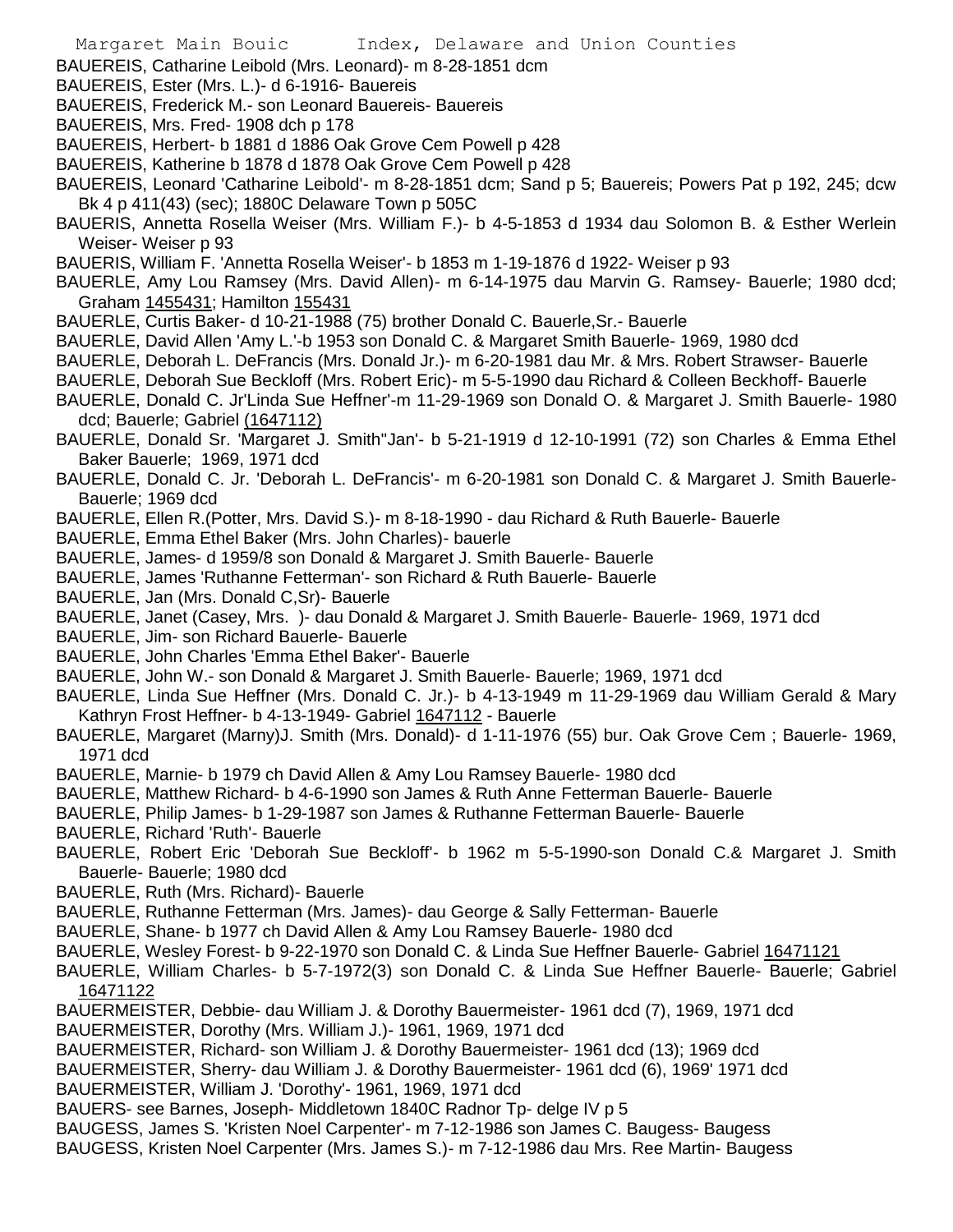- Margaret Main Bouic Index, Delaware and Union Counties
- BAUGGS, Cary M.- dau J. F. & Cynthia Bauggs- 1880C Jackson Tp 228A (7,WV,Va,O)
- BAUGGS, Cynthia (Mrs. J. F.)- 1880C Jackson Tp 228A (35,O,Va,Va)
- BAUGGS, Hattie E.- dau J. F. & Cynthia Bauggs- 1880C Jackson Tp 228A (13,O,Va,O)
- BAUGGS, Jerome- son J. F. & Cynthia Bauggs- 1880C Jackson Tp 228A (5,WV,Va,O)
- BAUGGS, J. F.'Cynthia'- 1880C Jackson Tp p 0228 (37, Va,Va,Va)
- BAUGGS, Lawrence E.- son J. F. & Cynthia Bauggs- 1880C Jackson Tp 228A (14,O,Va,O)
- BAUGH, Nancy Dixon (Mrs. William M.)- ucm 354
- BAUGH, William M. 'Nancy Dixon'- ucm 354
- BAUGHAN- see Boughan, Boughn, etc unec XI p 50
- BAUGHAN, ---family of Lana Irelan- unec XIV p 26
- BAUGHAN, Catharine Tracy (Mrs. Mordecai)- m 2-22-1848 ucm 1298
- BAUGHAN, Cyrus 'Sarah Jane Shirk'-b 7-30-1844 m 10-22-1864 ucm 3631 d 5-3-1903 (58-9-3) NM Cem Liberty Tp lptw p 20; son Mordicai & Orila Baughan- 1850C Liberty Tp 984-1001 p 147 (6,O); 1880C Liberty Tp Un Co 257-267 p 26 (35, O, NC, ?)
- BAUGHAN, Elizabeth Brake (Mrs. Jeremiah)- m 12-28-1823 ucm 23 d 9-27-1878 (76-3-12) New Millcreek Cem Liberty Tp R10 lptw p 17; dau Isaac & Rosanna Brake- 1883 uch V p 283, 385, 395; unec II p 14
- BAUGHAN, Elizabeth (Shirk, Mrs. Henry Aaron)- 1883 uch V p 676
- BAUGHAN, Elizabeth (Wheeler, Mrs. Marshan)- m 8-27-1846 ucm 1149
- BAUGHAN, Ethel L. (Barnhart, Mrs. Elonedas)- m 12-30-1875 ucm 5873 mt 3 p 20
- BAUGHAN, Eve (Brake, Mrs. Adam)- m 1-19-1826 d 7-19-1875 dau Mordecai Baughan 1883 uch III p 287, V p 385; unec II p 15
- BAUGHAN, Helen (Davis, Mrs. John)- m 3-12-1859 ucm 2855
- BAUGHAN, James- b 10-1888 son Mordecai & Lydia Baughan- 1900C Liberty Tp Un Co. 297-305 p 13A (11,O,O,O)
- BAUGHAN, Jeremiah 'Elizabeth Brake'- m 12-28-1823 ucm 23 d 4-26-1873 (68-8-28) NM Cem Liberty Tp lptw p 17- son Mordecai Baughan- 1883 uch V p 283, 385; unec II p 14; 1830C Liberty Tp Un Co 453 p 297 (20-30); 1840C Liberty Tp Un Co 474 (30-40)
- BAUGHAN, John- son Mordecai & Orila Baughan- 1850C Liberty Tp Un Co 984-1001 p 174 920,O); 1877 uca p 83
- BAUGHAN, Lydia (Mrs. Mordecai)- b 8-1869, 1900C Liberty Tp Un Co 197-305 p 13A (30,O,O,O) m 13y, 1 ch
- BAUGHAN, Madison (Mrs. Gross'- son Mordecai Baughan- 1883 uch V p 385, 388
- BAUGHAN, Mary Ann (Bennet?, Mrs. Barnet?- m 7-16-1849 ucm 1450 , unec XIII p 20 see Baughman
- BAUGHAN, Mary- dau Mordecai & Orila Baughan- 1850C Liberty Tp Un Co 984-1001 p 174 (17,O)
- BAUGHAN, Mary E. (Shirk, Mrs. Aaron)- m 2-22-1865 ucm 3295
- BAUGHAN, Mary Jane Martin (Mrs. Michael)- m 9-4-1862 ucm 3351
- BAUGHAN, Mary (Skidmore, Mrs. Thomas)- m 12-17-1859 ucm 2964
- BAUGHAN, Michael 'Mary Jane Martin;- m 9-4-1862 ucm 3351
- BAUGHAN, Mordecai 'Catharine Tracy'- m 2-22-1848 ucm 1298; 1915 uch p 442;1883 uch V p 385; 1840C Liberty Tp Un Co 496 (60-70); lptw p 5; unec VII p 39
- BAUGHAN, Mordecai ' Orahood'- son Mordecai Baughan- 1883 uch V p 383; 1840C Liberty Tp 400 (30-40); lptw p 5; unec XI p 69
- BAUGHAN, Mordecai 'Lydia'- son Cyrus & Sarah Jane Baughan- 1880C Liberty Tp Un Co 257-267 p 26 (12,O,O,O); 1900C Lib. Tp 297-305 p 13A (31,O,O,O) m 13y
- BAUGHAN, Mordecai 'Orila'- 1850C Liberty Tp Un Co 984-1001 p 174 (43, NC)
- BAUGHAN, -- (Gladhill, Mrs. William) dau Mordecai Baughan- 1883 uch V p 383
- BAUGHAN, Nancy J. (Robb, Mrs. James)- m 1-1-1861 ucm 3127 dau Mordecai & Orila Baughan- 1850C Liberty Tp Un Co 984-1001 p 147 (8,O)
- BAUGHAN, Orila (Mrs. Mordecai)- 1850C Liberty Tp Un Co 984-1001 p 174 (42, Va)
- BAUGHAN, Rebecca (Decker, Mrs. Henry)- m 4-29-1859 ucm 2881
- BAUGHAN, Sarah Jane Shirk (Mrs. Cyrus)- b 9-15-1843 m 10-22-1864 ucm 363 d 4-19-1932 Nm Cem Liberty Tp lptw p 20; 1880C Liberty Tp 257-267 p 26 (36,O,Va,O); unec III p 40
- BAUGHAN, Sarah- dau Mordecai & Orila Baughan- 1850C Liberty Tp Un Co 984-1001 p 174 (14,O)
- BAUGHAN, William M.- 1883 uch V p 404; 1840C Liberty Tp Un Co (30-40)
- BAUGHAUSEN, Caroline (Mrs. Lewis)- 1961 dcd
- BAUGHAUSEN. Lewis 'Caroline'- 1961 dcd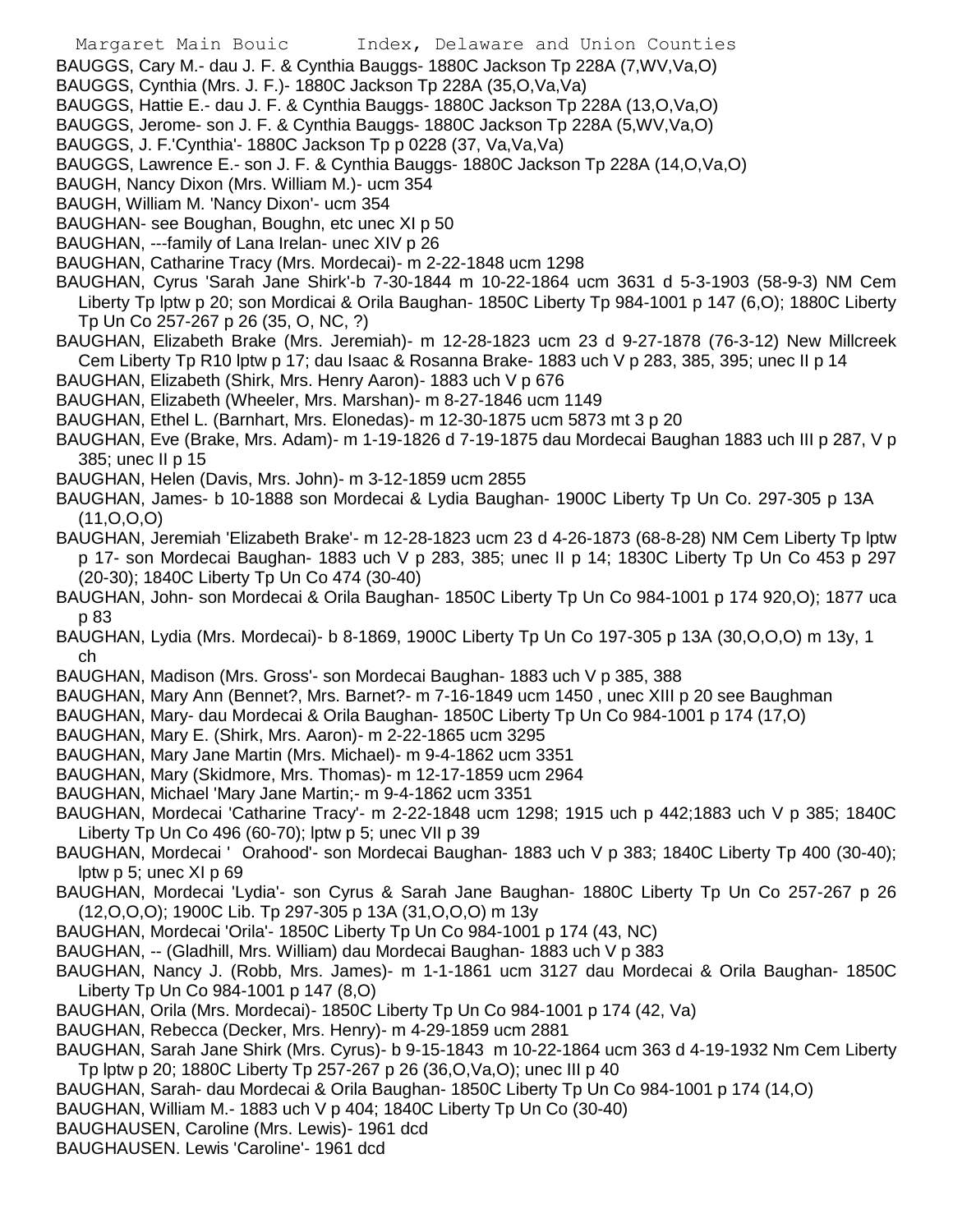BAUGHMA, Ellen V. (Hollenbaugh, Mrs. J. W.)- unec XIV p 6, 1878

BAUGHMAN, ---1883 uch V p 368 JBaughman records from James C. Baughman, Indiana

- BAUGHMAN- family of Adele Summers #348; unec XI p 49
- BAUGHMAN, Adele (Summers, Mrs. ) #348 unec XI p 49
- BAUGHMAN, A.- 1880C Jerome Tp p 144A

BAUGHMAN, Abram Jackson- son John & Catharine Baughman- 1850C Mil Tp 2029-2050 (13,O); 1860C Mil Tp 66 (23,O); 1883 uch IV p 433

- BAUGHMAN, Abraham (Abram)- 'Rebecca Bowman''Eleanor Hamilton'-m(2) 12-5-1854 ucm 2204; d July 1862 (86-9-19) Watkins Cem; NM p 8; 1850C Mil Tp 2038-2059 (74, Va); 1860C Mil Tp l (85, Va); 1915 uch p 272; mt 10-8-1859 (84)
- BAUGHMAN, Abraham J.- son Abraham & Rebecca Bowman Baughman- Baughman- 1850C Mil Tp 2038-2059 p 296 (32,Va)
- BAUGHMAN, Abraham- d 6-10-1852 son A. & D. Watkins Cem djlm p 105
- BAUGHMAN, Abraham J. 'Nancy Jane Wise'- b 1845 m 10-5 or 15-1874 ucm 5559;d 1919 Oakdale Cem II p 67 (H-R3-15) mt 3 p 2,3
- BAUGHMAN, Abraham- son J. Baughman- d 6-18-1852 (35y) Watkins Cem p l djlm p 105; 1860C Mil Tp 1; mt 8-15-1860 (70); Un Co Wills Vol A. p 237
- BAUGHMAN, Abram- son David & Rebecca Baughman- 1850C Mil Tp 2057-2077 p 298 (3,O); 1860C Mil Tp 141 (15,O)
- BAUGHMAN, Aby, I.- ch John & Anna Layman Baughman- 1860C Dover Tp 167 (14,O)
- BAUGHMAN, Ada L. Proctor (Mrs. Walker)- Baughman
- BAUGHMAN, Allen- son J. & M. d 11-2-1859 (11m14d) Watkins Cem djlm p 108
- BAUGHMAN, Alva 'Estella M. Marshall'- d 1966- Baughman
- BAUGHMAN, Amos 'Clara Wynegar'- Baughman
- BAUGHMAN, Amy Gay Hugs (Mrs. Lewis A.)-b 7-19-1882 d 11-4-1965 Oakdale Cem II p 67 (H-R3-15)- dau Girard T. & Travis Herriott Hugs-Baughman; 1949 ucd
- BAUGHMAN, Andrew Jackson 'Solena Beard'- m 11-4-1862 ucm 3371
- BAUGHMAN, Ann (Mrs. John)- JBaughman 120
- BAUGHMAN, Anna E. (Kandel, Mrs. Fred)- b 6-22-1886 d 11-8-1966 bur. Kingscreek Cem- dau Joseph Henry & Martha Lillian Holmes Baughman- Baughman; 1900C Dover Tp 154-156 p 7B (13,O,O,O)
- BAUGHMAN, Anna (Ford, Mrs. )(Lorain, Mrs. ?)- dau Jacob & Sarah Elizabeth Musselman Baughman-Baughman 149
- BAUGHMAN, Anna Layman (Mrs. John)-m 7-6-1837 ucm 444 d 9-23-1883 (67-6-0 Watkins Cem p l; djlm p 104 unec III p 30; JBaughman 151; 1850C Mil Tp 1937-1958 p 283 (34,Va); 1860C Dover Tp 167 (42, Va); 1870C Dover Tp 188 p 23 (54, Va); 1880C Dover Tp 47-49 p 23 (60, Va,Va,Va)
- BAUGHMAN, Annabelle (Collins, Mrs. Fredrick)(Linn, Mrs. Merrill)- b 9-8-1911 m 6-27-1936- Graham 121432
- BAUGHMAN, Anner- dau Jacob & Mary Lame Baughman- 1860C Dover Tp 165 (2,O)
- BAUGHMAN, Ann S. (Mrs. Anson)- 1880C Dover Tp 168-177 p 26 (36,O,Va,Va)
- BAUGHMAN, Anson-b 7-31-1865 d 1-23-1914 Oakdale Cem I p 161 (C-17)- son John & Anna Layman Baughman- 1883 uch IV p 454 see Bofman; 1870C Dover Tp 188-186 p 23 (4,O); 1880C Dover Tp 47-49 p 23 (14,O,O,O)
- BAUGHMAN, Anson 'Ann S.'- 1880C Dover Tp 168-177 p 172A (40,O,Va,O)
- BAUGHMAN, Audry L. (Overly, Mrs. Carl E.)- m 6-6-1959- Baughman; Overly
- BAUGHMAN, Barbara J. (Gray, Mrs. James Van Buren)- m 10-5-1865 ucm 3808 dau John & Anna Layman Baughman- 1850C Mil Tp 1037-1058 p 83 (4,O); unec VIII p 70
- BAUGHMAN, Becky- b 1952 dau Walter E. & Grace Baughman- 1961, 1969 dcd
- BAUGHMAN, Benjamin- 1850C Mil Tp 2038-2059 p 296 (65, Va)
- BAUGHMAN, Benjamin Stewart- b 2-10-1863 son David & Rebecca Bowman Baughman- 1870C Mil Tp 150 (7,O); Baughman; Bowman
- BAUGHMAN, Benny L.- b 1951 son Homer W. & Martha Baughman- 1969, 1971 dcd
- BAUGHMAN, Bertha (Cochrane, Mrs. )- dau Amos & Clara Wynegar Baughman- Baughman
- BAUGHMAN, Bertha- b 2-1880- dau John N. & Blanche Baughman- 1900C Richwood 261-275 p 10B (20,O,O,O)
- BAUGHMAN, Bertha R. (Mrs. George H.)- 1961 dcd
- BAUGHMAN, Betty Kay (Riggilo, Mrs. Dr. Michael Jacob)- m 6-7-1969- dau Harold Baughman-Baughman
- BAUGHMAN, Beuland? (Mrs. H)- 1880C Claibourne Tp 23-24 p 3 (28, Irel, Irel)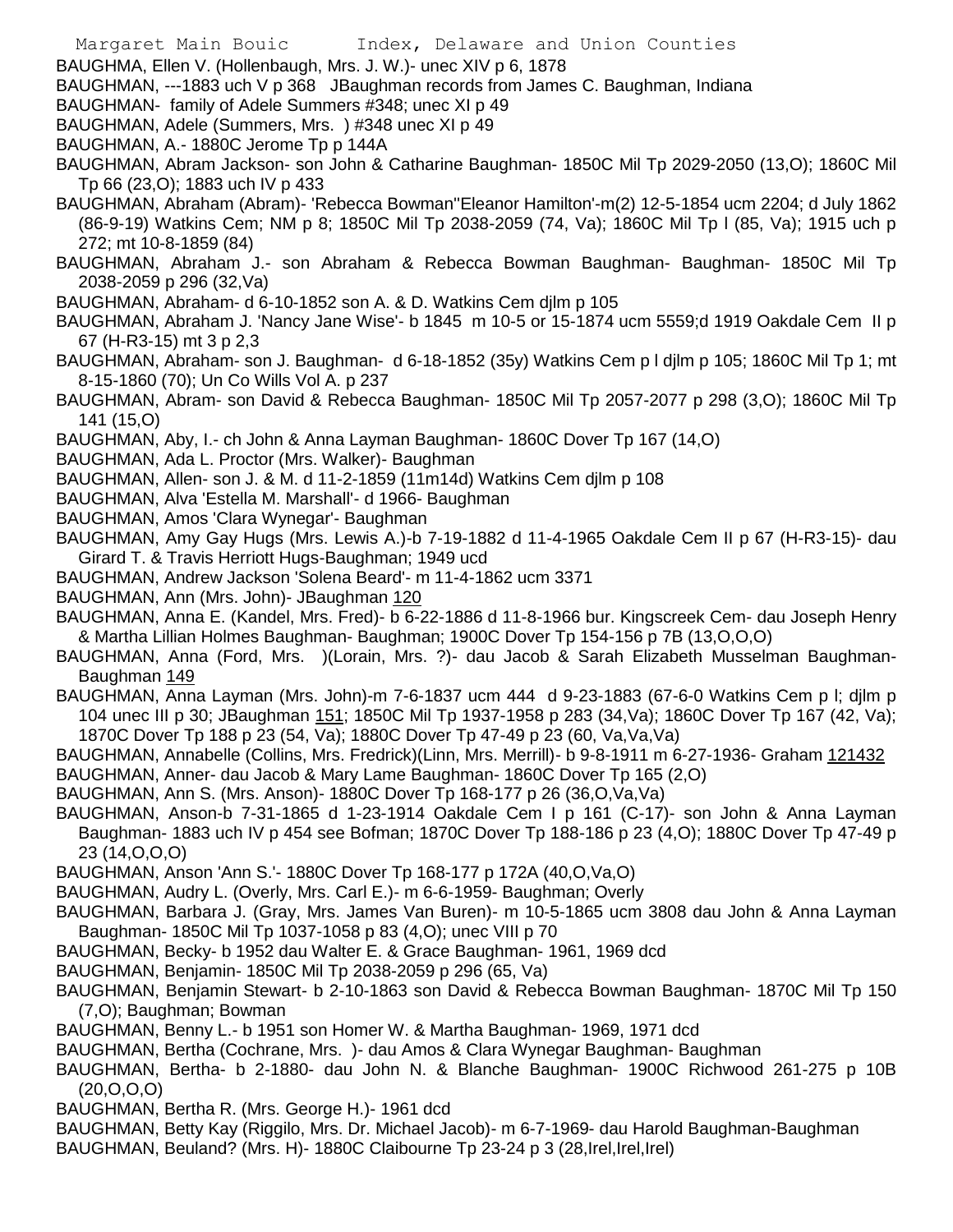- Margaret Main Bouic Index, Delaware and Union Counties BAUGHMAN, Birthsheba (Mrs. Samuel)- d 6-23-1870 (65) Bokescreek Cem p 56; Powell p 235 BAUGHMAN, Blanche (Mrs. John N.)- b 10-1857 1900C Richwood 261-275 p 10B (42,O,NH,O) m 22y, 5 ch BAUGHMAN, Bonnie (Arras, Mrs. )- dau Amos & Clara Wynegar Baughman- Baughman BAUGHMAN, Brenda Sue- b 9-26-1943 dau William David & Jeannette Rinesmith Baughman- Graham 121343 BAUGHMAN, Brian Aaron- b 5-1-1978 d 5-5-1978 bur Westfield- son Larry Baughman Jr. -Baughman BAUGHMAN, Byron- b 11-8-1875 d 1-14-1877 son William H. & Jemima Grace Lame Baughman- Graham 12142 BAUGHMAN, Calvin M.- son L. & S. D.- d 3-16-1885 (11m25d) Mt. Herman Cem djlm p 15 BAUGHMAN, Calvin 'Orpha Grace Hause'- b 7-1-1875- Maugans Anc p 58 BAUGHMAN, Caroline E.(Heath, Mrs. Stewart)- m 4-7-1857 ucm 2715- dau John & Catharine Baughman-1850C Mil Tp 2029-2050 p 295 (9,O); unec XII p 30 BAUGHMAN, Catharine (Mrs. John Musselman)- b 1-1-1811 Shenandoah Va m 8-30-1835 Fairfield Co d 6-20-1891 Pulaski Ind.- 1850C Mil Tp 2029-2050 p 295 (39, Va); 1860C Mil Tp 66 (49, Va); JBaughman 26 BAUGHMAN, Catherine- dau John & Catharine Baughman- 1850C Mil Tp 2029-2050 p 295 (1,O); 1860C Mil Tp 66 (10,O) BAUGHMAN, Cecile M. (Collins, Mrs. John E.)- b 7-23-1909 m 7-21-1928 d 11-27-1989 (80) bur Ada- dau Amos & Clara Wynegar Baughman- Baughmanl; Collins BAUGHMAN, Charlene Ann (Lafler, Mrs. John E.)- dau Charles D. Baughman- m 6-7-1959- Baughman BAUGHMAN, Charles D. 'Helen'- 1961, 1969, 1971, 1980 dcd BAUGHMAN, Clara M.- b 12-1884 dau John Baughman- 1900C Marysville 94 p 4B (15,O,O,O) BAUGHMAN, Clara Wynegar (Mrs. Amos)- Baughman BAUGHMAN, Clifford 'Joyce Nicol'-b 10-1-6-1938 m 8-17-1962- Rausch (1345210), (151621), III p 293; #336/5 unec XI p 37, XII p 1; St. Paul p 64 BAUGHMAN, Clyde- b 8-1885 son John N. & Blanche Baughman- 1900C Richwood 261-275 p 10B (14,O,O,O) BAUGHMAN, Cora Rockhold (Mrs. Mayne)- b 5-8-1875 dau Alex Roachold- Graham (12141) BAUGHMAN, Daniel- 1870C Paris Tp 75-76 p 11 (65, Penn) BAUGHMAN, Daniel- son John & Anna Layman Baughman- 1860C Dover Tp 167 (3,O) BAUGHMAN, Daniel- b 1972 son Raymond E. & Dianna L. Baughman- 1980 dcd BAUGHMAN, Danny- b 1953 son Walter E. & Grace Baughman- 1961, 1969 dcd BAUGHMAN, Darlene Marie- b 7-7-1942 dau William David & Jeannette Rinesmith Baughman- Graham 1274342 BAUGHMAN, David- b 1964 son Raymond E. & Dianna L. Baughman- 1971, 1980 dcd BAUGHMAN, David 'Lucy H. Buck'- m 5-6-1841 dcm BAUGHMAN, David Hosea 'Rebecca Jane Bowman'- son Jacob & Elizabeth Musselman Baughman- 1850C Mil Tp 2056-2077 (27,O); 1860C Millcreek Tp 141 (35,O); 1870C Mil Tp 150 (49.O); 1880C 1900 Dudley Tp Hardin Co; uccp ; Bowman; unec XI p 15; JBaughman 107; mt 5-1889 abst. p 8 BAUGHMAN, H. David 'Julia Anne Becker''Dorothy'- m 12-30-1966 son Harold E. Baughman- Baughman BAUGHMAN, Delpha Dell (Virden, Mrs. Clarence)- b 3-5-1896 m 12-6-1912 d 3-4-1923- dau Mayne & Cora Rockhold Baughman- Graham 121411 BAUGHMAN, Dennis- son H. & Beulail? Baughman- 1880C Claibourne Tp 23-24 p 3 (8,O,Irel,Irel) BAUGHMAN, Dianna Kay- b 9-28 1945 dau William David & Jeannette Rinesmith Baughman- Graham 1214344 BAUGHMAN, Dianna L. (Mrs. Raymond E.)- 1971, 1980 dcd BAUGHMAN, Doris (Edens, Mrs. )- dau Amos & Clara Wynegar Baughman- Baughman BAUGHMAN, Dorothy Ballard (Mrs. Douglas)- m 11-9-1991 dau John & Pauline Ballard- baughman BAUGHMAN, Dorothy (Mrs. David)- Baughman BAUGHMAN, Dorothy Sue (Barker, Mrs. Kenneth Leroy)- m 12-26-1904 dau Charles D. Baughman-Baughman; Barker BAUGHMAN, Douglas 'Estella Mae'- d 3-17-1978 (78) bur Johnstown- Baughman BAUGHMAN, Douglas E.'Dorothy Ballard' -b 1962 m 11-9-1991 son Raymond E. & Diana L. Baughman- 1971,
	- 1980 dcd BAUGHMAN, E. A. 'Lydia'- 1949, 1959 ucd
	- BAUGHMAN, Edith Loren (Brewer, Mrs. William Wampler)- b 5-17-1902 dau Calvin & Orpha Grace Hause Baughman- Maugans Anc p 58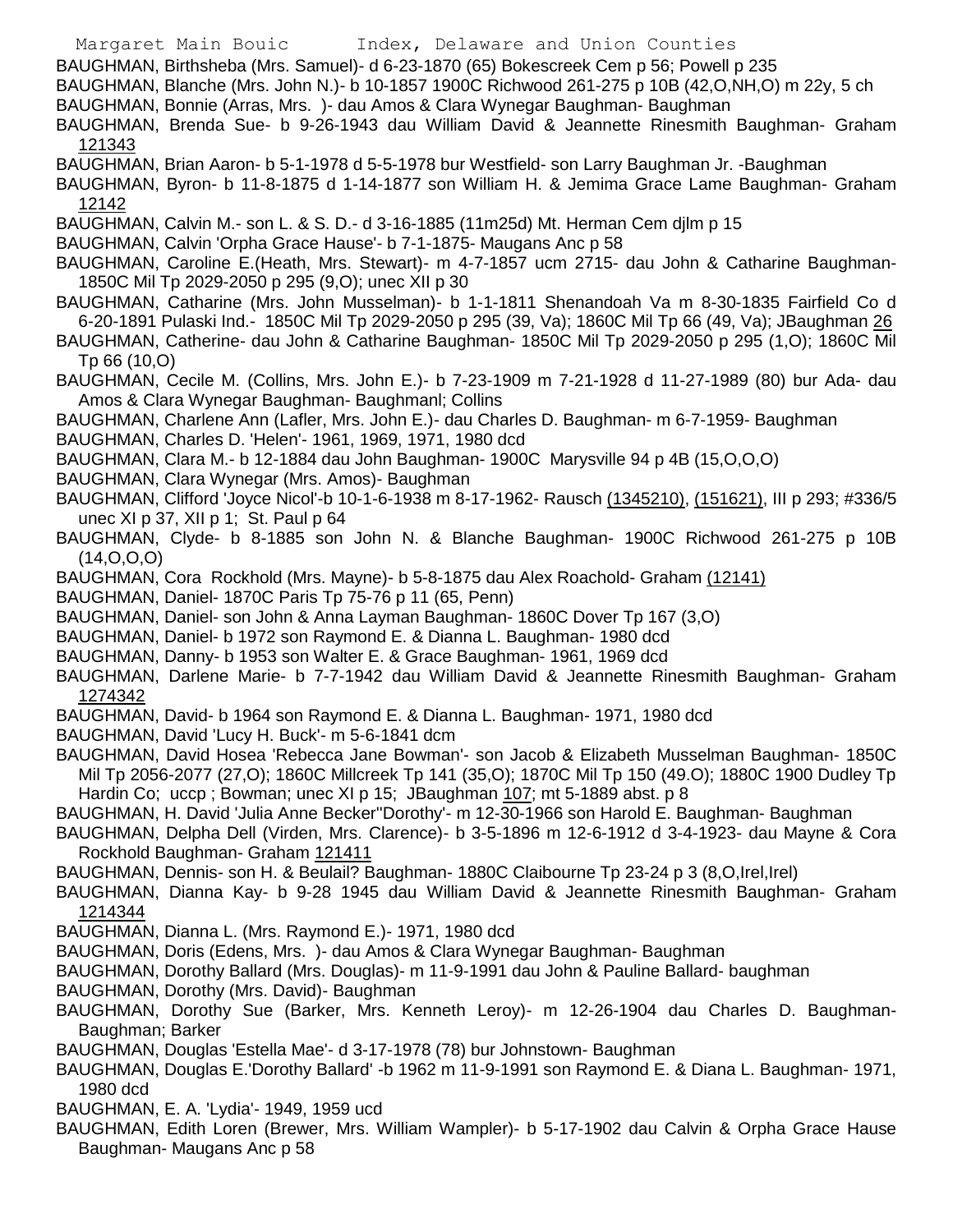BAUGHMAN, Edith (Mrs. Elmer W.)- Baughman

BAUGHMAN, Effie M. (Norris, Mrs. Lewis A.)- b 1881 d 1912 Buxton Cem p 1; djlm p 6 (Norris or Baughman?) BAUGHMAN, Eleanor Mrs. Abraham)(Hamilton, Mrs. Alexander)-m 12-5-1854 ucm 2204; d 10-16-1867 (73-5-5) NM p 8; 1850C Mil Tp 2036-2057 (55, Va); 1860C Mil Tp 1 (65, Va)

- BAUGHMAN, Eliza (Mrs. P. H.)- Powell p 140
- BAUGHMAN, Elizabeth A. Walker (Mrs. John)- b 1861 d 1919 Mt. Herman Cem djlm p 10; 1900C Marysville 94 p 4B (39,O,O,O) m 13y, 6 ch, 3 living
- BAUGHMAN, Elizabeth Musselman (Mrs. Jacob)- m 10-10-1807 Shenandoah, Va- uccp-j2 p 358; ucc p 24; unec XI p 41; 1870C Dover Tp 159-161 p 20 (90,O); JBaughman 130
- BAUGHMAN, Elizabeth (Thompson, Mrs. Russell)- b 1837 m 7-25-1857 ucm 2578 d 1914 bur Watkins p 4; dau John & Anna Layman Baughman- 1850C Millcreek Tp 1937-1958 p 283 (12,O); 1860C Mil Tp 74 (21,O); 1880C Mil Tp 19; Thompson (178); unec IV p 9
- BAUGHMAN, Elma (Johnson, Mrs. Wilson)- lic 3-14-1863 ucm 3419
- BAUGHMAN, Elmer Clayton 'Minnie Nell Munson'- b 10-28-1890 m 4-26-1913- Graham 12147
- BAUGHMAN, Elmer W. 'Edith'- b 7-15-1898 Guernsey Co d 2-18-1987 Oak Grove Cem Baughman
- BAUGHMAN, Emma J.- dau David & Rebecca Baughman- 1870C Millcreek Tp 150 p 19 (5,O)
- BAUGHMAN, Estella Mae (Mrs. Douglas)- d 3-31-1979 (75) bur. Green Hill, Johnstown- Baughman
- BAUGHMAN, Estella M. Marshall (Mrs. Alva)(Grace. Mrs.)- b 6-6-1895 d 4-1-1970 bur. Hancock Co. O.- dau Jason & Margaret Gillen Marshall- Baughman
- BAUGHMAN, Ester/Hester (Conklin, Mrs. David)- b 6-1815 d 2-19-1863 Un Co dau Jacob & Elizabeth Musselman Baughman- JBaughman 146
- BAUGHMAN, Esther Musselman (Mrs. Abraham)- b 1-1-1782 Shenandoah,Va m 3-17-1799 Va d 5-7-1816 Va./- dau John & Mary Musselman- JBaughman 57
- BAUGHMAN, Esther M.(Rausch, Mrs. William H.) b 4-1896/7 d 4-22-1926 dau Joseph & Martha Holmes Baughman- Rausch (1314) II p 264; 1900C Dover Tp 154-156 p 7B (4,O,O,O)
- BAUGHMAN, Esther- dau David & Rebecca Bowman Baughman- 1860C Millcreek Tp 141 (11/12,O)
- BAUGHMAN, Esther- 1870C Darby Tp 165-153 p 22 (22,O)
- BAUGHMAN, Esther A. (Hanawalt, Mrs. George)- b 4-30-1855; 1883 uch V p 346 m 2-14-1874 ucm 5443 dau Josiah & Mercy Price Baughman- Hanawalt 2,3; 1915 uch p 728
- BAUGHMAN, Ethel L.- dau Jacob & Mary Lame Baughman- 1860C Dover Tp 165 (10,O); 1870C Dover Tp 187-189 p 23 (20,O)
- BAUGHMAN, Fannie (Lamon/Layman, Mrs. Joseph)- dau Jacob & Elizabeth Musselman Baughman-JBaughman 150; Graham 12146
- BAUGHMAN, Frances (Fensel, Mrs. Albert)- m 7-29-1923 dau Joseph Henry & Martha Lillian Holmes Baughman- Baughman; see Kandel
- BAUGHMAN, Francis W. 'Mary Beckley'- 1880 morch p 835
- BAUGHMAN, Freda Naomi (Mohat, Mrs. Elza)(Stanley, Mrs. Carl)(Eiseman, Mrs. Adam)- m(1) 9-11-1924 (2) 3-10-1926 (3) 9-20-1935- dau Mayne & Cora Rochold Baughman- Graham 121411
- BAUGHMAN, Garry- son George H. & Bertha R. Baughman- 1961 dcd (12)
- BAUGHMAN, George- 1850C Mil Tp
- BAUGHMAN, George- 1961 dcd; Sunbury p 91
- BAUGHMAN, George Anthony- son George E. & Patty Baughman- Baughman
- BAUGHMAN, George C.- b 12-1881 son John Baughman- 1900C Marysville 94 p B4 (18,O,O,O)
- BAUGHMAN, George- b 1967 son George E. & Patty Baughman- 1969, 1980 dcd
- BAUGHMAN, George E. 'Patty S.'- b 8-1-1942 d 2-27-1992 (49) bur Sunbury Mem- son George H. & Daisey Pickens Baughman- Baughman; 1969, 1980 dcd
- BAUGHMAN, George H. 'Bertha R.'- 1961 dcd
- BAUGHMAN, George H. 'Daisy Pickens''Bert Parrish'- Baughman
- BAUGHMAN, Geneva (Nutt, Mrs.Benny Mac)- dau Douglas & Estella Mae Baughman-Baughman
- BAUGHMAN, Gina Alea- b 1970 dau George E. & Patty S. Baughman- Baughman; 1980 dcd
- BAUGHMAN, Gladys (Martin, Mrs. )- dau Elmer W. Baughman- Baughman
- BAUGHMAN, Grace Belle (Dusang, Mrs. Oral Lester)- b 11-11-1888 d 2-22-1953- Graham 12146
- BAUGHMAN, Grace (Mrs. Walter E.)- 1961 dcd
- BAUGHMAN, Harold- son Amos & Clara Wynegar Baughman- Baughman
- BAUGHMAN, H. 'Bulind?'- 1880C Claibourne Tp 23-24 (30, Irel, Irel, Irel)
- BAUGHMAN, Harold E. 'Kathryn'- b 8-3-1916 d 2-20-1987 (70) son Walker & Ada L. Proctor Baughman-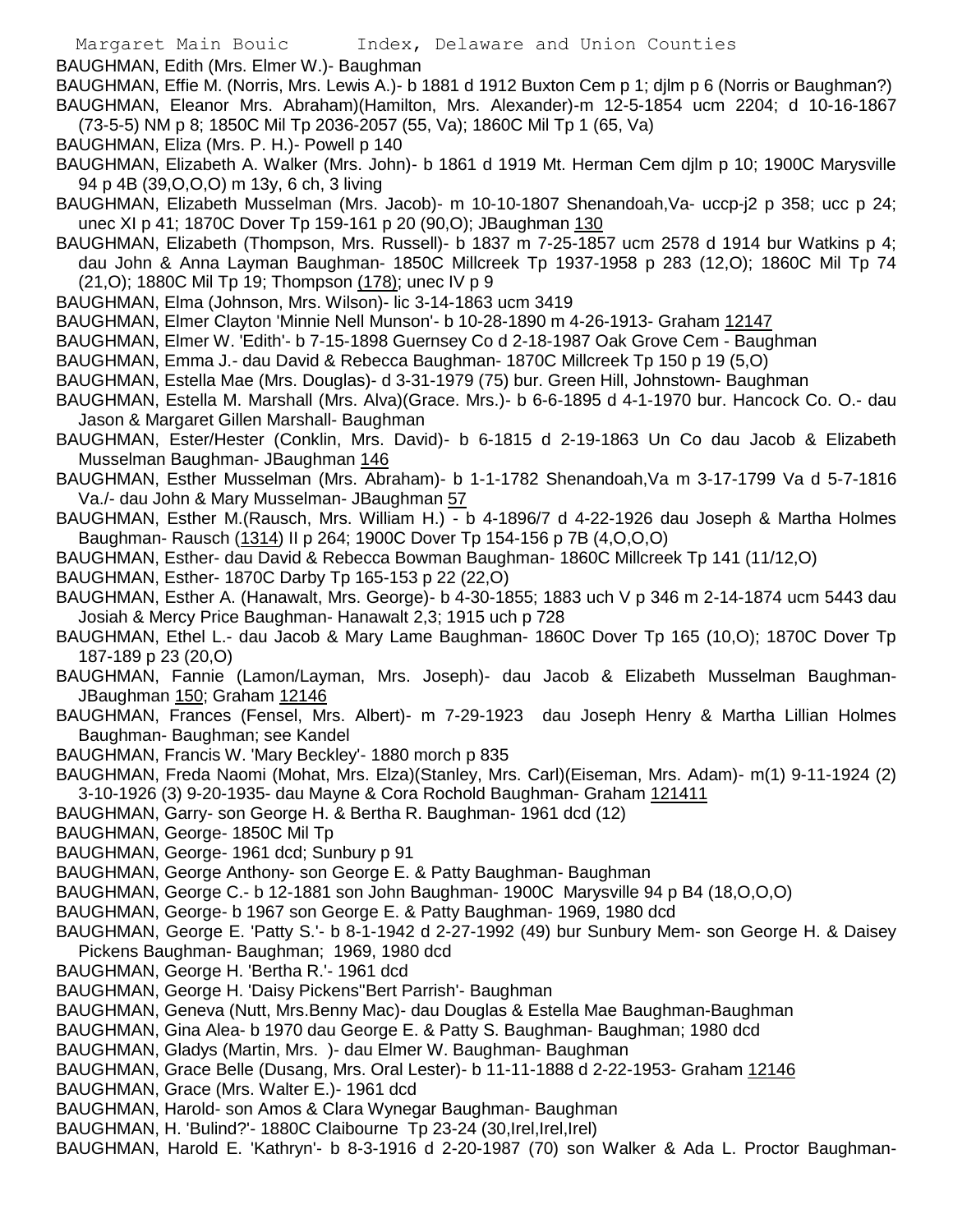Baughman

- BAUGHMAN, Hattie- b 12-16-1867 d 7-24-1949 Oakdale Cem I p 161 (C-17)
- BAUGHMAN, Hattie M. Jolley- b 1886 d 1972 Price Cem djlm p 22
- BAUGHMAN, Helen (Davis, Mrs. )- dau Amy Gay Hugo Baughman- Baughman
- BAUGHMAN, Helen E. (Mrs. Charles D.)- 1961, 1969, 1971, 1980 dcd
- BAUGHMAN, Helen (Gallogly, Mrs. )- dau Douglas & Estella Mae Baughman- Baughman
- BAUGHMAN, Helen (Mrs. Lewis)- 1961 dcd
- BAUGHMAN, Helen (Mrs. Robert L.)- 1979. 1981, 1991 ucd
- BAUGHMAN, Hen'Marsella Patrick'- m 3-29-1866- 1870C Darby Tp 186-174 p 24 (26,O) see James H.
- gsHenslon- b 5-1880 ch H. & Baulind Baughman- 1880C Claibourne Tp 23-24 p 3 (1/12,O,Irel,Irel)
- BAUGHMAN, Hester- dau John & Catharine Baughman-1850C Mil Tp 2029-2050 p 295 (2,O); 1860C Mil Tp 66 (12,O)
- BAUGHMAN, Hilda (Mrs. Victor, Sr.)- 1980 dcd
- BAUGHMAN, Hiram 'Martha Warner'- m 10-11/10-1850 ucm 1575; 1883 uch IV p 533; 1850C Mil Tp 2038-2059 p 296 (21,O); unec VII p 30, XIV p 18, unclaimed letter VIII p 3
- BAUGHMAN, Homer W. 'Martha Jean'- b 4-6-1929 d 2-12-1990 (60) bur Sunbury- son Douglas & Estella Mae Baughman- Baughman; 1969, 1980 dcd
- BAUGHMAN, W. Hubert- b 1889 d 1933 son Joseph Henry & Martha Lillian Baughman- Watkins Cem djlm p 104
- BAUGHMAN, Hugh- b 9-27-1892 d 1-25-1893 (3m 12d) Oakdale Cem 772(D97) I p 161
- BAUGHMAN, Hulda (McKirgan, Mrs. William T.)- b 1848 d 1904 Hutchisson p 50; 1860C Mil Tp 117 (11,O)
- BAUGHMAN, Irene Kirchner (Mrs. James Lester Lewis)- Graham (121421)
- BAUGHMAN, Isaac 'Rachel Bowman'- m 4-16-1829 Fairfield Co O.- JBaughman 56
- BAUGHMAN, Isaac M.- d 3-4-1866 (11-10-23) Watkins Cem p l djlm p 108; dumch p 108-son Jacob & Mary Lame Baughman- 1860C Dover Tp 165 (6,O)
- BAUGHMAN, Isabella (Mrs. William) m 12-9-1863 ucm 3502- dau John & Catharine Baughman- 1850C Mil Tp 2029-2050 p 295 (7,O); 1860C Millcreek Tp 66 (16,O); 1870C Darby Tp 165-153 p 22 (26,O)
- BAUGHMAN. J.- 1877 uca p 53
- BAUGHMAN, Jackson- son John M. & Catherine Baughman- 1860C Mil Tp 66 (23,O)
- BAUGHMAN, Jacob A.- son J. & M. d 8-29-1863 (1-2-15) Watkins Cem djlm 108
- BAUGHMAN, Jacob'Elizabeth Musselman' -m 10-10-1807 Shenandoah,Va d before 1846 son John & Anna Baughman- JBaughman 122- 1840C Millcreek Tp p 57 (40-50); uccp p 24, 50 jr p 358; unec XI p 41
- BAUGHMAN, Jacob- b 1826 d 4-21-1907- Watkins Cem p 1
- BAUGHMAN, Jacob 'Mary Lame'- b 3-3-1823 m 9-23-1849 ucm 1451 d 4-21-1907 Watkins Cem djlm p 108; son Jacob & Elizabeth Musselman Baughman- uca p 49; JBaughman148- unec VII p 46, XIII p 20; mt 5-1888, abst. p 8; 1860C Dover Tp 165 (36,O); 1870C Dover Tp 187-189 p 23 (48,O); 1880C Dover Tp 46-48 p 23 (57, O,Va,Va) p 0166; 1900C Dover Tp 155-157 p 7B (76, O,Penn,Penn)
- BAUGHMAN, James- 1860C Mil Tp 159 (14,O)
- BAUGHMAN, James H.- son Leroy & Sophy d 11-24-1878 (10m4d) Mt. Herman Cem djlm p 15
- BAUGHMAN, James- son James Lester & Margaret Spade Baughman- Graham 1214122
- BAUGHMAN, James Lewis Lester 'Irene Kirchner''Margaret Spade'- b 10-8-1897 son Mayne & Cora Rockhold Baughman- Graham 121412
- BAUGHMAN, James M.- son Jacob & Mary Lame Baughman- 1860C Dover Tp 165 (4,O); 1870C Dover Tp 187-189 p 23 (14,O); 1880C Dover tp 46-48 p 23 (-,O,O,O)
- BAUGHMAN, James Wilson 'Lyda Maude Ward'- b 9-27-1877 m 8-19-1903 son Mayne & Cora Rochold Baughman- Graham 12143
- BAUGHMAN, Jean- dau James Lester Lewis & Margaret Spade Baughman- Graham 1214121
- BAUGHMAN, Jean (Mrs. Walter E.)- 1969, 1971 dcd
- BAUGHMAN, Jeannette Rinesmith (Mrs. William David)- Graham (121434)
- BAUGHMAN, Jemima Grace Lame (Mrs.William H.)- b 10-22-1855 m 1-5-1873 d 4-7-1943 dau Peter Wilson & Matilda Graham Lame- Graham 1214
- BAUGHMAN, Jerry- son George H. & Bertha R. Baughman- 1961 dcd (11)
- BAUGHMAN, Jill Ann (Elmore, Mrs. Charles Frederick)- m 11-27-1976 dau Harold E. Baughman- Baughman; Elmore
- BAUGHMAN, Jo Anna (Mrs. Russel E.)- 1959 ucd
- BAUGHMAN, John 'Ann'- JBaughman 119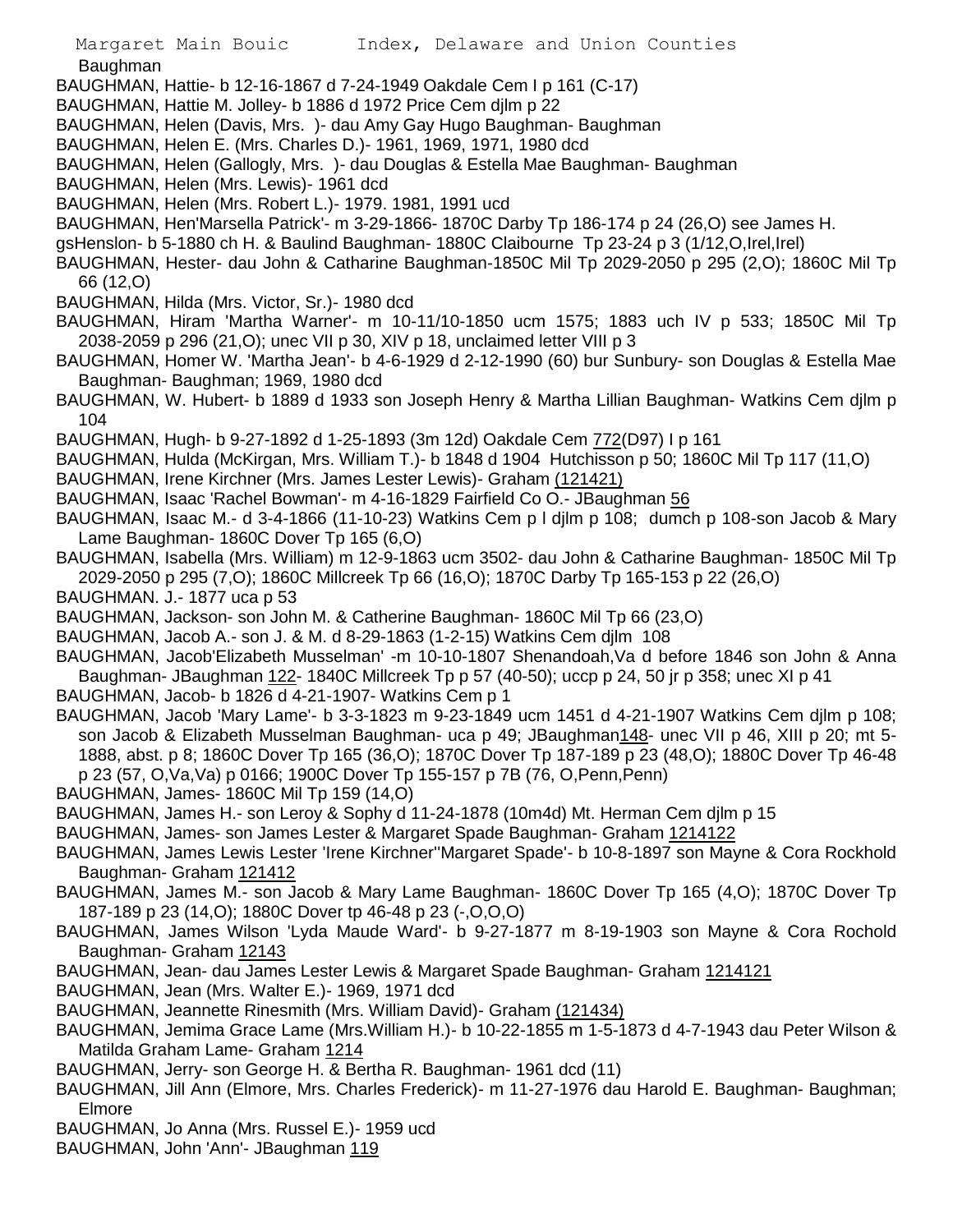BAUGHMAN, John 'Anna Layman'- b 10-1873 Fairfield Co m 7-4-1837 Un Co d 9-6/5-1906 (92-10-11)- Watkins Cem djlm p 104; 1840C Mil Tp p 57 (20-30) 1850C Mil Tp 1937-1958 p 283 (37,O); 1860C Dover Tp 167 (46,O); 1870C Dover Tp 186-188 p 23 (57,O); 1880C Dover Tp 47-49 p 23 (67, O,Va,Va) p 0166; unec III p 30, VIII p 71; uccp p 50 (1846); JBaughman 145

BAUGHMAN, John- b 10-1815 1883 uch IV p 492; 1877 uca p 49; 1900C Dover Tp 154-156 p 7B (86,O,Penn,Penn) wid

BAUGHMAN, John ' ''ElizabethA. Walker'- b 10-1851 son John & Catharine Baughman- 1860C Millcreek Tp 66(9,O); 1900C Marysville 94 p B4 (48,O,Va,Va)- m 13y

BAUGHMAN, John- son Jacob & Sarah Elizabeth Musselman Baughman- Baughman; mt 5-1888, Abstract p 8 BAUGHMAN, John E.- son John & Anna Layman Baughman- 1860C Dover Tp 167 (7,O)

- BAUGHMAN, John Musselman 'Catharine H. Bowman'- 1850C Millcreek Tp 2029-2050 (40, Va); 1860C Mil Tp 66 (49, Va); JBaughman 24
- BAUGHMAN, John N. 'Blanche'- 1900C Richwood 261-275 p 10B (44,O,O,O) m 22y
- BAUGHMAN, John Van- son Anson & Ann s. Baughman- 1880C Dover Tp 168-177 p 36 (9,O,O,O)
- BAUGHMAN, John Walker- b 7-1894- 1900C Marysville 94 p 4B (5,O,O,O)
- BAUGHMAN, Johnny R.-b 1953 son Homer W. & Martha Baughman- 1969, 1971 dcd
- BAUGHMAN, Joseph- b 1972 son Raymond E. & Dianna L. Baughman- 1980 dcd
- BAUGHMAN, Joseph- son Jacob & Sarah Elizabeth Musselman Baughman- Baughman
- BAUGHMAN, Joseph- b 1855 d 1936- Watkins Cem p 1 djlm 104; 1880C Mil Tp 8 p 155A
- BAUGHMAN, Joseph H. 'Martha Holmes'- b 7-1855 son John Baughman- 1900C Dover Tp 154-156 p 7B (44,O,O,WVa)- see Kandel
- BAUGHMAN, Joseph N.- son John & Anna Layman Baughman- 1860C Dover Tp 167 (5,O); 1870C Dover Tp 186-188 p 23 (14,O)
- BAUGHMAN, Josiah 'Mercy Price'- m 3-4-1849 ucm 1394 d 2-12-1900 Watkins- son Jacob & Elizabeth Musselman Baughman; Hanawalt 2,3; 1850C Mil Tp. 2021-2042 (31,O); 1860C Dover Tp 199 (40,O); 1880C Dover Tp 41-42 p 23 (62, O,Va,Va,) p 0166; 1883 uch V p 346; uccp p 50; unec VII p 45 (1846), XIII p 19; mt 5-1888, Abstrace p 8; JBaughman 147
- BAUGHMAN, Joyce Nicol (Mrs. Clifford)- b 7-31-1942 m 8-17-1962 dau Harry L. C.
- & Elverna Thiergartner Nicol- Rausch 134521, 151621, III p 293; St. Paul p 64
- BAUGHMAN, Judy (Bussy, Mrs. )- dau Marita Brown Baughman- Maugans Anc p 205
- BAUGHMAN, Judy K. (Mitchell, Mrs. )- dau Elmer W. Baughman- Baughman
- BAUGHMAN, Julia A. (Bixler, Mrs. William) b 1818 m 1838- dau Francis W. & Mary Beckley Baughman- 1880 morch p 835
- BAUGHMAN, Julia Anne Becker (Mrs. H. David)- m 12-30-1966-niece of Mr. & Mrs. Wm. Schlickman-Baughman
- BAUGHMAN, Julia Ann Smothers (Mrs. Reuben)- m 8-21-1850 dcm
- BAUGHMAN, J. W.- hjt p 53, 54; 1915 uch p 246; 1883 uch V p 277
- BAUGHMAN, Kate- dau H. & Bulard Baughman- 1880C Claibourne Tp 23-24 (5,O,Irel,Irel)
- BAUGHMAN, Kathryn (Mrs. Harold E.)- Baughman
- BAUGHMAN, Larry Sr.- Baughman
- BAUGHMAN, Larry Jr. ' Lindsay'- Baughman
- BAUGHMAN, Laura B.- dau William & Isabella Baughman Baughman- 1870C Darby Tp 165-153 p 22 (1,O)
- BAUGHMAN, Lee (Cain, Mrs. )- sister Elmer W. Baughman- Baughman
- BAUGHMAN, Lena Blanche (Bates, Mrs. Dow Gerald)- b 8-4-1896 m 10-23-1916- dau William H. & Jemima Grace Lame Baughman- Graham 12149
- BAUGHMAN, Leroy 'Sophia Gamble'- m 4-27-1876 ucm 5874 d 4-26-1886 (36y25d) Mt. Herman Cem djlm p 15 -son John & Anna Layman Baughman- 1850C Mil Tp 1937-1958 p 283 (6/12,O); 1860C Dover Tp 167 (10,O)l 1870C Dover Tp 186-188 p 23 (20,O); 1880C Millcreek Tp 10 (30,O,penn,Va,) p 1063; mt 3 p 25
- BAUGHMAN, Lester Lee b 1-1-1884 Harlem Tp son Frank Lewis & Nettie Rodgers Baughman- dcb
- BAUGHMAN, Lewis 'Helen'- 1961 dcd
- BAUGHMAN, Lewis- son Lewis & Helen Baughman- 1961 dcd (6)
- BAUGHMAN, Lewis- son John & Catharine Baughman- 1860C Millcreek Tp 66 (5,O)
- BAUGHMAN, Lewis A. 'Amy Gay Hugs'-b 1879 d 1949;Oakdale Cem II p 67 (H-R3-15) 1949 ucd; 1880C Jerome Tp 100-108 p 12 (1,O,O,O)
- BAUGHMAN, Lillian (Mrs. Joseph)- b 1867 d 1934 Watkins Cem p 1 djlm p 104
- BAUGHMAN, Lillian D. (Mrs. )- b 12-15-1891 d 1-29-1963 bur Claibourne- dau John & Elizabeth Walker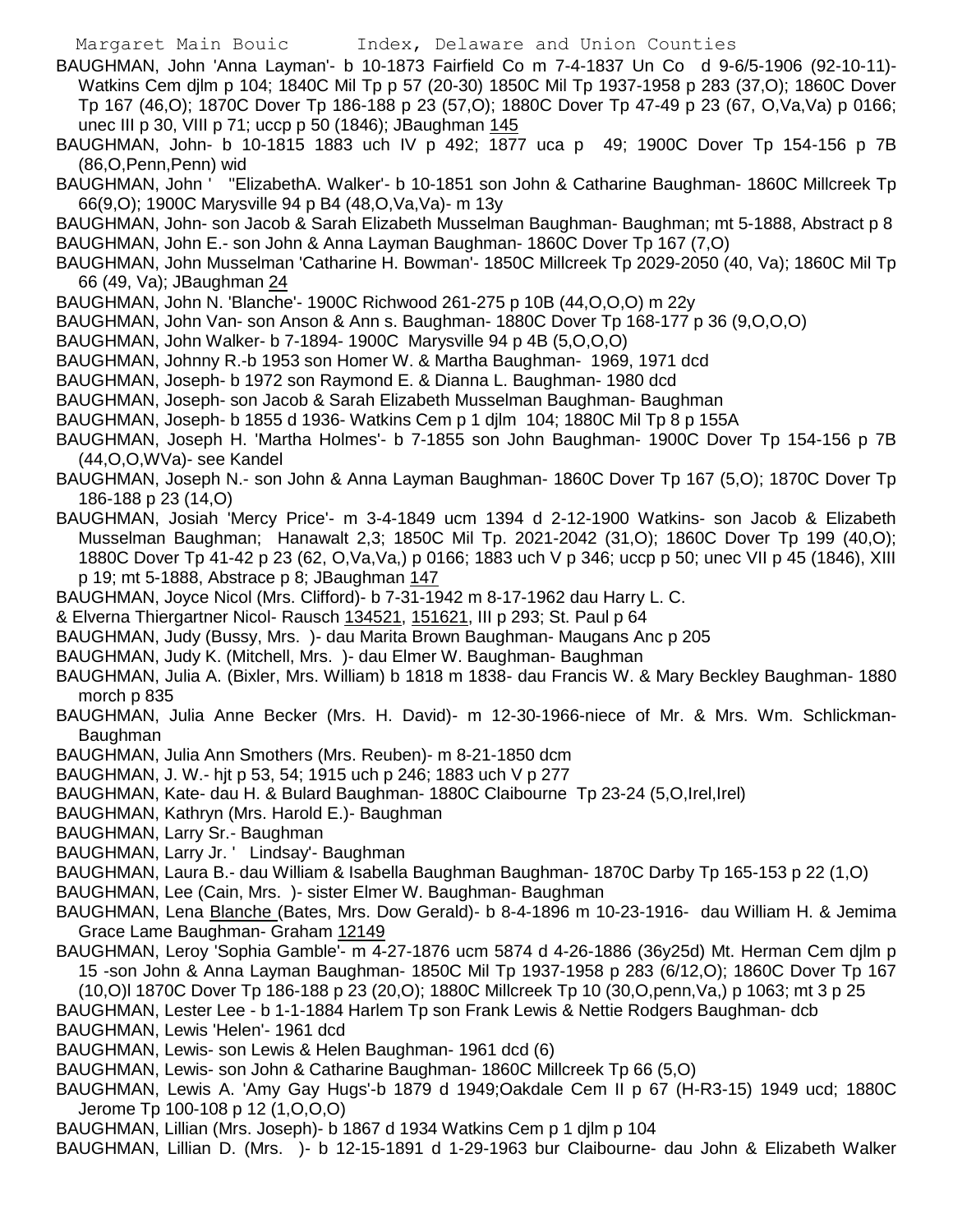Margaret Main Bouic Index, Delaware and Union Counties Baughman-Baughman; 1900C Marysville 94 p 4B (8,O,O,O) BAUGHMAN, Lillian (Lucas, Mrs. Cecil)- Baughman; Lucas BAUGHMAN, Linda- b 4-1947 dau William David & Jeannette Rinesmith Baughman- Graham 1214345 BAUGHMAN, Loretta- #337; unec XI p 37, XII p 1 BAUGHMAN, Lucy H. Buck (Mrs. David)- m 5-6-1841 dcm BAUGHMAN, Lyda Maude Ward (Mrs. James Wilson)- b 10-12-1879 d 3-1953- Graham (12143) BAUGHMAN, Lydia- d 10-14-1879 (36-7-20)- Watkins Cem djlm p 104- dau John & Anna Layman Baughman-1850C Mil Tp 1937-1958 p 283 (7,O); 1860C Dover Tp 167 (17,O); 1870C Dover Tp 186-188 p 23 (27) BAUGHMAN, Lydia (Mrs. E. A.)- 1949, 1959 ucd BAUGHMAN, Lynn- son Walker & Ada L. Proctor Baughman- Baughman BAUGHMAN, Mable L.- 1973, 1975 ucd BAUGHMAN, Magdalena (Burns, Mrs. John)- 1915 uch p 1051 BAUGHMAN, Margaret Spade (Mrs. James Lester Lewis)- Graham (121412) BAUGHMAN, Margery May (Long, Mrs. Forrest Edwin)- McKitrick p 428 BAUGHMAN, Marian- dau William & Isabella Baughman Baughman- 1870C Darby Tp. 165-153 p 22 (6,O) BAUGHMAN, Marsella Patrick (Mrs. James H.)- m 3-29-1866 ucm 3939; 1870C Darby Tp 186-174 p 24 (24,O) BAUGHMAN, Marsha- dau William David & Jeannette Rinesmith Baughman- Graham 1214346 BAUGHMAN, Marita Brown (Mrs. )- div dau Marshall Hugh & Linnie M. Gray Brown- Maugans Anc p 204, 205 BAUGHMAN, Martha F.- b 2-1897 dau Joseph & Martha Holmes Baughman- 1900C Dover Tp 154-156 p 7B (3,O,O,O) BAUGHMAN, Martha Holmes (Mrs. Joseph H.)- b 8-1867 1900C Dover Tp 154-156 p 7B (32,O,O,O,) m 15y 4ch see Kandel BAUGHMAN, Martha Jean (Mrs. Homer W.)- Baughman; 1969, 1971, 1980 dcd BAUGHMAN, Martha Warner (Mrs. Hiram)- m 10-11/10-1850 ucm 1575, unec VIII p 3, XIV p 18 BAUGHMAN, Mary Caton (Mrs. )- dumch p 420 BAUGHMAN, Mary Elizabeth (Thompson, Mrs. )-d 10-25-1914 (77-6-29)- dau John & Anna Layman/Lehman Baughman- unec VIII p 91 BAUGHMAN, Mary E.- dau Anson & Ann S. Baughman- 1880C Dover Tp 168-=177 p 26 (11,O,O,O) BAUGHMAN, Mary- dau Jacob & Mary Lame Baughman- 1870C Dover Tp 187-189 p 23 (12,O) BAUGHMAN, Mary A. (Bennet, Mrs. Barnet)- m 7-13-1849 ucm 1450 BAUGHMAN, Mary Ann (James, Mrs. )- b 1858 d 1922 -Watkins Cem p 4 BAUGHMAN, Mary Beckley (Mrs. Francis W.)- 1880 morch p 835 BAUGHMAN, Mary E.- dau Josiah & Mary Price Baughman- 1850C Mil Tp 2021-2042 p 293 (4/12, O); 1860C Dover Tp 199 BAUGHMAN, Mary- b 10-1869 dau James Henry & Marsella Patrick Baughman- 1870C Darby Tp 186-174 p 24 (8/12,O) BAUGHMAN, Mary Jane (Stevens, Mrs. )- dau Elmer W. Baughman- Baughman BAUGHMAN, Mary- b 9-1893 dau John N. & Blanche Baughman- 1900C Richwood 261-275 p 10B (6,O,O,O) BAUGHMAN, Mary Lame (Mrs. Jacob)-b 6-11-1825 m 9-23-1849 ucm 1451 d 3-17-1900 Watkins Cem djlm p 108- dau John & Anner Webb Lame- 1860C Dover Tp 165 (35,O); 1870C Dover Tp 187-189 p 23 (45,O); 1880C Dover Tp 46-48 p 23 (55,O,NJ,NJ); unec VII p 46; JBaughman 154 ; unec XIII p 20 BAUGHMAN, Mary Leota (Weist, Mrs. George C)- b 5-11-1893 m 4-6-1912- Graham 12148 BAUGHMAN, Mary M./Mollie(Mrs. Sylvester)-b 1876 d 4-15-1925 (49) Oakdale Cem 3722(F130) I p 129; 1900C Dover Tp 155-157 p 7B (26,O,O,O) m 6y no ch BAUGHMAN, Martha P.- b 2-1897 dau Joseph & Martha Holmes Baughman- 1900C Dover Tp 154-156 p 7B (3,O,O,O) BAUGHMAN, Matthew- b 1974 son Robert L. & Helen Baughman- 1979, 1981, 1983 ucd BAUGHMAN, Matilda Jane (Kindell, Mrs. William)- b 5-3-1880 m 12-16-1897- Graham 12144 BAUGHMAN, Mattie- dau James Henry & Marsella Patrick Baughman- 1870C Darby Tp 186-174 p 24 (3,O) BAUGHMAN, Mayne 'Cora Rochold'- b 11-3-1873 m 5-8-1875 d 4-1929- Graham 12141 BAUGHMAN, Melgenia?- dau P. H. & Eliza- d 8-3-1871 (3m 29d) Hunt Cem Powell p 140 BAUGHMAN, Mercy Price (Mrs. Josiah R.)- m 3-4-1849 ucm 1394 d 12-9-1887 Watkins Cem p 1 djlm p 104; Hanawalt 2,3; 1850C Mil Tp 2021-2042 p 298 (26,O); 1860C Dover Tp (34, O); 1880C Dover Tp 41-42 p 23 (55, O, Ky, Ky); 1883 uch V p 346; unec VII p 45, XIII p 9; JBaughman 153 BAUGHMAN, Michael- Marion Co adm notice dcga p 27 Del Pat & Fr Chron 12-16-1824 BAUGHMAN, Michael- son Lewis & Helen Baughman- 1961 dcd (12)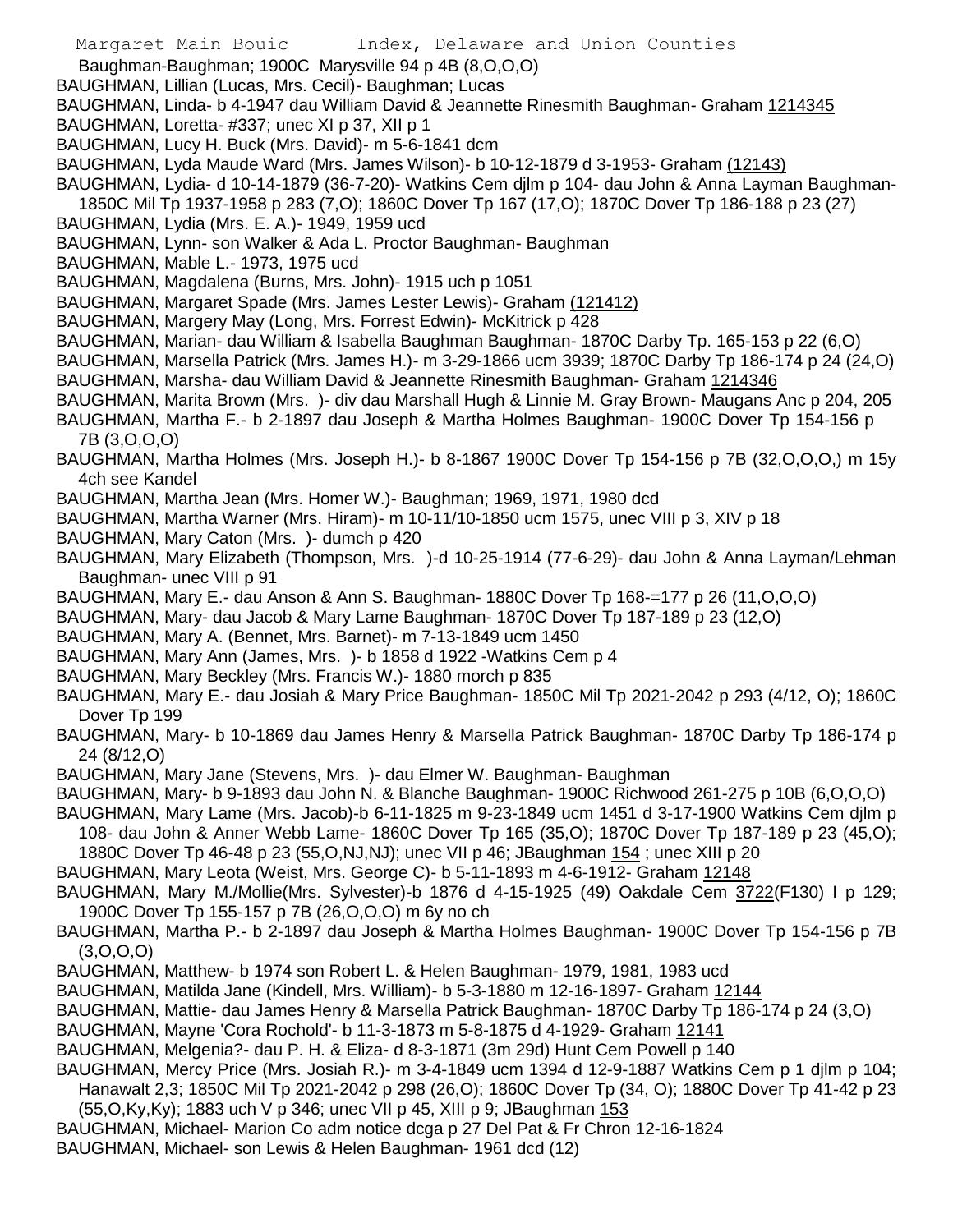BAUGHMAN, Mike- b 1967 son Robert L. & Helen Baughman- 1979, 1981, 1983 ucd

BAUGHMAN, Mildred Irene (Hines, Mrs. Ward)- b 10-1-1908 m 11-20-1929 dau James Wilson & Lyda Maude Ward Baughman- Graham 121431

- BAUGHMAN, Mildred (McCormick, Mrs. )- dau Amos & Clara Wynegar Baughman- baughman
- BAUGHMAN, Minnie Mell Munson (Mrs. Elmer Clayton)- b 4-13-1897- Graham (12147)
- BAUGHMAN, Molly Lame (Mrs. Ves)- dau Isaiah & Sarah Graham Lame- Graham 1723
- BAUGHMAN, Mordecai, Sr. 1830C Liberty Tp 447 p 296 (40-50)
- BAUGHMAN, Mordecai, Jr.- 1830C Liberty Tp Union Co 449 p 296 (20-30)
- BAUGHMAN, Myrta (Boerger, Mrs. Herman)(Arth, Mrs. Fred)-b 2-17-1897 m 1934 d 11-10-1993 (96) Oakdale Cem -dau Joseph Henry & Lillian Martha Holmes Baughman - Kandel
- BAUGHMAN, Nancy E. (Gamble, Mrs. Robert J.)- m 2-12-1872 ucm 5051 d 4-6-1877 (24-8-17) dau Josiah & Mercy Price Baughman- 1860C Dover Tp 199 (8,O)
- BAUGHMAN, Nancy Jane Wise (Mrs. Abraham J.)-b 1851 d 1900 Oakdale Cem II p 67 (H-R3-15) m 10-5 or 15-1874 ucm 5559; mt 3 p 2,3
- BAUGHMAN, Nell, b 10-1882 dau John N. & Blanche Baughman- 1900C Richwood 261-275 p 10B (17,O,O,O)
- BAUGHMAN, Norma Lee (Wright, Mrs. Benjamin Lee)- m 6-13-1965 dau Charles D. & Helen E. Baughman-Baughman
- BAUGHMAN, N. P.- 1883 uch V p 55
- BAUGHMAN, Orpha Grace Hause (Mrs. Calvin)- b 12-5-1876 d 1-29-1907 dau Joseph & Anna Elizabeth Kepner Hause- Maugans Anc p 55, 58
- BAUGHMAN, Patrick- son H. & B---Baughman- 1880C Claibourne Tp 23-24 (1,O,Irel,Irel)
- BAUGHMAN, Patty S. (Mrs. George E.)- Baughman; 1969, 1980 dcd
- BAUGHMAN, Paul- son Amos & Clara Wynegar Baughman- Baughman
- BAUGHMAN, Pearl Geneva (Bennett, Mrs. Paul Richard)- b 7-30-1903 dau Calvin & Orpha Grace Hause Baughman- Maugans Anc p 58
- BAUGHMAN, Pearl- b 3-22-1896 Harlem Tp dau P. G. & Jemima Cook Baughman dcb
- BAUGHMAN, P. H.'Eliza'- Powell p 140
- BAUGHMAN, Rachel Bowman (Mrs. Isaac)- b 12-8-1808 ShenandoahVa m 4-16-1829 Fairfield Co d 12-23-1872 Fairfield Co dau Benjamin & Rebecca Keener Bowman- JBaughman 105; unec XII p 15
- BAUGHMAN, Rachael S.- dau John & Catharine Baughman- 1850C Mil Tp 2029-2050 p 295 (11,O)
- BAUGHMAN, Rachael (Price, Mrs. Simpson)- m 3-29-1857 ucm 2546 Watkins Cem p 4
- BAUGHMAN, Ralph- son Douglas & Estella Mae Baughman- Baughman
- BAUGHMAN, Ray- son Douglas & Estella Mae Baughman-Baughman
- BAUGHMAN, Raymond E. 'Dianna L.'-1969, 1971, 1980 dcd
- BAUGHMAN, Rebecca (Decker, Mrs. Henry H.)- unec IV p 9 (1859)
- BAUGHMAN, Rebecca (Mrs. Abraham)- d 8-3-1852 (78y2m) Watkins Cem djlm p 105
- BAUGHMAN, Rebecca Bowman (Mrs. Abram)- b 6-13-1774 Shenandoah,Va m 8-12-1817 Va d 8-3-1852 (78y2m) Watkins Cem djlm p 103- dau Henry & Susan Bowman- 1850C Mil Tp 2056-2077 (25,O); Bowman; JBaughman 110
- BAUGHMAN, Rebecca Jane Bowman (Mrs. David Hosea)- b 8-1823 m 10-13-1842 Fairfield Co d 2-17-1906 Hardin Co; dau Benjamin & Rebecca Keener Bowman- JBaughman 106 1850C Mil Tp 2056-2077 p 298 (25,O); 1860C Mil Tp 141 (39,O); 1870C Mil Tp 150 (47,O)
- BAUGHMAN, Rebecca J.- dau John & Catherine Baughman- 1850C Mil Tp 2029-2050 p 295 (8,O)
- BAUGHMAN, Reuben 'Julia Ann Smothers'- m 8-21-1850 dcm
- BAUGHMAN, Richard- son Douglas & Estella Mae Baughman- Baughman
- BAUGHMAN, Robby- b 1978 son Robert L. & Patty Baughman- 1983 ucd.
- BAUGHMAN, Robert- son Douglas & Estella Mae Baughman- Baughman
- BAUGHMAN, Robert L.' Helen Patty'- 1979, 1981, 1983, 1991 ucd
- BAUGHMAN, Ronnie Lew- b 1963 son Homer W. & Martha J. Baughman- Baughman; 1969, 1971, 1980 dcd
- BAUGHMAN, Russel E. 'Jo Anna'- 1959 ucd
- BAUGHMAN, Ruth- dau Douglas & Estella Mae Baughman- Baughman
- BAUGHMAN, --inf son of S. & M. Baughman- Oakdale Cem 1969 (130F)
- BAUGHMAN, Saline Hester Beard (Mrs. Andrew Jackson)- b 7-17-1840 m 11-4-1862 dau Michael & Mary Deck Beard- Beard
- BAUGHMAN, Samantha (Converse, Mrs. Perry C.)- m 8-27-1888 dau John & Anna Layman Baughman-1870C Dover Tp 186-188 p 23 (8,O); 1880C Dover Tp 47-49 p 23; (18,O,O,O) p 166A; abstract p 1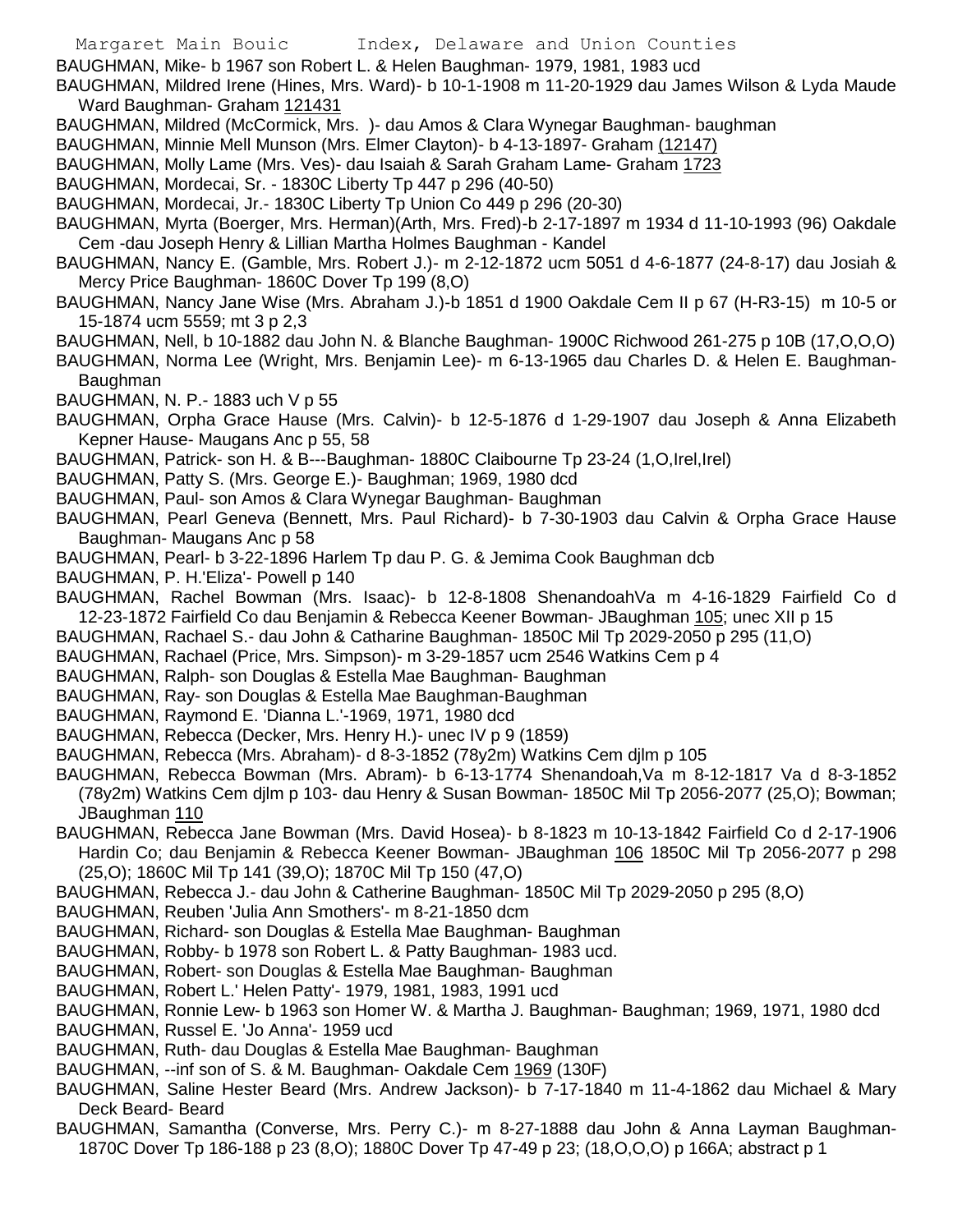BAUGHMAN, Samuel- son John & Anna Layman Baughman- d 4-4-1864 (5-6-28) Watkins Cem p 1 djlm p 104; 1883 uch V p 367;Baughman

- BAUGHMAN, Sandy- dau George H. & Bertha R. Baughman- 1961 dcd (9)
- BAUGHMAN, Sarah- dau David & Rebecca Bowman Baughman- 1860C Millcreek Tp 141 (7); 1870C Mil Tp 170 (17,O)
- BAUGHMAN, Sarah C.(Ebright, Mrs. John W.)-m 8-27-1868 ucm 4424 mt 9-2-1868 dau John & Anna Layman Baughman-1850C Mil Tp 1937-1958 p 283 (2,O); 1860C Dover Tp 167 (12,O)
- BAUGHMAN, Sarah E.- b 8-1825 1900C Allen Tp 141-145 p 7A (74,o,Md,Va) 5 ch 2 living
- BAUGHMAN, Sarah E. (Crotinger, Mrs. Hiram)- m 8-30-1870 ucm 4765
- BAUGHMAN, Sarah J. (Mrs. Walter E.)- 1980 dcd
- BAUGHMAN, Sarah Julian (Mrs. )- dau John & Margaret Hedge Julian- dumch p 402
- BAUGHMAN, S. E. d 6-27-1905 (79) Taylor Tp (female)- uninf p 12
- BAUGHMAN, S. H.- 1883 uch IV p 533
- BAUGHMAN, Simon- ped Susan Townsend Downey #165 26- unec IX p 68
- BAUGHMAN, Sophia Gamble (Mrs. Leroy)- m 4-27-1876 ucm 5874 mt 3 p 25; djlm p 15; 1880C Millcreek Tp 10 (30,O,Penn,Va)
- BAUGHMAN, Stephen- son John & Catharine Baughman- 1850C Mil Tp 2029-2050 (5,O); 1860C Mil Tp 66  $(14, 0)$
- BAUGHMAN, Sue- 1961 dcd
- BAUGHMAN, Susan (Beck, Mrs. Lewis Franklin)- b 1849 d 1922 dau Simon Buahgman- ped Susan Townsend Downey \$165 13
- BAUGHMAN, Sylvester 'Mary M.'-b 3-1866 d 8-3-1937 Oakdale Cem I p 129 (F-R8-9)- son Jacob & Mary Lame Baughman- 1870C Dover Tp 187-189 p 23 (4,O); 1880C Dover Tp 46-48 p 23 (14,O,O,O); 1900C Dover Tp 155-157 p 7B (34,O,O,O)
- BAUGHMAN, infant son S. & M. d 5-27-1905 Oakdale Cem I p 129 (F-R8-9)
- BAUGHMAN, Tebba C'na- b 1-1955 ch David & Jeannette Rinesmith Baughman- Graham 1214347
- BAUGHMAN, Terry- ch George H. & Bertha R. Baughman- 1961 dcd (6)
- BAUGHMAN, Thomas- 1880C Claibourne Tp p 0204
- BAUGHMAN, Tracy- b 1969 ch Robert L. & Helen Baughman- 1979, 1981, 1983 ucd
- BAUGHMAN, Vera Mae (Kinsey, Mrs. Ralph)- b 3-29-1914 m 8-31-1932 dau James Wilson & Lyda Maude Ward Baughman- Graham 121433
- BAUGHMAN, Ves 'Molly Lame'- Graham (1723)
- BAUGHMAN, Victor J.- 1980 dcd
- BAUGHMAN, Victor Sr.'Hilda'- 1980 dcd
- BAUGHMAN, Walker 'Ada L. Proctor'- Baughman
- BAUGHMAN, Walter E. 'Jean or Grace'- 1961, 1969, 1971 dcd
- BAUGHMAN, Walter E. 'Sarah J.'- 1980 dcd
- BAUGHMAN, W. Hubert- b 1889 d 1933 son Lillian Baughman- Watkins p 1
- BAUGHMAN, William 'Isabel Baughman'- m 12-9-1863 ucm 3502; 1877 uca p 97; 1870C Darby Tp 165-153 p 22 (28,O)
- BAUGHMAN, William David 'Jeannette Rinesmith'- b 5-2-1920 m 6-12-1940 son James Wilson & Lyda Maude Ward Baughman- Graham 121434
- BAUGHMAN, William David Jr.- b 5-21-1941 son William David & Jeannette Rinesmith Baughman- Graham 1214341
- BAUGHMAN, William- son John & Anna Layman Baughman- 1850C Mil Tp 1937-1958 p 283 (11,O); 1860C Dover Tp 167 (20,O)
- BAUGHMAN, William Henry 'Jemima Grace Lame'- b 9-18-1843 m 1-5-1873 son David & Rebecca Bowman Baughman- 1850C Mil Tp 2056-2077 (5); 1860C Mil Tp 141 (17,O); 1870C Mil Tp 120 (27,O); Graham (1274)
- BAUGHMAN, William H.- b 4-1889 son Joseph & Martha Holmes Baughman- 1900C Dover tp 154-156 p 7B (11,O,O,O)
- BAUGHMAN, William- son H. & Beul--g? Baughman- 1880C Claibourne Tp 23-24 p 3 (7,O,Irel,Irel)
- BAUGHMAN, William- son H. & B-- Baughman- 1880C Claibourne Tp 23-24 p 3 (7,0, Irel, Irel)
- BAUGHMAN, Willie- son H. & B Baughman- 1880C Claibourne Tp 23-24 p 5 (7,O,Irel,Irel)
- BAUGHN, ---family of Marna Strait- unec XII p 49;
	- family of Lana Irelan, unec XIV p 26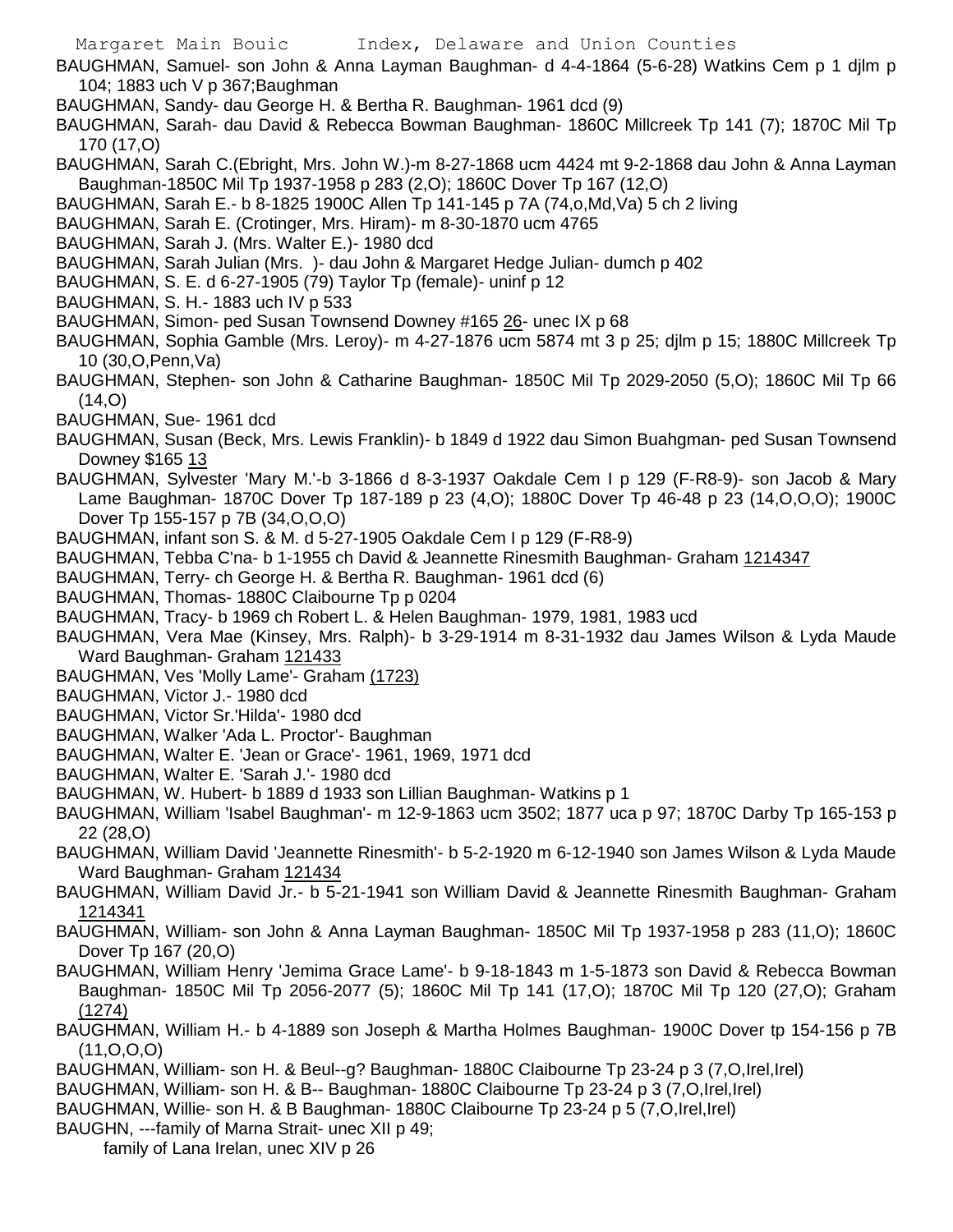- Margaret Main Bouic Index, Delaware and Union Counties BAUGHN, Catharine (Mrs. Mordecai)- 1850C Liberty TpUn Co 904-921 p 135 (6?, NJ) BAUGHN, Cyrus- son William M. & Nancy Baughn- 1850C Libert Tp Un Co 905-922 p 136 ((2,O) BAUGHN, Dan 'Pamela McKitrick'- b 1952 son Floyd A. Dorothy L. Baughn-1961 dcd (9), 1969, 1971 dcd; Baughn BAUGHN, David A.- son Floyd A. & Dorothy L. Baughn-1961 dcd (11) 1969, 1971 dcdx BAUGHN, Dawn Lee- d 2-22-1979 (11mo) bur. Sunbury Mem. Park-dau Dan & Pamela McKitrick Baughn-Baughn BAUGHN, Dorothy L. (Mrs. Floyd A.)-1961, 1969, 1971 dcd BAUGHN, Floyd A.'Dorothy' -1961,1969, 1971, 1980 dcd BAUGHN, Gladys (Patten, Mrs. Lloyd)- dau Mordecia K. & Lydia M. Suddeth Baughn- Baughn BAUGHN, Henry- son William M. & Nancy Baughn- 1850C Liberty Tp Un Co 905-922 p 135 (8,O) BAUGHN, Isaac Tracy- son William M. & Nancy Baughn- 1850C Liberty Tp Un Co 905-922 p 136 (3/12,O) BAUGHN, James- som Mordecaie K. & Louise M. Suddeth Baughn- d 1945- Baughn BAUGHN, Jeremiah- Liberty Tp 1842, unec XII p 51 BAUGHN, John- son William M. & Nancy Baughn- 1850C Liberty Tp Un Co 905-922 p 135 (20, Va) BAUGHN, Catharine (Mrs. Mordecai)- 1850C Liberty Tp Un Co 904-921 p 135 (6?, NJ) BAUGHN, Cyrus- son William M. & Nancy Baughn- 1850C Liberty Tp Un Co 905-922 p 136 ((2,O) BAUGHN, Dan 'Pamela McKitrick'- b 1952 son Floyd A. & Dorothy L. Baughn-1961 dcd (9), 1969, 1971 dcd; Baughn BAUGHN, David A.- son Floyd A. & Dorothy L. Baughn-1961 dcd (11) 1969, 1971 dcdx BAUGHN, Dawn Lee- d 2-22-1979 (11mo) bur. Sunbury Mem. Park-dau Dan & Pamela McKitrick Baughn-Baughn BAUGHN, Dorothy L. (Mrs. Floyd A.)-1961, 1969, 1971 dcd BAUGHN, Floyd A.'Dorothy' -1961,1969, 1971, 1980 dcd BAUGHN, Gladys (Patten, Mrs. Lloyd)- dau Mordecia K. & Lydia M. Suddeth Baughn- Baughn BAUGHN, Henry- son William M. & Nancy Baughn- 1850C Liberty Tp Un Co 905-922 p 135 (8,O) BAUGHN, Isaac Tracy- son William M. & Nancy Baughn- 1850C Liberty Tp Un Co 905-922 p 136 (3/12,O) BAUGHN, James- som Mordecaie K. & Louise M. Suddeth Baughn- d 1945- Baughn BAUGHN, John- son William M. & Nancy Baughn- 1850C Liberty Tp Un Co 905-922 p 135 (20, Va) BAUGHN, John- son Modica & Orila Baughan- 1850C Liberty Tp Un Co 984-1001 p 147 (20,O); 1870C Liberty Tp 221 p 26 (39,O); 1880C Lib. Tp 244-254 p 25 (49, O, NC, Va) BAUGHN, Josephine- dau William M. & Nancy Baughn- 1850C Liberty Tp Un Co 905-922 p 136 (3,O) BAUGHN, Kenneth- b 1953 son Floyd A. & Dorothy Baughn-1961 dcd (8), 1969, 1971 dcd BAUGHN, Lorena Mae (Maize, Mrs. Leonard Samuel)- b 8-8-1906 Fayette Co m 3-6-1926- Cowgill p 64 BAUGHN, Lydia M. Suddeth (Mrs. Mordecia )-b 1869 d 5-16-1960 Raymond Cem lptw p 25-1915 uch p 235 dau Benjamin & Sarah Glasco Suddeth- Baughn BAUGHN, Mary- dau Modica & Orila Baughan- 1850C Liberty Tp Un Co 984-1001 p 147 (17,O) BAUGHN, Mary (Skidmore, Mrs. Thomas B.)- 1859 unec IV p 9 BAUGHN, Mary E.- dau William M. & Nancy Baughn- 1850C Liberty Tp Un Co 905-922 p 135 (9,O) BAUGHN, M. K.- (Mrs. Mordecai K.)- d 12-1919- Baughn; 1915 uch p 235, 266 BAUGHN, Mordecai 'Catharine'- 1850C Liberty Tp Un Co 904-921 p 135 (68, Va); uccp 23, 31 (1845) BAUGHN, Mardecia 'Lydia M. Suddeth'- b 1868 d 1919 Raymond Cem lptw p 25 BAUGHN, Mordica 'Orila'- 1850C Liberty Tp 984-1001 p 147 (43, NC) BAUGHN, Nancy Dixon (Mrs. William M.)-m 12-19-1835 ucm 354; unec III p 8; 1850C Liberty tp Un Co 905-922 p 135 (38, Va) BAUGHN, Nancy J.- dau William M. & Nancy Baughn- 1850C Liberty Tp Un Co 905-922 p 135 (10,O) BAUGHN, Nancy J.- dau Modica & Orila Baughan- 1850C Liberty Tp 984-1001 p 147 (8,O) BAUGHN, Orila (Mrs. Modica)- 1850C Liberty tp 984-1001 p 147 (42, Va) BAUGHN, Pamela McKitrick (Mrs. Dan)- dau Allen McKitrick- Baughn BAUGHN, Sarah (Drake,Mrs. Daniel) m 8-15-1856 ucm 2450- dau Modica & Orila Baughn- 1850C Liberty Tp Un Co 984-1001 p 147 (14,O); 1880 C Liberty Tp 244-254 p 25 (44, O, NC, Va) BAUGHN, Sarah (Bush, Mrs. Jacob)- b 1795 m 1813 d 1875 dcc Ruth Bush Fagley Fraker17 BAUGHN, Steven- b 1954 son Floyd A. & Dorothy Baughn-1961 dcd (7), 1969, 1971 dcd BAUGHN, William M.- unec IV p 19, 50, XII p 66
	- BAUGHN, Milley- dau William M. & Nancy Baughn- 1850C Liberty Tp Un Co 905-922 p 135 (6,O)
	- BAUGHN, William M. son William M. & Nancy Baughn- 1850C Liberty Tp Un Co 905-922 p 135 (12,O)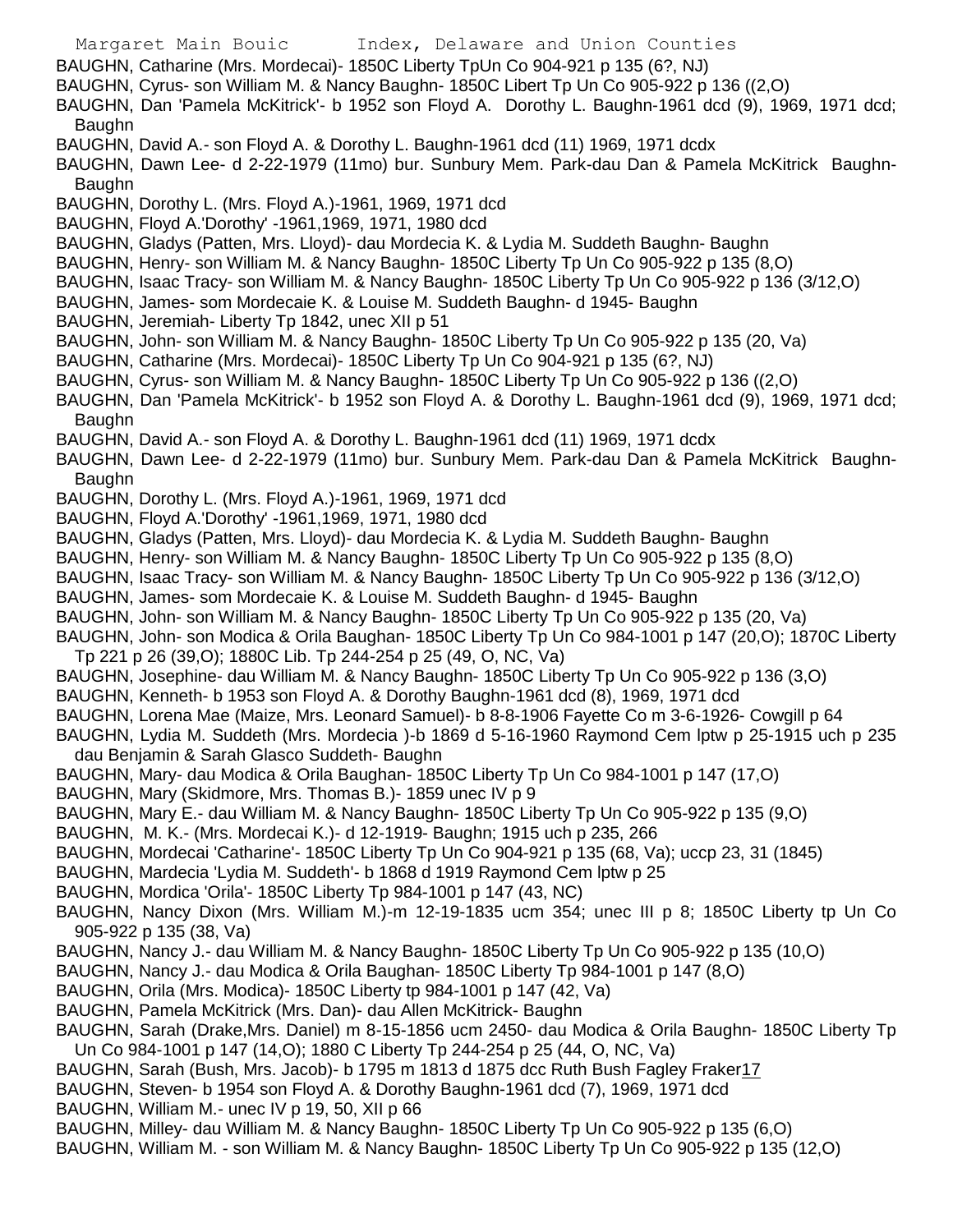BAUGHN, William M. 'Nancy Dixon'-m 12-19-1835 ucm 354 mt 4-7-1859 1850C Liberty Tp Un Co 905-922 p 135 (34,O); unec III p 8

- BAUGHN, W. K.- 1915 uch p 266
- BAUGUS, Beatrice R. (Mrs. Carl Cleo)-1961, 1969, 1971,1980 dcd
- BAUGUS, Carl Cleo 'Beatrice R.'-1961, 1969, 1971, 1980 dcd
- BAUKMAN, Mary Knickel (Mrs. )- dau Henry & Anna Maria Bender Knickel- Powell p 308
- BAULD, Elizabeth (Chase, Mrs. William)- Maugans Anc p 119
- BAULDAUF, Donna Mae Cahill (Mrs. Richard)- dau Frank & Marguerite Mabel Garvin Bauldauf- Maugans Anc p 42
- BAULT, A.- 1877 uca p 57
- BAULT, B. W.- 1883 uch V p 403
- BAULT, Catharine- 1860C York Tp 1186-1196 p 160 (3,O)
- BAULT, Daniel 'Martha Jane Moore'- m 7-8-1857 ucm 2575- unec XII p 11; 1860C York Tp 1186-1196 p 160 (26,O)
- BAULT, Edie (Burson, Mrs. Oliver)-m 3-6-1869 ucm 4514- dau John & Susan Brake Bault; 1869 unec IV p 9; mt 2-24-1869; 1870C Liberty Tp Un Co 1044-1054 p 143 (8,O)
- BAULT, Edward T. 'Mary Alice'- b 1866 d 1957 Raymond Cem lptw p 28; 1900C Liberty Tp un Co 301-309 p 13B (34,O,O,O) m 6y
- BAULT, Edwin- son Robert & Laura Andrews Bault- 1870C Liberty Tp Un Co 15 p 2 (3,O); 1880C Liberty Tp Un Co 39-40 p 5 (13,O,O,O)
- BAULT, E. G.(?)- unec VII p 27
- BAULT, Elizabeth- 1860C York Tp 1186-1196 (58, Pa); 1870C York Tp 115-113 p 15 (58,O)
- BAULT, Elizabeth (Moffitt, Mrs. Ralph)- m 5-4-1854 ucm 2125; unec VIII p 19
- BAULT, Elizabeth (Pooler, Mrs. Lawson G.)- m 7-7-1873 ucm 5296- dau John & Susan Brake Bault- 1860C Liberty Tp 1044-1054 p 143 (10,O); 1870C Liberty Tp Un Co 16 (18,O)
- BAULT, E. T.- 1915 uch p 266
- BAULT, Freelove (Shelton, Mrs. C. D.)- m 4-7-1885 (23-1882) dau John & Susan Brake Bault- dumch p 359; unec III p 2; 1860C Liberty Tp 1044-1054 p 143 (4,O); 1870C Liberty Tp Un Co 16 p 2 (13,O)
- BAULT, George- son Daniel & Martha Jane Moore Bault- 1860C York Tp 1186-1196 p 160 (1,O)
- BAULT, Harry- b Nov. 1869 (12-1882)- son John & Susan Brake Bault- 1870C Liberty Tp Un Co 16 p2 (6/12,O); unec III p 3, 19
- BAULT, Harry Clifton- b 4-10-1899 d 3-18-1961 Raymond Cem lptw p 28- son Edward & Alice Cashell Bault-Bault
- BAULT, Hettie (Moore, Mrs. John C.)- m 4-21-1858 ucm 2717; unec XII p 30
- BAULT, Ionie C.- d 1-3-1873 (12-6-10) lptw p 31 dau Robert W. & Laura Bault
- BAULT, Jerry- son Richard & Leslie Naomi Carpenter Bault- Bault
- BAULT, Joel- son Daniel & Martha Jane Moore Bault- 1860C York Tp 1186-1196 p 160 (4,O)
- BAULT, John 'Susan Brake'-b 1828 m 12-22-1856 ucm 2498 d 1901 Raymond Cem lptw p 26; dumch p 359; 1915 uch p 512; 1883 uch V p 683; 1860C Liberty Tp 1044-1054 p 143 (32,O); 1870C Liberty Tp Un Co 16 p 2 (42,O); 1880C Taylor Tp 27-28 p 3 (51,O,Pa,O); unec VIII p 65
- BAULT, John- 1869 unec IV p 9
- BAULT, Jordan Clark- d 8-5-1863 (17-10-24) son John & Susan Brake Bault- Raymond Cem lptw p 28
- BAULT, Laura Andrews (Mrs. Robert)- lic 11-20-1859 ucm 2957 d 8-9-1890 (49-8-8) Raymond Cem lptw p 31; 1860C Liberty Tp 1045-1055 p 143 (19,O); 1870C Liberty Tp Un Co 15 p 2 (30,O) 1880C Liberty Tp Un Co 39-40 p 5 (39,O,O,O)
- BAULT, Laura- dau John & Susan Brake Bault- 1880C Taylor Tp 27-28 p 3 (20,O,Pa,O)
- BAULT, Laura (Taylor, Mrs. Will C.)- m 4-20-1881 ucm 6956; 1870C Liberty Tp Un Co 16 p 2 (11,O)
- BAULT, Leslie Naomi Carpenter (Mrs. Richard)-b 1896 d 3-5-1973(76) Raymond Cem lptw p 28- dau Frank & Melissa Carpenter- Bault
- BAULT, Martha Jane Moore (Mrs. Daniel)- m 7-8-1857 ucm 2575; 1860C York Tp 1186-1196 p 160 (22,O); unec XII p 11
- BAULT, Mary Alice Cashell(Mrs. Edward T.)- b b 10-1875/4 d 1939 Raymond Cem lptw p 28; 1900C Liberty Tp Un Co 301-309 p 13B (24,O,Md,O); m 6y, 3 ch
- BAULT, Mary- dau Elizabeth Bault- 1860C York Tp 1186-1196 p 161 (18,O)
- BAULT, Mary G. (Jenson, Mrs. John)- m 9-23-1862 ucm 3358
- BAULT, Richard T. 'Leslie Naomie Carpenter'-b 1897 d 9-2-1934 Raymond Cem lptw p 28; Bault; 1900C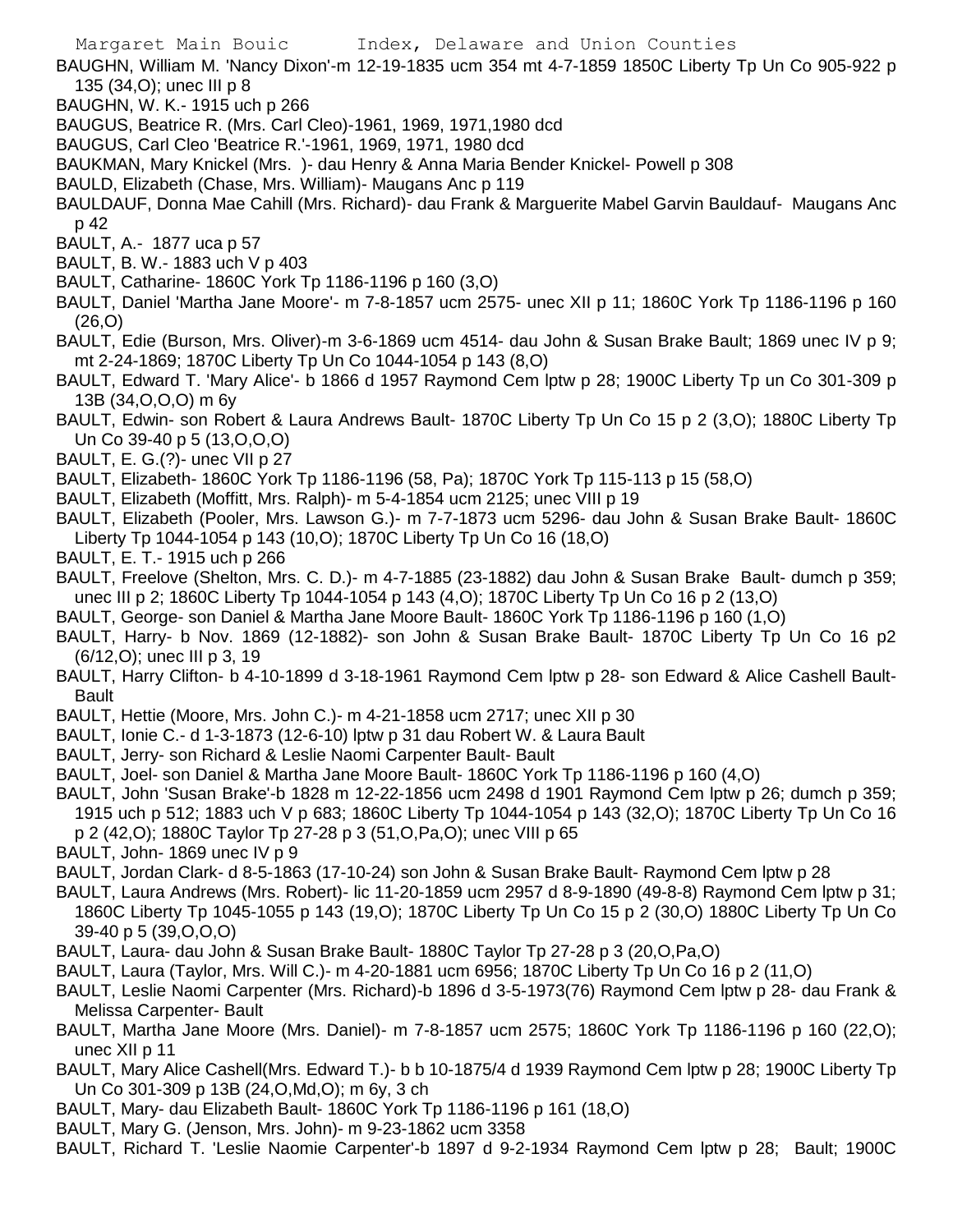Liberty tp un Co 301-309 p 131B (2,O,O,O)

BAULT, R. N.- 1883 uch IV p 470

- BAULT, Robert 'Laura Andrews'-b 1836 ucm 1957 lic 11-20-1859 d 1908 Raymond Cem lptw p 31- Bault; 1883 uch IV p 395, 403 470, 535; 1877 uca p 83; 1860C Liberty Tp 1045-1055 p 143 (23,O); 1870C Liberty Tp Un Co 15 p 2 (33,O); 1880C Liberty Tp 39-40 p 5 (49, O, Pa, Pa) p 0036; 1900C Lib. Tp 301-309 p 131B (63,O,Pa,O)
- BAULT, Robert M.- 1877 uca p 97
- BAULT, Robert W.- 1877 uca p 97
- BAULT, Roger- b 9-1895 son Edward & Alice Cashell Bault- Bault; 1900C Liberty Tp Un Co 301-309 p 13B  $(4, 0, 0, 0)$
- BAULT, Susan Brake (Mrs. John)- b 1837 m 12-22-1856 ucm 2498 d 1886 Raymond Cem lptw p 26; dumch p 359; 1860C Liberty Tp 1044-1054 p 143 (24,O); 1870C Liberty Tp Un Co 16 p 2 (33,O); 1880C Liberty Tp 27-28 p 3 (47,O,Va,Va); unec VIII p 65
- BAULT, Susanna b 1827 d 1855- Raymond Cem lptw p 26
- BAULT, Tonie C.- b 1861 d 1873 Raymond Cem dau Robert W. & Laura Andrews Bault- 1870C Liberty Tp Un Co 15 p 2 (9,O)
- BAULT, Zabraria- son John & Susan Brake Bault- Raymond Cem lptw p 26
- BAULTE, Elizabeth Lehner (Mrs. John)'- m 12-31-1857 dcm
- BAULTE, John 'Elizabeth Lehner'- m 12-31-1857 dcm
- BAUM & PERRY- Thompson Tp 1826; delge VII p 61
- BAUM, Anna (Weiser, Mrs. John)- b 5-21-1891 m 11-25-1911- Weiser p 783
- BAUM, Bertha Jane (Jennie) (Janes, Mrs. Joseph Willet)- b 1869 d 1953- 1985 uch p 80
- BAUM, Burr Lee 'Margaret A.'- b 1889 d 1958 Price Cem djlm p 24
- BAUM, Charles- dg 1-3-1902 delge VII p 23
- BAUM, Eleanor J. (Mrs. Lester C.)- 1961 dcd
- BAUM, Jacob- delge IV p 27
- BAUM, Jessie Margaret (Selanders, Mrs. Charles Leslie- b 11-11-1923
- BAUM, Lester C. 'Eleanor J.'- 1961 dcd
- BAUM, Linda- dau Lester C. & Eleanor J. Baum- 1961 dcd
- BAUM, Margaret A. (Mrs. Burr Lee)- b 1894 d 1962 Price Cem djlm p 24
- BAUM, Martin- Pabst 1 p 7; delge II p 9, 37, III p 28, IV p 500
- BAUM, Dr. Michael- Baum
- BAUMAN, Alle (Cain, Mrs. )- sister Elmer W. Bauman- Bauman
- BAUMAN, Amelia (Ackerman, Mrs. )- dau Jacob H. & Rebecca J. Carpenter Bauman- Bauman
- BAUMAN, Amy (Clark, Mrs. Dean A.)- m 1-28-1983- dau Gene & Marcia Ann Courter Bauman- Bauman; Clark
- BAUMAN, Amy- dau Mr. & Mrs. Ralph Symonds
- BAUMAN, Arthur B. 'Mary'- son Frank Bauman- Bauman;1961, 1969, 1971,1980 dcd
- BAUMAN, Audrey A. Rogers (Mrs. Ray W.)-b 2-19-1924 m 10-4-1942- dcc Ray Bauman1; 1980 dcd
- BAUMAN, Betty (Wiese, Mrs. )- dau Oliver J. & Hazel Bauman- Bauman
- BAUMAN, Beulah (Myers, Mrs. )- dau Frank Bauman- Bauman
- BAUMAN, Candace F. (Mrs. William R.)- 1980 dcd
- BAUMAN, Charles- 1880C Richwood 349-366 p 32 (20,O,O,O)
- BAUMAN, Cynthia Tarpening (Mrs. D. Earnest)- m 4-16-1865 ucm 3717
- BAUMAN, D. Earnest 'Cynthia Tarpening'- m 4-16-1865 ucm 3717
- BAUMAN, Dale- son Glenn F. & Louise Bauman- Bauman
- BAUMAN, Daniel- Bauman
- BAUMAN, Darlene (Show, Mrs. )- sister Glenn F. Bauman- Bauman
- BAUMAN, Deborah Covell ( Mrs. )(Ioannidis, Mrs. Dr. Christos B.)- m 12-16-1976 dau George Covell-Bauman
- BAUMAN, Dianne Schmeitzel (Mrs. Gary)- m 5-5-1979 dau John J. Schmeitzel- Bauman
- BAUMAN, Don- b 1977 son William R. & Candace F. Bauman- 1980 dcd
- BAUMAN, Donald H. 'Suzanne M.'- 1980 dcd
- BAUMAN, Doreen (Show, Mrs. )- dau Frank Bauman- Bauman
- BAUMAN, Dorothy (Mrs. Glenn L.)- 1961 dcd
- BAUMAN, Edith (Mrs. Elmer W.)- b 2-18-1908 d 3-27-1988 (80) Oak Grove Cem Bauman
- BAUMAN, Elizabeth (Bieri, Mrs. Chris)- ped Shirley Gilbert Mapes 27; unco gen soc #76; unec VI p 35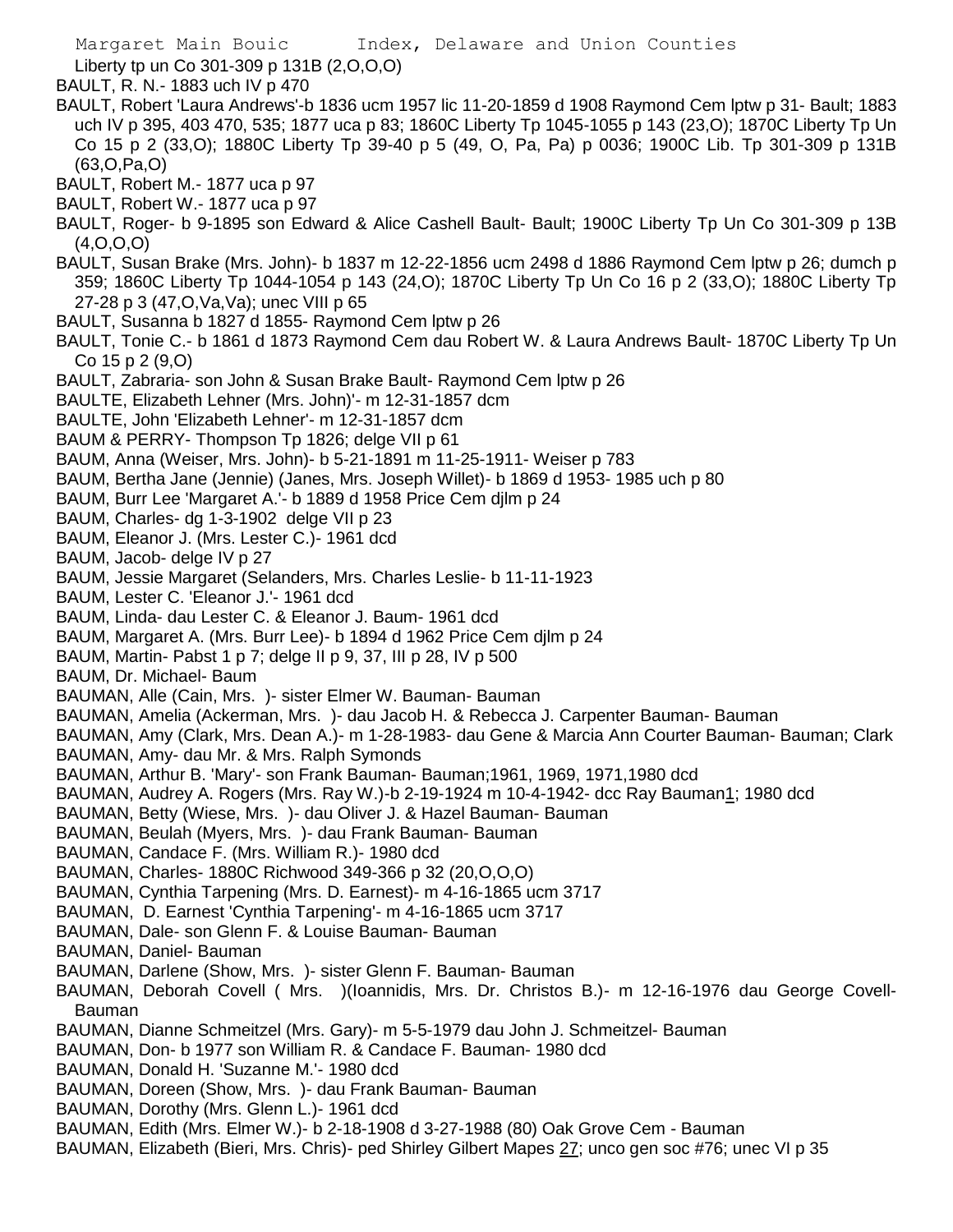- Margaret Main Bouic Index, Delaware and Union Counties
- BAUMAN, Elizabeth Keller (Mrs. John Isaac)- m 11-25-1767- Powers p 53
- BAUMAN, Ellena (Aigner, Mrs. )(Clay, Mrs. )- dau Jacob H. & Rebecca J. Carpenter Bauman- Bauman
- BAUMAN, Elmer- son Jacob H. & Rebecca J. Carpenter Bauman- Bauman
- BAUMAN, Elmer W. 'Edith'- d 2-18-1987 (88) Oak Grove Cem Bauman
- BAUMAN, Ernest Lenard 'Virginia Mabel Heller'- Weiser p 309
- BAUMAN, Frank- d 11-6-1967 (760 bur Oak Grove Cem son Jacob H. & Rebecca J. Carpenter Bauman-Bauman
- BAUMAN, Frank- son Glenn F. & Louise Bauman-Bauman
- BAUMAN, Gary 'Dianne Schmeitzel'- m 5-5-1979 son Daniel Bauman- Bauman
- BAUMAN, Gene 'Marcia Courter'- son Glenn F. & Louise Bauman- Bauman
- BAUMAN, George 'Nettie Fox'- Bauman
- BAUMAN, Gladys (Ackerman, Mrs. Guy T.)-d 1968 dau Jacob H. & Rebecca J. Carpenter Bauman- Ackerman; Bauman
- BAUMAN, Gladys (Martin, Mrs. )- dau Elmer W. Bauman- Bauman
- BAUMAN, Glenn- son Frank Bauman- Bauman
- BAUMAN, Glenn F.- d 8-19-1965 (50) bur Oak Grove Cem brother Arthur Bauman- Bauman
- BAUMAN, Glenn L. 'Dorothy'- 1961 dcd
- BAUMAN, Hazel H. Robinson (Mrs. Oliver J.)- b 12-25-1899 m 1919 dau Oliver & Fredrickia Steitz Robinsondcc Ray Bauman 3
- BAUMAN, Henry- 1908 dch p 387
- BAUMAN, Jacob H.'Rebecca J. Carpenter'-b 3-29-1857 d 1932 Pabst 2 p 102; dcc Ray Bauman 4
- BAUMAN, James R.- d 7-24-1978 (65) bur Oak Grove Cem son Oliver J. & Hazel Bauman- Bauman
- BAUMAN, Jane Marie- b 4-27-1947 dau Ernest Lenard & Virginia Mabel Heller Bauman- Weiser p 309
- BAUMAN, Jeffery- b 1966 son Donald H. & Suzanne M. Bauman- 1980 dcd
- BAUMAN, Jessie (Akers, Mrs. Frank J.)- d 2-17-1970 (75) bur. Oak Grove Cem ; dau Jacob H. & Rebecca J. Carpenter Bauman- Bauman
- BAUMAN, John Isaac 'Elizabeth Keller'- m 11-25-1767- Powers p 53
- BAUMAN, Josephine (Dorsey. Mrs. ) dau Jaco H. & Rebecca J.Carpenter
- Bauman- Bauman
- BAUMAN, Judy Kay (Mitchell, Mrs. Robert G.)- dau Elmer W. Bauman- Bauman; Mitchell; Warren
- BAUMAN, Katherine Sue- dau Gene F. Bauman- Bauman
- BAUMAN, Lela (Cain, Mrs. )- dau Jacob H. & Rebeeca J. Carpenter Bauman- Bauman
- BAUMAN, Louise (Conger, Mrs. Dr. Clyde W.)- 1976 dch p 370
- BAUMAN, Marcia Courter (Mrs. Gene)(Born, Mrs. Clinton Wilson)- m(2) 12-6-1980- dau Ralph & Rachel Courter- Bauman
- BAUMAN, Marion- son Glenn F. & Louise Bauman- Bauman;1969 dcd
- BAUMAN, Mary (Mrs. Arthur B.)- 1961, 1969 dcd
- BAUMAN, Mary Jane (Stevens, Mrs. )- dau Elmer W. Bauman- Bauman
- BAUMAN, Michael Gene 'Tamara Lynnette Watts'-m 6-6-1981 son Gene & Marcia Courter Bauman- Bauman
- BAUMAN, Nettie Fox (Mrs. George)- d 7-6-1970 (90) bur. Springfield- Bauman
- BAUMAN, Oliver J. 'Hazel H. Robinson'- b 1893 m 1919 d 1-22-1975 bur Oak Grove Cem son Jacob H. & Rebecca J. Carpenter Bauman- dcc Ray Bauman2, Bauman
- BAUMAN, Pamela S.- dau Arthur B. & Mary Bauman- 1961 dcd (14); 1969 dcd; Bauman
- BAUMAN, Patricia A.-1961, 1969 dcd
- BAUMAN, Ramon- b 1972 son William R. & Candace F. Bauman- 1980 dcd
- BAUMAN, Ray W. 'Audrey A. Rogers'- b 9-13-1920 m 10-4-1942 son Oliver J. & Hazel H. Robinson Baumandcc Ray Bauman1; Bauman
- BAUMAN, Rebecca J. Carpenter (Mrs. Jacob H.)- b 1865 d 1960- dcc Ray Bauman5; Bauman
- BAUMAN, Sandra- b 1975 -dau William R. & Candace F. Bauman- 1980 dcd
- BAUMAN, Suzanne M. (Mrs. Donald H.)- 1980 dcd
- BAUMAN, Tamara Lynnette Watts (Mrs. Michael Gene)- m 6-6-1981 dau Donald W.Watts- Bauman
- BAUMAN, Virginia Mabel Heller (Mrs. Ernest Lenard)- b 4-8-1929 dau Harvey Leroy & Mabel Helen Herman Heller- Weiser p 309
- BAUMAN, William R. 'Candace F.'- 1980 dcd
- BAUMANK, Anna (Fischer, Mrs. Louis)- 1915 uch p 1083
- BAUMANN, Henry- d 6-7-1893 (32-7-13) Galena Cem Powell p 27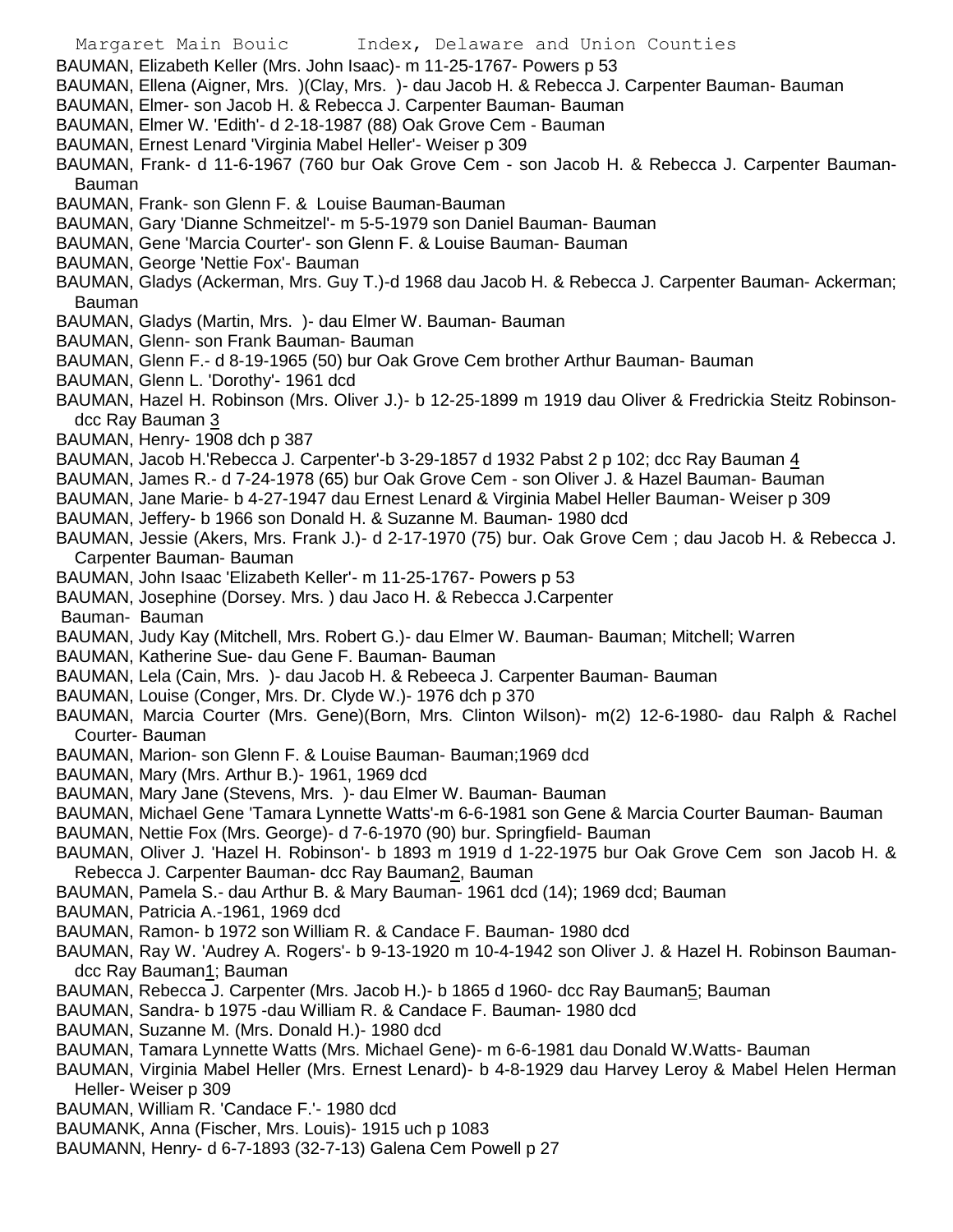Margaret Main Bouic Index, Delaware and Union Counties BAUMANN, Sena Johanna (Telthorster, Mrs. Paul W.)- b 8-5-1898 d 12-2-1983 dau Frank L. & Lena Kettwich Baumann- Baumann BAUMANN, Valarie Ruth Phillips- dau Millard Adelbert & Lucille May Rose Phillips dcc Gerald Phillips1 BAUMASTER, Martha (Eckman, Mrs. Summerfield)- b 7-30-1845 d 9-7-1925 ped Karen Benton 27; delge III p 49 BAUMBARGER, Lillian (Seeds, Mrs. Edward)- 1908 dch p 782; 1880C Oxford Tp p 396C BAUMBERGER,Dorothy (Watson, Mrs. James M.)- m 4-4-1953- Baumberger; Watson BAUME, Florence Mae (McKnight, Mrs. Arthur)- m 9-7-1904- Weiser p 222 BAUMER, H. W.- 1976 dch p 350 BAUMGAITNER, Henry- 1883 uch V p 451BAUMGARDNER, CarlsonLeon L. & Verna l. Stone Baumgardner- Baumgardner BAUMGARDNER, Catharine (Weiser, Mrs. Benjamin)- b 10-19-1785 m 9-9-1854 d 1-24-1855- Weiser p 789 BAUMGARDNER, Clarence M. 'H. Ernestine'- b 1876 d 1921 Claibourne Cem p 65 BAUMGARDNER, Cleo 'Virginia Lykins'- Baumgardner BAUMGARDNER, Dewey 'Lillian Keffer'- Maugans Anc p 232 BAUMGARDNER, Dewey Jr.- son Dewey & Lillian Keffer Baumgardner-Maugans Anc p 232 BAUMGARDNER, Farby E. b d 1912 ch Clarence M. & H. Ernestine Baumgardner- Claibourne Cem p 65 BAUMGARDNER, H.- 1877 uca p 58 BAUMGARDNER, H. Ernestine (Mrs. Clarence M.)- b 1879 d 1947 Claibourne Cem p 65 BAUMGARDNER, Homer- unvmec p 41 BAUMGARDNER, James- son Dewey & Lillian Keffer Baumgardner- Maugans Anc p 232 BAUMGARDNER, John 'Martha Elizabeth Moneysmith'- m 1-1943 d 5-1943- Weiser p 248 BAUMGARDNER, John 'Mary C.- 1973 ucd BAUMGARDNER, Leon L.'Verna L. Stone'- b 1-13-1923 WVa m 7-20-1969 d 9-21-1993 (70) Oakdale Cem son Cleo & Virginia Lykins Baumgardner- Baumgardner; 1981, 1983 ucd BAUMGARDNER, Lillian Keffer (Mrs. Dewey)- dau George W. & Victoria Boylan Keffer- Maugans Anc p 232 BAUMGARDNER, Lora/Laura Lee (Morris, Mrs. )- b 1969 dau Leon L. & Verna L. Stone Baumgardner- 1980, 1983 ucd BAUMGARDNER, Martha Elizabeth Moneysmitn (Mrs. John)(Edlund, Mrs. Robert J.)- b 2-23-1920 m 1-1943 (2) 6-15-1945 dau Harry William Moneysmith- Weiser p 248 BAUMGARDNER, Mary C. (Mrs. John)- 1973 ucd BAUMGARDNER, Mary Jane Bullock Mrs. )- b 1967 dau Leon L. & Verna L. Stone Baumgardner- 1981, 1983 ucd BAUMGARDNER, Mary Ruth (Horn, Mrs. )- dau Leon L. & Verna l. Stone Baumgardner- Baumgardner BAUMGARDNER, Nancy Maria Bowsher (Mrs. )- b 2-17-1911 dau William Allen & Emma L. Gray Bowsher-Cowgill p 6 BAUMGARDNER, Nancy- b 11-5-1943 adopted by Robert J. Edland- dau John & Martha Elizabeth Moneysmith Baumgardner- Weiser p 248 BAUMGARDNER, Patty (Rakes, Mrs. )- dau Leon L. & Verna L. Stone Baumgardner- Baumgardner BAUMGARDNER, Robert- son Dewey & Lillian Keffer Baumgardner- Maugans Anc p 232; 1983 ucd BAUMGARDNER, Roger- son Leon L. & Verna L. Stone Baumgardner- Baumgardner BAUMGARDNER, Rosa Lee- b 1969 dau Leon L. & Verna L. Stone Baumgardner- Baumgardner; 1981, 1983 ucd BAUMGARDNER, Ruthann (McKee, Mrs. ) dau Leon L. & Verna L. Stone Baumgardner- Baumgardner; 1983 ucd BAUMGARDNER, Sally (Fasnaucht, Mrs. Elias)- m 4-1-1841 dcm BAUMGARDNER, Timothy- b 1970 son Leon L.& Verna L. Stone Baumgardner- Baumgardner; 1981, 1983 ucd BAUMGARDNER, Verna L. Stone (Mrs. Leon L.)- m 7-20-1969 - Baumgardner; 1981, 1983 ucd BAUMGARDNER, Virena (Blake, Mrs. )- dau Leon L. & Verna L. Stone Baumgardner- Baumgardner BAUMGARDNER, Virginia Lykins (Mrs. Cleo)- Baumgardner BAUMGARNER, Cloe Kalb (Mrs. Watt G.)-b 12-6-1894 dau Martin & Emma McAllister Kalb- opc 545; Kalb(or Baumgartner?) BAUMGARTEN, Carl Werner- b 10-28-1961 son Earl & Leona Olga Lydia Haak- St. Paul p 40 BAUMGARTEN, Earl 'Leona Olga Lydia Haak'- b 4-2-1926 m 1963 St. Paul p 40 BAUMGARTEN, Laura Lee (Turner, Mrs. Webster)- b 10-28-1957- St. Paul p 40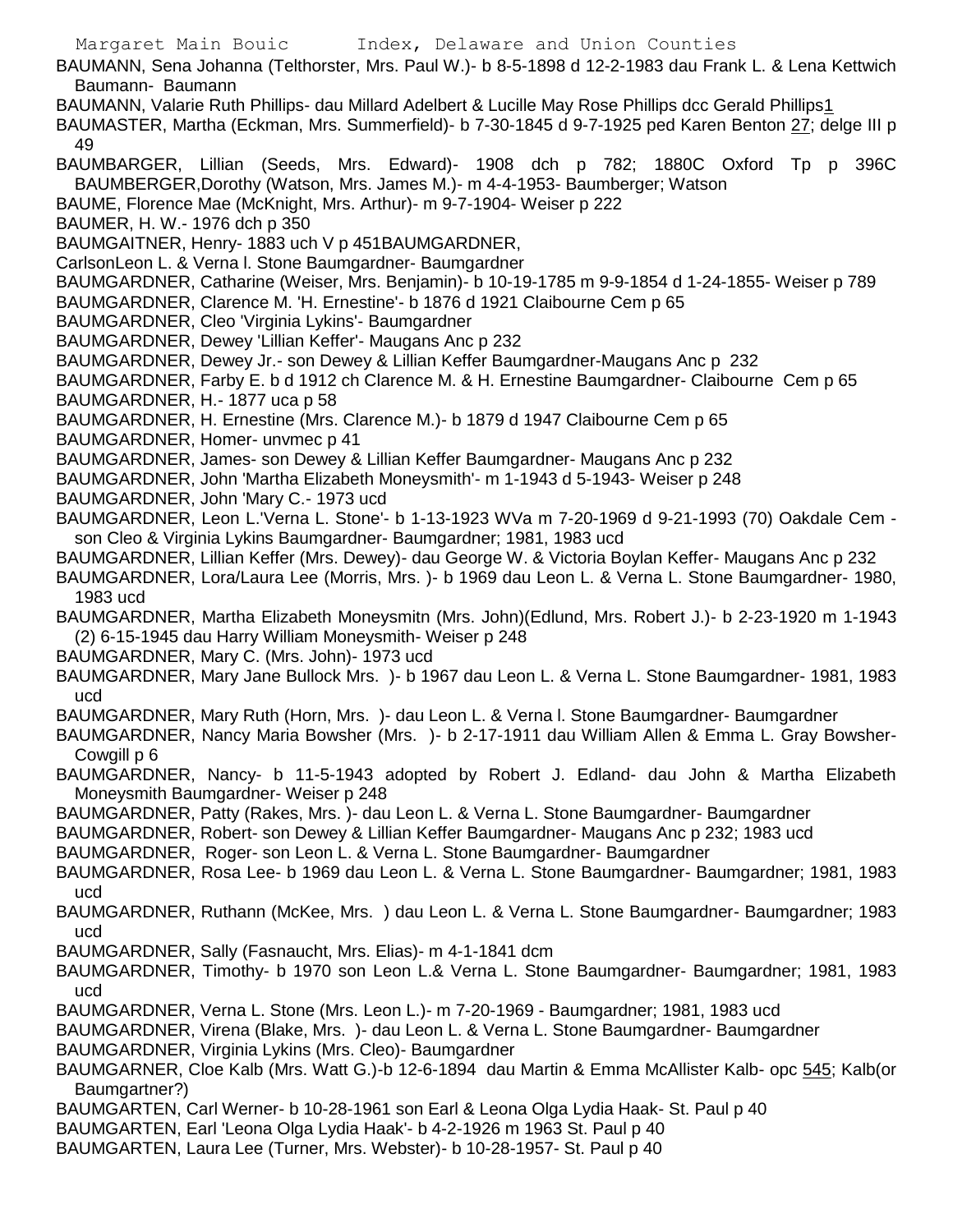Margaret Main Bouic Index, Delaware and Union Counties BAUMGARTEN, Leona Olga Lydia Haak (Mrs. Earl)- b 4-16-1926 m 1963 dau William Frederick & Hilda Barbara Knust Haak- St. Paul p 40 BAUMGARTNER, ---(Caprino, Mrs. Anthony)- dau Watt G. Baumgartner- Kalb BAUMGARTNER, Carey- Pabst 7 p 26 BAUMGARTNER, Carl 'Minnie Wells'- d 1959- Thomas BAUMGARTNER, Dale- son Donald G. & Mary M. Osborn Baumgartner- Baumgartner BAUMGARTNER, Donald G.- d 1973- son Watt G. Baumgartner- Baumgartner; Kalb BAUMGARTNER, Dorothea (Gray, Mrs. Bernard Cohr)- b 11-6-1903 dau Franklin & Sophronia Baumgartner-1985 uch p 60 BAUMGARTNER, Franklin 'Sophronia'- 1985 uch p 60 BAUMGARTNER, Gary- 1980 dcd BAUMGARTNER, Mary M. Osborn (Mrs. Donald G.)- b 12-29-1898 d 3-14-1988 (89) Prospect Cem-Baumgartner BAUMGARTNER, Mary (Rodgers, Mrs. J. N.)- m 1869- 1883 uch V p 647 BAUMGARTNER, Minnie Wells (Thomas, Mrs. )(Mrs. Carl)- d 1-13-1975 (92) bur Oak Grove Cem ; Thomas; 1961 dcd BAUMGARTNER, Robert- son Donald G. & Mary M. Osborn Baumgartner- Baumgartner BAUMGARTNER, Sophronia (Mrs. Franklin)- 1985 uch p 60 BAUMGARTNER, Watt G. 'Chloe Kalb'- d 8-16-1967 bur Shoup Cem- Kalb BAUMHARDT, Mary Jane- dau Lofton C. Baumhardt- Baumhardt BAUNN, Daniel- 1880C Delaware Town p 548A BAUREIS, F. M.- 1908 dch p 143 see Bauereis BAUREIS, Mrs. Fred- 1908 dch p 178 see Bauereis BAUREIS, Leonard- Sand p 5 see Bauereis BAURTS?, Harrison E.- son Thirney & Sarah A. Baurts- 1880C Jackson Tp p 22 (7,O,O,Ind) BAURTS?, M. Jetha- dau Thirney & Sarah A. Baurts- 1880C Jackson Tp p 22 (6,O,O,Ind) BAURTS?, Sarah A. (Mrs. Thirney)- 1880C Jackson Tp p 22 (32,Ind,O,NJ) BAURTS??, Thirney?- 1880C Jackson Tp p 22 (31,O,O,O) BAURTS, William S.- son Thirney & Sarah A. Baurts- 1880C Jackson Tp p 22 (9,O,O,Ind) BAUS, Alice (Mrs. Douglass E.)- 1969, 1971 dcd BAUS, Douglass E. 'Alice'- 1969, 1971 dcd BAUS, Gail (Gale)- b 1964 ch Douglass & Alice Baus- 1969, 1971 dcd BAUS?, Lorenzo D.- 1840C Lessburg Tp 124 (30-40) BAUS, Mary (Kunze, Mrs. John Walter)- m 1-3-1942 Baus; Kunze BAUS, Shelly- b 1968 ch Douglass & Alice Baus- 1969, 1971 dcd BAUSAMAN, Rev. J. P.- 1880 dch p 292, 293, 393, 395 BAUSCH, Anna (Merle, Mrs. Ludwig)- b 3-18-1826 m 5-2-1850 d 10-16-1907 ped Ann Raduge 23 delge III p 6 BAUSCH, Clarence W.- 1973 ucd BAUSER, Sarah (Nangton, Mrs. D. G.)- m 1-17-1861 ucm 3134 (Langton) 1861 unec IV p 9 BAUSERMAN, Amanda A. (Orndorff, Mrs. Joseph M.)- m 11-1-1855 dcm- delge IV p 36 BAUSERMAN, Christian E. -(11-1973)'Sherri Sue Hines'- m 6-8-1985- son Rev. Ralph E. & Wilma Brown Bauserman- Bauserman; 1991 ucd BAUSERMAN, Clay R.'Tamara Sue Neasse'- (14- 1973) m 10-8-1983 son Rev. Ralph E. & Wilma Brown Bauserman- Bauserman; 1991 ucd BAUSERMAN, Grant- b 1989 son Clay R. & Tamara Sue Neasse Bauserman- 1991 ucd BAUSERMAN, Mary Ann- d 4-16-1847 (11 Mos)- Hunt Cem Powell p 138- dau James & Mary A. Bauserman BAUSERMAN, Rev. Ralph E. 'Wilma Brown'- Bauserman BAUSERMAN, Sarah E. (Evans, Mrs. Aaron)- m 1-23-1856 dcm BAUSERMAN, Sherri Sue Hines (Mrs. Christian E.)- m 6-8-1985 dau Rev. William A. Hines- Bauserman; 1991 ucd BAUSERMAN, Tamara Sue Neasse (Mrs. Clay R.)- m 10-8-1983 dau Robert D. Neasse- Bauserman; Neasse; 1991 ucd BAUSERMAN, Wlma Brown (Mrs. Rev. Ralph E.)- Bauserman BAUSLAUGH, Louis E. 'Tami Jackson'- m 11-3-1984- Bauslaugh BAUSLAUGH, Tami Jackson (Mrs. Louis E.)- m 11-3-1984 dau Ronald & Sue Jackson- Bauslaugh BAUSLEY, J.- CCC 1875 Orange Tp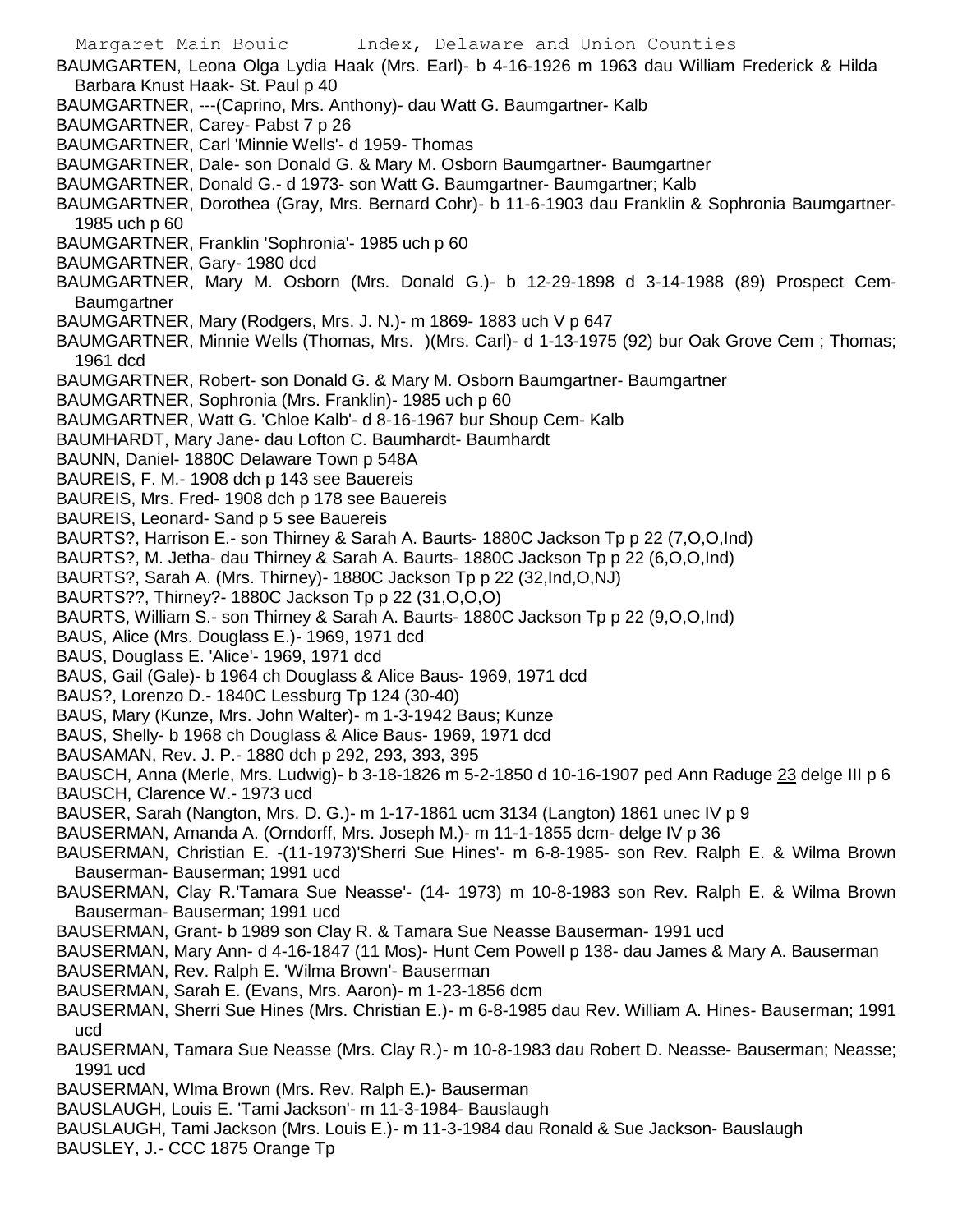Margaret Main Bouic Index, Delaware and Union Counties BAUSMAN, Amanda A.- dau James & Mary Ann Bausman- 1850C Harlem Tp 694 (15, Va) BAUSMAN, D.- 1915 uch p 230 BAUSMAN, James 'Mary Ann'- - 1850C Harlem Tp 694 (40, Va) BAUSMAN, Mary Ann (Mrs. James)- 1850C Harlem Tp 694 (34, Va) BAUSMAN, Sarah E.- dau James & Mary ann Bausman- 1850C Harlem Tp 694 (15, Va) BAUWELT?, Anna (Mrs. John)- 1880C Claibourne Tp 8 p 1 (22,O,O,O) BAUWELT, Graer?- dau John & Anna Bauwelt- 1880C Claibourne Tp 8 p 1 (1/12,O,O,O) BAUWELT, John 'Anna'- 1880C Claibourne Tp 8 p 1 (22,O,O,O) BAUYER, Floreno Lucille- b 12-18-1899 Delaware Town- dau John & Fanney Steward Bauyer- dcb BAVERT, John- Pabst O BAVINS, Gertie- b 6-27-1882 Troy Tp dau--& Hellen Gress Bavins- dcb BAVIS, Helen Maud (Erdman, Mrs. George Brown)- b 8-17-1907 m 12-3-1943- Weiser p 151 BAVNETTS, Jack 'Monnie'- 1967 ucd BAVNETTS, Monnie (Mrs. Jack)- 1967 ucd BAVNETTS, Wilma- b 1950 dau Jack & Monnie Bavnetts- 1967 ucd BAWDEN, Lucy (McKittrick, Mrs. Bruce Arthur)- McKitrick p 477 BAWDER, Elsworth- b 5-12-1900 Liberty Tp son Fred & Luise Barbarie Bawder- dcb BAWER, D.- 1877 uca p 31 BAWSON, Joseph 'Marietta Spain'- uccp p 51 (1848) BAWSON, Marietta Spain (Mrs. Joseph)- uccp p 51 (1848) BAXGER, Lucinda (Kent, Mrs. Daniel)- m 11-25-1847 ucm 1260 see Baxter BAXLER, Arthur A.- b 10-3-1874 Radnor Tp son George & Alisina Coleman Baxler- dcb BAXLEY, Abbie (Mrs. Harman W.)- b 1845 d 1921 Raymond Cem lptw p 29; 1870C Liberty Tp 46 p 6 (24, O); 1880C Liberty Tp Un Co 23-24 p 4 (25, O, NH, NH) BAXLEY, Andrew J.- son George W. & Martha Ann Griffith Baxley- 1850C Liberty Tp Un Co 1001-1018 p 149 (3,O); 1860C Liberty Tp 1075-1085 p 146 (11,O) BAXLEY, Armon (Mrs. William H. R.- 1860C Liberty Tp 1075-1085 p 146 (22,O) BAXLEY, Betty Cramer (Mrs. Robert)(Trout, Mrs. Don)- Baxley BAXLEY, Cara- dau Harman (Heman) W. & Abbie Baxley- 1880C Liberty Tp Un Co 23-24 p 4 (6,O,O,O) BAXLEY, Carmen H.- son William H. & Mary C. Baxley- 1870C Liberty Tp Un Co 24 p 3 (1,O) BAXLEY, Caroline A.- d 4-2-1946 (17-2-24) Baughan Cem lptw p 5- 2nd dau George W. & Martha Ann Griffith Baxley BAXLEY, Catharine Dillton (Mrs. George W.)- m 7-31-1862 ucm 3335 1870C Liberty Tp 212 p 25 (51, NJ); 1880C Liberty Tp Un Co 132-136 p 14 (61, NJ, NJ, NJ) p 040A; lptw p 19 BAXLEY, Charles A- son Beroge W. Catharine Dillton Baxley- 1870C Liberty Tp 212 p 25 (5,O); 1880C Liberty

- Tp Un Co 132-136 p 14 (15, O, MD, NJ) BAXLEY, Dale Allen- b 12-4-1954 d 7-20-1988 (33) bur East Liberty- son Robert & Betty Cramer Baxley-Baxley
- BAXLEY, Dempsey D. 'Josephine'- 1979 dcd
- BAXLEY, Emily R.- dau George W. & Martha Ann Griffith Baxley- 1850C Liberty Tp Un Co 1001-1018 p 149 (8,O); 1860C Liberty Tp 1075-1085 p 146 (16,O)
- BAXLEY, Emily (Lockwood, Mrs. Erastus)- m 11-5-1861 ucm 3231; 1883 uch V p 387
- BAXLEY, George W.'Martha Ann Griffith''Catharine Dillton'-b 6-6-1801 m 7-4-1826m(2) 7-31-1862 ucm 3335 d 1-20-1877 lptw 5; son George Baxley- 1915 uch p 262, 443, 444, 445, 447; 1883 uch V p 391, 392, 393, 394, 402, 403, 524; unec II p 9; IV p 59; XI p 42, Xii p 52, XIV p 7; 1840C York Tp 260 (30-40); 1850C Liberty Tp Un Co 1001-1018 p 149 (49, Md); 1870C Liberty Tp 212 p 25 (70) postmaster, Raymond- mt 8-11-1869; 1877 uca p 18, 57 83, 98
- BAXLEY, --son G. d 5-9-1861 Baughan Cem ltw 5
- BAXLEY, George- son George W. & Martha Ann Griffith Baxley- 1850C Lib. Tp Un Co 1001-1018 p 149 (18, Md); 1883 uch V p 514, 524
- BAXLEY, Georgiana (Bryan, Mrs. William Lewis)- m- 2-8-1851 ucm 1629; unec XIV p 47
- BAXLEY, Harman (Heman)W 'Abbie A.'- b 1845 d 1921 Raymond Cem lptw 29 son George W. & Martha Ann Griffith Baxley- 1850C Lib. Tp Un Co 1001-1018 p 149 (11,O);1870C Liberty Tp Un Co 46 p 6 (30,O) 1880C Lib. Tp 23-24 p 4 (41, Md, Md, Md) p 035A; 1877 uca p 57, 83
- BAXLEY, John- d 1-16-1912 (63) Liberty Tp- uninf p 12

BAXLEY, John A.- son George W. & Martha Ann Griffith Baxley- 1850C Lib Tp Un Co 1001-1018 p 149 (6,O);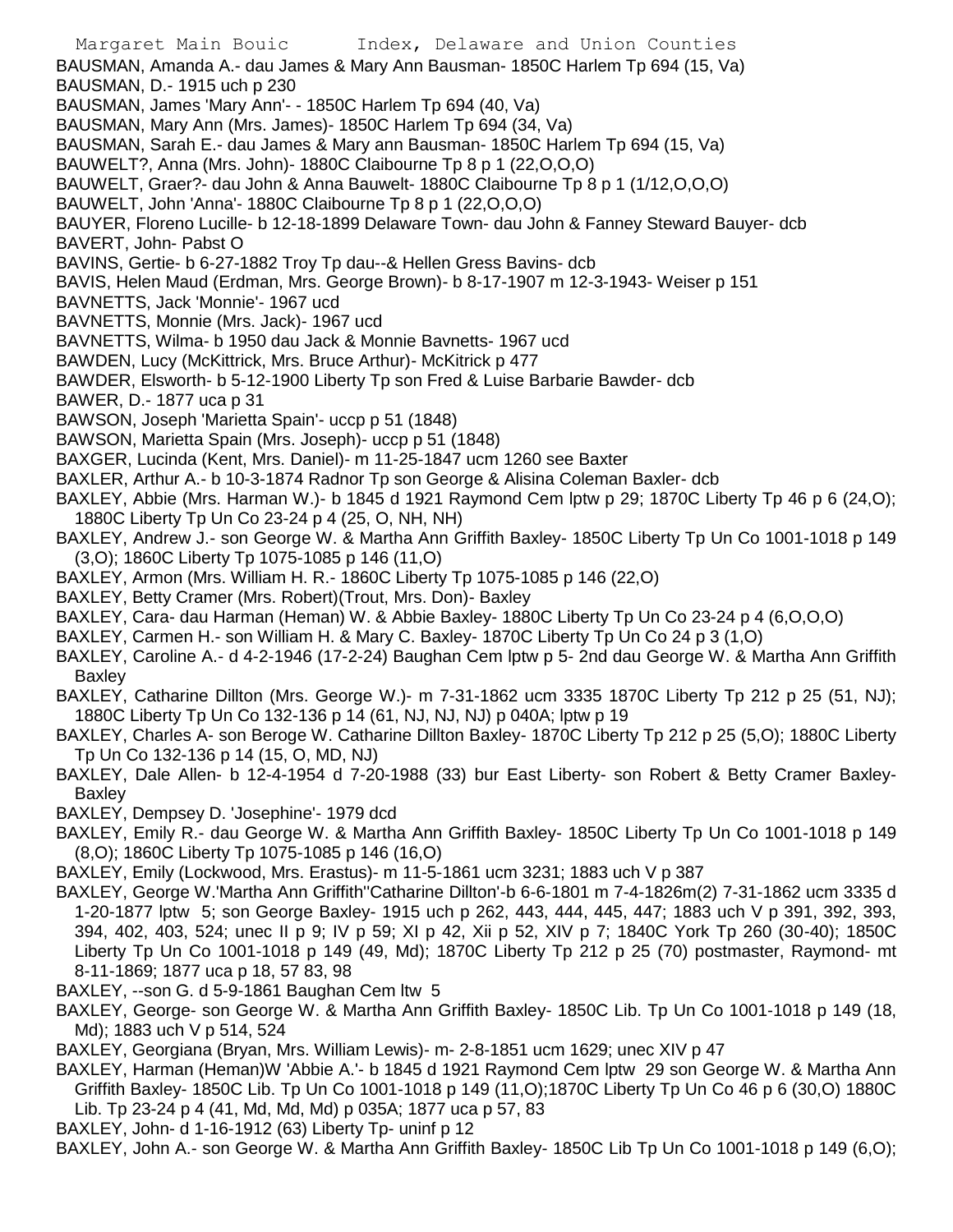1860C Liberty Tp 1075-1085 p 146 (14,O); 1870C Liberty Tp 212 (28,O); 1880C Lib Tp Un Co 23-24 p 4 (38, O,O O)

- BAXLEY, Joseph M.- son George W. & Martha Ann Griffith Baxley- 1850C Lib Tp Un Co 1001-1018 p 149 (4,O); 1860C Liberty Tp 1075-1085 p 146 (13,O)
- BAXLEY, Josephine (Mrs. Dempsey D.)- 1971 dcd
- BAXLEY, Kate Underwood (Mrs. W. H. H.)- m 12-31-1867 ucm 4314
- BAXLEY, Laura Ballou (Mrs. W. H.)- m 11-3-1865 ucm 3863 d 10-4-1867 (30-7-27) Baughan Cem lptw p 5
- BAXLEY, Lewis- (57-1905)- uninf p 12
- BAXLEY, Lewis- b 4-1845; 1900C Liberty Tp Un Co 121-123 p 6A (55,O,O,O)
- BAXLEY, Lewis Cass son George W. & Martha Ann Griffith Baxley- 1850C Lib Tp Un Co 1001-1018 p 149 (1,O); 1860C Liberty Tp 1075-1085 p 146 (9,O); stepson Catharine Baxley- 1870C Liberty Tp 212 (22,O); 1880C Lib Tp Un Co 132-136 p 14 (26, O, Md, Md)
- BAXLEY, Martha Ann Griffith (Mrs. George W.)- d 5-19-1861 (52-10-15) Baughan Cem R3 lptw p 5; 1883 uch V p 391; 1840C York Tp 260 (20-30); 1850C Liberty Tp Un Co 1001-1018 p 149 (30, Md); 1860C Liberty Tp 1075-1085 p 146 (52, Md)
- BAXLEY, Martha E. (Stansfield, Mrs. James or Thomas)- m 10-3-1850 ucm 1577 mt 10-9-1850 dau George W. & Martha Ann Griffith Baxley- 1850C Liberty Tp Un Co 150 (17, Md); unec VII p 41, VIII p 3, XIV p 18 BAXLEY, Mary C. (Mrs. William H.)- 1870C Liberty Tp 24 p 3 (29,O)
- BAXLEY, Mary V.- dau George W. & Martha Ann Griffith Baxley- 1860C Liberty Tp 1075-1085 p 146 (8,O)
- BAXLEY, Nettie Arrenia- dau W. H. & Laura Ballou Baxley- Baughan Cem- lptw p 5
- BAXLEY, Robert 'Betty Cramer'- Baxley
- BAXLEY, Tune- 1877 uca p 23
- BAXLEY, W. H. 'Laura Ballou'- m 11-3-1865 ucm 3863; lptw p 5
- BAXLEY, W. H. H. 'Kate Underwood'- m 12-31-1867 ucm 4314
- BAXLEY, William H. R.'Mary C.''Armon'- son George W. & Martha Ann Griffith Baxley- 1850C Lib Tp Un Co 1001-1018 p 149 (14, Md); 1860C Liberty Tp 1075-1085 p 146 (25, Md); 1870C Liberty Tp 24 p 3 (34, Md) BAXLEY/BAXLY & MERRYMAN- unec XII p 5, XIV p 7
- BAXTER, ---family of Dorothy Robinson #1 un co gen soc unec V p 2, VI p 2, VII p 2. IX p 2, XI p 2
- BAXTER, Abbie (Keyes, Mrs. B. W.)- m 3-17-1870 mt 3-23-1870
- BAXTER, Abraham- 1870C Marysville 92 p 10 (18,O)
- BAXTER, Andrew- Powers p 154
- BAXTER, Angus (author)- unec VIII p 23, IX p 63
- BAXTER, Anne- granddau Frank Lloyd Wright- 1985 uch p 168
- BAXTER, Arthur A. 'Mary E. Roberts'- b 10-3-1874 m 12-25-1901 son George W. & Alsina A. Coleman Baxter bur Radnor- 1908 dch p 867; Schultz p 8
- BAXTER, Barry 'Shari'- b 1963 son Jimmie & Irma Louise Hawk Baxter- Baxter; 1961, 1969, 1971, 1980 dcd
- BAXTER, Benjamin D.- d 8-28-1861 (37) Bigelow Cem Unec V p 56, 61
- BAXTER, Benjamin 'Lucinda Harrington'- m 1-15-1840 ucm 607 uccp j3 p 244 p 30, deceased 1844; unec V p 23
- BAXTER, Bernard- son Harley & Grace Turner Baxter- Baxter
- BAXTER, Bessie M.- dau William E. & Mary C. Baxter- 1880C paris Tp 140-144 p 15 (6,O,O,O)
- BAXTER, Betty M. (Mrs. Odus C.)- 1971, 1980 dcd (Otis)
- BAXTER, Betty (Mrs. Rev. Larry)- Baxter
- BAXTER, Brenda- b 1960 dau Bryan A. & Luretta A. Baxter-1969, 1971 dcd
- BAXTER, Brenda- dau Paul W. & Sarah A. Baxter- 1961 dcd (4)
- BAXTER, Brent C.'Sharon Kay Swan'- m 11-15-1980 son Odus & Betty M. Baxter- Baxter
- BAXTER, Bruce- Baxter
- BAXTER, Bryan A. 'Luretta A.'- son Everett & Leona Jacobs Baxter- Baxter; 1961, 1969, 1971, 1980 dcd
- BAXTER, Catherine (Burger, Mrs. Frank)- b 12-23-1890 dau Eugene & Una Hager Baxter- Genther p 174
- BAXTER, Charles Franklin 'Mary Ann Borgman'- b 4-29-1932 m 9-24-1955 son Kenneth D. & Zelda Maxine Edison Baxter- Weiser p 436
- BAXTER, Charlotte Ruth Wilson (Mrs. Kenneth Darrell)- b 5-22-1933 m 5-15-1954- Weiser p 436
- BAXTER, Charrie A. (Russell, Mrs. William)- b 6-11-1852 m 2-22-1876 Baxter Bible- unec VII p 49
- BAXTER, Christine K. (Mrs. Jimmy L.)- 1980 dcd
- BAXTER, Cinda Lou (Kuba, Mrs.Donald Lowell)- b 1958 dau James L. & Irma L. Baxter-1961, 1969, 1971 dcd; Baxter; 1985 uch p 83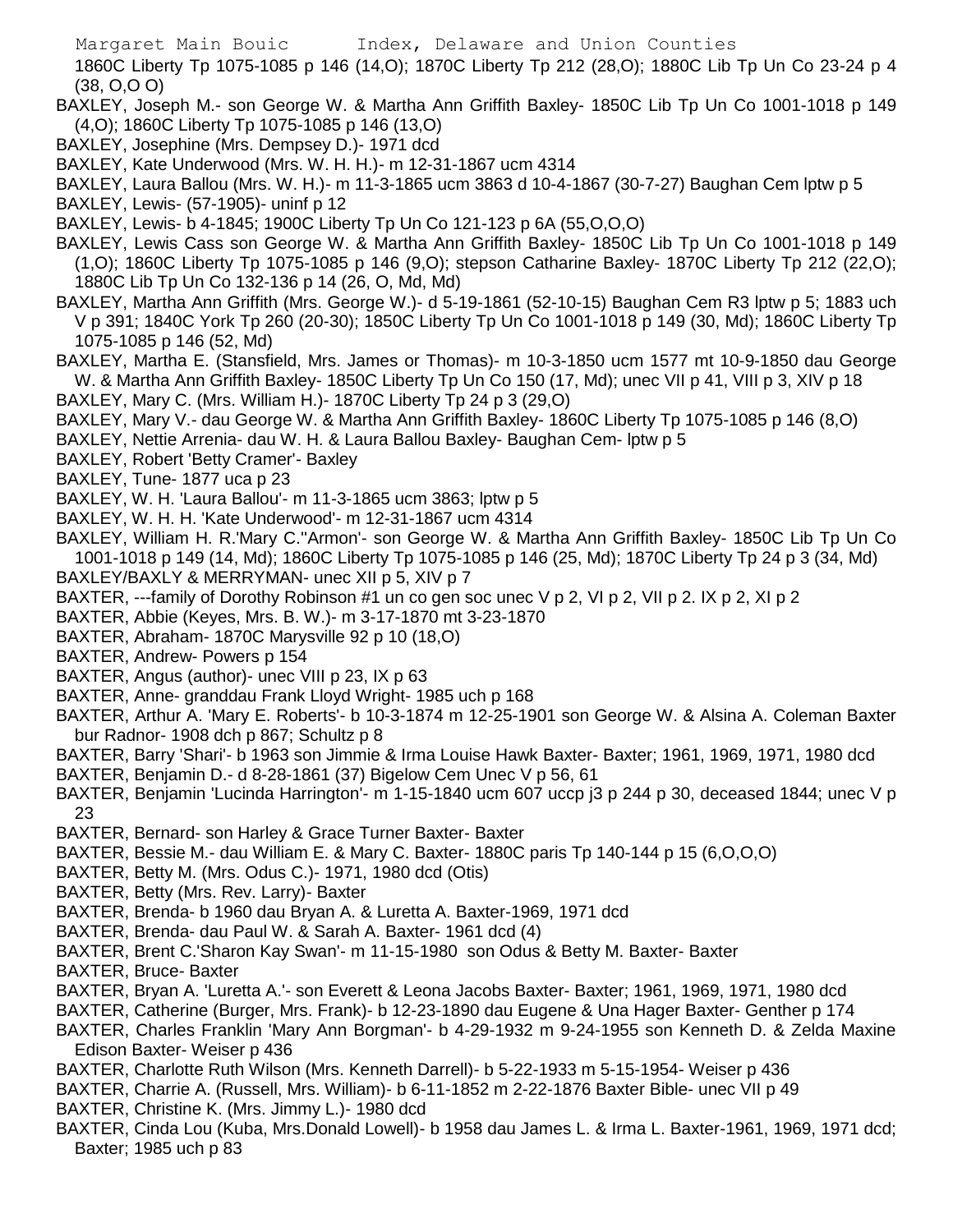BAXTER, Clarence E.- son William E. & Mary C. Baxter- 1880c Marysville 140-144 p 15 (9,O,O,O)

BAXTER, Corda J. (Thibout, Mrs. Carl)- dau George W. & Alsina A. Coleman Baxter- 1908 dch p 867; Schultz p 8

BAXTER, Courtney Melissa- b 10-4-1977 dau Bruce Baxter- Baxter

- BAXTER, Cynthia Marie (Frudrick, mrs. Joseph C.)- b 2-14-1854 m 9-17-1878 dau William H. & Cynthia D. Smith Baxter- Baxter Bible- unec VII p 49
- BAXTER, Cynthia Smith (Mrs. William H.)- b 4-27-1822 m 9-12/17-1840 ucm 656 d 12-26-1897- Baxter Bible unec VII p 49; unec V p 37
- BAXTER, Daniel 'Sarah Herod'- m 2-11-1824 d 9-8-1844- Baxter; Chamlee letter
- BAXTER, Daniel- b 8-12-1841 d 11-12-1879 (38y 3m) GAR Maskill Cem lptw p 96
- BAXTER, David E. 'Sara G.Daugherty'-son Everett & Leona Jackson Baxter- Baxter; 1961, 1969, 1971, 1980 dcd
- BAXTER, David M.- son Doanld W. & Doris Weck Baxter- Baxter
- BAXTER, David 'Sandra'- 1991 ucd
- BAXTER, Debra Kay (Connor, Mrs. Chuck)- dau Donald W. & Doris W. Weck Baxter- Baxter
- BAXTER, Delilah Meredith (Mrs. John)- m 4-26-1865 dcm
- BAXTER, Dennis- son Daniel & Sarah Harod Baxter- 1850C Oxford Tp Powell p 368; Civil War; Baxter

BAXTER, Donald W. 'Doris Weck'- b Convoy 1-24-1925 d 8-23-1993 (68) Oak Grove Cem son Harley & Grace Truner Baxter- Baxter

- BAXTER, Doris Weck (Mrs. Donald W.)- Baxter
- BAXTER, Douglas W.- son Donald W. & Doris Weck Baxter- Baxter
- BAXTER, Edwin- son William E. & Mary C. Baxter- 1870C Marysville 92 p 10 (3,O)
- BAXTER, Elizabeth (Mrs. John D.)- 1908 dch p 867
- BAXTER, Ella A. (Hitt, Mrs. Thomas S.)- b 3-8-1857 m 8-26-1879 Baxter Bible- unec VII p 49
- BAXTER, Ella D. (Mrs. Owen)- b 11-1869- 1900C Jackson Tp 144-146 p 7A (30,O,O,O) no ch
- BAXTER, Ellen Kelley- b 10-15-1957 dau Kenneth Darrell & Charlotte Ruth Wilson Baxter- Weiser p 436
- BAXTER, Ellis Doty 'Ella R. Burt'- b 11-13-1848 m 4-21-1874 son William H. & Cynthia D. Smith Baxter- Baxter Bible- unec VII p 49
- BAXTER, Elmer D.- son William E. & Mary C. Baxter- 1880C Paris Tp 140-144 p 15 (1,O,O,O)
- BAXTER, Emma M.- dau William E. & Mary C. Baxter- 1880C Paris Tp 140-144 p 15 (3,O,O,O)
- BAXTER, Eric- b 1964 son Jimmly L. Baxter- 1980 dcd
- BAXTER, Eugene 'Una Hager'- m 4-8-1890- Genther p 171, 174
- BAXTER, Everett 'Leona C. Jacobs'- b 4-20-1907 m 4-8-1929 d 8-1993 (86) Radnor Cem- son Arthur & Mary Roberts Baxter- 1961, 1969, 1971, 1980 dcd
- BAXTER, E. W.- 1883 uch IV p 486
- BAXTER, George- son Walter Baxter-Baxter; 1975 ucd
- BAXTER, George W. 'Alsina A. Coleman'- son John D. & Elizabeth Baxter- 1908 dch p 387, 866, picture 967, 868; Schultz p 8
- BAXTER, Gerri Lynn Wyant (Mrs. Terrance Lee)- m 8-14-1976 dau James Wyant-Baxter
- BAXTER, Glenda- dau Paul W. & Sarah A. Baxter- 1961 dcd (3)
- BAXTER, Grace Turner (Mrs. Harley)- Baxter
- BAXTER, H.- 1880 dch p 541
- BAXTER, Harley 'Grace Turner'- Baxter
- BAXTER, Henry C.- son George W. & Alsina A. Coleman Baxter- 1908 dch p 868; Schultz p 8
- BAXTER, Herod- b 11-25-1834 d 12-18-1918-son Daniel & Sarah Herod Baxter- Baxter; Chamlee letter; 1850C Oxford Tp; 1880C Oxford Tp p 399A; 1908 dch p 387, 432
- BAXTER, Ida (Mrs. Lewis)- d 11-20-1928 Baxter Bible- unec VII p 50
- BAXTER, Martha Irene/Rena (Robinson, Mrs. Bruce)- b 1845 m 12-4-1866 ucm 4093 d 1909- 1915 uch p 631
- BAXTER, Irma Louise Hawk (Mrs. James L.)-d 7-9-1979 (40) bur Radnor- 1961, 1969, 1971 dcd; dau Ralph Hawk
- BAXTER, James C.- d 10-4-1840 (44-6-12) Blockhouse Cem Powell p 51; 1840C Berlin Tp p 204 (40-50)
- BAXTER, James- son Everett & Leona Jacobs Baxter- Baxter
- BAXTER, James- son Harley & Grace Turner Baxter- Baxter
- BAXTER, James L. 'Irma Louise Hawk''Christine K.'-1961, 1969, 1971, 1980 dcd
- BAXTER, James Patrick- b d 4-17-1958 son Charles Franklin & Mary Ann Borgman Baxter- Weiser p 436
- BAXTER, H. Jane (Gales, Mrs. Perry J.)- m 4-4-1865 dcm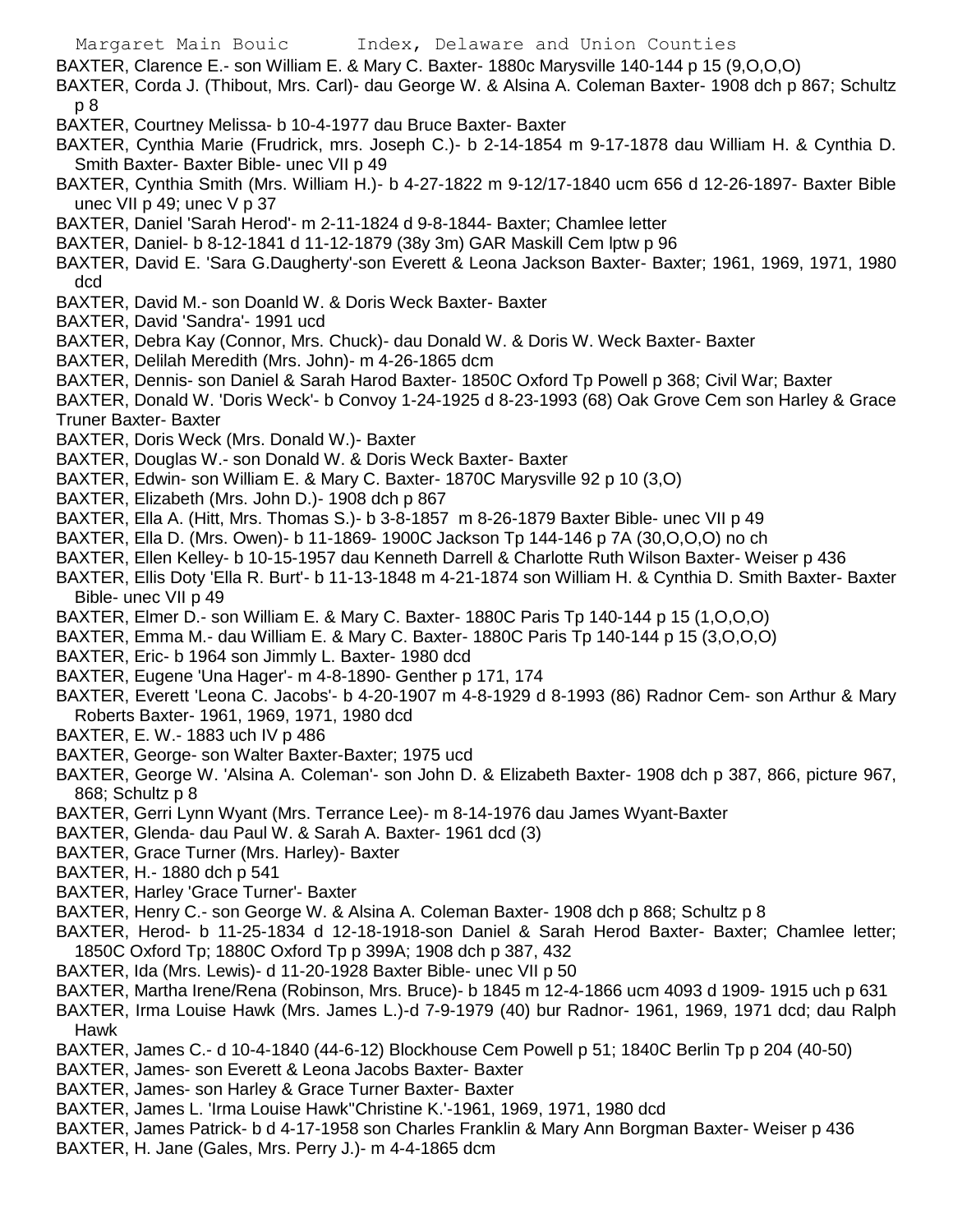- Margaret Main Bouic Index, Delaware and Union Counties
- BAXTER, Jane Shoemaker (Mrs. william)- m 7-24-1851- Baxter- Chamlee letter; 1850C Oxford Tp
- BAXTER, Janice Jo- b 1-15-1939 dau Kenneth D. & Zela Maxine Edison Baxter- Weiser p 436
- BAXTER, Jean (Lowe, Mrs. )- dau Everett & Leona Jacobs Baxter- Baxter
- BAXTER, Jeannette- dau Everett & Leona C. Jacobs Baxter- Baxter
- BAXTER, Jennifer Linn- b 1961 dau James L. & Irma Louise Hawk Baxter- 1969, 1971 dcd; Baxter
- BAXTER, Jeremiah- b 1831 son Daniel & Sarah Herod Baxter- Baxter Chamlee letter
- Baxter; Jessica Paige- b 6-29-1988 dau Barry & Shari Baxter- Baxter
- BAXTER, John 'Delilah Meredith'- m 4-26-1855 dcm
- BAXTER, John-' Woods''Melina Emiline Pollard'-b 1833- son Daniel & Sarah Herod Baxter- Chamlee letter; 1850C Oxford Tp
- BAXTER, John D. 'Elizabeth'-1908 dch p 867
- BAXTER, John Grant 'Sarah Florilla Burgess'- Thomas 4; Carr (1147119)
- BAXTER, John S.- b 6-27/7-1840 d 6-28-1841 son William H. & Cynthia D. Smith Baxter- Baxter Bible; unec VII p 49
- BAXTER, John- son William E. & Mary C. Baxter- 1870C Marysville 92 p 10 (1,O)
- BAXTER, Kathy- b 1957 dau David E. & Sara G. Baxter-Baxter; 1961, 1969, 1971 dcd
- BAXTER, Kenneth- son Walter Baxter- Baxter
- BAXTER, Kimberly- dau Paul W. & Sarah A. Baxter- 1961 dcd (1 1/2)
- BAXTER, Kirk Darrell- b 9-5-1955 son Kenneth Darrell & Charlotte Ruth Wilson Baxter- Weiser p 436
- BAXTER, Kirsten Michele- b 10-15-1986 dau Brent C. & Sharon Kay Swan Baxter- Baxter
- BAXTER, Rev. Larry 'Betty'- Baxter
- BAXTER, Leona C. Jacobs (Mrs. Everett A.)- b 9-2-1911 m 4-8-1919 d 2-27-1992 (80)- dau Conrad & Nettie Dutton Jacobs- Baxter; 1961, 1969, 1971, 1980 dcd
- BAXTER, Linda Sue (Hickman, Mrs. Christopher)- b 1958 dau James L. & Irma Louise Hawk Baxter-1961, 1969, 1971 dcd; Baxter
- BAXTER, Louis/Lewis C.'Ida'- b 12-22-1858 d 8-30-1911 son William H. & Cynthia D. Smith Baxter- Baxter Bible; unec VII p 49, 50; Baxter
- BAXTER, Louise Elder (Hoverman, Mrs. )- dau Harley & Grace Turner Baxter- Baxter
- BAXTER, Lucinda Harrington (Mrs. Benjamin)(Kent, Mrs. Daniel)- m 1-15-1840 ucm 607 m(2) 11-29-1848 ucm 1260 ; uccp j3 p 244 adm l844 ; probably m Daniel Kent; unec V p 23; unec VII p 26
- BAXTER, Lucy (Mrs. William Jr.)- 2nd wife Baxter Bible- unec VII p 50
- BAXTER, Luretta A. (Loretta) (Mrs. Bryan A.)- 1961, 1969, 1971, 1980 dcd
- BAXTER, Lynn Michele Bobula (Mrs. Robert Lowell)- dau Edward M. Bobula- Bobula
- BAXTER, Mame Olds (Mrs. W. R.)-b 10-26-1864 dau Major James & Anistasie Talmage Olds- dumch p 187
- BAXTER, Marguerite (Meredith, Mrs. )- dau Arthur & Mary E. Roberts Baxley- Baxley
- BAXTER, Marianne (Robinson, Mrs. Dale L.)- dau Everett & Leona Jacobs Baxter- Baxter; 1961 dcd (11), 1969 dcd
- BAXTER, Mark- son Rev. Larry & Betty Baxter (12-1976)- Baxter
- BAXTER, Martha Anne- b 1841 dau Daniel & Sarah Herod Baxter- Baxter; Chamlee letter; 1850C Oxford Tp
- BAXTER, Martha Irena (Robinson, Mrs. Samuel Bruce)- b 1-18-1845 m 12-1/4-1866 d 2-20-1909 Mitchell Cem D J Cem p 14- dau William H. & Cynthia D. Smith Baxter- Baxter Bible- unec VII p 49, 50; Genther p 129
- BAXTER, Mary Ann Borgman (Mrs. Charles Franklin)- b 7-9-1930 m 9-24-1955- Weiser p 436
- 
- BAXTER, Mary Calalson (Mrs. William H. Jr.)- m 3-26-1876 Baxter Bible- unec VII p 49, 50
- BAXTER, Mary C. (Mrs. William E.)- 1870C Marysville 92 p 10 (27,O); 1880C Marysville 140-144 p 15 (36,O,O,O)
- BAXTER, Mary E. Roberts (Mrs. Arthur)- d 11-28-1969 (96) bur. Radnor- Baxter; Schultz p 8;1961, 1969 dcd BAXTER, Mary Jane (Peck, Mrs. Wilbert)- b 2-16-1838(1840) m 12-15(16)-1859 dcm d 8-29-1920 dau Daniel
- & Sarah Herod Baxter- 1850C Oxford Tp
- BAXTER, Mary J. (Converse, Mrs. John Quin)- m 3-28-1866 ucm 3961- Baxter Bible; unec VII p 49
- BAXTER, Michael- b 1968 son David E. & Sara G. Baxter- 1969, 1971, 1980 dcd
- BAXTER, Michael David- b 7-5-1957 son Charles Franklin & Mary Ann Borgman Baxter- Weiser p 436
- BAXTER, Milley(Millie)(Doty, Mrs. Josephus)- b 1843 m 8-20-1865 dcm- dau Daniel & Sarah Harod Baxter-1880 dch p 789 Baxter; Chamlee letter
- BAXTER, Mortamor- prob son Lucinda Baxter Kent- 1850C Darby Tp 1693-1713 p 250 (6,O)
- BAXTER, Odus C. 'Betty M.'- son Harley & Grace Turner Baxter- Baxter; 1971, 1980 dcd; Baxter (Otis)
- BAXTER, Owen 'Ella'- b 9-1856, 1900C Jackson Tp 144-146 p 7A (43,Wales,Wales,Wales) m 4y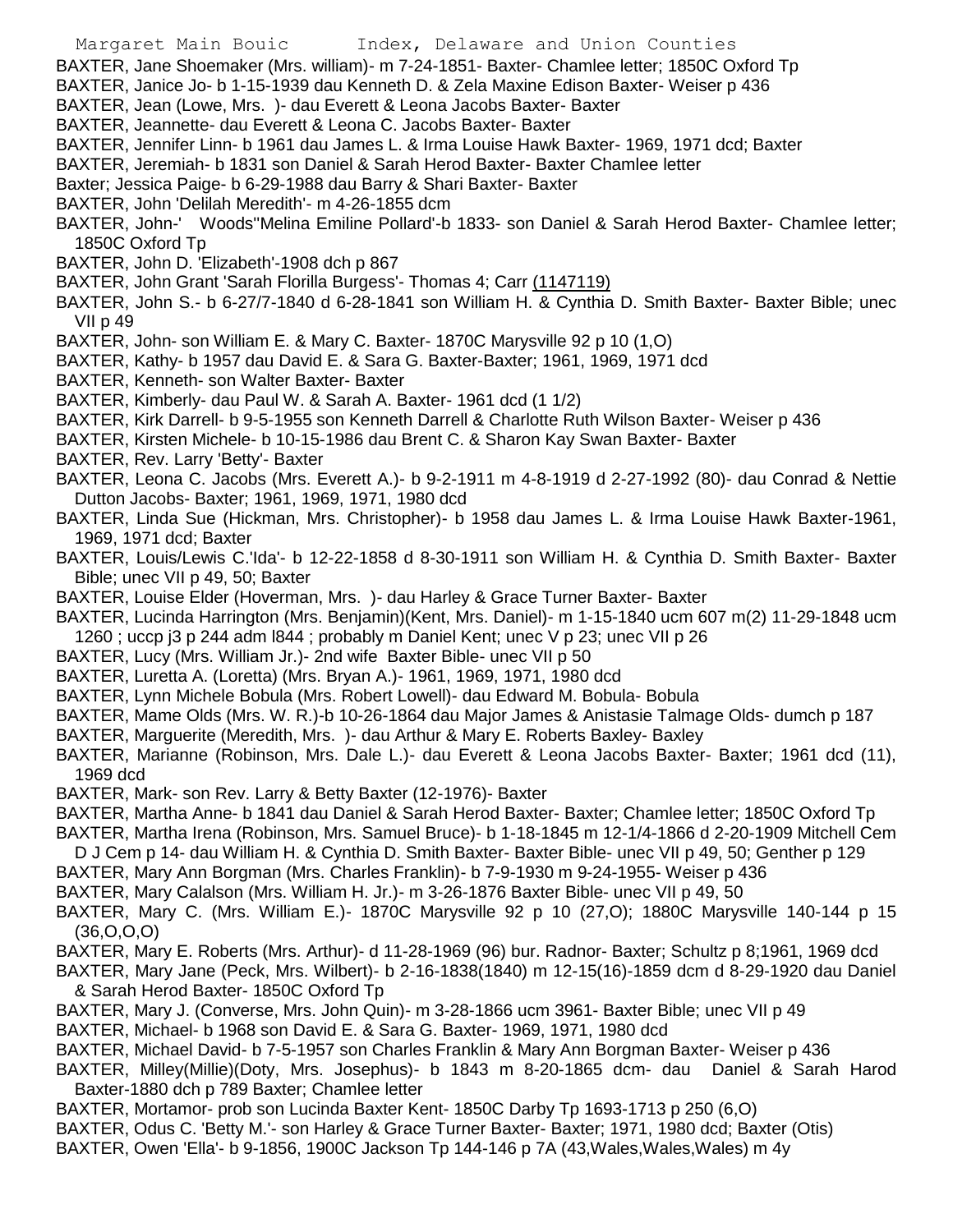- BAXTER, Paul Allen- b 8-15-1966 d 8-17-1966 son David & Sara Daugherty Baxter- Baxter
- BAXTER, Paul B.- son William E. & Mary C. Baxter- 1880C Paris Tp 140-144 p 15 (8,O,O,O)
- BAXTER, Paul- son Harley & Grace Turner Baxter- Baxter
- BAXTER, Paul W. 'Sarah A.;- 1961 dcd
- BAXTER, Philip Dennis- b 12-25-1836 d 9-1-1864 son Daniel & Sarah Herrod Baxter- 1908 dch p 387; Baxter; Chamlee letter
- BAXTER, Pratt I.- b 8-13-1850 d 9-11-1851 son William H. & Cynthia D. Smith Baxter- Baxter Bible- unec VII p 49
- BAXTER, Rebecca- dau Mrs. James Milliron- Baxter
- BAXTER, Richard- son Harley & Grace Turner Baxter- Baxter
- BAXTER, Robert Lowell 'Lynne Michele Bobula'- m 12-29-1961- Bobula
- BAXTER, Mrs S.- b 1805 VA, delge VIII p 7
- BAXTER, Samuel- b Eng Naturalized 10-10-1876 to US 6-1852, delge VIII p 57
- BAXTER, Samuel 'Sarah A. Edwards'- m 12-23-1855 ucm 5806 mt 3 p 20
- BAXTER, Sandra (Mrs. David)- 1991 ucd
- BAXTER, Sarah A. (Mrs. Paul W.)- 1961 dcd
- BAXTER, Sarah A. Edwards (Mrs. Samuel)- m 12-23-1855 ucm 5806; mt 3 p 20
- BAXTER, Sarah G. Daugherty (Mrs. David)- dau Philip Daugherty- Baxter; 1961, 1969, 1971, 1980 dcd
- BAXTER, Sarah Florilla Burgess (Mrs. John Grant)-b 12-19-1893 dau Horace Conrad & Florilla Cook Burgess-Thomas 4; Carr 1147119
- BAXTER, Sarah Herod (Mrs. Daniel)- b 2-27-1805 d 10-14-1892 Gavitt Cem26 1850C Oxford Tp ; Powell p 191; Baxter
- BAXTER, Sarah Jane (Wornstaff, Mrs. Bert)- d 12-13-1973 (61) bur Mlb Cem- dau Walter Baxter; Schultz p 8
- BAXTER, Sarah (Likes, Mrs. Samuel)- dau William Baxter- 1880 dch p 687
- BAXTER, Sharie (Mrs. Barry)- Baxter
- BAXTER, Sharon Kay Swan (Mrs. Brent C.)- m 11-15-1980 dau Edward O. & Gladys Swan-Baxter
- BAXTER, Steven- b 1957 son Bryan A. & Lu(o)retta A Baxter- 1961, 1969, 1971, 1980 dcd
- BAXTER, Susan (Barton, Mrs. Thomas)- m 4-9-1848 dcm dau Daniel & Sarah Herod Baxter- 1850C Oxford Tp
- BAXLEY, Susan-b 1960 dau David & Sara Daugherty Baxter- Baxter; 1969, 1971, 1980 dcd
- BAXTER, Tammy- b 1965 ch James L. Baxter- 1980 dcd
- BAXTER, Terrance Lee 'Gerri Lynn Wyant'-b 1956 m 8-14-1976 son James & Irma Louise Hawk Baxter-Baxter; 1961 dcd (4), 1969, 1971 dcd
- BAXTER, Tom- son rev. Larry & Betty Baxter-(13-1976)- Baxter
- BAXTER, Una Hager (Mrs. Eugene)- b 6-12-1859 m 4-8-1890 d 1-10-1921 dau Daniel Dewey & Catherine Coates Hager- Genther p 171, 174
- BAXTER, Walter C.- son William E. & Mary C. Baxter- 1880C Paris Tp 140-144 p 15 (4,O,O,O)
- BAXTER, Walter M.- son George W. & Alsina A. Coleman Baxter- 1908 dch p 868; Schultz p 8
- BAXTER, Mrs. W. C.- unec III p 57
- BAXTER, W. E.- 1915 uch p 328l 1883 uch IV p 555, V p 24, 58; 1877 uca p 24, 62, 70, 87
- BAXTER, William E. 'Mary C.'- 1870C Marysville 92 p 10 (31, NY); 1880C Paris Tp 140-144 p 15 (40,O,NY,Conn) p 0121
- BAXTER, William'Jane Shoemaker- b 1827 m 7-24-1851 d 9-22-1863 (36) Gavitt Cem 27 son Daniel & Sarah Herod Baxter- 1880 dch p 687; 1908 dch p 387; Baxter; Chamlee letter
- BAXTER, William H. 'Cynthia Smith'- b 11-16-1817 ucm 656 m 9-12/17-1840; Baxter Bible; 1877 uca p 79; unec V p 37, VII p 49, 50
- BAXTER, William H. Jr. 'Mary Calalson/Callahon'- b 12-27-1846 m(1)3-26-1876 d 9-7-1921 son William H. & Cynthia D. Smith Baxter- Baxter Bible; unec VII p 49, 50
- BAXTER, William K.- 1883 uch IV p 513
- BAXTER, William- d 9-20-1863 (36-1-29) Gavitt Cem Powell p 191, 368 Civil War; 1850C Oxford Tp son Sarah Baxter-
- BAXTER, W. R. 'Mame Olds- dumch p 187
- BAXTER & WOODS, 1877 uca p 65
- BAXTER, Zelda Diane- b 7-5-1934 dau Kenneth D. & Zelda Maxine Edison Baxter- Weiser p 436
- BAXTER, Zelda Maxine Edison (Mrs. Kenneth D.)- b 12-29-1911 m 2-23-1930 dau Jerry Franklin & Hazel Grace Weiser Edison -Weiser p 436
- BAXTIN, Walter M.- b 3-14-1876 Radnor Tp-----dcb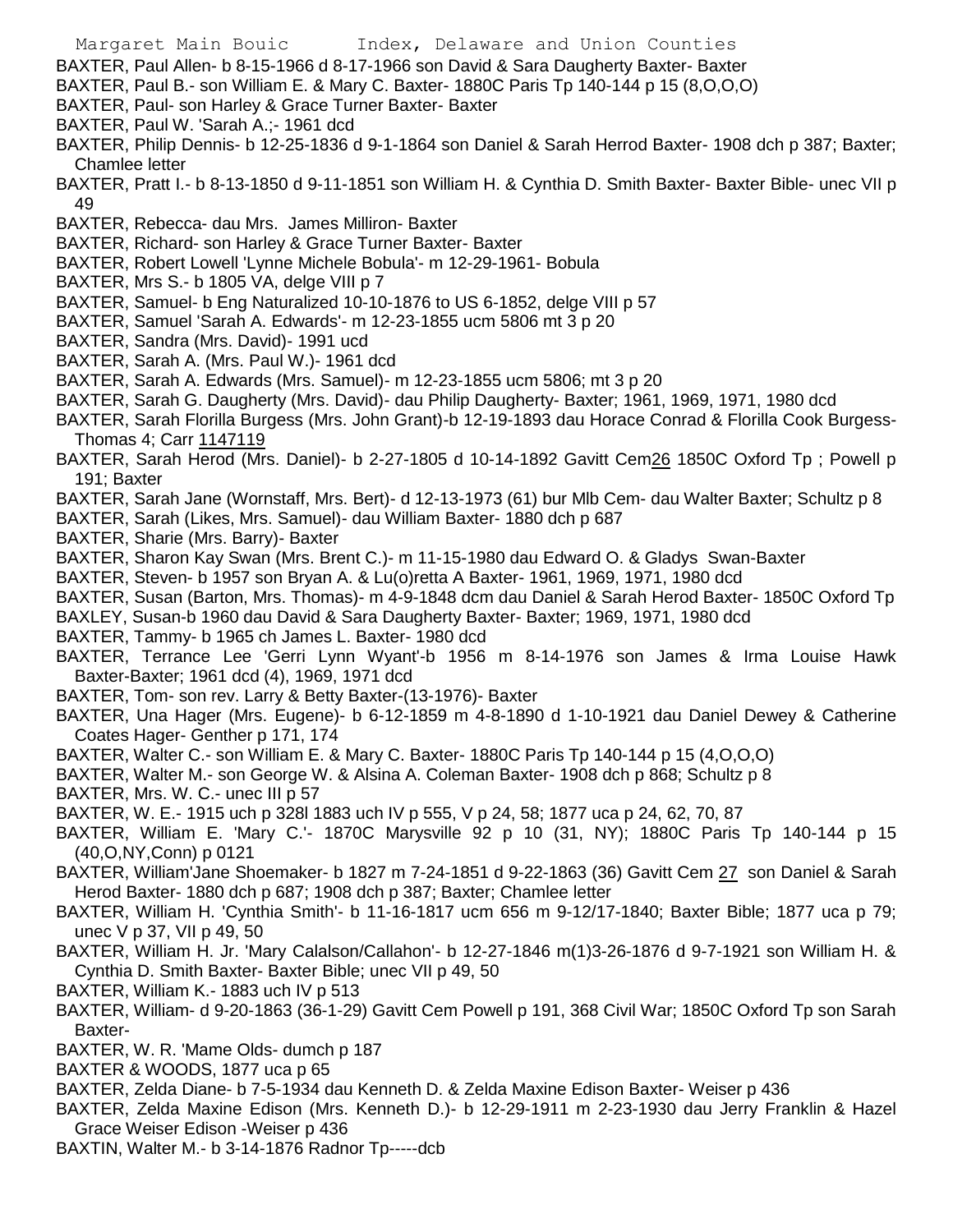- Margaret Main Bouic Index, Delaware and Union Counties BAXTON & WOODS- 1877 uca p 65 BAY, --hadc p 115 BAY, Berry- 1980 dcd BAY, Beverly Ann (Russell, Mrs. Steven G.)- b 1963 m 1-28-1984 dau Eugene K. & Charlotte J. Bay- 1980 dcd; Bay BAY, Bradley- b 1970 son Eugene K. & Charlotte J. Bay- 1980 dcd BAY, Brenna- b 1974,ch Eugene K. & Charlotte J. Bay- 1980 dcd BAY, Bryant- 1980 dcd BAY, Charles- brother Dwight N. Bay Sr.- Bay BAY, Charlotte J. (Mrs. Eugene K.)- 1980 dcd BAY, Dwight N., Sr. 'Leona M. Lowther'- d 10-20-1973 (62)- Bay; 1961, 1969, 1971 dcd BAY, Dwight N.Jr.'Shirley'-- son Dwight Sr. & Leona M. Lowther Bay- Bay; 1980 dcd BAY, Ermina (Carl, Mrs. Franklin M.)- b 10-9-1857 m 3-7-1876 dau Harrison & Miranda J. Moore Bay- dumch p 346 BAY, Eugene Howard 'Geraldine Julia Randall'- b 11-22-1918 m 12-30-1942- Weiser p 764 BAY, Eugene Howard Jr.- b 9-17-1948 son Eugene Howard & Geraldine Julia Randall Bay- Weiser p 764 BAY, Eugene K.'Charlotte J.'- son Dwight Sr. & Leona M. Lowther Bay- Bay; 1980 dcd BAY, Fran (Mrs. Tom)- Bay BAY, Geraldine Julia Randall (Mrs. Eugene Howard)- b 3-1-1919 m 12-30-1942 dau Jerry Milo & Minnie Mare Dorman Randall- Weiser p 764 BAY, Harriet (Kirk, Mrs. )- sister Dwight N. Bay Sr.- Bay BAY, Harrison 'Miranda J. Moore'- b 10-11-1812 m 10-24-1841 d 8-5-1861- son Col. Robert Bay- dumch p 346 BAY, Hugh- mt 10-8-1859 (73) Champaign Co BAY, Hugh P.- b 1845 d 2-23-1854 son Harrison & Miranda J. Moore Bay- dumch p 346 BAY, Dr. Janet W.- dau Dwight Bay Sr. & Leona M. Lowther Bay- Bay; 1961 dcd (13), 1969, 1971 dcd BAY, Janice- b 1953 dau William F. & Pauline E. Bay- 1971 dcd BAY, John E.'Mary McClelland'- d 2-15-1967 bur Alliance- Bay BAY, Dr. John R.- son John E. & Mary McClelland Bay- Bay BAY, Joseph R. 'Mary Dysert'- m 9-4-1836 ucm 382 unec III p 8 BAY, Josephine Marie- b 5-3-1945 dau Eugene Howard & Geraldine Julia Randall Bay- Weiser p 764 BAY, Kathleen S.- dau Dwight N. Bay, Jr.- Bay BAY, Kenneth- brother Dwight N. Bay- Bay BAY, Leona M. Lowther (Mrs. Dwight, Sr.)- d 10-15-1975 (65) bur. Green Mound Cem- Bay; 1961, 1969, 1971 dcd BAY, Lori A. (Mrs. Scott Alan)- Bay BAY, Lu Ann Hickson (Mrs. Michael T.)- m 11-9-1973 dau Homer Hickson- Bay BAY, Maggie T. (Bending, Mrs. H. L.)- b 7-6-1861 dau Harrison & Miranda J. Moore Bay- dumch p 346 BAY, Marian (Haller, Mrs. )- sister Dwight N. Bay Sr.- Bay
- BAY, Mary McClelland (Mrs. John E.)-d 2-22-1973 (77) bur. Alliance- Bay
- BAY, Mary Dysert (Mrs. Joseph R.)- m 9-4-1836 ucm 382; unec III p 8
- Bay, Michael T. 'Lu Ann Hickson'- m 11-9-1973 son Dwight & Shirley Bay Jr.- Bay
- BAY, Miranda J. Moore (Mrs. Harrison)- b 3-29-1818 m 10-24-1844 d 11-24-1873 dumch p 346
- BAY, Molly- dau Scott Alan & Lori A. Bay- Bay
- BAY, Pauline E. (Mrs. William F.)- 1971 dcd
- BAY, Robin- b 1965 ch William F. & Pauline E. Bay- 1971 dcd
- BAY, Col Robert- War 1812- dumch p 346
- BAY, Robert- b 11-7-1855 d inf- son Harrison & Miranda J. Moore Bay- dumch p 346
- BAY, Robert- 1870C Milford 56-55 (23, Canada)
- BAY, Robert- b 1962 son William F. & Pauline E. Bay- 1971 dcd
- BAY, Scott Alan 'Lori A.'- b 9-20-1963 d 10-31- 1990 (27) bur Greenmound Cem- son Dwight & Shirley Brown Bay- Bay
- BAY, Shirley (Mrs. Dwight N.)- 1980 dcd
- BAY, Susannah (Dennison, Mrs. William)- b 1841 d 1908 ped Jean Dennison #1629- unec IX p 67
- BAY, Thomas M.- son John E. & Mary McClelland Bay- Bay
- BAY, Tom 'Frank'- Bay
- BAY, William F. 'Pauline E.'- 1971 dcd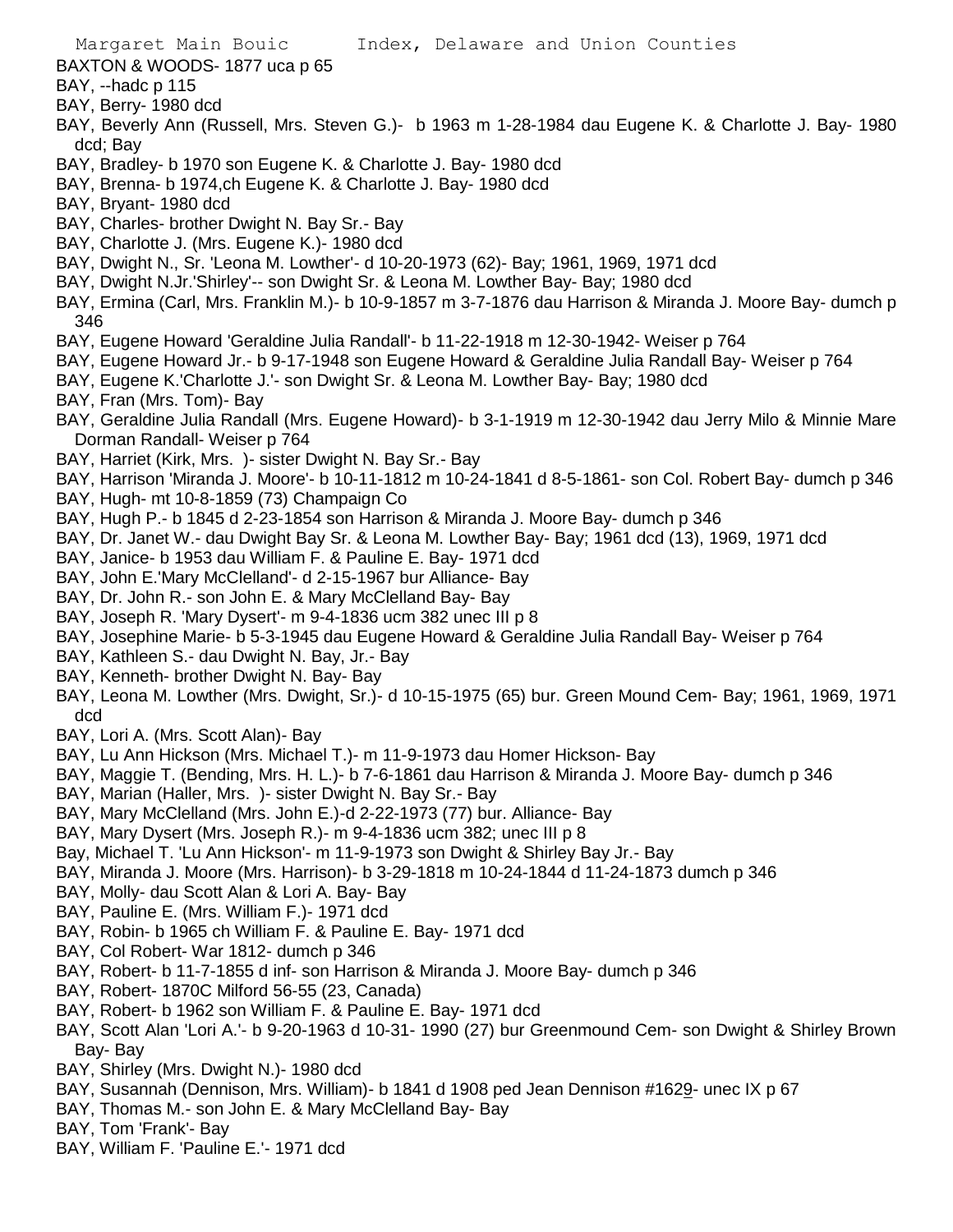Margaret Main Bouic Index, Delaware and Union Counties BAYARD, Ann (Ford, Mrs. Levi)- Nash p 95 BAYARD, Eliza Ann (Lorillard, Mrs. Jacob)- m 10-1834 d 2-2-1857- Weiser p 210 BAYARD, N. I.- Pabst Pion II p 10 BAYARD, Peter- Nash p 66 BAYER, Jim F.- 1991 ucd BAYER, John- brother Sophia Bayer Hendel- Bayer BAYER, Kathrine (Alzner, Mrs. )- sister Sophia Bayer Hendel- Bayer BAYER, Lois D.- query- Wolford- delge S p 17, 21, 81 BAYER, Martin- 1840C Marlborough Tp p 249 (30-40) BAYER, Michael- brother Sophis Bayer Hendel- Bayer BAYER, Sophia (Hendel, Mrs. )- Hendel; Bayer BAYER, Thomas- 1842, unec XII p 5 BAYERLEIN, Anthony- d 8-1953 dg 8-28-1953 cousin George A. Bayerlein- Bayerlein BAYERLEIN, Eva (Grasser, Mrs. Michael)- 1908 dch p 690 BAYERLEIN, George A.- d 6-2-1966 bur Oak Grove Cem BAYERLEIN, Henry- 1908 dch p 150 BAYERLEIN, Lillian (Thompson, Mrs. )- sister George A. Bayerlein-Bayerlein BAYERS, George L.- 1908 dch p 387 BAYES, April- b 1963 dau James & Erica Bayes- 1973, 1975, 1991 ucd BAYES, Amy (Mrs. James)- 1991 ucd BAYES, Bobbie- b 1960 ch James & Erica Bayes- 1973, 1975 ucd BAYES, Brenda- dau George D. & Juanita R. Bayes- 1961 dcd (10) BAYES, Brent- son George D. & Juanita R. Bayes- 1961 dcd (15) BAYES, Bruce Lee 'Tamara Sue Hucle'- b 1957 m 9-23-1978 son Ronald & Inez Bayes-1971, 1973, 1975,1979, 1983, 1991 ucd BAYES, Bryan D. 'Kathleen Marie Parker'- b 1961 m 9-13-1986 son Robert & Linda Bayes- Bayes; 1973, 1979, 1983 ucd; engaged to Janet Marie Premick BAYES, Cindy- dau Lowell & Nancy Bayes- 1959 ucd (1) BAYES, Darren- b 1987 son Tracy & Valerie Bayes- 1991 ucd BAYES, Earl E. 'Eleanor'- 1967,1971, 1973,1975, 1979,1981, 1983. 1991 ucd BAYES, Nellie Eleanor (Mrs. Earl E.)- 1967,1971, 1973, 1975, 1979, 1981, 1983, 1991 ucd BAYES, Erica (Mrs. James)- 1973, 1975, 1983 ucd BAYES, George D. 'Juanita R.'- 1961 dcd BAYES, Inez L. Hayworth (Mrs. Ronald)-Bayes; 1971,1973 1975,1979,1981, 1983, 1991 ucd BAYES, James 'Amy'- 1991 ucd BAYES, James O. 'Erica'- Bayes- 1973, 1975, 1983, 1991 ucd BAYES, Jeff 'Robin Lynne Clarrridge'- b 1960 m 7-16-1983 div.- son Ronald & Inez Bayes- Bayes; Bouic 1361111; 1967, 1971,1973, 1975 ucd BAYES, Jewell (Boggs, Mrs. David L.)- m 1932- Boggs; Bayes BAYES, Jimmy- b 1966 son James & Erica Bayes- 1973, 1975, 1983 ucd BAYES, Juanita R. (Mrs. George D.)- 1961 dcd BAYES, Justin- b 1989 son Tracy & Valerie Bayes- 1991 ucd BAYES, Kathleen Marie Parker (Mrs. Bryan)- m 9-13-1986 dau John Parker- Bayes; Parker BAYES, Laura-b 1958 dau Robert D. & Linda Bayes- 1959, 11973, 1975 ucd BAYES, Linda (Mrs. Robert D.)- 1959, 1973, 1975, 1979, 1981, 1983, 1991 ucd BAYES, Lon- 1961 dcd BAYES, Lou (Mrs. )- d 2-11-1962- Bayes BAYES, Lowell 'Nancy'- 1959 ucd BAYES, Marsha- dau George D. & Juanita R. Bayes- 1961 dcd (7) BAYES, Mathew- b 1988 son Tracy & Valerie Bays- 1991 ucd BAYES, Mindy- b 1985 dau Steve L. & Ruth L. Bayes- 1991 ucd BAYES, Mura- ch George D. & Juanita R. Bayes- 1961 dcd (14) BAYES, Nancy (Mrs. Lowell)- 1959 uced BAYES, Robert- 1985 uch p 148 BAYES, Robert J.- 1991 ucd BAYES, Robert- son Robert & Link Bayes-Bayes; 1979, 1971 ucd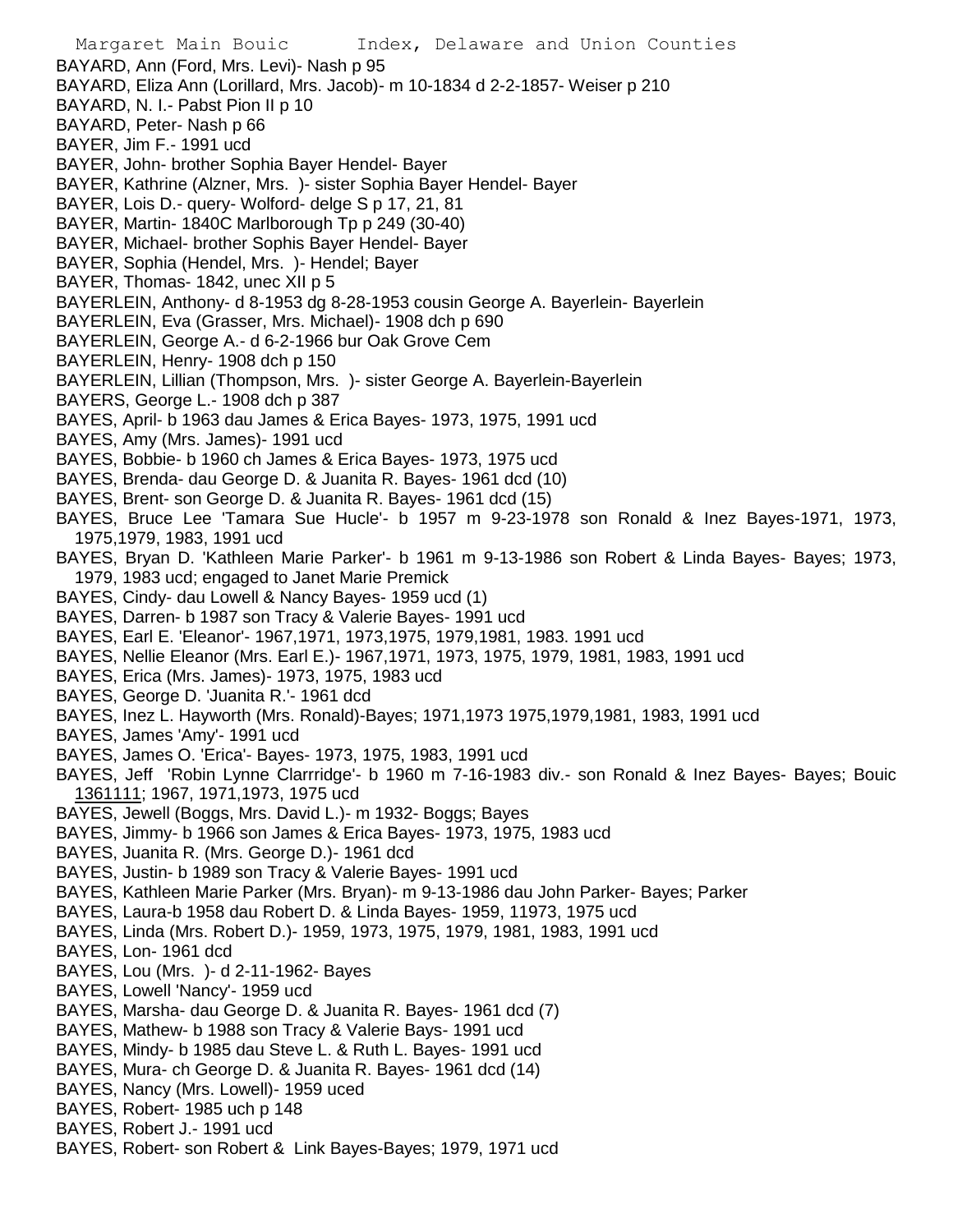Margaret Main Bouic Index, Delaware and Union Counties BAYES, Robert D. 'Linda'- 1959, 1973, 1975, 1979, 1983, 1991 ucd BAYES, Robin Lynne Clarridge (Mrs. Jeff)(Sybert, Mrs. Curtis J.)-m 7-16-1983 (2) 5-9-1987 dau Doyle Lynn & Susan Lee Ward Clarridge- Bouic 1361111; Lakin 128636111; Clarridge BAYES, Ronald 'Inez L. Hayworth''- Bayes; 1967, 1971, 1973, 1975, 1979, 1981, 1983, 1991 ucd BAYES, Ruth (Mrs. Steve)- 1983, 1991 ucd BAYES, Sharon Ann (Hellwarth, Mrs. Rodd Richard)- b 1964 m 3-8-1986 dau James & Erica Bayes- Bayes; 1973, 1975 ucd BAYES, Stacy- b 1881 ch Steve L. & Ruth L. Bayes- 1991 ucd BAYES, Steven L.'Ruth' b 1961 son Earl E. & Eleanor Bayes-1971, 1973,1975, 1979, 1983, 1991 ucd BAYES, Tamara Sue Hucle (Mrs. Bruce Lee)- m 9-23-1978 dau James E. & Eunice M. Hucle - Bayes BAYES, Teresa- b 1963 dau Ronald & Inez Bayes- 1975,1981, 1983 ucd BAYES, Theresa- b 1961- 1971, 1973 ucd BAYES, Tracy 'Valerie'- b 1966(5) ch Earl E. & Eleanor Bayes-1971, 1973,1975, 1979,1981, 1983, 1991 ucd BAYES, Valerie (Mrs. Tracy)- 1991 ucd BAYHAM, Ardath (Mrs. )- d 6-12-1977 (74) bur Buchanan- Bayham BAYHAM, Betty (Ingalls, Mrs. John)- dau Ardith Bayham- Bayham BAYHAM, Betty Virginia (Johnson, Mrs. Robert James)- b 9-9-1926 m 7-18-1947 dau William Lewis & Dorothy Lucile Gebhart Bayham- Weiser p 727 BAYHAM, Dorothy Lucile Gebhart (Mrs. William Lewis)(Richard, Mrs. Ira Lee)(Marker, Mrs. Ralph Baker)- b 10-16-1906 m 4-6-1926 m 9-22-1940 d 10-16-1958- Weiser p 727 BAYHAM, William Lewis 'Dorothy Lucile Gebhart'- b 3-3-1900 m 4-6-1926- Weiser p 727 BAYHAN, Betty (Ingalls, Mrs. John)- dau John Bayhan- Bayhan BAYHAN, John- d 7-8-1980 (83)- Bayhan BAYHAN, Mary (Mrs. X X)- 1949 ucd BAYHAN, X X 'Mary'- 1949 ucd BAYLE, Henry- b 2-26-1882 Orange Tp son Stephen & Harriet Welcherans Bayle- dcb BAYLE, Sam- 1877 uca p 83 BAYLER, Charles K.- 1908 dch p 387 BAYLER, Elizabeth (Graves, Mrs. Highland)- m 7-27-1835 Madison Co- unec VII p 2 BAYLER Susana (Weiser, Mrs. George Washington)- b 8-16-1816 m 12-26-1841 d 9-22-1870- Weiser p 505 BAYLER, William H.- 1908 dch p 387 BAYLERLEIN, Dorothy- 1961 dcd BAYLERLEIN, George- 1961 dcd BAYLES, Alfred- pmc p 4 BAYLES, Byron- b 3-21-1898 Brown Tp son Frank & Mary E. Humes Bayles- dcb BAYLES, Charles- b 5-10-1893 Delaware Town son Charles & Pauline Kline Bayles- dcb BAYLES, Clarence E. 'Mary L.'- 1979 ucd BAYLES, Dessie (Mrs. Ivan Eugene)- Bayles BAYLES, Frank- 1908 dch p 428; pmc p 1,3 BAYLES, George- 1840C Allen Tp 775 (20-30) BAYLES, Harriet- dg 1-7-1908, delge VIII p 12 BAYLES, J. E.- dg 1-7-1908, delge VIII p 12 BAYLES, Ivan Eugene 'Dessie'- d 5-28-1965- Bayles BAYLES, Jeffery- b 1967 son Clarence E. & Mary L. Bayles- 1979 ucd BAYLES, Joan (Vanderbilt, Mrs. )- dau Ivan Eugene Bayles- Bayles BAYLES, Mary L. (Mrs. clarence E.)- 1979 ucd BAYLES, Mary- 1908 dch p 428 BAYLES, Ralph O.- b 4-30-1899 Liberty Tp son Frank & Mary E. Humes Bayles- dcb BALES, Steven A.- 1880C Liberty Tp Delaware Co p 316A BAYLES, Theresa- b 1962 dau Clarence E. & Mary L. Bayles- 1979 ucd BAYLES, W. F.- Pabst 7 p 25 BAYLES, William- uccp p 36 (1848) BAYLESS, Delilah (Haines, Mrs. Jesse)- 1883 uch V p 454 BAYLESS, Donald 'Glenna'- 1959 ucd BAYLESS, George Lee- b 4-30-1918 son George W. & Pearl Margaret McKitrick Bayless- McKitrick p 295 BAYLESS, George W. 'Pearl Margaret McKitrick'- b 1895 m 9-8-1917- McKitrick p 295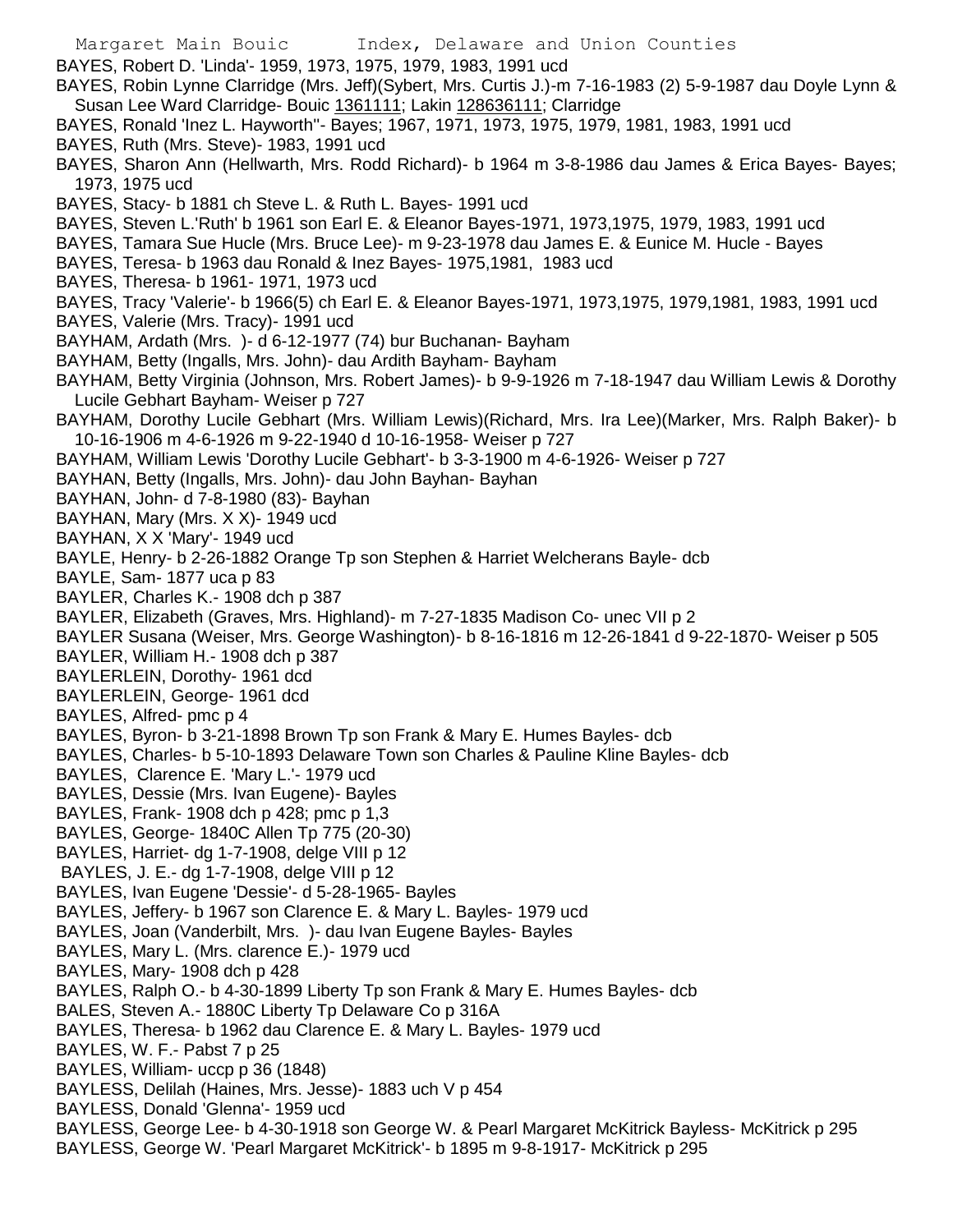- Margaret Main Bouic Index, Delaware and Union Counties
- BAYLESS, Glenna (Mrs. Donald)- 1959 ucd
- BAYLESS, Hazel Renee Lucas (Mrs. Robert Nelson)- m 7-4-1967- Bayless
- BAYLESS, Josiah- 1840C Liberty Tp Un Co 389 (40-50); unec XII p 66
- BAYLESS, Pearl Margaret McKitrick (Mrs. George W.)- dau Henry Riley & Maria E. Starkey McKitrick-McKitrick p 295
- BAYLESS, Robert Nelson 'Hazel Renee Lucas'- m 7-4-1967- Bayless
- BAYLESS, William H.- b 12-31-1933 son George W. & Pearl Margaret McKitrick Bayless- McKitrick p 295
- BAYLESTON, Maj. Thomas- mt 8-15-1860
- BAYLEY, A. 1877 uca p 60
- BAYLEY/BAGLEY, Gertrude- 1860C Brown Tp 819-777 (6,O) delge p 19
- BAYLEY, Jane O. (Mrs. Thomaw M.)- will Piersol abstrace
- BAYLEY, Leah (Hutchison, Mrs. Reuben)- Hutchisson p 15
- BAYLEY, Lyman W. 'Maria'- 1850C Union Tp 1348-1366 p 201 (25, Vt)
- BAYLEY, Maria (Mrs. Lyman W.)- 1850C Union Tp 1348-1366 p 201 (22,O)
- BAYLEY, Roxanna Osborn (Mrs. Winie Fred)- Bayley
- BAYLEY, Ruth B. (Weller, Mrs. Melvin)- b 9-13-1896 m 1915 d 5-22-1978 bur Shoup Cem- dau Winie Fred & Roxanna Osborn Bayley- Bayley
- BAYLEY, Thomas M. 'Jane O.'- d 1-7-1834 hadc p 50 (l849 Sc Tp) will 1834 Piersol abstract see Bayly; unec III p 45; 1877 uca p 31,39, 49, 75; delge VII p 48 Scioto Tp; unec XIV p 53
- BAYLEY, William- 1850C Union Tp 1231-1249 p 182 (18,O)
- BAYLEY, Winie Fred 'Roxanna Osborn'- Bayley
- BAYLIE, Sylvester- 1870C Allen Tp 50-49 p 4 (19,O)
- BAYLIFF, Cynda (Kehl, Mrs. )- dau Rev. Russell E. & Catherine Bayliff- Bayliff
- BAYLIFF, Kay/Catherine (Mrs. Dr. Russell)- b 1-6-1912 d 11-18-1992 (80) Oak Grove Cem- Pabst 8 p 30-33
- BAYLIFF, Lynda Sue (Ransom, Mrs. Horace R.)(Huey, Mrs. )- m 8-29-1964 dau Dr. Russell E. Bayliff- Bayliff
- BAYLIFF, Rev. Russel- pmc p 3; wsc Graham p 4, 59, 62; Pabst 8 p 27, 32, 37; Bayliff
- BAYLIFF, Sandra Lee (Keefer, Mrs. Michael Auburn)- m 7-12-1964 dau Rev. Russell E. Bayliff- Bayliff
- BAYLIS, Caroline (Longbrake, Mrs. John)- Longbrake p 115, 116
- BAYLISS, Alice (Mrs. Fred)- Bayliss
- BAYLISS, Douglas Dean 'Marsha Claire Goldberg'- son Fred & Alice Bayliss- Bayliss
- BAYLISS, Fred 'Alice'- Bayliss
- BAYLISS, Jessica Robin- b 3-20-1989 d 1-26-1990 (10mo) bur Rushylvania- dau Douglas Dean & Marsha Claire Bayliss- Bayliss
- BAYLISS, Marsha Claire Goldberg (Mrs. Douglas Dean)- dau Gene & Marlene Goldberg- Bayliss; Goldbert
- BAYLISS, Shawna Marie- dau Douglas Dean & Marsha Claire Goldberg Bayliss- Bayliss
- BAYLISS, Whitney Elizabeth- son Douglas Dean & Marsha Claire Goldberg Bayliss- Bayliss
- BAYLOR, Anna- d 12-22-1965- Baylor
- BAYLOR, Catherine (Holland, Mrs. Edmond)- b 9-23-1899 m 1921 dau Richard & Isabella Thorburn McIntosh Baylor- Howison 1579
- BAYLOR, Charles McIntosh- b 3-11-1888 m 1922 son Richard & Isabella Thorburn McIntosh Baylor- Howison 1574
- BAYLOR, Elizabeth- b 1-25-1890 dau Richard & Isabella Thorburn McIntosh Baylor- Howison 1575
- BAYLOR, Elsa Lorena (Seevers, Mrs. Royce Gregg)- Cowgill p 74
- BAYLOR, Emilia Sage (Mrs. Frederick)- m 2-11-1834 unec III p 7
- BAYLOR, Frederick 'Emilia Sage'- m 2-11-1834, ucm 315; unec III p 7
- BAYLOR, Helen (Ott, Mrs. ) dau Anna Baylor- Baylor
- BAYLOR, Isabella- b 9-1880 d 1882- dau Richard & Isabella Thorburn McIntosh Baylor- Howison 1570
- BAYLOR, Isabella Thorburn McIntosh (Mrs. Richard)- b 12-8-1859 m 12-4-1879 d 4-20-1918 dau Charles Fleming & Isabella Thorburn McIntosh- Howison 786
- BAYLOR, Laura Jarvis (Mrs. Robert Payne) m 1921- Howison (1577)
- BAYLOR, Lucy Latane (Gordon, Mrs. John D. Jr.)- b 2-28-1882 m 1905 dau Richard & Isabella Thorburn McIntosh Baylor- Howison 1571
- BAYLOR, Mary Baird (Mrs. Richard II\_- m 1914 Howison (1572)
- BAYLOR, Mary McIntosch (Carmichael, Mrs. Coulton)- b 2-18-1886 dau Richard & Isabella Thorburn McIntosch Baylor- Howison 1573
- BAYLOR, Nannie (Walcot, Mrs. James)- b 10-17-1897 m 1918 dau Richard & Isabella Thorburn McIntosch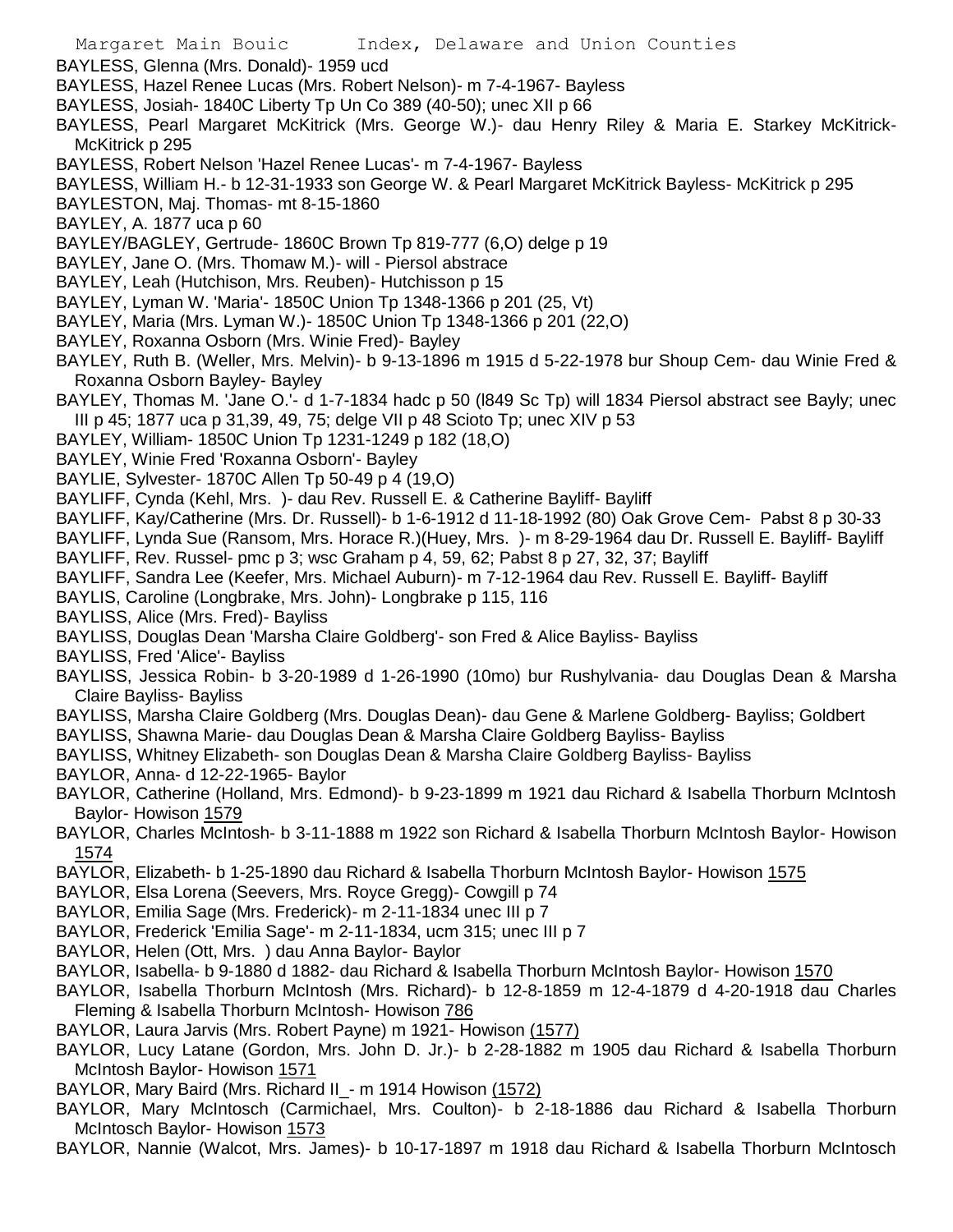Baylor- Howison 1578

- BAYLOR, Richard 'Isabella Thorburn McIntosch'- b 5-1-1849 m 12-4-1879 d 11-6-19140 Howison (786)
- BAYLOR, Richard II 'Mary Baird'- b 2-18-1884 m 1914 son Richard & Isabella Thorburn McIntosch Baylor-Howison 1572
- BAYLOR, Robert Payne 'Laura Jarvin'- b 8030-1894 m 1921 son Richard & Isabella Thorburn McIntosh Baylor- Howison 1577
- BAYLOR, Rosalie Brooks- b 1-28-1892 dau Richard & Isabella Thorburn McIntosh Baylor- Howison 1576
- BAYLOR, Walker- 1826 Westfield Tp delge VIII p 8, X p 73
- BAYLY, Ad- son Thomas M. Bayly; dcw Bk 2 p 2;Piersol abstract
- BAYLY, Ann D.- dau Thomas M. Bayly; dcw Bk 2 p 2; Piersol abstract
- BAYLY, Elizabeth W. (Melvin, Mrs.) (Custis, Mrs. James)- dau Thomas M. Bayly- dcw Bk 2 p 2; Piersol abstract
- BAYLY, Jane O. (Mrs. Thomas M.)- dcw Bk 2 p 2; Piersol abstract
- BAYLY, Jane- dau Thomas M. Bayly- dcw Bk 2 p 2; Piersol abstract
- BAYLY, Margaret P (Peggy)- dau Thomas M. Bayly- dcw Bk 2 p 2; Piersol abstract
- BAYLY, Rose- dau Thomas M. & Jane Ol Bayly- dcw Bk 2 p 2; Piersol abstract
- BAYLY, Sally- dau Thomas M. Bayly- dcw Bk 2 p 2; Piersol abstract
- BAYLY, Samuel- son Thomas M. & Jane C. Bayly- dcw Bk 2 p 2; Piersol abstract Powers p 47
- BAYLY, Thomas H.- son Thomas M. Bayly- dcw Bk 2 p 2; Piersol abstract
- BAYLY, Thomas J.'Jane O' will 1835; dcw Bk 2 p 2; 1883 uch V p 288, 291, 331; Piersol abstract; Accomack Co Va.- see Bayley
- BAYNES, Fanny Florence Taylor (Mrs. Gerald A.)- b 10-19-1912 m 11-28-1935 dau Mark S. & Mary M. Florence Taylor- Genther p 92
- BAYNES, Judge Gerald A. 'Fanny Florence Taylor'- b 11-10-1908 m 11-28-1935- d 1-21-1984- Baynes; Genther p 192
- BAYNTON, Robert L.- 1980 dcd
- BAYS, Barry- son William & Loretta Milton Bays- Bays
- BAYS, Bruce- 1981 ucd
- BAYS, Cindy- dau William & Loretta Milton Bays- Bays
- BAYS, Debora- dau William & Loretta Milton Bays- Bays
- BAYS, Hattie (Mrs. Joseph)- 1880C York Tp 172 p 16 (36,O,O,O) p 025A
- BAYS, Jewel (Boggs, Mrs. David L.)- Cowgill p 54
- BAYS, Joseph C. -U. S. Armey- b 5-17-1886 d 10-30-1874 Maple Dell Cem djlm p 96
- BAYS, Joseph 'Hattie'- 1880C York Tp 172 p 16 (40,O,O,O)
- BAYS, Loretta Milton (Mrs. William)- m 3-12-1942- Bays
- BAYS, Minnie- dau Joseph & Hattie Bays- 1880C York Tp 172 p 16 (15,O,O,O)
- BAYS, Ralph- son William & Loretta Milton Bays- Bays
- BAYS, Ray- son Joseph & Hattie Bays- Bays
- BAYS, Samaria M.- b 1887 d 1940 Maple Dell Cem djlm p 96; uninf p 24
- BAYS, Sean Wayne- b 6-29-1973 son Wayne Bays- Bays
- BAYS, Thomas- unec II p 12
- BAYS, Wayne- Bays
- BAYS, William- d 1887 (47y) lptw p 58
- BAYS, William d 1-26-1897 (47) Claibourne Tp uninf p 9
- BAYS, William 'Loretta Milton'- b 1924 m 3-12-1942 d 12-24-1968 bur York Center- Bays
- BAYS, William Eliza- b 1923 d 12-24-1968 York Cem p 92
- BAYS, Williard- son Joseph & Hattie Bays- 1880C York Tp 172 p 16 (8,O); Bays
- BAYS, Willie- son Joseph & Hattie Bays- 1880C York Tp 172 p 16 (3,O)
- BAYSIGER, ---b 10-27-1868 Delaware Town son Capt & ASllice Baysiger- dcb
- BAYSINGER, Alice (Aurand, Mrs. Delmer) dau Nerrel & Meda Lapp Baysinger- Weiser p 625
- BAYSINGER, Clarence- son Nerrel & Meda Lapp Baysinger- Weiser p 625
- BAYSINGER, Corra- dau Nerrel & Meda Lapp Baysinger- Weiser p 625
- BAYSINGER, Ethel- dau Nerrel & Meda Lapp Baysinger- Weiser p 625
- BAYSINGER, Evelyn- dau Ralph Baysinger- Weiser p 625
- BAYSINGER, Hazel- dau Ralph Baysinger- Weiser p 625
- BAYSINGER, Lloyd- son Nerrel & Meda Lapp Baysinger- Weiser p 625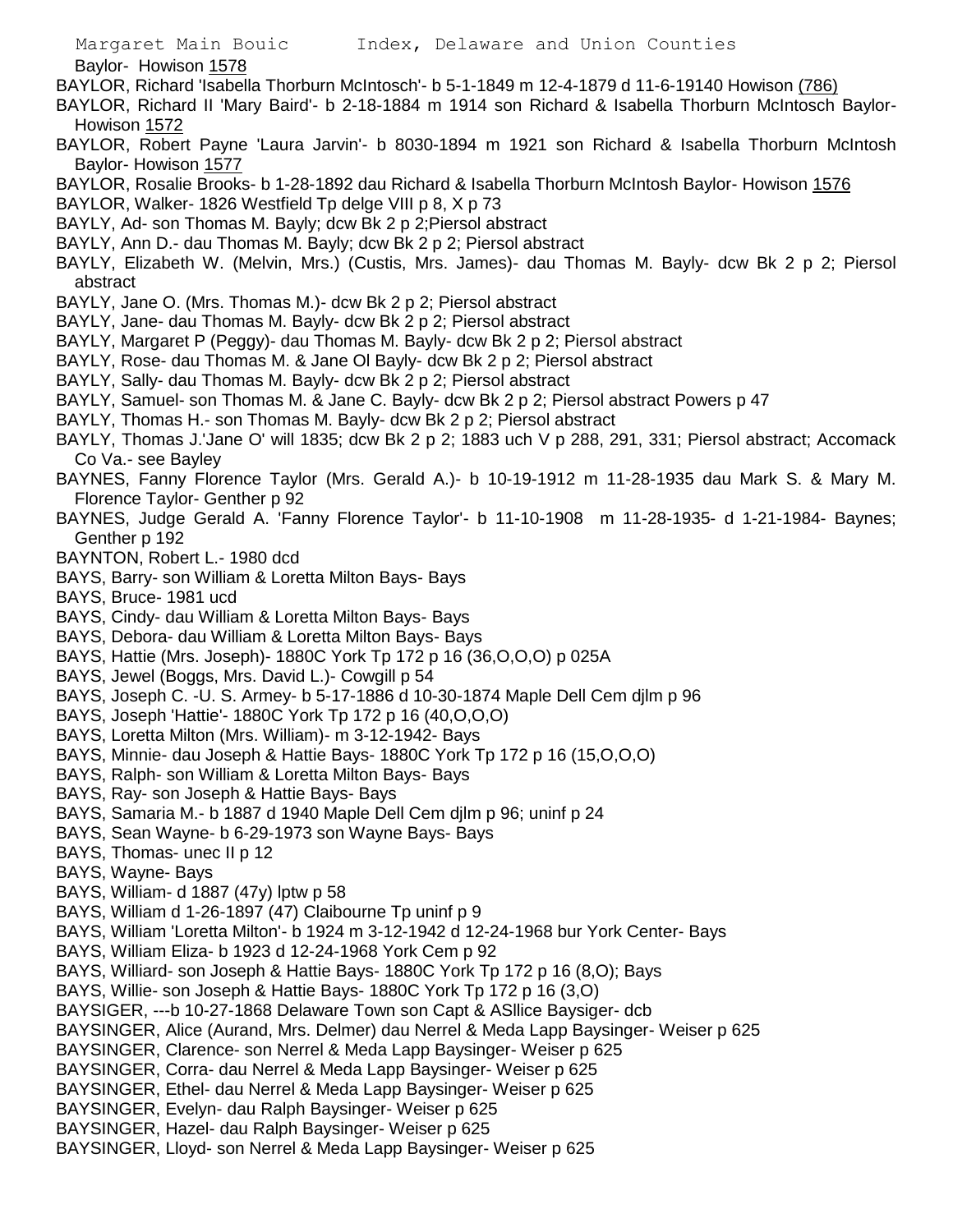Margaret Main Bouic Index, Delaware and Union Counties BAYSINGER, Mattie- dau Nerrel & Meda Lapp Baysinger- Weiser p 625 BAYSINGER, Maude (Hudson, Mrs. Charles)- dau Nerrel & Meda Lapp Baysinger- Weiser p 625 BAYSINGER, Meda Lapp (Mrs. Nerrel)- dau John & Margaret Kliplinger Lapp- Weiser p 625 BAYSINGER, Nerrel 'Meda Lapp'- Weiser p 625 BAYSINGER, Ralph ' Hudson'- son Nerrel & Meda Lapp Baysinger- Weiser p 625 BAYSINGER, Richard- son Ralph Baysinger- Weiser p 625 BAYSINGER, Royal- ch Ralph Baysinger- Weiser p 625 BAYSINGER, Ruth- dau Nerrel & Meda Lapp Baysinger- Weiser p 625 BAYSINGER, Vera- dau Nerrel & Meda Lapp Baysinger- Weiser p 625 BAZARD, Alice A.- dau John H. & Barbara Bazard- 1850C Washington Tp 1182-1200 p 176 (10,O) BAZARD, Anabella- dau John H. & Barbara Bazard- 1850C Washington Tp 1182-1200 p 176 (2,O) BAZARD, Barbara (Mrs. John H.)- 1850C Washington Tp 1182-1200 p 176 (33,O) BAZARD, Drivilda- dau John H. & Barbara Bazard- 1850C Washington Tp 1182-1200 p 176 (3,O) BAZARD, John H.'Barbara'- 1850C Washington Tp 1182-1200 p 176 (45,O); 1883 uch V p 497 BAZARD, Leander W.- son John H. & Barbara Bazard- 1850C Washington Tp 1182-1200 p 176 (4,O) BASEL, BAZEL, Adam- son Thomas & Joanna Basel- 1850C Dover Tp 763-779 p 116 (8,O) BASEL, Anne- dau Thomas & Joanna Basel- 1850C Dover Tp 763-779 p 116 (13,O) BASEL, Arthur- son Thomas & Joanna Basel- 1850C Dover Tp 763-779 p 116 (11,O) BASEL, Joanna (Mrs. Thomas)- 1850C Dover Tp 763-779 p 116 (33, Va); djlm p 10 BASEL, Margaret- dau Thomas & Joanna Basel- 1850C Dover Tp 863-779 p 116 (5,O); 1870C Darby Tp 89-78 p 12 (18,O) Bazil BAZEL, Martha E.- d 9-6-1849 (23m) Mt. Herman Cem djlm p 10 BASEL, Robert- son Thomas & Joanna Basel- 1850C Dover Tp 763-779 p 116 (15,O) BASEL, Rosanna (Wilmoth, Mrs. Amos)- m 9-9-1960 ucm 3063 BAZEL, Thomas 'Joanna'- d 8-9-1855 (44) Mt. Herman Cem- 1850C Dover Tp 763-779 p 116 (39, Pa)' djlm p 10 BAZEWICK, Carol- dau Casey & Thelma Bazewick- 1961 dcd (10) BAZEWICK, Carey- ch Casey & Thelma Bazewick- 1961 dcd (8) BAZEWICK, Casey- son Casey & Thelma Bazewick- 1961 dcd (12) BAZEWICK, Casey 'Thelma'- 1961 dcd BAZEWICK, Thelma (Mrs. Casey)- 1961 dcd BAZI, Burris- 1835 men 22 #88 p 36 Delaware Tp BAZIL, Margaret- 1870C Darby T- 89-78 p 12 (18,O) BAZIL, Mary (Johnson, Mrs. Jeremiah)- m 3-11-1860 ucm 3005 BAZILL, Ezekiel- unec XI p 68 BAZLER, David Allen- b 5-10-1959 son Kay Wellington & Patricia Van Higdon Bazler- Cowgill p 57 BAZLER, Edwin Page b 8-21-1940 son Edwin Miller & Sarah Eleanor Thomas Bazler- Cowgill p 57 BAZLER, Edwin Miller 'Sarah Eleanor Thomas'- b 3-20-1907 m 10-11-1930 son Frank Hayes & Mary Ethel Monson Bazler- Cowgill p 57 BAZLER, Eliza Ann Bain (Mrs. Thomas)- Cowgill p 57 BAZLER, Elizabeth Ann- b 5-2-1961 dau Kay Wellington & Patricia Van Higdon Bazler- Cowgill p 57 BAZLER, Frank Hayes 'Mary Ethel Monson'- b 11-14-1876 m 2-25-1902 d 9-12-1944 son Thomas & Eliza Ann Bain Bazler- Cowgill p 57 BAZLER, Kay Wellington 'Patricia Van Higdon'- b 1-17-1932 m 6-25-1955 son Edwin Miller & Sara Eleanor Thomas Bazler- Cowgill p 57 BAZLER, Margaret Eliza- b 3-8-1905 d 3-4-1975 Cols.- dau Frank Hayes & Mary Ethel Monson Bazler- Cowgill p 57 BAZLER, Mary EthelMonson (Mrs. Frank Hayes)- b 10-13-1879 Jackson Tp m 2-25-1902 d 3-16-1923 dau Bushrod Washington & Margaret Ann Miller Monson- Cowgill p 56 BAZLER, Minnie Mae Rucker (Mrs. Frank Hayes)- Cowgill p 57 BAZLER, Patricia Van Higdon (Mrs. Kay Wellington)- b 4-20-1933 m 6-25-1955 div- Cowgill p 57 BAZLER, Sara EleanorThomas (Mrs. Edwinb Miller)- b 1-10-1912 m 10-11-1930- Cowgill p 57 BAZLER, Sarah Ethel (Zenker, Mrs. Byron Maurice)- b 4-28-1942 m 2-14-1965 dau Edwin Miller & Sara Eleanor Thomas Bazler- Cowgill p 57 BAZLER, Thomas 'Eliza Ann Bain'- Cowgill p 57

BAZROLI, Dr. James M.- 1980 dcd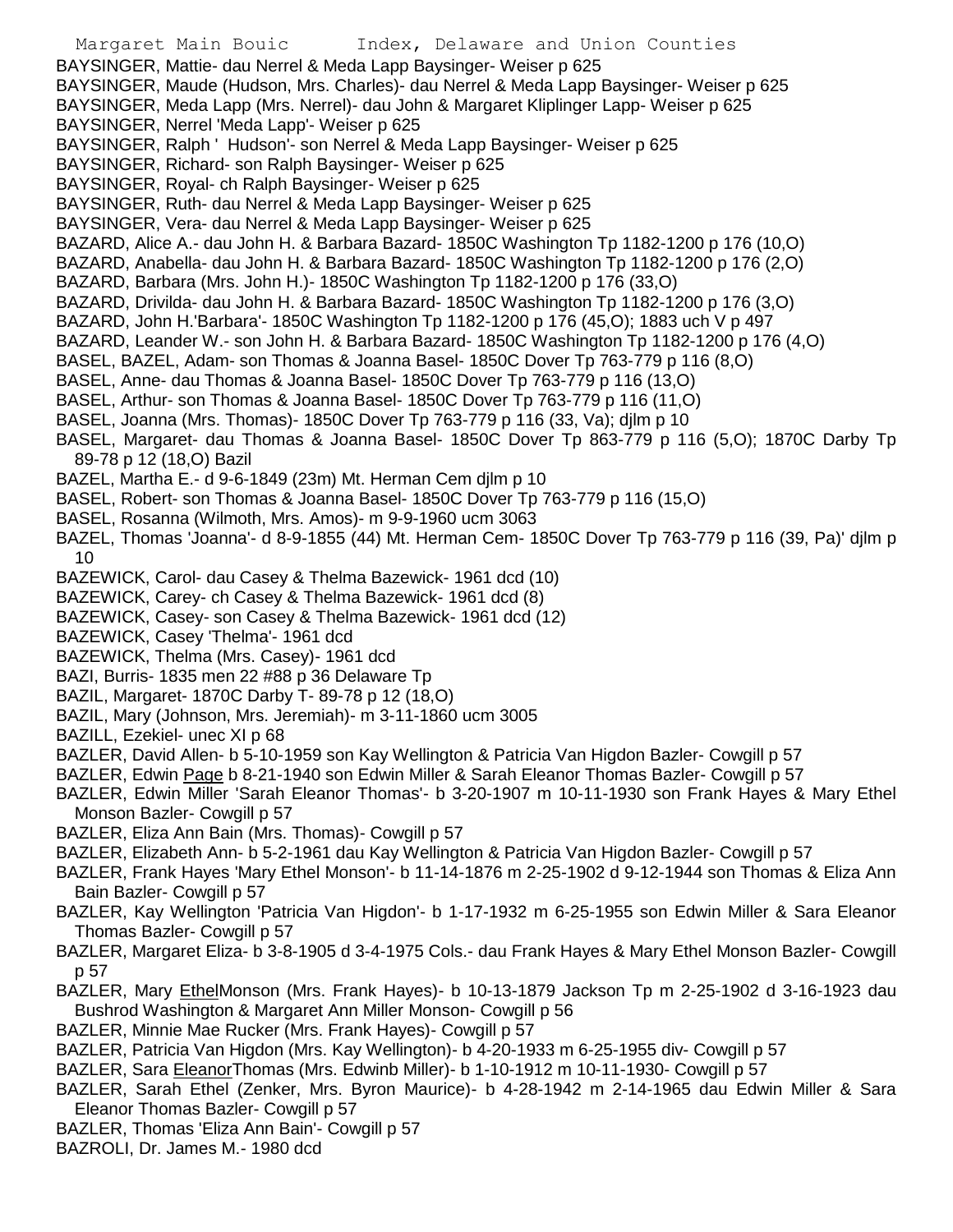- Margaret Main Bouic Index, Delaware and Union Counties
- BAZZEL, Everett- son John & Martha P. Bazzel- b July 1879 1880C Mil Tp 84-88 (10/12,O,O,O)
- BAZZEL, John 'Martha P'- 1880C Millcreek Tp 84-88 (21,O,O,Pa) p 0159
- BAZZEL, Lewis M. 'Mary Yoders'- m 11-25-1875 ucm 5788 mt 3 p l9; 1870C Liberty Tp 44 p 6 (16,O); 1880C Dover Tp 34-35 p 22 (25,O,O,Penn) p 165A
- BAZZEL, Margaret- d 8-19-1878 1 m 15d) dau L. M. & M. F. Bazzel Mt. Herman Cem djlm p 14
- BAZZEL, Martha P. (Mrs. John)- 1880C Mil Tp 84-88 (17, O,O,Pa)
- BAZZEL, Mary Yoders (Mrs. Lewis M.)- m 11-25-1875 ucm 5788 mt 3-p 19; djlm p 14; 1880C Dover Tp 34-35 p 22 (24,O,Penn,Penn)
- BAZZEL, Eli A.- son Lewis M. & Mary E. Yoders Bazzel- 1880C Dover Tp 34-35 p 22 (3,O,O,Penn)
- BAZZEL, Nancy (Myers, Mrs. Adam)- 1883 uch V p 362
- BAZZELL, Margaret J. (Brown, Mrs. Josiah)- m 1-5-1856 ucm 2376
- BAZZLE, Betty (Kerns, Mrs. Edwin)- dau I. Paul & Maefreda Bazzle- Bazzle
- BAZZLE, Judith (Rockhold, Mrs. Carl)- dau I. Paul & Maefreda Bazzle- Bazzle
- BAZZLE, I. Paul 'Maefreda Foust'- d 3-11-1972 (74) bur Belle Center- Bazzle
- BAZZLE, Maefreda Foust (Mrs. I. Paul)- Bazzle
- BAZZLE, Paula (Gatchel, Mrs. Russell)- dau I. Paul & Maefreda Bazzle- Bazzle
- BAZZLE, Robert M. son I. Paul & Maefreda Foust Bazzle- Bazzle
- BEABER, Jayme- b 1975 ch Paul K. & Roberta Beaber- Beaber; 1980 dcd
- BEABER, Paul K. 'Roberta'- Beaber; 1980 dcd
- BEABER, Roberta (Mrs. Paul K.)- Beaber; 1980 dcd
- BEACH, --- Pabst 3 p 34; 6 p l3; hjt p 10, 43, 46; 1915 uch p 414; family of Noa Freeman #167 unec XII p 2;
- Robert Sherwood #182; Ila La Rue #50 unec VII p 1,2, IX p 13, X p 3
- BEACH, Rev.- 1908 dch p 279; pmc p 1;1880 dch p 426
- BEACH, Aaron b 1726 Ct. Rev. Sold d May 1822 Vt. dcga p 4 Del Pat & Fr. Ch.
- BEACH, ---d 8-8-1839 (1-3-22) Plain City Cem, unec VIII p 7, dau Parley & Sarah Beach
- BEACH, Aaron- b 1-14-1727 #113 son Gershom & Delvierance How Beach- unec XIV p 71
- BEACH, Aaron- son Israel Beach- dcw Bk 4 p 40
- BEACH, Aaron 'Margaret Perkins'- m 12-25-1864; Pabst 6 p 23, 73, 74; Pabst Pion I p 29
- BEACH, Abel #64 'Mary Lewis'- b & bapt. 11-31-1731 m 1757 d 1768 son William & Sarah Hull Beach- unec XIV p 56
- BEACH, Abiah Booth (Mrs. joseph)- dau Ebenezer Booth- unec XIV p 55
- BEACH, Abiah (Judson, Mrs. Samuel)- b 1-12-1713 m 1737- unec XIV p 55
- BEACH, Abigail Atawater (Mrs. Elnathan) #188, unec XV p 11
- BEACH, Abigail- b 12-17-1730 dau Elnathan & Abigail Ufford Beach- unec XIV p 56
- BEACH, Abigail Ufford (Mrs. Elnathan)- m 5-9-1720 d 12-2-1738- unec XIV p 56, 70, XV p 11
- BEACH, Abijah #192 'Jemima Cornwall'- son John & Eunice Eaton Beach- unec XV p 11
- BEACH, Abijah- b 5-1734 twin son William & Sarah Hull Beach- unec XIV p 56
- BEACH, Abraham- #89- b 8-29-1743 d 1828 (85) son Elnathan & Hannah Cooke as- unec XIV p 56
- BEACH, Abraham #194- b d 1772 son John & Eunice Eaton Beach- unec XV p 11
- BEACH, Abraham #208 b 11-9-1787 d 3-1-1788 son John & Lucy Cornwall- unec XV p 11
- BEACH, Abraham- b 4-29-1701 son Joseph & Abiah Booth Beach- unec XIV p 55
- BEACH, Abraham Stanley #110 son Moses Yale Beach- unec XIV p 71
- BEACH, Adam 'Catharine'- 1860C Darby Tp 325-326 p 46 (32, Damstadt); 1877 uca p 59; 1880C Paris Tp
- 116-131 p 52 (51,Ger,Ger,Ger); 1900C Paris tp 42 p 38 (77,Ger,Ger,Ger) to US 1850, in US 50 years
- BEACH, Adeline Cowgill (Mrs. Clair Richard)- b 2-1-1918 m 5-8-1937 d 8-2-1984 dau John Oliver & Rella May White Kramer Cowgill- Cowgill p 21
- BEACH, Agar #52 b 4-8-1699 sonJoseph & Abiah Booth Beach- unec XIV p 55
- BEACH, Albert #91- son Samuel W. Beach- unec XIV p 70
- BEACH, Alonzo'Louisa' b 1827 d 1892 Oller Cem p 1; Powell p 80
- BEACH, Alonzo 'Elizabeth Bruin'- m 7-2-1848 ucm 1324- unec VII p 39
- BEACH, Ambos 'Ruth'- 1860C Jerome Tp 71-70 p 10 (26,O)
- BEACH, Ambrose, 'Ruth Greene'- m 8-14-1845 ucm 1048; unec VI p 31
- BEACH, Amelia #92 dau Burrage Beach- unec XIV p 70
- BEACH, Amorette- d 6-16-1861 (10y) dau M. & S. Plain City Cem- unec VIII p 5
- BEACH, Amos 'Judith'- d 2-25-1875 (89y 7m) Plain City Cem- 1840C Jerome Tp 1197 p 53 (50-60); 1850C Jerome Tp 1769-1789 p 260 (65, Vt);1860C Jerome Tp 70-69 p 10 (74, Vt); 1915 uch p 103, 418, 422; hjt p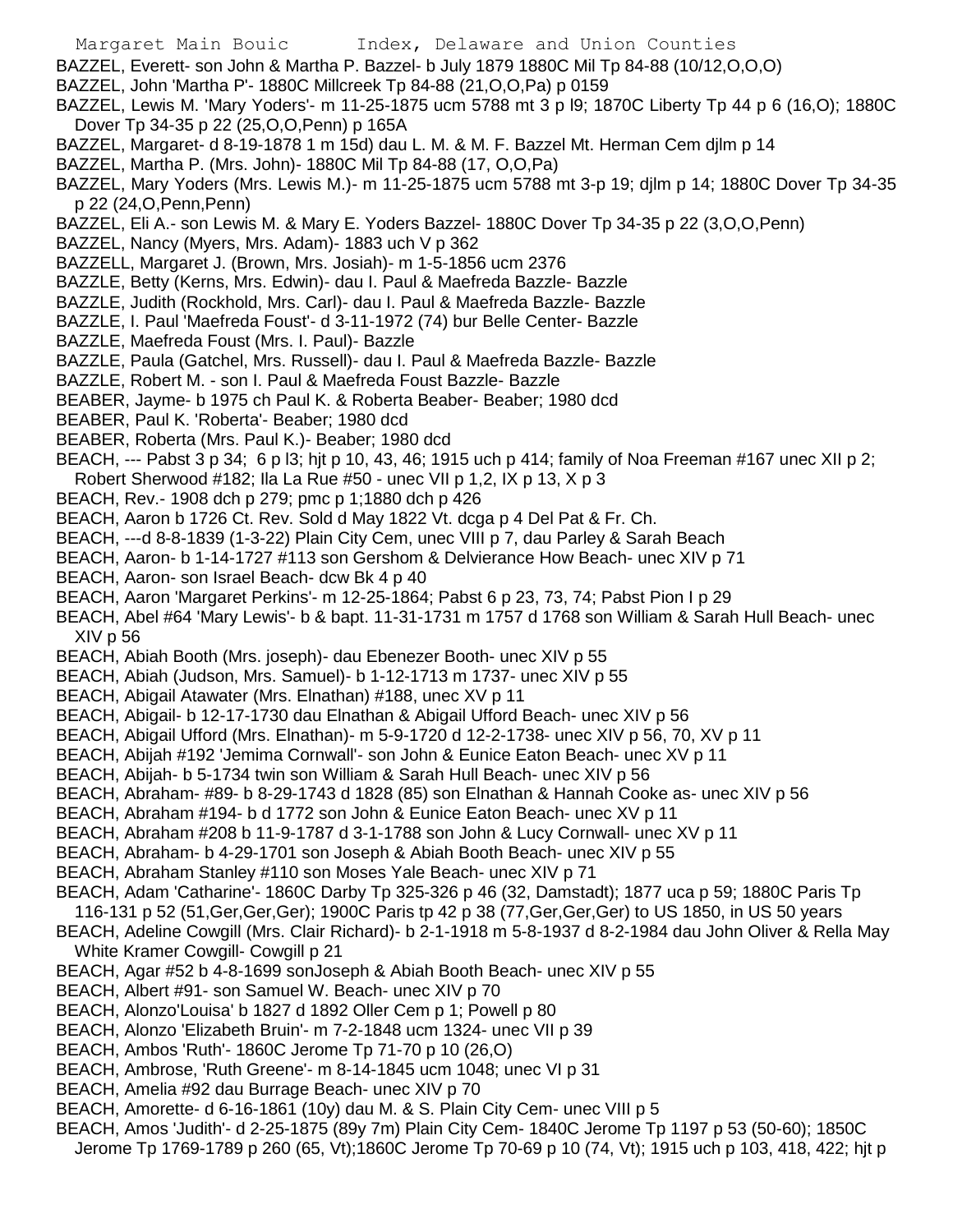29, 43, 192, 198; mt 9-25-1850; 1883 uch III p 314, IV p 468, 518, 535; 1877 uca p 96; unec VI p 26, VIII p 4 BEACH, Amos- 1840C Jerome Tp 1197 p 53 (5-10); 1850C Jerome Tp 1769-1789 p 260 (15,O); 1870C Jerome Tp 142 p 19 (25,O)

- BEACH, Amos 'Laura Dickson'- m 10-18-1866 ucm 4061
- BEACH, Amos 'Rachel A. Fredrick'-b 1831 d 1868 Jerome Cem D J p 98 1883 uch V p 277, 324- 1860C Jerome Tp 61-60 p 7 (28,O)
- BEACH, Amos- son Margaret Beach- 1850C Jerome Tp 1795-1816 (5,O)
- BEACH, Andrew- son Adam & Catherine Beach- 1880C Paris Tp 116-131 p 52 (15,O)
- BEACH, Andrew- b 1972 son David A. & Cheryl Beach-1979, 1981, 1983 ucd
- BEACH, Andrew- d 4-21-1861 (21y2m) Plain City Cem unec VIII p 6- son Marova & Sophia Beach- 1850C Milford, Union Tp 1207-1225 p 179 (10,O)
- BEACH, Andrew 'Anna Margaret Nicol- m 1893 d 1956- Beach; Nicol
- BEACH, Ann (Mrs. Josiah)- uccp p 28 (1844)
- BEACH, Ann- #63 b 4-1729 dau William & Sarah Hull Beach- unec XIV p 56
- BEACH, Anna- dau Adam & Catherine Beach- 1880C Paris Tp 116-131 p 52 (12,O,Ger,Ger)
- BEACH, Ann Atwater (Mrs. Horace #209)- unec XV p 11
- BEACH, Anna- dau Amos & Laura Beach- 1870C Jerome Tp 142 p 19 (2,O)
- BEACH, Anna #42(Beers, Mrs. Elnathan)- b 3-1704 m 1-25-1728 dau Nathaniel Beach- unec XIV p 55 BEACH, Anna Margaret- d 5-21-1901 (16) mt 5-22-1901
- BEACH, Anna Margaret Nicol (Mrs. Andrew)- b 5-31-1871 m 1893 d 1-28-1963 bur Trinity Luth. Cem dau George & Katharine Doellinger Nicol- Beach; Nicol
- BEACH, --(Holycross, Mrs. Wendell)- dau Andrew & Anna Margaret Nicol Beach- Beach
- BEACH, Annabelle (McCormick, Mrs. Lee)- dau C.Bruce & Winnie Eloise Brush Beach- Beach
- BEACH, Anna Marie- 1980 dcd
- BEACH, Anter (Semmona, Mrs. )- dau George Beach- dcw Bk 2 p 378
- BEACH, Antoinette- 1850C Berkshire Tp 242 (7,O) with Israel & Rhoda Beach; Pabst 6 p 23
- BEACH, Arha/Arpa/Orpha C. (Whelpley, Mrs. James)- m 1-1-1849 ucm 1371 d 10-28-1911 (81) Oakdale Cem 2424; unec VII p 40
- BEACH, Asahel #102 son Moses Yale Beach-unec XIV p 71
- BEACH, Asahel 'Keziah Royce'- b 1-11-1736 m 2-11-1757 son Moses & Esther Tyler Beach- unec XIV p 71
- BEACH, Augusta- dau Burrage #92 Beach- unec XIV p 70
- BEACH, Barbara (George, Mrs. Michael)- dau Bruce & Winnie Eloise Bursh Beach- Beach
- BEACH, Benjamin of Stratford- unec XIV p 42
- BEACH, Benjamin #60 b 5-19-1902 twin son of Benjamin & Mary Beach- unec XIV p 56
- BEACH, Benjamin- b 5-14-1843 d 3-21-1865 Plain City Cem unec VII p 65; son Marova & Sophia Beach-1850C Milford, Union Tp 1207-1225 p 179 (8,O)
- BEACH, Benjamin #10 'Mary'- b 3-1674 sonJohn Beach of Stratford- unec XIV p 42
- BEACH, Benoni #26 b 10-20-1686 d 12-5-1686 son Thomas & Ruth Peck Beach- unec XIV p 42
- BEACH, Bernard J.- son Nuton M. & Sarah Beach- 1870C Leesburg p 7 (7,O)
- BEACH, Bernice (Sattler, Mrs. )- dau William J. Beach- Beach
- BEACH, Bethia #57 b 4-23-1674 ch Benjmain & Mary Beach- unec XIV p 56
- BEACH, Bethiah (Judson, Mrs. Samuel\_ 1st wife 1734, unec XIV p 55
- BEACH, Betsey/Elizabeth Stone (Mrs. Oren Obil)- b 1807 m 1-18-1827 Madison Co unec V p 27 d 1897- ped Ila Brown Larue 21- delge IV p 15
- BEACH, Bildad #193 'Huldah Hotchkiss''Hannah Crosit'- son John & Eunice eaton Beach- unec XV p 11
- BEACH, Bonita Jean (Neumann, Mrs. Eugene Robert)- b 6-4-1947 m 6-7-1964 div- dau Clair Richard & Adeline Cowgill Beach- Cowgill p 22
- BEACH, Bruce- b 6-14-1967 son Robert & Elizabeth Taylor Beach- Beach
- BEACH, C. Bruce 'Winnie Eloise Brush''Medrith Cooke'-b 10-8-1914 d 9-12-1977 (62) bur. Forest Grove- son H. B. & Sarah Shiver Beach- Beach
- BEACH, Bryan- b 4-19-1974,son Robert & Elizabeth Taylor Beach- Beach
- BEACH, Burrage #92 d 1793 (700 son Samuel & 2nd wife Beach- unec XIV p 70
- BEACH, Caleb #31 'Eunice' son Thomas & Phebe Wilcoxen Beach- unec XIV p 43
- BEACH, Candace A. (Mrs. Horace)-1850C Jerome Tp 1764-1784 (27,O); 1860C Jerome Tp 70-69 p 10 (29,O)
- BEACH, Catharine (Mrs. Adam)- 1860C Darby Tp 325-326 p 46 (30, Damstadt); 1880C Paris Tp 116-131 p 52
	- (54, Ger,Ger,Ger); 1900C Paris Tp 42 p 3A (74,Ger,Ger,Ger) 7 ch, 5 living, to US 1827, in US 73y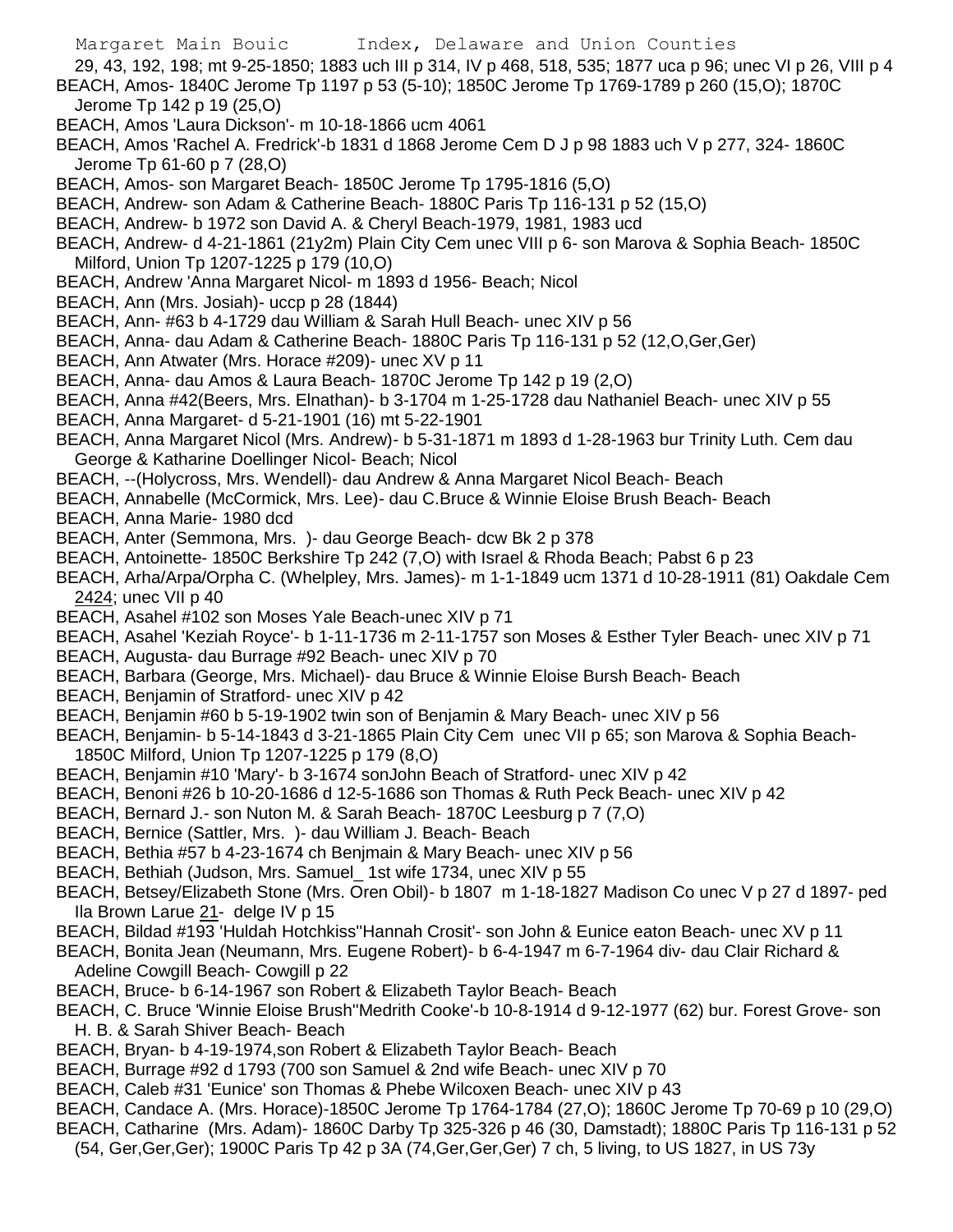- BEACH, Catharine- dau Henry & Jane Beach- 1850C Jerome Tp 1773-1793 p 260 (6,O)
- BEACH, Catherine- dau Henry & Christiana Beach- 1860C Jerome Tp 91-90 p 13(16,O)
- BEACH, Catharine (Westitter, or Westweller, Mrs. Taylor)- m 10-7-1869 ucm 4613
- BEACH, Chalotte (Pinny, Mrs. Levi)- m 2-8-1804 onwq I
- BEACH, Charlotte Diane- b 7-29-1947 dau Elmer E. & Eleanor Grove Beach- Weiser p 688
- BEACH, Charles L.- d 2-20-1865 (16-7-8)- son Henry & Jane Beach- 1850C Jerome Tp 1773-1793 p 263
- (2,O); 1860C Jerome Tp 91-90 p 13 (11,O); hjt p 202
- BEACH, Chertra- dau Margaret Beach- 1850C Jerome Tp 1795-1816 p 263 (9,O)
- BEACH, Cheryl J. (Mrs. David A.)- Beach; 1979, 1981, 1983 ucd
- BEACH, Chester- 1860C Jerome Tp 71-70 p 10 (19,O)
- BEACH, Chloe Arvilla- d 5-22-1865 (2y 11d) Jerome Cem D J p 98
- BEACH, Christiana (Mrs. Henry)- 1860C Jerome Tp 91-90 p 13 (46, Vt)
- BEACH, Christina- b 1970(1) dau David A. & Cheryl Beach- Beach; 1979, 1981, 1983 ucd
- BEACH, Clair Richard 'Adeline Cowgill'- b 4-24-1912 m 5-8-1937- div- Cowgill p 21
- BEACH, Clarence- 1870C Jerome Tp 27 p 4 (16,O)
- BEACH, Clarissa (Platt, Mrs. Eli)- m 7-22-1836 dcn
- BEACH, Conrad 'Elizabeth Doellinger'- Beach
- BEACH, Daniel Alan- b 9-22-1955 son Elmer E. & Eleanor Grove Beach- Weiser p 688
- BEACH, Daniel #41 'Hester Curtiss'- b 1-15-1700 m 1724 son Nathaniel & Sarah Porter Beach unec XIV p 55
- BEACH, David- 1840C Radnor Tp p 100 (20-30)- delge IV p 4
- BEACH, David #37 'Hannah Sherman'- b 5-15-1692 m 1717 son Nathaniel & Sarah Poerter Beach- unec XIV p 55
- BEACH, David A. 'Cherul J.'- b 6-24-1946 son Robert & Esther Marie Scheiderer Beach- Rausch 152322, III p 294; 1949, 1979, 1981, 1983 ucd
- BEACH, David- son Israel Beach- dcw Bk 4 p 40
- BEACH, Deberah Lee Wittmer (Mrs. Edwin Earl)- b 12-31-1948 m 6-21-1970- Cowgill p 22
- BEACH, Deliverance How (Mrs. Gershom #30)- unec XIV p 43
- BEACH, Dinah #50 b 10-14-1713 dau Isaac & Hannah birdsey Beach- unec XIV p 55
- BEACH, Dinah Sperry (Mrs. Moses #95)- m 3-19-1756 unec XIV p 71
- BEACH, Doug- b 1963 son John R. & Anna Marie Beach- 1980 dcd
- BEACH, Prof. Earl E. 'Vivian Stout'- d 4-16-1974 (64) bur. N.C.- Beach
- BEACH, Ebenezer #21 b 9-14-1692 son John & Hannah Staples Beach- unec XIV p 43
- BEACH, Edith- 1880C Delaware Tp p 490C
- BEACH, Edward- son Andrew & Anna Margaret Nicol Beach- Beach
- BEACH, Edward- son Henry & Christiana Beach- 1860C Jerome Tp 91-90 p 13 (8,O)
- BEACH, Edward- brother Kathryn Beach Holycross- Beach
- BEACH, Edwin Earl 'Deberah Lee Wittmer'- b 6-14-1952 m 6-21-1970 son Clair Richard & Adeline Cowgill Beach- Cowgill p 22
- BEACH, E. J. Snider (Mrs. Dr. J. N.)- m 6-1-1858 mt 6-9-1858
- BEACH, Eleanor Grove (Mrs. Elmer E.)- b 2-10-1919 m 4-27-1938 dau George Parker & Lottie Belle Hagan Grove- Weiser p 688
- BEACH, Elihu #104 b 12-14-1734 son Nathan & Jemima Curtis Beach- unec XIV p 71
- BEACH, Elijah- Pabst O
- BEACH, Elisa- dau Henry & Jane Beach-1840C Jerome Tp 1198 (-5); 1850C Jerome Tp 1773-1793 p 260  $(12,0)$
- BEACH, Eliza Jane Scott (Mrs. Melville)- m 11-16-1851 dcm dau Clark & Flora Beckley Scott- Scott 8
- BEACH, Eliza J. (O'Hara, Mrs. William W.)- 1859; unec IV p 9
- BEACH, Eliza J. Ross (Mrs. John A.)- m 3-3-1875 ucm 5657; mt 3 p 11
- BEACH, Eliza (Latham, Mrs. S. D.)-lic 10-24-1859 ucm 2941; mt 11-9-1859 unec IV p 9
- BEACH, Eliza- dau Morris & Sarah Beach- 1850C Porter Tp 3127 (3,O)
- BEACH, Elizabeth- rtc p 8
- BEACH, Elizabeth- b 1807 d 1897 Oller Cem p 1; Powell p 80
- BEACH, Elizabeth Ann Taylor (Mrs. Robert)- b 4-24-1947 dau George Wakefield & Elizabeth Moser Taylor-Genther p 89-90
- BEACH, Elizabeth Bruin (Mrs. Alonzo)- m 7-2-1848 ucm 1324 unec VII p 39
- BEACH, Elizabeth Doellinger (Mrs. Conrad)- Beach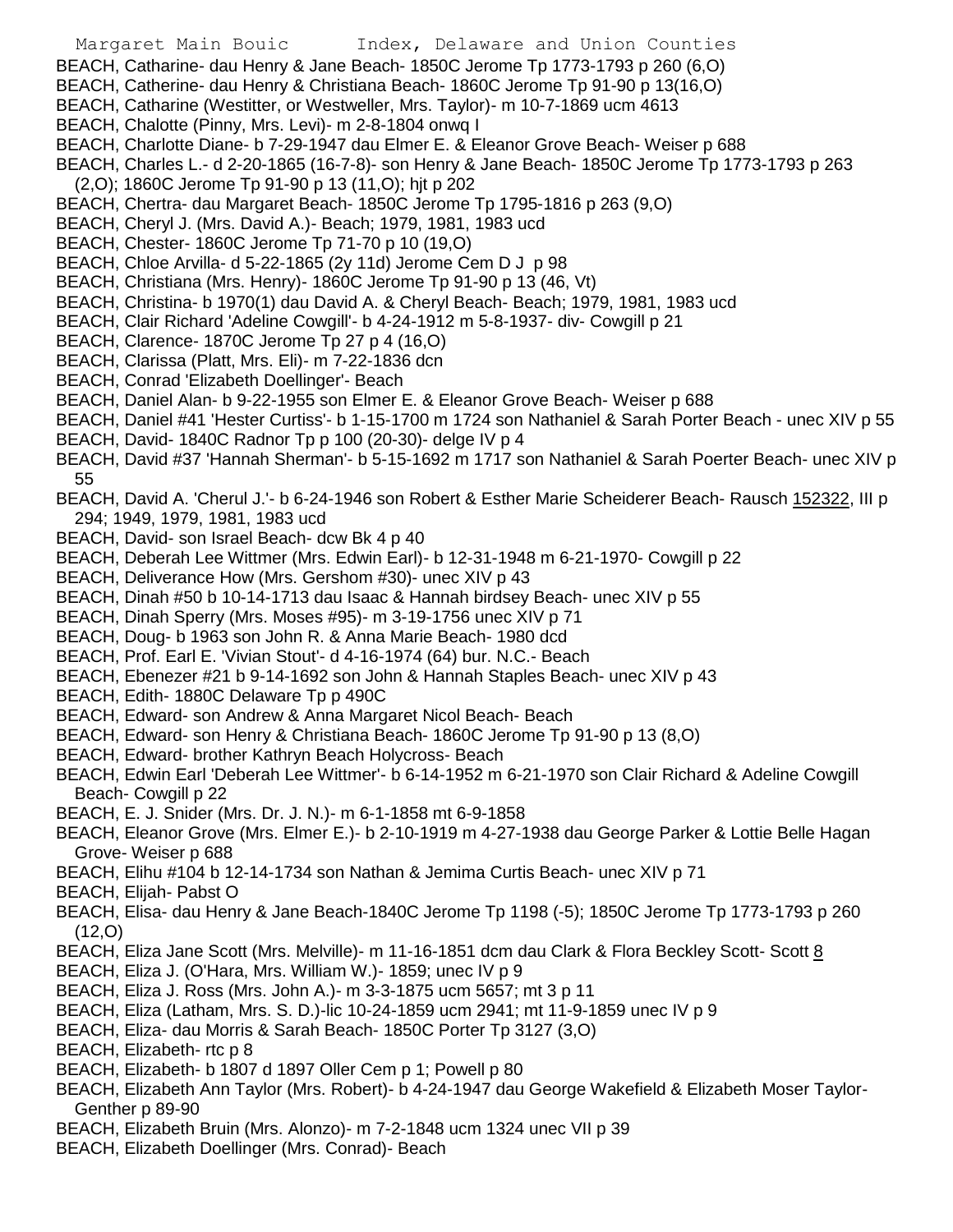- Margaret Main Bouic Index, Delaware and Union Counties BEACH, Elizabeth (Fuller, Mrs. Rev. Dr.)- dau Burrage #92 Beach- unec XIV p 70 BEACH, Elizabeth- dau George Beach- dcw Bk 2 p 378 BEACH, Elizabeth (Harrington, Mrs. Alvin)- m 7-4-1833 Madison Co d 3-30-1882 (64-10-5) Plain City Cemunec VII p 23, 53 BEACH, Elizabeth (Herren, Mrs. )- sister Kathryn Beach Holycross- Beach BEACH, Elizabeth #36 b 11-11-1689 dau Nathaniel & Sarah Porter Beach- unec XIV p 55 BEACH, Elizabeth (Mrs. Obil,Sr.)- d 9-30-1829 (64y3m) Plain City Cem unec VIII p 4 BEACH, Elizabeth #1 (Preston, Mrs. Eliaseph)- b 3-8-1652 dau John Beadh of Stratford, unec IXV p 42, 43 BEACH, Ella- 1880C Union Tp 94 p 16 (20,O,O,O) BEACH, Ella A. (Mrs. Ernest)- b 10-1867 1900c Jerome Tp 108-115 p 5A 932,O,O,O\_ m 11y, no ch BEACH, Ella- dau Amos & Rachel Beach- 1860C Jerome Tp 61-60 p 7 (7,O) BEACH, Ella Collier (Mrs. Joseph)-m 9-3-1865 ucn 3775 1870C Jerome Tp 138 p 19 (20,O); D J p 97 BEACH, Ella M.- dau Nuton M. & Sarah Beach- 1870C Leesburg Tp 57-58 p 7 (9,O) BEACH, Ella (Preston, Mrs. Loamina R)-m 8-12-1869 ucm 4585 dau Amos & Rachael A. Frederick Beach-1883 uch V p 324 BEACH, Ella Wilson- d Jan 1961 (93) bur. Forest Grove- dau William & Mary Wilson- Beach BEACH, Ellen- Pabst O BEACH, Ellie Mrs. (Speakman, Mrs. Hayes)- m 2-5-1874 ucm 5433 BEACH, Ellie McIntire (Mrs. Marshal G.)- m 5-25-1866 3973 BEACH, Elmer E. 'Eleanor Grove'- m 4-27-1938- Weiser p 688 BEACH, Elnathan #46 'Abigail Ufford''Hannah Cook'- son Isaac & Hannah Birdsey- Beach- unec XIV p 55, 56, 70, XV p 11 BEACH, Elnathan #188 'Abigail Atwater'- b 8-30-1760 son John & Eunice Eaton Beach- unec XV p 11 BEACH, Elnathan #80 b 7-21-1723 d 5-18-1754 son Elnathan & Abigail U fford Beach- unec XIV p 56 BEACH, Emery- 1880C Delaware Tp p 533C BEACH, Emery- son Amos & Rachel Beach- 1860C Jerome Tp 61-60 p 7 (4,O) BEACH, Emily- dau Marova & Sophia Beach- 1850C Milford, Union Tp 1207-1225 p 179 (12,O) BEACH, Emma I .- dau Melville & Eliza Jane Scott Beach- Scott 27 BEACH, Emma- dau Ambos & Ruth Beach- 1860C Jerome Tp 71-70 p 10 (1,O) BEACH, Emma Elizabeth- dau Orson C. & Sarah Burnham Beach- delge IV p 15 BEACH, Emma- dau Rachel Beach- 1870C Jerome Tp 183-175 p 24 (14,O) BEACH, Emma- d 8-17-1847- Jerome Cem Un Al P 98 dau Kilbourn & Margaret A. BEACH, Emma Elizabeth (Brown, Mrs. William Jackson)- b 9-17-1866 m 1887 d 12-19-1941- ucc Ila Brown LaRue 5; unec IV 31, 62; 1985 uch p 19 BEACH, Emory- son Amos & Rachael A. Frederick Beach- 1883 uch V p 324 BEACH, Eora Chenena (Henry, Mrs. Leroy)- dau Melville & Eliza Jane Scott Beach- Scott 28 BEACH, Ephraim #93 'Lydia'- b 8-2-1723 d 8-29-1751 son Moses & Esther Tyler Beach- unec XIV p 70 BEACH, Ephraim #35 'Sarah Patterson'- b 5-25-1687 m 1712 d 10-30-1717 son Nathaniel & Sarah Porter Beach- unec XIV p 55 BEACH, Ernest 'Ella A.'- b 10-1870 1900C Jerome Tp 108-115 p 5A (29,O,O,O) m 11y BEACH, Esther #88 dau Elnathan & Abigail Ufford Beach- unec XIV p 56 BEACH, Esther Marie Scheiderer (Mrs. Robert A.)- b 2-2/7-1920 m 1-2/3-1944 d 9-12-1993 (73) Trinity Ch. Cem- dau Edward J. & Magdalena B. Gase Scheiderer- Rausch 1523, II p 273, III p 294;D J Cem p 84; 1949 ucd BEACH, Esther #97- b 5-16-1731 dau Moses & Esther Tyler Beach- unec XIV p 71 BEACH, Esther Tyler (Mrs. moses)- m 9-21/6-1722 d 9-16-1750 (55) unec XIV p 70 BEACH, Eugene Arthur- b 1-22-1884 Delaware Town son George C. & Oda J. Tone/Toan Beach- dcb BEACH, Eunice #59 b 8-3-1699 dau Benjamin & Mary Beach- unec XIV p 56 BEACH, Eunice #191 (Bradley, Mrs. Dan)- b 1-4-1766 dau John & Eunice Eaton Beach- unec XV p 11 BEACH, Eunice (Mrs. Caleb #31)- unec XIV p 43 BEACH, Eunice Eaton (Mrs. John)- unec XV p 11
- BEACH, Euphemia- b 9-1869- dau Nuton M. & Sarah Beach- 1870C Leesburg Tp 57-58 p 7 (8/12,O)
- BEACH, Euphemia- dau Morris M. & Martha Beach- 1870C Leesburg Tp 56-57 p 7 (32,O)
- BEACH, Ezmerelda N. (Durston, Mrs. Ward Sidney)- dau Melville & Eliza Jane Scott Beach- Scott 28
- BEACH, Flora A.- d 11-1-1879 (11-1-16) Jerome Cem D J p 97- dau Joseph & Ella Beach- 1870C Jerome Tp 138 p 19 (2,O)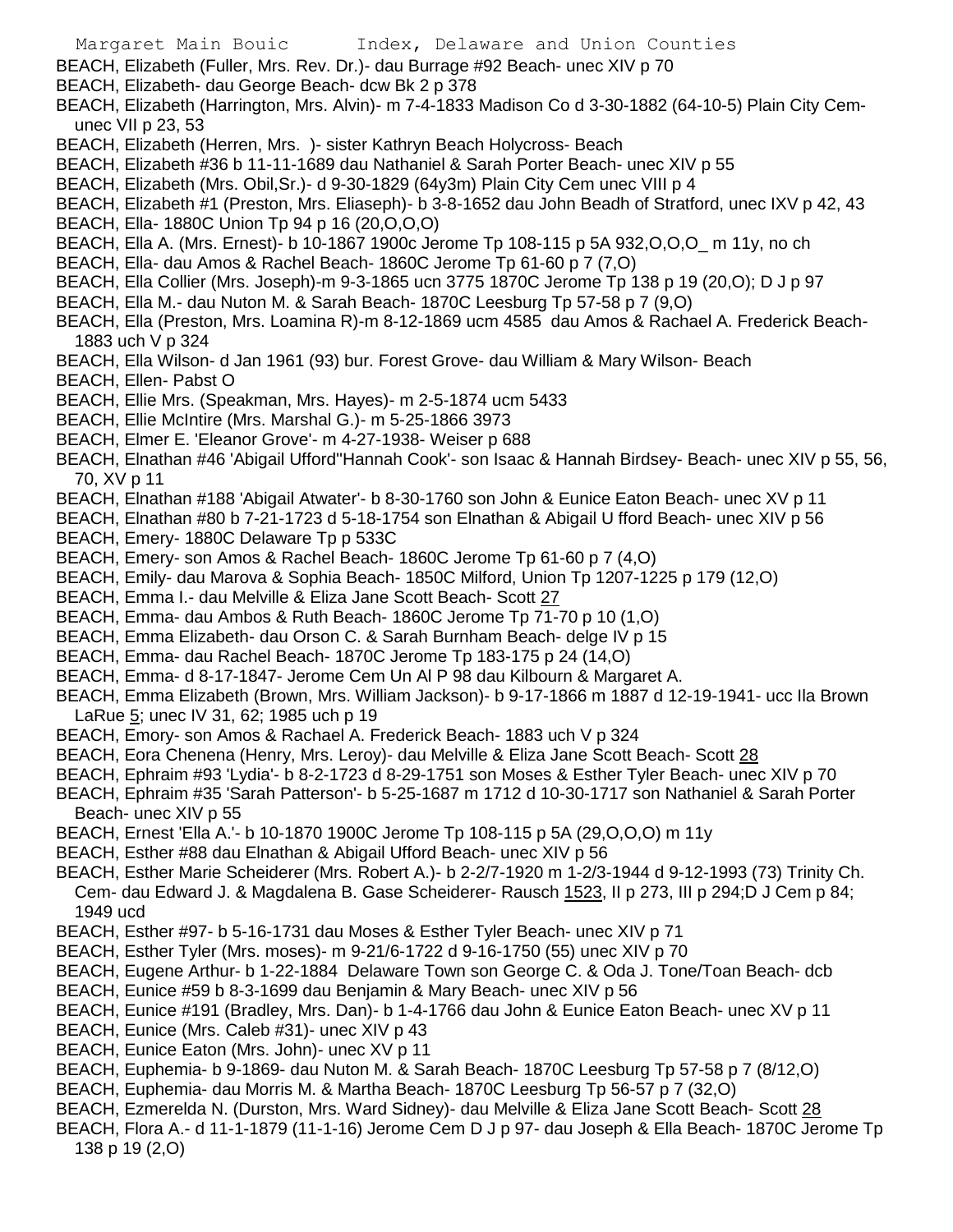BEACH, Flora I.- dau Melville Wesley & Phoebe Knapp Beach- Scott 56; Pabst 6 p 12; 3 p 32

- BEACH, Florilla- dau Horace & Candace A. Beach-1850C Jerome Tp 1764-1784 (3,O) 1860C Jerome Tp 70-69 p 10 (13,O)
- BEACH, Frances Gayheart (Mrs. John Richard)- b 5-12-1936 m 10-17-1959 dau Sidney & Samantha Sloan Gayheart- Cowgill p 21
- BEACH, Fred- son Amos & Laura Beach-b Nov. 1869; 1870C Jerome Tp 142 p 19 (6/12,O)
- BEACH, Fred A. 'Grace Donohoe'- b 10-10-1886 d 4-17-1960 Oakdale Cem II p 104(H-RH-19)- son Conrad & Elizabeth Doellinger Beach- Beach
- BEACH, Frederick C.- son Adam & Catherine Beach- 1880C Paris Tp 116-131 p 52 (17,O,Ger,Ger)
- BEACH, Gene Marie Ewing (Mrs. Willard Woodrow)- b 2-21-1918 dau Franklin Eugene & Anna Mary Zuber Ewing- Weiser p 692
- BEACH, George- b 10-1860 son Adam & Catherine Beach- 1880C Paris Tp 116-131 p 52 (19,O,Ger,Ger); 1900C paris Tp 42 p 3B (39,O,Ger,Ger)
- BEACH, George C.- 1880C Delaware Tp p 532A
- BEACH, George-'Mary' rs p 1; dcw Bk 2 p 378
- BEACH, George- son George Beach- dcw Bk 2 p 378
- BEACH, George E.- son Joseph & Ella Beach- d 10-21-1879 (13-4-2) Jerome Cem D J p 97; 1870C Jerome Tp 138 p 19 (4,O)
- BEACH, George d 12-6-1844 (89-8-27) Sunbury Cem Powell p 43
- BEACH, George W.- son Melville Wesley & Phoebe Kanpp Beach- Pabst 6 p 12 3 p 32 Scott 56
- BEACH, Georgia Ann- b 6-22-1944 dau Willard Woodrow & Gene Marie Ewing Beach- Weiser p 692
- BEACH, Gershom #30 'Deliverance How'- b 5-23-1697 son Thomas & Phebe Willcoxen Beach- unec XIV p 43, 71
- BEACH, Gershom #115 b 9-24-1729 son Gershom & Deliverance How Beach- unec XIV p 71
- BEACH, Grace Donohoe (Mrs. Fred)- b 12-13-1886 d 5-22-1978 Oakdale Cem II (H-RH-19) dau Joseph & Matilda Shirk Donohoe- Beach
- BEACH, Hannah Birdsey(e) (Mrs. Isaac #8) unec XIV p 42
- BEACH, Hannah Cook (Mrs. Elnathan #46) dau Samuel Cook- unec IX p 55, 56
- BEACH, Hannah Cook (Mrs. Timothy #27) m 11-25-1713 unec XIV p 43
- BEACH, Hannah #83 b 11-12-1728 dau Elnathan & Abigail Ufford Beach- unec XIV p 56
- BEACH, Hannah #6 (Fairchild, Mrs. Zachariah)(Barret, Mrs. John)- dau John Beach of Stratford- unec XIV p 42
- BEACH, Hannah #49 b 5-26-1709 dau Isaac & Hannah Birdsey Beach- unec XIV p 55
- BEACH, Hannah Noble (Mrs. Uri)(Twiford, Mrs. ) b 9-11-1789 d 11-17-1854 Plain City Cem unec VIII p 4- dau Rev. Seth Noble- mt 12-13-1854
- BEACH, Hannah #186 (Rice, Mrs. Samuel) b 1-29-1756 m 2-15-1776- dau John & Eunice eaton Beach- unec XV p 11
- BEACH, Hannah Sherman (Mrs. David #37) m 1717 dau Matthew Sherman= unec IX p 55
- BEACH, Hannah Staples (Mrs. John)- m 1679 dau Thomas Staples- unec XIV p 43
- BEACH, Hannah #23 b 2-26-1680 d 9-18-1683 dau Thomas & Ruth Peck Beach- unec XIV p 42
- BEACH, Hannah (Tomlinson, Mrs. Zachariah)- b 2-12-1702 dau Joseph & Abiah Booth Beach- unec XIV 55
- BEACH, Harriet dau A. J. d 7-15-1822 (1-5-25) Plain City Cem- unec VIII p 7
- BEACH, Harriet- dau Henry & Chirstiana Beach- 1860C Jerome Tp 91-90 p 13 (6,O)
- BEACH, Harriet Atwood (Doty, Mrs. Stephen Louis)- dau Israel Beach- dcw Bk 4 p 40; dcq Marian Smith Hagelgans 15
- BEACH, H. A. 'Sarah Shriver'- Beach
- BEACH, H. B. 'Sarah Shriver'- Beach
- BEACH, H. Jr.- 1877 uca p 31
- BEACH, Henry- b 1893 Union Co d 9-25-1935 WW II Oakdale Cem II p 17
- BEACH, Henry- 1915 uch p 103, 217, 421; 1883 uch III p 314, V p 277, 284; uccp p 41 (1849)
- BEACH, Henry- prob. son George Beach- dcw Bk 2 p 378
- BEACH, Henry 'Christiana'- 1860C Jerome Tp 91-90 p 13 (47, Vt)
- BEACH, Henry H.- hjt p 42, 43
- BEACH, Henry 'Jane'-d 4-22-1862 (49) Jerome Cem D J p 98; 1840C Jerome Tp 1198 (20-30); 1850C Jerome Tp 1773-1793 p 260 (36, Vt)
- BEACH, Henry Vandman- d 1-17-1845 (14-9-24) Galena Cem son Israel & Rhoda Beach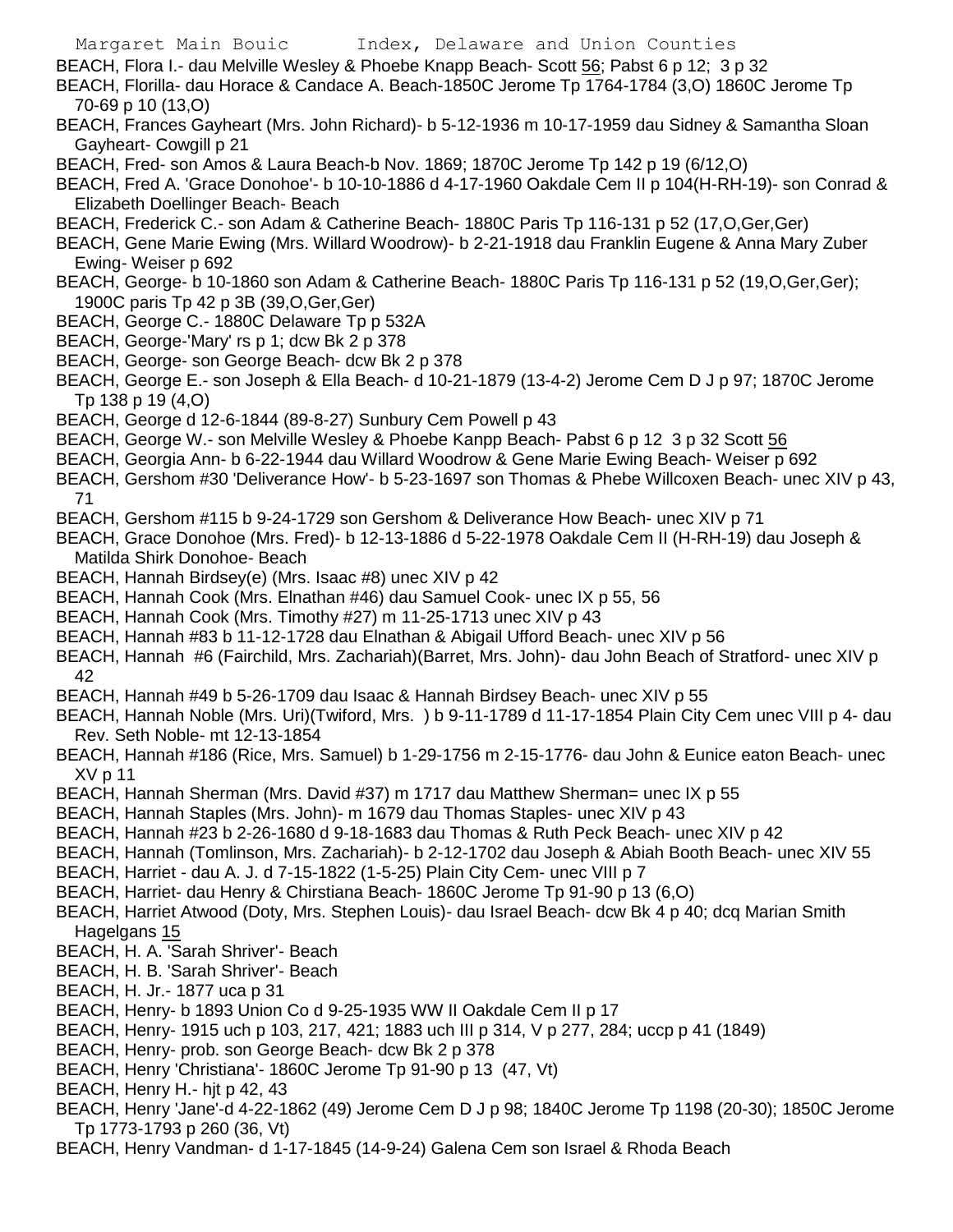- BEACH, Henry #65 b 5-1734 twin son William & Sarah Hull Beach- unec XIV p 56
- BEACH, Herbert- Beach; Powell p 16
- BRACH, Herman- d 12-7-1929 Liberty Tp uninf p 20
- BEACH, Herman- son A. J.- d 10-1-1823 (1y7d)- Plain City Cem- unec VIII p 7
- BEACH, Hester Ann (Domeny, Mrs. Ezra)- m 12-22-1842 Madison Co unec IX p 65
- BEACH, Hester Curtiss (Mrs. Daniel)- m 1724- dau Benjamin Curtiss- unec XIV p 55
- BEACH, Hester #22 b 5-3-1694 dau John & Hannah Staples Beach- unec XIV p 43
- BEACH, Hollis 'Mabel Sitler'- Weiser p 605
- BEACH, Horace #209 'Ann Attwater'- b 4-11-1789- son John & Lucy Cornwall Beach- unec XV p 11
- BEACH, Horace 'Candace A.'- 1850C Jerome Tp 1764-1784 (28,O); 1860C Jerome Tp 70-69 p 10 (29,O);
- 1883 uch IV p 468, 535; V p 278; uccp p 44; hjt p 45, 192; 1915 uch p 422; unec XIII p 47
- BEACH, Howard W.- son Nuton M. & Sarah Beach- 1870C Leesburg Tp 57-58 p 7 (4,O)
- BEACH, Huldah Hotchkiss (Mrs. Bildad #193)- unec XV p 11
- BEACH, Hulda Sherman (Mrs. James Eaton)- unec XV p 11
- BEACH, Ida (Mrs. Joe J.)- 1991 ucd
- BEACH, Irena- dau Ambos Beach- 1860C Jerome Tp 71-70 p 10 (8,O)
- BEACH, Isaac- dcw Bk 4 p 347(36)
- BEACH, Isaac #79 b 4-7-1721 d 1-27-1724 son Elnathan & Abigail Ufford Beach- unec XIV p 56
- BEACH, Isaac II- b 3-3-1725 d 10-13-1741 (16) son Elnathan & Abigail Ufford Beach- unec XIV p 56
- BEACH, Isaac #8 'Hannah Birdsey(e)' b 6-27-1659 son John Beach of Stratford- unec XIV p 42, 55, 56
- BEACH, Isaac #202 son James Eaton & Huldah Sherman Beach- unec XV p 11
- BEACH, Isaac #187 b 8-25-1758 d 12-1776 son John & Eunice Eaton Beach- unec XV p 11
- BEACH, Isaac #210 'Nancy Cooper'- b 6-5-1792 m 5-15-1823 son John & Lucy Cornwall Beach- unec XV p 11
- BEACH, Isaac #62 b & Bapt. 10-1726 son William & Sarah Hull Beach- unec XIV p 56
- BEACH, Isabella (Roberts, Mrs. Charles)- m 3-27-1855 dcm
- BEACH, Israel 'Hannah Barrett'- b 5-1705 son Nathaniel & Sarah Porter Beach- unec XIV p 43
- BEACH, Israel 'Rhoda'-d 1-28-1868 (77-3-13) Berkshire Cem; Powell p 5 Pabst Pion p 17, 18, 19, 23, 24, 26; 1908 dch p 380; 1835 men 8 #147 p 7 Berkshire Tp; 1840C Berkshire Tp p 178 (40-50);1850C Berkshire Tp
- (59 NJ); Pabst l p 11, 58; 3 p 31, 32, 34; 6 p 11, 14; dcw Bk 4 p 381(40) ; delge X p 33, War 1812 BEACH, J.- 1877 uca p 60
- BEACH, Dr. J. A.- 1852- unec IV p 20
- BEACH, James Eaton #189 'Hulda Sherman'- b 9-1762- son John & Eunice Eaton Beach- unec XV p 11
- BEACH, Jamie- dau Rolla & Loretta Beach- Beach
- BEACH, Jane T. (Mrs. Henry)- d 1-16-1892 )72-7-14) Jerome Cem D J p 97; 1840C Jerome Tp 1198 (20-30) 1850C Jerome Tp 1773-1793 p 260 (35, Vt)
- BEACH, Jason- unec XIV p 71
- BEACH, Jasper- son Morris & Sarah Beach- 1850C Porter Tp 3127 (11,O)
- BEACH, Jemima Cornwall (Mrs. Abijah #192)- unec XV p 11
- BEACH, Jemima Curtis (Mrs. Nathan #28) m 9-29-1713 unec IV p 43, 71
- BEACH, J. M.- ch Amos Beach- 1860C Jerome Tp 71-70 p 10 (10,O)
- BEACH, Joanna #114(Chittendon, Mrs. )- b 8-17-1724 dau Gershom & Deliverance How Beach- unec XIV p 71
- BEACH, Joanna- b 1976 dau David A. & Cheryl Beach-1979, 1981, 1983 ucd
- BEACH, Joanna #34 (Royce, Mrs. )- b 10-9-1705/1715 dau Thomas & Phebe Willcoxen Beach- unec XIV p 43
- BEACH, Joanne Durst- Beach
- BEACH, Joe J. 'Ida'- 1991 ucd
- BEACH, John of Stratford #1- unec XIV p 42
- BEACH, John- 1850C Porter Tp 3127 (7,O)
- BEACH, John #82 'Eunice Eaton'b 1733 son Elnathan & Abigail Ufford Beach- unec XIV p 56, XV p 110
- BEACH, John #2'Hannah Staples'- b 4-1654 m 1679 son John Beach of Stratford- unec XIV p 42
- BEACH, John H. 'Mary A.'- 1991 ucd
- BEACH, John #47 b 10-6-1700 d 3-19-1782 son Isaac & Hannah Birdsey Beach- unec XIV p 55
- BEACH, John- b 1967 son John R. & Anna Marie Beach- 1980 dcd
- BEACH, John A. 'Eliza J. Ross'- m 3-3-1875 ucm 5657; mt 3 p 11
- BEACH, John 'Lucy Cornwall''Lois Doolittle'- #190 b 5-1764 son John & Eunice Eaton Beach- unec XV p 11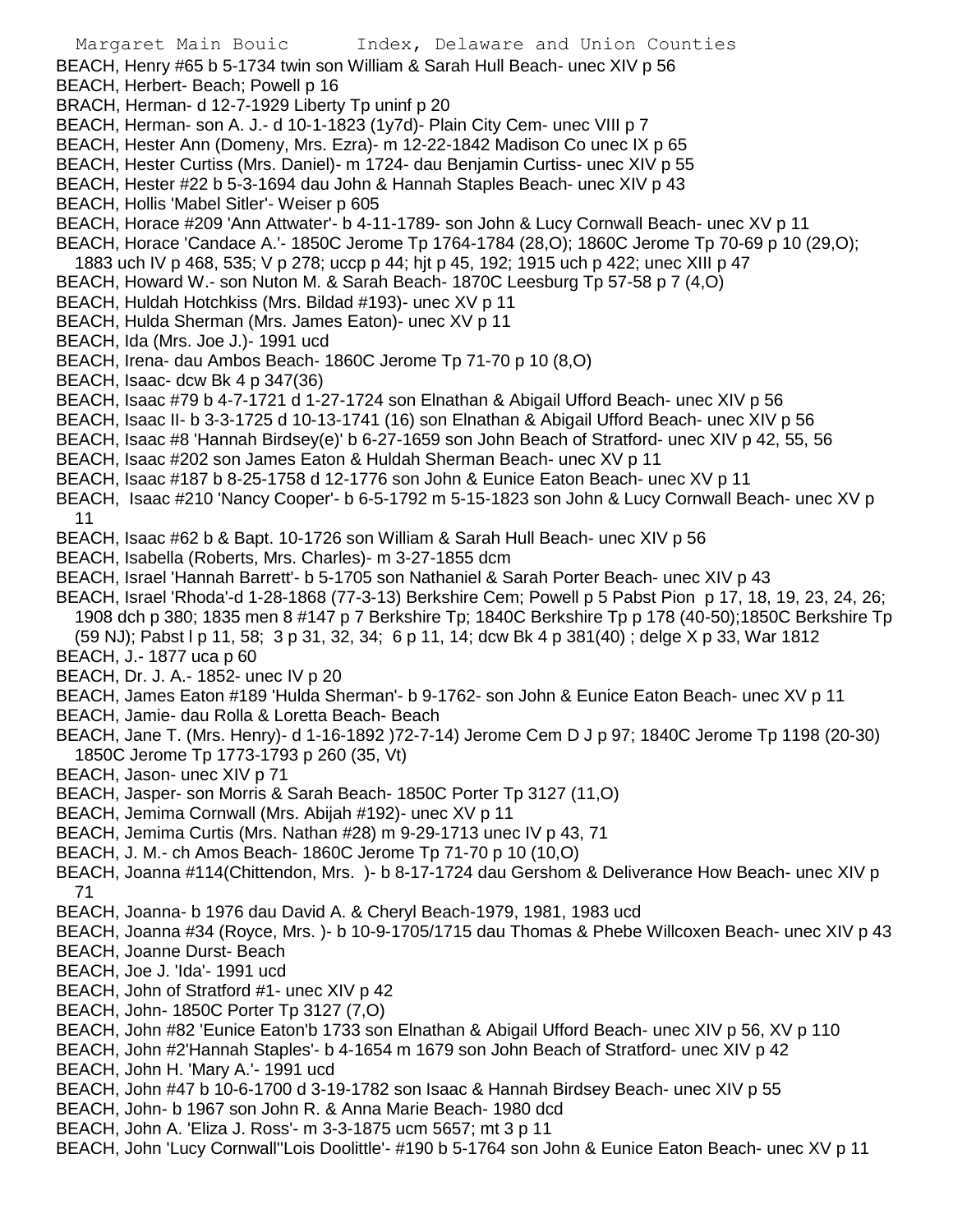BEACH, John #212 'Polly Prescott'- b 7-16-1794 m 2-14-1819 d 10-17-1849 son John & Lucy Cornwall Beachunec XV p 11

- BEACH, John R. 'Anna Marie'- 1980 dcd
- BEACH, Dr. John N.'E. J. Snider'- m 6-1-1858 mt 6-9-1858 brother Dr. W. Morrow Beach- 1915 uch p 165; 1883 uch V p 233; 1850C Darby Tp 1670-1690 p 247 (21,O)
- BEACH, John- son Andrew & Anna Margaret Nicol Beach- Beach
- BEACH, John H.- son C. Bruce & Winnie Eloise Brush Beach- Beach
- BEACH, John Richard 'Frances Gayheart'- b 10-16-1937 m 10-17-1959 son Clair Richard & Adeline Cowgill Beach- Cowgill p 21
- BEACH, Joseph- 1908 dch p 32
- BEACH, Joseph- lost 2 ch, scarlet fever & Diptheria- Madison Democrat 11-5-1879, unec XII p 8
- BEACH, Joseph #9 'Abiah Booth'- b 2-5-1671 son John Beach of Stratford- unec XIV p 42, 55
- BEACH, Joseph #55 son Joseph & Abiah Booth Beach- unec XIV p 55
- BEACH, Joseph- son Margaret Beach- 1850C Jerome Tp 1795-1817 p 263 (8,O); hjt p 192, 193, 202; 1883 uch IV p 460, 468; Jerome Cem D J p 97
- BEACH, Joseph 'Ella Collier'- m 9-3-1865 ucm 3775; 1883 uch IV p 535; 1860C Jerome Tp 52-50 p 7 (16,O); 1870C Jerome Tp 138 p 19 (26,O)
- BEACH, Joseph #99 b 6-10-1714 son Nathan & Jemima Curtis Beach- unec XIV p 71
- BEACH, Josiah 'Anna'- uccp p 28 (1844)
- BEACH, Josiah #38 'Patience Nichols'- b 8-18-1694 m 1722 son Nathaniel & Sarah Porter Beach- unec XIV p 55
- BEACH, Judith- dau Horace & Candace A. Beach-1850C Jerome Tp 1764-1784 (5,O) 1860C Jerome Tp 70-69 p 10 (14,O)
- BEACH, Judith (Mrs. Amos)- d 4-3-1857 Jerome Cem D J Cem;1840C Jerome Tp 1197 (40-50); 1850C Jerome Tp 1769-1789 p 260 (59, Mass)
- BEACH, Julana Wheeler (Mrs. Obil)- m 4-10-1828 unec V p 28
- BEACH, Julany (Beard, Mrs. John)- lic 4-30-1846 ucm 1128 mt 9-25-1850
- BEACH, Kathleen (Crothers, Mrs. )\_- sister C. Bruce Beach- Beach
- BEACH, Kathryn (Holycross, Mrs. Wendell H.)- d 1982 Milford Cem- Beach; Holycross
- BEACH, Keziah Royce (Mrs. Assahel)- m 2-11-1757- unec XIV p 71
- BEACH, Capt. Kilbourne (Kiburne)'Margaret'- d 2-1-1850 (30-1-19) Jerome Cem D J p 99- son Amos Beachhjt p 29, 43, 46, 59; 1915 uch p 418, 422; mt 9-25-1850; 1883 uch V p 277, 286; 1840C Jerome Tp 1199 (20-30); unec VI p 32, XIII p 20
- BEACH, Kirk- stepson Hays Speakman- 1880C Marysville 456-502 p 35 (14,O,O,O) p 0103
- BEACH, Larry (66-1983)- Beach
- BEACH, Laura Dickson (Mrs. Amos)-m 10-18-1866 ucm 4061; 1870C Jerome Tp 142 p 19 (26,O)
- BEACH, Laura #201 dau James Eaton & Huldah Sherman Beach- unec XV p 11
- BEACH, Lauren M. 'Rebecca Van Auken'- m 12-31-1835 dcm
- BEACH, Lee Roy- son Melville Wesley & Phoebe Knapp Beach- Scott 55
- BEACH, Lewis- Pabst O
- BEACH, Linda Kay- b 9-3-1951 dau Elmer E. & Eleanor Grove Beach- Weiser p 688
- BEACH, Linda Sue (Beachy, Mrs. Randall Keith)- b 1-2-1963 m 5-22-1982 dau John & Linda Thomas Beach-Beach; Beachy
- BEACH, Linn- son M. P. & S. d 5-3-1861 (8m20d) Plain City Cem- unec VIII p 5
- BEACH, Lisa Ann (Conner, Mrs. Steven)- m 1-27-1990 dau Mr. & Mrs. Timothy Van Dyke- Conner
- BEACH, Lisa (15-1984)- dau Joanne Durst Beach- Beach
- BEACH, Lois #87 (Cook, Mrs. Col. Thaddeus)- b 8-18-1732 d 4-4-1753 dau Elnathan & Abigail Ufford Beachunec XIV p 56
- BEACH, Lois Doolittle (Mrs. John #190)- unec XV p 11
- BEACH, Lois Ives (Mrs. Moses Yale #108)- unec XIV p 71
- BEACH, Lois #195 (Lawrence, Mrs. Calvin)- b 12-1774 dau John & Eunice Eaton Beach- unec XV p 11
- BEACH, Lois #96 b 4-29-1729 d 1-4-1731 dau Moses & Esther Tyler Beach- unec XIV p 70
- BEACH, Lorenzo- 1850C Darby Tp, unec XIII p 47
- BEACH, Loretta (Mrs. Rolla)- Beach
- BEACH, Lori Jo- b 7-25-1959 dau Elmer E. & Eleanor Grove Beach- Weiser p 688
- BEACH, Lorraine #214 'Minerva Porter''Sarah Elizabeth Plant'- b 3-24-1802 m(1) 11-20-1823 son John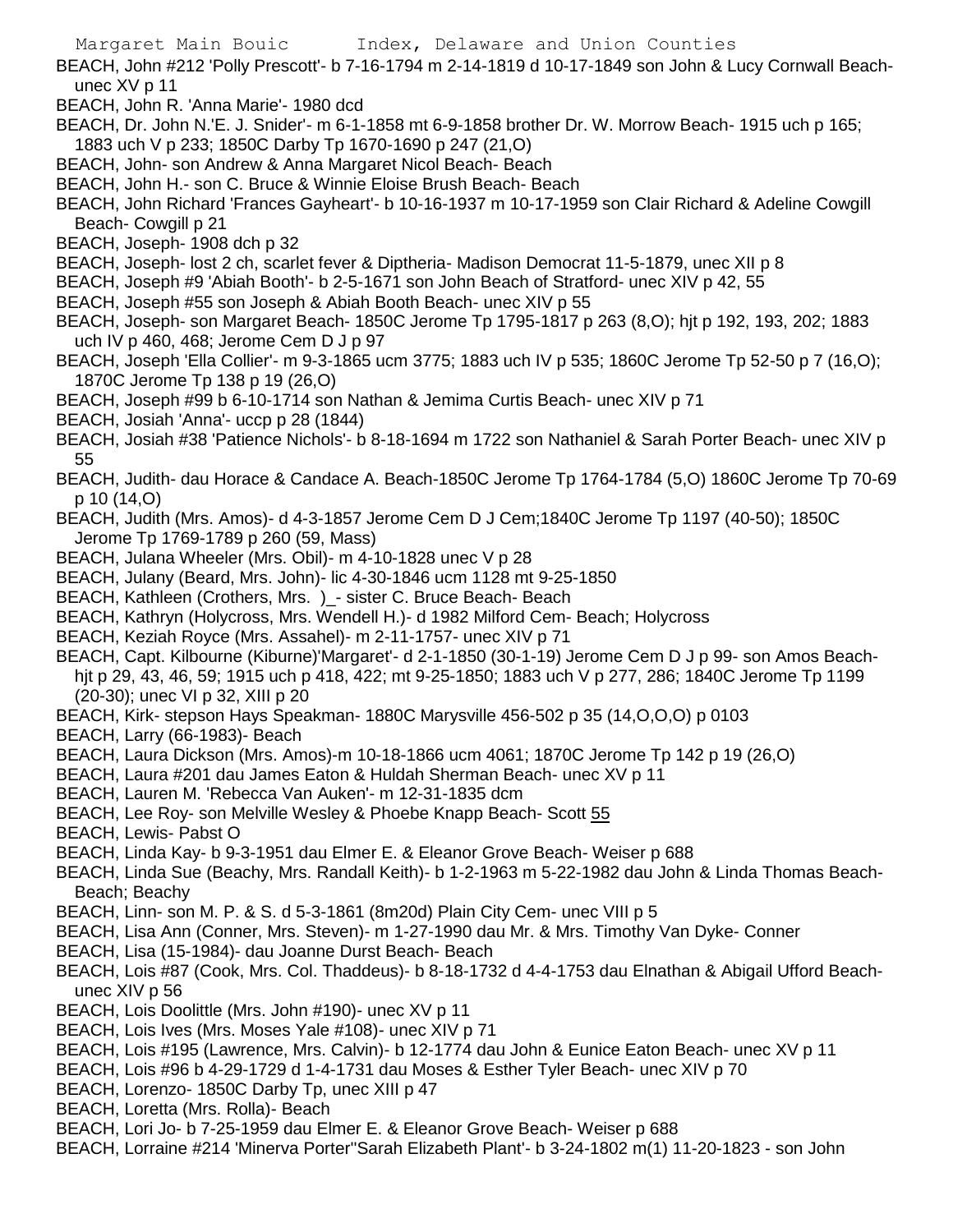Beach - unec XV p 11

- BEACH, Louie- 1880C Concord Tp p 269C
- BEACH, Louisa (Mrs. Alonzo)- b 1832 Oller Cem p 1; Powell p 80
- BEACH, Lucretia Yale (Mrs. Moses Sperry #106)- d 1800 dau Elihu & Lucretia Stanley Yale- unec XIV p 71
- BEACH, Lucy Ann #215 (Rhodes, Mrs. Samuel Porter)- b 12-15-1810 m 4-26-1829 d 8-17-1845 dau John Beach- unec XV p 11
- BEACH, Lucy Clark (Mrs. W. T.)- dau Shepherd & Hannah Barney Clark- dumch p 78; 1915 uch p 919
- BEACH, Lucy Cornwall (Mrs. John #190)- unec XV p 11
- BEACH, Lucy E. Wilson (Mrs. W. Morrow)- m 6-12-1860 mt 6-27-1860
- BEACH, Lydia #101 b 2-26-1719 dau Nathan & Jemima Curtis Beach- unec XIV p 71
- BEACH, Lydia-d 8-2-1842 (2y 1d) dau H. & P.-Sunbury Cem Powell p 43
- BEACH, Mabel Sitler (Mrs Hollis)- b 12-23-1903 dau Robert & Lulu May Zeller Stiler- Weiser p 605
- BEACH, Manvill- 1835 men 8 #148 p 7 Berkshire Tp
- BEACH, Mardya- d 10-9-1851 (43y10m)- Plain City Cem unec VIII p 7
- BEACH, Margaret Nicol (Mrs. Phillip)-dau George & Katherine Doellinger Nicol- Nicol; Beach
- BEACH, Margaret J. (Snider, Mrs. Isaac G.)- m 7-4-1867 ucm 4208
- BEACH, Margaret (Mrs. Kilbourne)- d 10-1-1854 (36-7-3) Jerome Cem D J p 99; 1840C Jerome Tp 1199 (20-30); 1850C Jerome Tp 1795-1817-p 263 (31, Va)
- BEACH, Margaret- dau Morris & Sarah Beach- 1850C Porter Tp 3127 (9,O)
- BEACH, Margaret Perkins (Mrs. Aaron)- m 12-25-1864 dcm
- BEACH, Marguerite (Freed, Mrs. )- dau William J. Beach- Beach
- BEACH, Marietta Liggett (Mrs. Thomas M.)- div.- b 6-19-1891 dau Calvin & Mary Berger Liggett- Carr 1148122
- BEACH, Marilyn (Grinley, Mrs. )(Jados, Mrs. Steve)- dau C. Bruce & Winnie Eloise Brush Beach- Beach
- BEACH, Marova 'Sophia'-1883 uch V p 151 1850C Milford, Union Tp 1207-1225 p 179 (39, Vt)
- BEACH, Marshal G.'Ellie McIntire'-m 5-25-1866 ucm 3973- son Marova & Sophia Beach- 1850C Milford, Union Tp 1207-1225 p 179 (14,O)
- BEACH, Marshall M.- son A. & R. Beach- d 3-4-1873 (11-4-23) Jerome Cem D J p 98
- BEACH, Martha- Pabst O
- BEACH, Martha (Mrs. Morris M.)- 1870C Leesburg Tp 56-57 p 7 (57, Md)
- BEACH, Martha- dau Amos & Rachel A. Frederick Beach- 1883 uch V p 324; 1860C Jerome Tp 61-60 p 28 (1,O); 1870C Jerome Tp 183-175 p 24 (11,O)
- BEACH, Mary A. (Mrs. John H.)- 1991 ucd
- BEACH, Mary (Mrs. George)- dcw Bk 2 p 378; Pabst O
- BEACH, Mary (Mrs. William H.)- 1870C Jerome Tp 137 (20,O)
- BEACH, Mary- dau Henry & Jane Beach- 1840C Jerome Tp 1198 (-5); 1850C Jerome Tp 1773-1793 p 260 (14,O
- BEACH, Mary E.- dau Adam & Catharine Beach- 1860C Darby Tp 325-326 p 46 (2,O))
- BEACH, Mary (Andrews, Mrs. Daniel H.)- m 11-27-1880 ucm 6847;dau Amos & Rachael A. Frederick Beach-1883 uch V p 324
- BEACH, Mary Ann Crawford (Mrs. William H.)- m 11-7-1864 dcm
- BEACH, Mary Ann #90 b 7-31-1760 dau Samuel & Mary Beach- unec XIV p 56, 70
- BEACH, Mary (Mrs. Benjamin #10)- unec XIV p 42, 56
- BEACH, Mary- b 5-19-1702 dau Benjamin #10 & Mary Beach- unec XIV p 56
- BEACH, Mary (Curtis, Mrs. )(Mrs. Orson C.)- delge VI p 13
- BEACH, Mary #18 (Dunlap, Mrs. Archibald)(Smith, Mrs. )- b 7-14-1683 dau John & Hannah Staples Beachunec XIV p 43
- BEACH, Mary #48 b 12-16-1703 dau Isaac & Hannah Birdsey Beach- unec XIV p 55
- BEACH, Mary #3- b 9-1656 dau John Beach of Stratford- unec XIV p 42
- BEACH, Mary #105 (Kirkland, Mrs. Turhand)- b 2-14-1758 d 11-24-1792 dau Moses & Dinah Sperry Beachunec XIV p 71
- BEACH, Mary Margaret (Scheiderer, Mrs. Robert B.)(Sampson, Mrs. David)- b 11-8-1944 m 7-25-1964 dau Robert & Esther Marie Scheiderer Beach- Rausch 152321, III p 294; 1949 ucd; Beach
- BEACH, Mary dau Morris & Sarah Beach- 1850C Porter Tp 3127 (5,O)
- BEACH, Mary (Mrs. Samuel #85)- unec XIV p 56
- BEACH, Mary (Valentine, Mrs. James)- m 4-30-1854 ucm 2123
- BEACH, Maryemma- d 6-19-1873 (14-3-3) Jerome Cem D J p 89- dau Amos & Rachel Beach- 1870C Jerome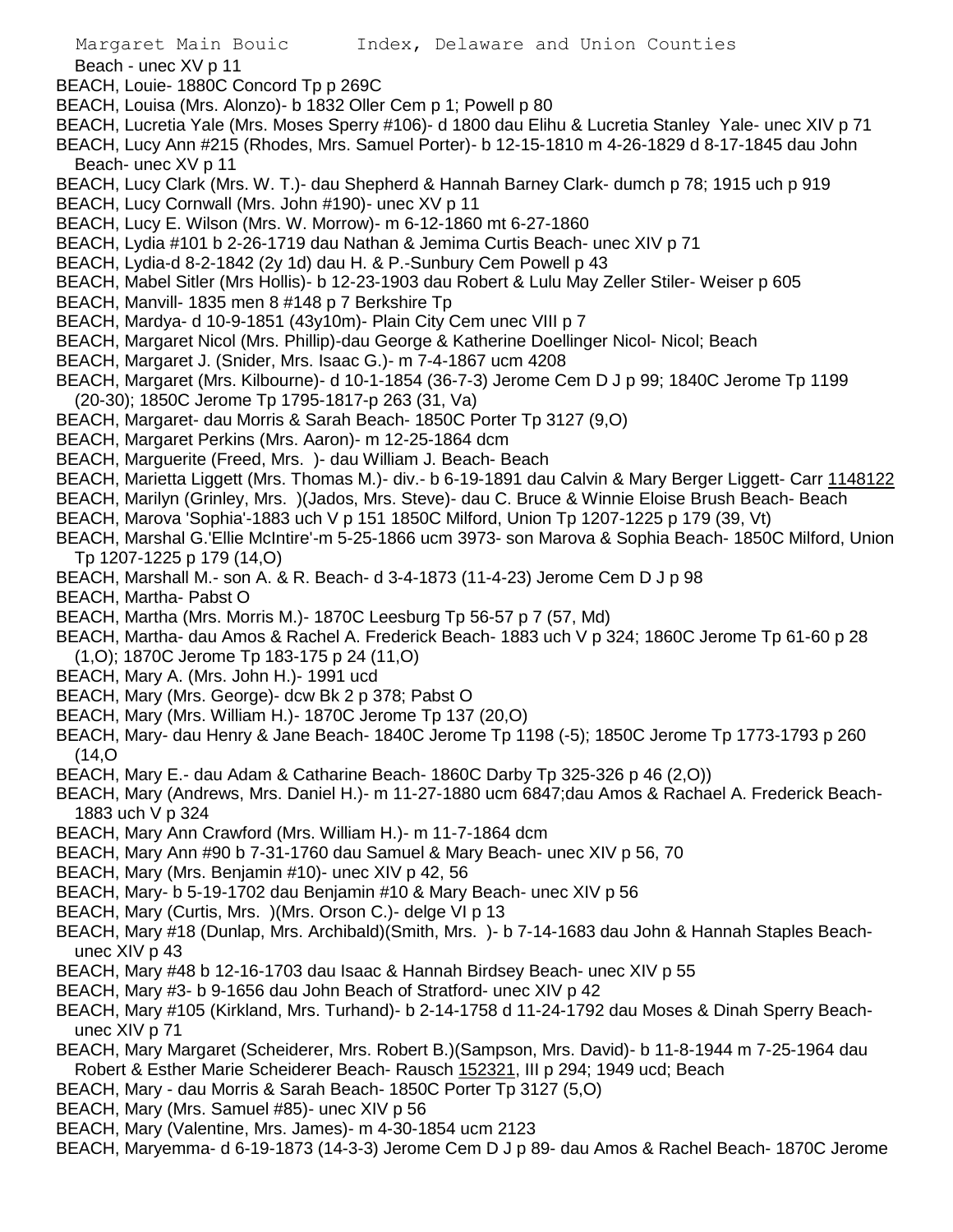Tp 183-175 p 24 (8,O)

- BEACH, Mascul- d 9-20-1867 (21-3-50 Plain City Cem- unec VII p 65- son Marova & Sophia Beach- 1850C Milford, Union Tp 1207-1225 p 179 (4,O)
- BEACH, Matilda- dau Amos & Rachael A. Frederick Beach- 1883 uch V p 324; 1870C Jerome Tp 183-175 p 24 (4,O); 1880C Jerome Tp 65 p 8 (14,O,O,O)
- BEACH, Matilda #213 (Cooley, Mrs. John H.)- b 2-13-1799 dau John Beach #190- unec XV p 11
- BEACH, Matt- b 1971 son John R. & Anna Marie Beach- 1980 dcd
- BEACH, Mattie (McKitrick, Mrs. John)- b 1861- McKitrick p 301
- BEACH, Mattie E.- dau M. P. & S.- b 4-10-1862 d 1-8-1865 Plain City Cem- unec VIII p 5
- BEACH, Medrith (Cooke, Mrs. )(Mrs. C. Bruce)- Beach
- BEACH, Mehitable- b 9-30-1690 dau John & Hannah Staples Beach- unec XIV p 43
- BEACH, Melva Eliza (Griffith, Mrs. George)- dau Melville & Eliza Jane Scott Beach- Scott 25
- BEACH, Melville- son Israel Beach- dcw Bk 4 p 40
- BEACH, Melville 'Eliza Jane Scott'- m 11-16-1851 dcm; 1840C Berkshire Tp p 180 (20-30); Scott (8)
- BEACH, Melville Wesley 'Phoebe Knapp'- 1850C Berkshire Tp 242 (38, NJ); Scott 23
- BEACH, Mildred (Crothers, Mrs. Walter L.)- d 1985 dau H. B. & Sarah Shriver Beach- Beach
- BEACH, Minerva Porter (Mrs. Lorraine #214) m 11-20-1823- unec XV p 11
- BEACH, Missouri- 1860C Jerome Tp 71-70 p 10 (13,O)
- BEACH, Morova- son Marova & Sophia Beach- 1850C Milford, Union Tp 1207-1225 p 179 (1,O)
- BEACH, Morris 'Sarah''Martha'- 1850C Porter Tp 3127 (45,O); 1870C Leesbrg Tp 56-57 p 7 (63, NJ)
- BEACH, W. Morrow 'Lucy E. Wilson'- m 6-12-1860 mt 5-30-1855; 6-27-1860
- BEACH, Moses #95 'Dinah Sperry'- b 11-8-1726 m 3-19-1756 son Moes & Esther Tyler Beach- unec XIV p 71
- BEACH, Moses #29 'Esther Tyler''Susannah'- b 2-19-1695 son Thomas & Phebe Willcoxen Beach- unec XIV p 43, 70, 71
- BEACH, Moses Sperry #106 'Lucretia Yale'- b 3-7-1776 d 1826 son Moses & Parthenia Tallman Beach- unec XIV p 71
- BEACH, Moses Yale ' ''Lois Ives'- b 1-1800 d 7-1-1868 son Moses Sperry & Lucretia Yale Beach- unec XIV p 71
- BEACH, M. P. 'S'- unec VIII p 5
- BEACH, Nathan #28 'Jemima Curtis'- b 8-18-1692 m 9-29-17173 son Thomas & Phebe Willcoxen Beach- unec XIV p 43, 71
- BEACH, Nathan #102 b 5-28-1719 son Nathan & Jemima Curtis Beach- unec XIV p 71
- BEACH, Nathaniel #39 'Sarah Burton'- b 12-22-1696 m 1720 d 1734 son Nathaniel & Sarah Porter Beachunec XIV p 55
- BEACH, Newton 'Sarah'- son Morris & Sarah Beach- 1908 dch p 409; 1850C Porter Tp 3127 (14,O); 1870C Leesburg Tp 57-58 p 7 (34,O)
- BEACH, Obil,Sr.'Elizabeth'- d 10-5-1846 (88y) Rev. Soldier Plain City Cem unec VIII p 4
- BEACH, Obil O. 'Julana Wheeler'- m 4-10-1828 Madison Co unec V p 28; 1835 men 19 #57 p 29 Concord Tp
- BEACH, Obil O. 'Rachel Downing'- m 2-12-1838 Madison Co unec IV p 6, VIII p 4
- BEACH, Oren Obil 'Elizabeth/Betsy Stone'- m 1-18-1827 Madison Co unec V p 27; ped Ila Brown LaRue 20-delge IV p 15
- BEACH, Orfa C. (Whelpley, Mrs. James B.)- m 1-1-1849 d 10-28-1911 (81) Oakdale Cem 2424 dau Marove & Sophia Beach- 1850C Milford 1206-1224 (19,O)
- BEACH, Orson C. 'Mary Curtis'- m 1876 delge VI p 13
- BEACH, Orson C. 'Sarah Elizabeth Burnham'- b 8-26-1839 m 6-25-1863 d 2-7-1908- son Oren Obil & Elizabeth Stone Beach- delge IV p 15; ucc Ila Brown La Rue 10
- BEACH, ---dau Parley & Sarah Beach- d 8-8-1839 (1-3-22) Plain City Cem- unec VIII p 7- perhaps Parley & Sarah Converse
- BEACH, Parley 'Sarah'- unec VIII p 7
- BEACH, Patricia A. (Niederkohr, Mrs. Dennis L.)- m 10-11-1980 dau Herbert Beach- Beach
- BEACH, Pauline (Weaver, Mrs. Lt. David E.)- b 11-17-1949 m 8-10-1968 dau Robert & Esther Marie Scheiderer Beach- Rausch 152323, III p 294; Beach
- BEACH, Permelia- d 2-23-1848(16-2-6) dau H. & P.- Sunbury Cem; Powell p 43
- BEACH, Peter #58 b 9-14-1696 son Benjamin & Mary Beach- unec XIV p 56
- BEACH, Phebe (Rosecrans, Mrs. )- dau Israel Beach- dcw Bk 4 p 40
- BEACH, Phebe #33- b 5-23-1910 dau Thomas & Phebe Willcoxen Beach- unec XIV p 42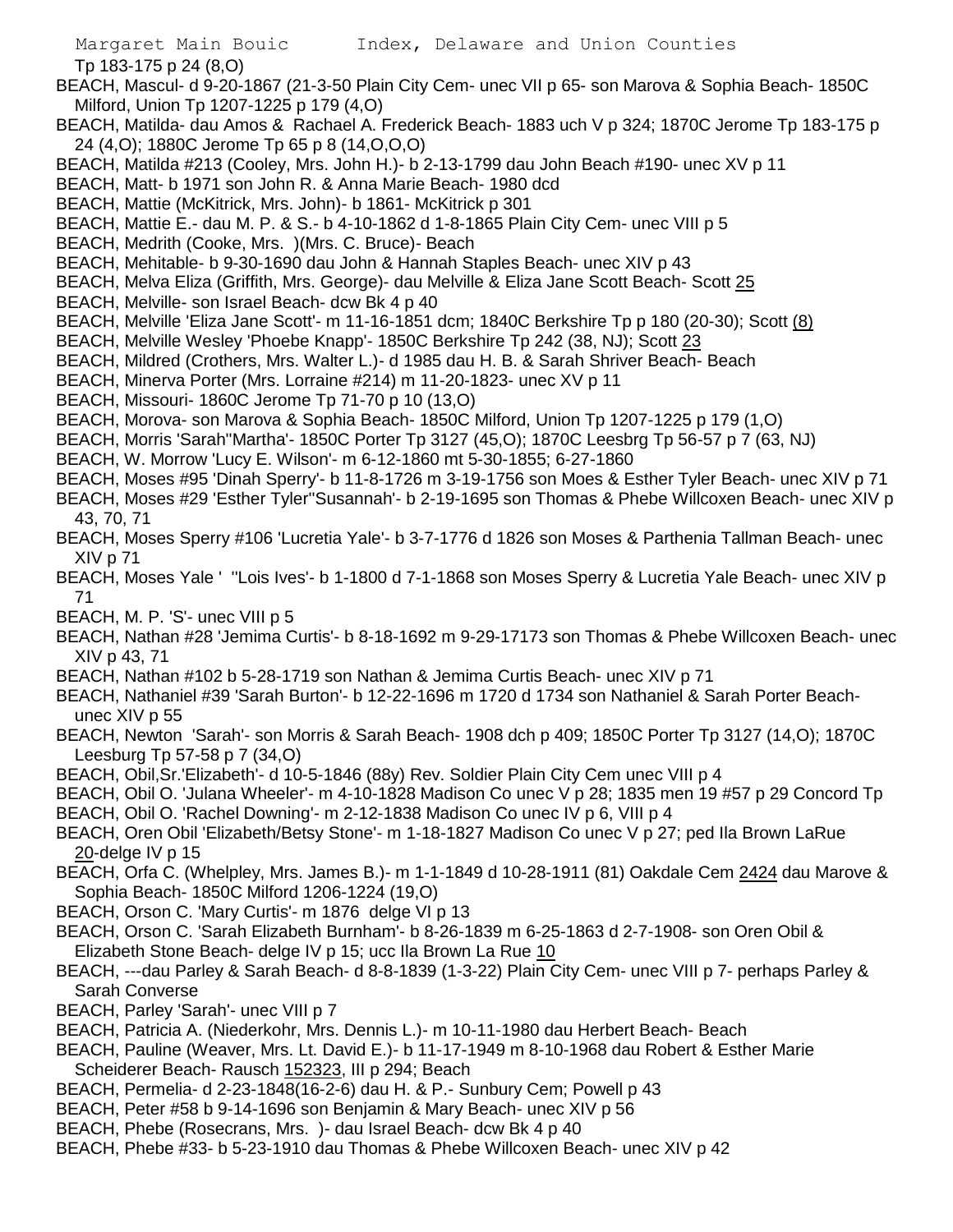BEACH, Phebe Willcoxen (Mrs. Thomas)- dau Timothy & Johanna Birdseye Beach- unec XIV p 42

BEACH, Phillip A.- son Adam & Catharine Beach- 1860C Darby Tp 325-326 p 46 (6,O); 1880C Paris Tp 116-131 p 52 (26,O,Ger,Ger)

- BEACH, Polly #200 dau James Eaton & Huldah Sherman Beach- unec XV p 11
- BEACH, Polly Wheeler (Mrs. Roswell)- m 10-16-1821 Madison Co- unec IV p 52
- BEACH, Rachael A.Frederick (Mrs.Amos)(Pickett, Mrs. Barton H.)-b 2-5-1835 m 3-11-1875 ucm 5645 mt 3 p 10;dau Jacob Frederick; 1883 uch V p 324; 1860C Jerome Tp 61-60 p 7 (25); 1870C Jerome Tp 183-175 p 24 (35,O)1
- BEACH, Ramona Mae (Mrs. Walter H.)- d 10-14-1979 (50)- Beach
- BEACH, Randy M.- son Rolla M. & Loretta Beach- Beach
- BEACH, Rebecca Van Auken (Mrs. Lauren M.)- m 12-31-1835 dcm
- BEACH, Renee Lynn- b 5-18-1961 dau John Richard & Frances Gayheart Beach- Cowgill p 21
- BEACH, Rhoda- 1850C Union Tp 1268-1267 p 190 (21,O)
- BEACH, Rhoda (Mrs. Israel)- d 1-15-1871 Berkshire Cem Powell p 5; 1850C Berkshire Tp (60, NJ); Pabst Pion I p 18, 25; Pabst l p 11, 58; 3 p 34; 6 p 12, 14; dcw Bk 4 p 381(40)
- BEACH, Rhonda L.(Tyree, Mrs. Jerry G.)- m 12-19-1982 dau Rolla M. & Loretta Beach- Beach
- BEACH, Richard of Stratford- unec XIV p 42
- BEACH, Richard Eugene- b 6-24-1965 son John Richard & Frances Gayheart Beach- Cowgill p 21
- BEACH, Riley- Pabst O
- BEACH, Robert B. Jr.- son Robert B. Beach- Beach; engaged to Kathleen A. Reinhard
- BEACH, Robert 'Elizabeth Ann Taylor'- b 1-15-1948 Plain City- Genther p 90
- BEACH, Robert 'Esther Marie Scheiderer'- b 10-10-1919 m 1-2-1944 d 10-12-1957- Trinity Lutheran Cem D J p 84;Rausch (15232), III p 294; Beach 1949 ucd
- BEACH, Robert B.- son C. Bruce & Winnie Eloise Brush Beach- Beach
- BEACH, Roena (Mrs. Obelo)- d 7-1839 (28y3m) Plain City Cem- unec VIII p 4, 38
- BEACH, Rolla M.'Loretta'- Beach
- BEACH, Rolla M. III- son Rolla M. & Loretta Beach- Beach
- BEACH, Roswell 'Polly Wheeler'- m 10-16-1821 Madison Co- unec IV p 52; 1840C Concord Tp p 121 (30-40)
- BEACH, Rufus- son Samuel W. Beach- unec XIV p 70
- BEACH, Ruth #19 (Fairchild, Mrs. Samuel)- bc 1685 m 1704 dau John & Hannah Staples Beach- unec XIV p 43
- BEACH, Ruth #112 b 8-21-1722 dau Gershom & Deliverance How Beach- unec XIV p 71
- BEACH, Ruth Greene (Mrs. Ambrose)-m 8-14-1845 unec VI p 31 1860C Jerome Tp 71-70 p 10 (26,O)
- BEACH, Ruth Peck (Mrs. Thomas)- m 5-12-1680 unec XIV p 42
- BEACH, Ruth #24 b 10-24-1684 dy dau Thomas & Ruth Peck Beach- unec XIV p 42
- BEACH, S. (Mrs. M. P.)- unec VIII p 5
- BEACH, Sally #107 (Green, Mrs. Horatio)- dau Moses Sperry & Lucretia Yale Beach- unec XIV p 71
- BEACH, Samuel- Pabst I p 8; Powers Pat p 162; delge II p 10
- BEACH, Samuel #85'Mary' b 12-26-1717 son Elnathan & Abigail Ufford Beach- unec XIV p 56
- BEACH, Samuel L.- son A. & M. Beach- d 4-7-1870 (9-7-22) Oller Cem Powell p 80
- BEACH, Samuel W. #91 b 2-22-1762 son Samuel & Mary Beach- unec XIV p 70
- BEACH, Samuel W.- son Samuel W. #91 Beach- unec XIV p 70
- BEACH, Sandra Pearl (Fento, Mrs. Stephen Frank)- b 8-15-1939 m 8-30-1958- Weiser p 688
- BEACH, Sarah A.- dau Henry & Jane Beach- 1850C Jerome Tp 1773-1793 p 260 (8,O); 1860C Jerome Tp 91-90 p 13 (18,O)
- BEACH, Sarah (Atwater, Mrs. Jonathan)- b 3-25-1727 dau Elnathan & Abigail Ufford Beach- unec XIV p 56
- BEACH, Sarah Elizabeth Burnham (Mrs. Orson C.)- b 6-5-1846 m 6-25-1863 d 1-15-1867 dau Rodney & Mary G. H. Shield Burnham- ucc Ila Brown La Rue 11-delge IV p 15
- BEACH, Sarah Elizabaeth Plant (Mrs. Lorraine #214)- unec XV p 11
- BEACH, Sarah Hull (Mrs. William #45)- dau Joseph & Mary Nichols Hull- unec XIV p 55, 6
- BEACH, Sarah #7 b 11-1667 dau John Beach of Stratford- unec XIV p 42
- BEACH, Sarah #51 b 7-13-1697 dau Joseph & Abiah Booth Beach- unec XIV p 55
- BEACH, Sarah (Ketch, Mrs. Lewis)(Converse, Mrs. Parley)- b 6-9-1797 m 3-6-1814- 1883 uch V p 315
- BEACH, Sarah (Langstaff, Mrs. James)- m 11-28-1864 ucm 3646
- BEACH, Sarah (Mrs. Morris)- 1850C Porter Tp 3127 (40,O)
- BEACH, Sarah (Mrs. M. P.)- unec VIII p 5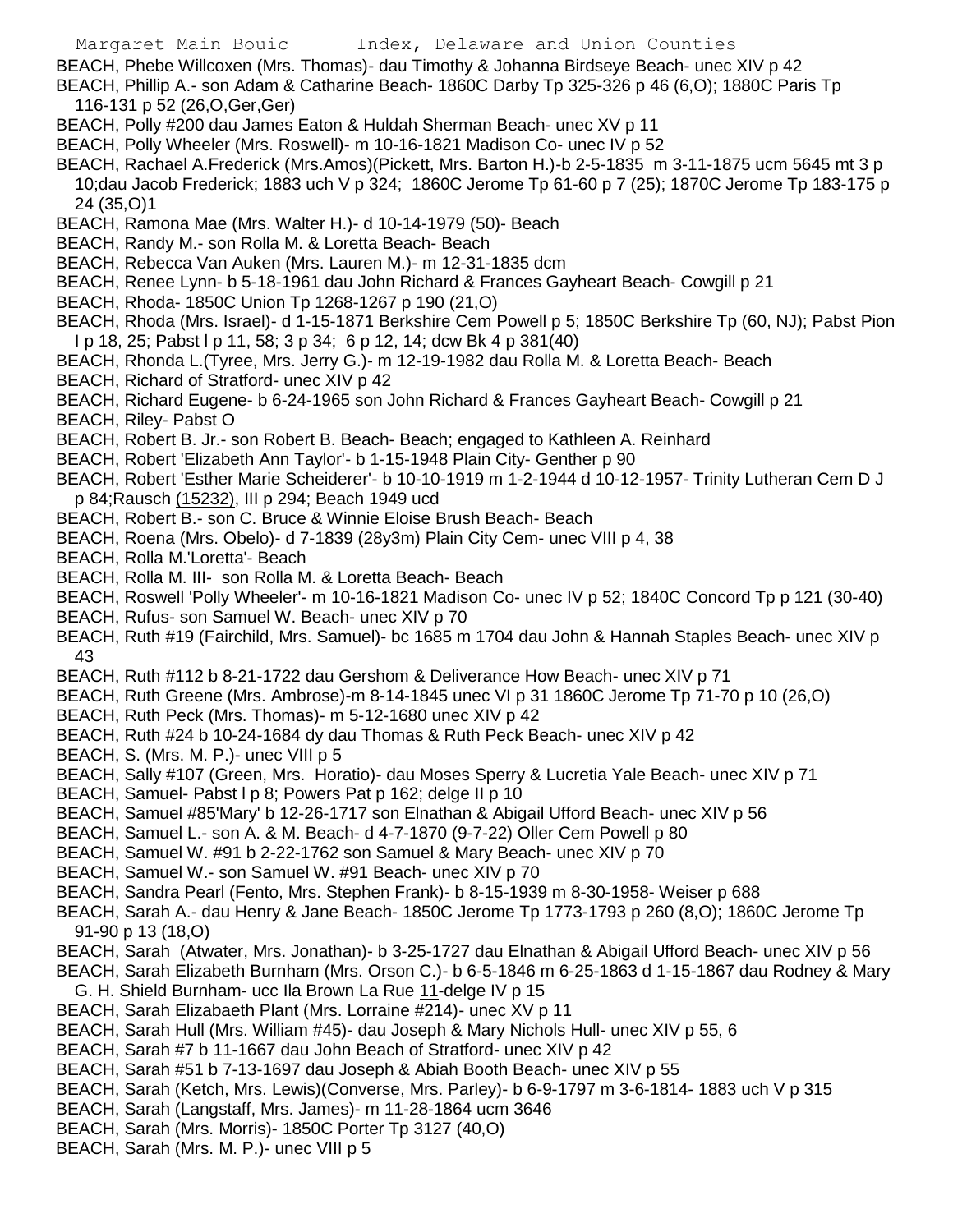- BEACH, Sarah #40 b 11-12-1699 dau Nathaniel #5 & Sarah Porter Beach- unec XIV p 55
- BEACH, Sarah M. Brewer (Mrs. Theron A.)- m 4-6-1865 dcm
- BEACH, Sarah Porter (Mrs. Nathaniel)- b 1667 m 4-29-1693 dau Nathaniel & ---Groves Porter- unec XIV p 43
- BEACH, Sarah (Rosecrans, Mrs. Josiah)- dau Israel Beach- dcw Bk 4 p 40
- BEACH, Sarah Shriver (Mrs. H. B.)- Beach
- BEACH, Sarah Van Deemark (Mrs. Sidney)- m 1-8-1856 dcm; Pabst 3 p 28
- BEACH, Sharon Kay (Cady, Mrs. Robert LeRoy)- b 6-14-1943 m 7-4-1962 dau Clair Richard & Adeline Cowgill Beach -Cowgill p 21
- BEACH, Shirley E. Cantrell (Mrs. )(Sparks, Mrs. )- d 1-1988 (63) Big Darby Baptist Ch. Cem- Beach
- BEACH, Sidney 'Sarah Van Deemark'- m 1-8-1856 dcm; son Israel Beach- dcw Bk 4 p 381(40); Pabst 3 p 28, 32; 6 p 8, 23
- BEACH, Sophia- b 1813 Pa d 5-23-1897 (84y 1 m) p 15 (B-R8-6)
- BEACH, Sophia (Mrs. Marova)- 1850C Milford, Union Tp 1207-1225 p 179 (35, Vt); 1883 uch V p 151
- BEACH, Sophrona (Williamson, Mrs. James)- m 2-26-1848 dcm
- BEACH, Stephen #103 b 4-6-1729 son Nathan & Jemima Curtis Beach- unec XIV p 71
- BEACH, Susan L. (Hubbard, Mrs. Dewey)- m 12-4-1855 dcm; dau Israel & Rhoda Beach- 1850C Berkshire Tp 242 (18,O); Pabst l p 58; dcw Bk 4 p 4
- BEACH, Susanna (Mrs. Moses #29) d 4-9-1770 (62) unec XIV p 43, 70
- BEACH, Dr. Theodore- son Earl E. & Vivian Stout Beach- Beach
- BEACH, --(Albrecht, Mrs. David)- dau Earl E. & Vivian Stout Beach-Beach
- BEACH, Tallman #109 son Moses Yale Beach- unec XIV p 71
- BEACH, Thankful #32 b 5-23-1702 dau Thomas & Phebe Willcoxen Beach- unec XIV p 43
- BEACH, Theresa Ann (Carlson, Mrs. Ross E.)- m 7-11-1987 dau Rolla & Loretta Beach- Beach
- BEACH, Theron A. 'Sarah M. Brewer'- m 4-6-1865 dcm; 1908 dch p 387
- BEACH, Thomas of milford- unec XIV p 42
- BEACH, Thomas George- b 7-6-1942 son Elmer E. & Eleanor Grove Beach- Weiser p 688
- BEACH, Thomas M. 'Marietta Liggett'- div- Carr (1148122)
- BEACH, Thomas 'Ruth Peck''Phebe Willcoxen'- b 5-1659 son John Beach of Stratford- unec XIV p 42, 43, 70
- BEACH, Timothy 'Hannah Cook'- b 1-11-1689 m 11-25-1713 son Thomas & Phebe Willcoxen Beach- unec XIV p 43
- BEACH, Uri'Hannah Noble'- b 12-7-1789 d 1-11-1832 Plain City Cem- unec VIII p 4; Genther p 48, 49, mt 12-13-1854
- BEACH, Vivian Stout (Mrs. Prof. Earl)- Beach
- BEACH, Wiles- Pabst O
- BEACH, Willard Woodrow 'Gene Marie Ewing'- b 5-30-1915- Weiser p 692
- BEACH, William-1880C Concord Tp p 269C
- BEACH, William- father of Mrs. E. E. cole- mt 5-29-1889 abst p 8
- BEACH, William- son Henry & Jane Beach- 1850C Jerome Tp 1793 p 260 (4,O);1860C Jerome Tp 91-90 p 13 (14,O); hjt p 195; 1883 uch IV p 492, 493; 1877 uca p 97
- BEACH, William- son Andrew & Anna Margaret Nicol Beach- Beach
- BEACH, William H. 'Mary Ann Crawford'- m 11-7-1864 dcm; 1870C Jerome Tp 137 p 19 (24,O)
- BEACH, William J.- b 3-16-1883 d 4-4-1974,St. John's Luth. Cem son Phillip & Margaret Nicol Beach- Beach
- BEACH, William #211- b 2-6-1797 d 9-1820- son John Beach #190- unec XV p 11
- BEACH, William #100 b 11-18-1716 son Nathan & Jemima Curtis Beach- unec XIV p 71
- BEACH, William S.- 1971 ucd
- BEACH, William #45'Sarah Hull' b 7-7-1694 son Isaac & Hannah Birdsey Beach- unec XIV p 55
- BEACH, Winnie Eloise Brush (Mrs. C. Bruce)- d 3-29-1970 bur Pl. City dau Georgia Brush- Beach
- BEACH, Dr. W. Morrow- 1915 uch p 165; Fowler p 25; 1883 uch V p 233; mt 12-13-1854
- BEACH, W. T. 'Lucy Clark'- dumch p 78; 1915 uch p 919
- BEACHAM, Albert Burton 'Thelma Pittman'- McKitrick p 141
- BEACHAM, Gilbert 'Lila Harrison' m 5-1-1964 son Albert Burton & Thelma Pittman Beacham- McKitrick p 141
- BEACHAM, Jennie (Powers, Mrs. Napoleon)- m 12-9-1873
- BEACHAM, Lila Harrison (Mrs. Gilbert)- b 5-25-1943 m 5-1-1964 dau William Duke & Flora Mamie Kidd Harrison- McKitrick p 140
- BEACHAM, Michelle- b 6-5-1967 dau Gilbert & Lila Harrison Beacham- McKitrick p 141
- BEACHAM, Mitchell b 6-25-1964 son Gilbert & Lila Harrison Beacham- McKitrick p 141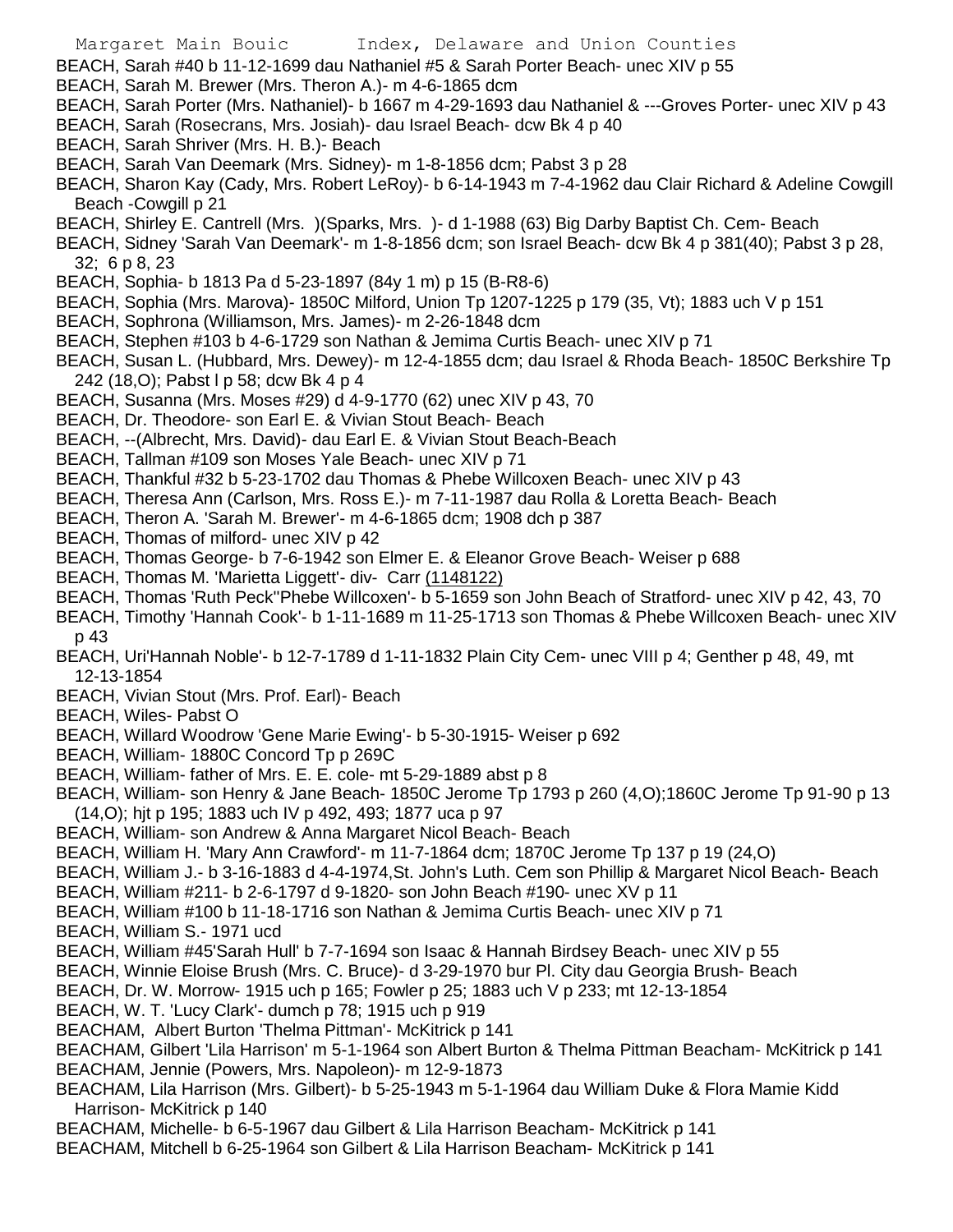- Margaret Main Bouic Index, Delaware and Union Counties BEACHAM, Thelma Pittman (Mrs. Albert Burton)- McKitrick p 141 BEACHAM, Trena- b 5-10-1961 ch Gilbert & Lila Harrison Beacham- McKitrick p 141 BEACHER, Julia- 1880C Berlin Tp p 366A BEACHER, William- letter at P.O.(1853) unec V p 22 BEACHLER, Dicy A. Hay (Mrs. )- d 9-13-1971 (86) bur. Plain City- Beachler BEACHLER, Lilli- 1969 dcd BEACHLER, Ralph Waldo- b 5-26-1895 Noble Co son J. H. & Bertie Mansperger Beachler- dcb BEACHY, Aaron Trent 'Annette Patrice Cowgill'- b8-8-1958 m 5-26-1979 son Eli & Katie Elinor Farmwald Beachy- Beachy; 1985 uch p 35; Cowgill p 27 BEACHY, Abe 'Martha'- son Jonas E. & Amanda Kramer Beachy- Beachy BEECHY, Ada- dau Eli W. & Barbara Mae Mullet Beechy- Beechy BEACHY, Alma (Gingerich, Mrs. David)- d 8-20-1977 (84) bur Old Order Amish- Beachy; Gingerich BEACHY, Alvin- son Eli & Mary Ann Kaufman Beachy- Beachy BEACHY, Alvin 'Donna Cordray''Mary?'-m 2-3-1948 - son Jonas Beachy- Beachy BEACHY, Alvin 'Mary Kramer'- b 1-28-1925 m 12-2-1948 d 5-3-1989 son Jonas E. & Amanda Beachy bur Haven Tp cem- Beachy BEACHY, Amanda Kramer (Mrs. Jonas E.)- d 1967- Beachy BEACHY, Amanda (Yoder, Mrs. Enos)- dau Elizabeth N. Kauffman Beachy- Beachy BEACHY, Anna- dau Elizabeth N. Kauffman Beachy- Beachy BEACHY, Anna (Miller, Mrs. )(Christner, Mrs. Willis)- dau Eli E. & Mary Kauffman Beachy- Beachy BEACHY, Annette Patrice Cowgill (Mrs. Aaron Trent)- b 4-10-1958 m 5-26-1979 dau Max R. & Marian Delores Laulis Cowgill- Beachy; 1985 uch p 35 BEECHY, Atlee 'Kathryn'- son Eli W. & Barbara Mae Mullet Beechy- Beechy BEECHY, Barbara- dau Eli W. Beechy- Beechy BEECHY, Barbara Mae Mullet (Mrs. Eli)- b 6-29-1921 m 12-9-1941 d 8-24-1992 (71) Haven Fellowhip Cemdau Jacob & Lizzie Schlabach Mullet- Beachy BEACHY, Becky (Pearson, Mrs. Lyle)- dau Al & Donna Cordray Beachy- Beachy BEACHY, Betty (Lyles, Mrs. )- dau Eli C. & Mary Ann Kaufman Beachy- Beachy BEACHY, Rev. Bill 'Melanie'- son Alvin & Donna Cordray Beachy- Beachy BEACHY, Clarence- son Elizabeth N. Kauffman Beachy- Beachy BEACHY, Clifford- son Eli & Katie Elinor Farmwald Beachy- Beachy BEACHY, Craig 'Ruth'- son Rev. Walter & Mary Jane Beachy- Beachy BEACHY, Dan- brother Eli C. Beachy- Beachy BEACHY, Daniel S. 'Emma'- 1949, 1959 ucd BEACHY, Darryl A. 'Lisa I. Roby'- m 1988 son Atlee & Kathryn Beachy- Beachy BEACHY, David 'Rachel Wuertz'- b 5-22-1952 m 10-24-1992 son Alvin J. & Mary Kramer Beachy- Beachy; St. Paul p 102 BEACHY, David W.- son Daniel S. & Emma Beachy- 1959 ucd (1); 1980 dcd BEACHY, Donna (Mrs. Alvin)- Beachy BEACHY, Dorca Rose- dau Ervin E. Beachy- Beachy- engaged to Todd Alan Bontrager BEACHY, Doug 'Pnyllis'- son Rev. Walter & Mary Jane Beachy- Beachy BEACHY, Elaine (Ruhl, Mrs. )- dau Eli & Katie Elinor Farmwald Beachy- Beachy BEACHY, Eli 'Barbara Mae Mullet'- m 12-9-1941- Beachy BEACHY, Eli 'Katie Elenor Farmwald'- Beachy; Cowgill p 27 BEACHY, Eli- son Pete E. & Mary Plank - Beachy BEACHY, Eli E. 'Mary Ann Kaufman'- d 3-19-1986 (94) Mennonite Cem- Beachy BEACHY, Eli Jr.- son Eli C. & Mary Ann Kaufman Beachy- Beachy BEACHY, Eli William- son Alma Beachy- Beachy BEACHY, Elisha Joel- b 1-29-1987 son Aaron Trent & Annette Patrice Cowgill Beachy- Cowgill p 27 BEACHY, Elizabeth N. Kauffman (Mrs. )- d 5-1978 (82) Old Order Amish Cem- Beachy BEACHY, Elmer- son Daniel S. & Emma Beachy- 1949. 1959 ucd (17)
- BEACHY, Emma (Mrs. Daniel S.)- 1949, 1959 ucd
- BEACHY, Emma V. (Baker, Mrs. )-b 9-15-1930 d 10-8-1979 bur Forest Lawn Cem- dau Eli & Mary Kauffman Beachy- Beachy
- BEACHY, Emma (Detwiler, Mrs. Joe R.)- dau Alma Beachy- Beachy
- BEACHY, Emma (Richards, Mrs. Robert)- dau Elizabeth N. Kauffman Beachy- Beachy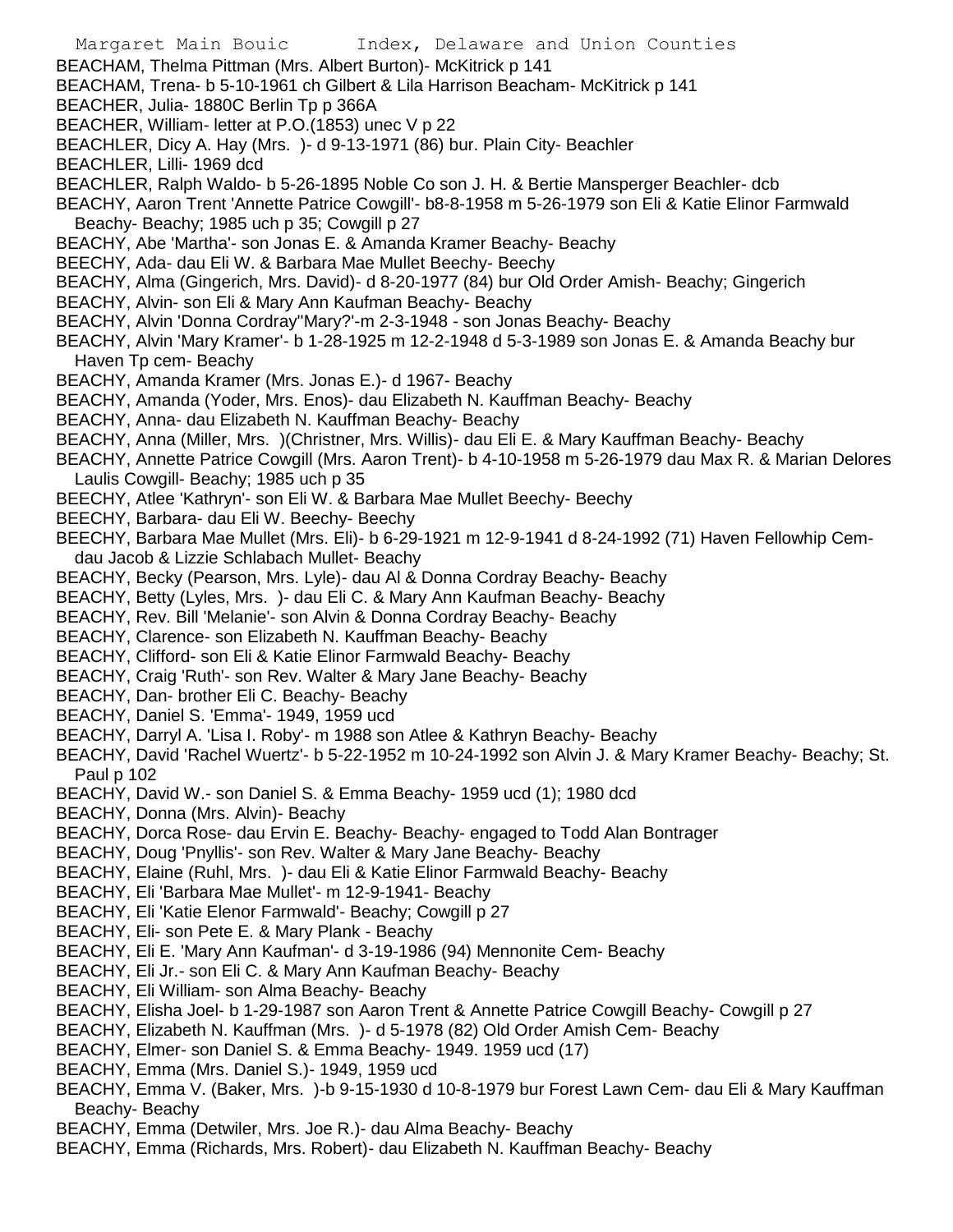BEACHY, Erma- dau Noah & Levina Beachy- Beachy

BEACHY, Ernest- son Alvin J. & Mary Kramer Beachy- Beachy

- BEACHY, Ervin- son Eli W. & Barbara Beechy- Beechy
- BEACHY, Esther- b 1950 dau Joe J. & Ida Beachy-1959, 1967 ucd; Beachy
- BEACHY, Esther (Mrs. Marvin)- Beachy
- BEACHY, Florence (Hostetler, Mrs. Mark)- dau Eli C. & Mary Ann Kaufman Beachy- Beachy

BEACHY, Frances F.- b 1952 dau Joe J. & Ida Beachy-1959, 1967, 1973 ucd; Beachy

BEACHY, Freeman 'Rut Ann' b 1954 son Noah(Joe J) & Ida Beachy-1959, 1967, 1971,1973, 1975 ucd

BEACHY, Freeman-son Jonas E. Beachy- Beachy

BEACHY, Frieda Miller (Mrs. Paul)- Beachy

- BEACHY, Glenn- son Alvin J. & Mary Krmer Beachy Beachy
- BEACHY, Henry- son Eli E. & Mary Ann Kauffman Beachy- Beachy
- BEACHY, Homer- son Alma Beachy- Beachy
- BEACHY, Ida- dau Sam & Lizzie Beachy- 1949 ucd
- BEACHY, Ida (Mrs. Joe J.or Noah)- Beachey; 1959, 1967,1971, 1973, 1975, 1979, 1981, 1983 ucd
- BEACHY, Inez (Mrs. Abe E.)- dau Alma Beachy- Beachy
- BEECHY, Iona- dau Eli W. & Barbara Mae Mullet Beechy- Beechy

BEACHY, Israel Jarod- b 3-20-1980 son Aaron Trent & Annette Patrice Cowgill Beachy- Beachy; 1985 uch p 35; Cowgill p 27

- BEACHY, Joe R. 'Alma'- d 1971 Beachy
- BEACHY, John- son Eli C. & Mary Ann Kaufman Beachy- Beachy
- BEACHY, John L.-son Daniel S. & Emma Beachy- 1959 ucd (6),1967 (lived with Francis & Verdie Salsbury), 1975, 1979 ucd
- BEACHY, Jonas- brother Eli C. Beachy- Beachy

BEACHY, Jonas E.'Amanda Kramer''Sarah Schlabach'- d 12-1987 (86) bur Amish Cem- son Eli C. & Mary Ann Kaufman Beachy- Beachy

BEACHY, Joseph- son Alma Beachy- Beachy

BEACHY, Joseph/Joe J. 'Ida'- son Jonas Beachy; 1959, 1967,1979, 1981 1983 ucd; Beachy see Noah

BEACHY, Joshua Noah- b 8-25-1975 son Keith Noah & Rebecca McCoy Beachy- St. paul p 46, 98

BEACHY, Joyce Marie- dau Pete E. & Mary Plank Beachy- Beachy

BEACHY, Julia Mae- dau Pete E. & Mary Plank Beachy- Beachy

- BEACHY, Katie Elinor Farmwald (Mrs. Eli)- Beachey; Cowgill p 27
- BEACHY, Katie (Kramer, Mrs. Alvin)- sister Eli Beachy- Beachy
- BEACHY, Kathryn (Mrs. Darryl A.)- Beachy
- BEACHY, Kathryn b 1957 dau Noah(Joe J.) & Ida Beachy-1959, 1967, 1971,1973, 1975, 1979 ucd
- BEACHY, Katie (Hostetler, Mrs. Alvin)- dau Elizabeth N. Kauffman Beachy- Beachy
- BEACHY, Katie Irene (Miller, Mrs. )- dau Eli E. & Mary Ann Kauffman Beachy- Beachy

BEACHY, Keith 'Linda'- son Rev. Walter & Mary Jane Beachy- Beachy

BEACHY, Keith Noah 'Rebecca McCoy'- b 10-31-1952 m 9-22-1973 St. Paul p 46, 98

BEACHY, Kenton 'Rhonda Yutzy'- son John & Miriam Beachy- b?eachy

BEACHY, Larry- b 1959 son Noah (Joe J) & Ida Beachy- 1967, 1971, 1973, 1975 ucd

BEACHY, Laura- dau Alma Beachy- Beachy

- BEACHY, Lawrence- son Alma Beachy- Beachy
- BEACHY, Lena- dau Daniel S. & Emma Beachy- 1959 ucd (8)
- BEACHY, Lena (Yutzy, Mrs. Norman)- dau Eli C. & Mary Ann Kaufman Beachy
- BEACHY, Leona- dau Eli & Barbara Mae Mullet Beachy- Beachy
- BEACHY, Leona Mae (Hostetler, Mrs. )- dau Eli E. & Mary Ann Kauffman Beachy- Beachy
- BEACHY, Lester- son Eli E. & Mary Ann Kauffman Beachy- Beachy
- BEACHY, Linda Jane- dau Pete E. & Mary Plank Beachy- Beachy
- BEACHY, Linda (Mrs. Keith)- beachy
- BEACHY, Linda Sue Beach (Mrs. Randall Keith)- m 5-22-1982 dau Linda Beach; Beach; Beachy
- BEACHY, Lisa (Cooley, Mrs. Stan)- dau Rev. Walter & Mary Jane Beachy- Beachy
- BEACHY, Lisa (Dunlap, Mrs. Dennis)- dau Alvin & Donna Cordray Beachy- Beachy
- BEACHY, Lisa Irene Roby (Mrs. Darryl A.)- m 1988 dau Jack & Betty Roby- Beachy
- BEACHY, Lisa (Wilt, Mrs. )- dau Eli & Katie Elinor Farmwald Beachy- Beachy
- BEACHY, Lizzie Ann Mullet (Kurtz, Mrs. Monroe)(Mrs. Noah E.)- b 10-24-1918 d 6-10-1993 (74) Bethesday A.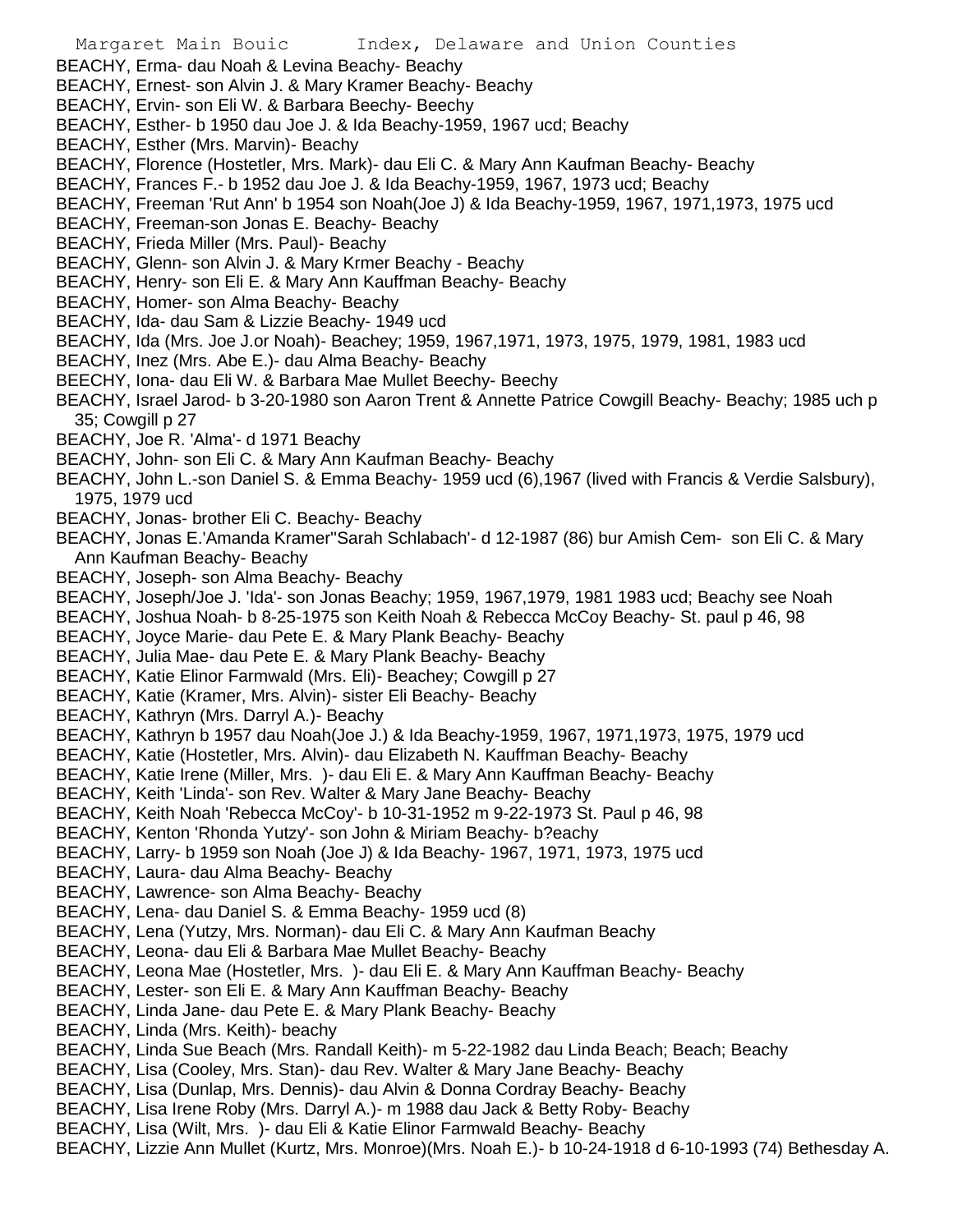Margaret Main Bouic Index, Delaware and Union Counties M. Fellowship Cem- dau Jacob & Lizzie Schlabach Mullet BEACHY, Lizzie (Mrs. Sam)- 1949, 1959 ucd BEACHY, Lloyd- son Alvin J. & Martha Kramer Beachy- Beachy BEACHY, Lorenzo- unec VIII p 48 BEACHY, Lovina (Hostetter, Mrs. Lester)- dau Alma Beachy- Beachy BEACHY, Luella- dau Sam & Lizzie Beachy- 1949 ucd BEACHY, Luella (Mrs. Simon)- Beachy BEACHY, Mabel (Sommers, Mrs. Willis)- dau Jonas E. & Amanda Kramer Beechy- Beechy BEACHY, Marilyn- b 1956 dau Noah (Joe J.) & Ida Beachy- 1959, 1967, 1971, 1973 ucd BEACHY, Mark- son Alvin J. & Mary Kramer Beachy- Beachy BEACHY, Martha (Mrs. Abe)- Beachy BEACHY, Marvin 'Esther'- son Jonas E. & Amanda Kramer Beachy- Beachy BEACHY, Mary Ann Kaufman (Mrs. Eli E.)- d 1976- Beachy BEACHY, Mary Catherine- dau Alvin J. & Mary Kramer Beachy- Beachy BEACHY, Mary- dau Daniel S. & Emma Beachy- 1949, 1959 ucd (14) BEACHY, Mary Jane (Mrs. Walter)- Beachy BEACHY, Mary Kramer (Mrs. Alvin)- m 12-2-1948- Beachy BEACHY, Mary Plank (Mrs. Pete E.)- Beachy; Plank BEACHY, Melanie (Mrs. Bill)- Beachy BEACHY, Melody Gail- b 2-3-1987 dau Paul & Frieda Miller Beachy- Beachy BEACHY, Melvin- son Daniel S. & Emma Beachy- 1959 ucd (3) BEACHY, Michael David- son Perry & Miriam Beachy- Beachy BEACHY, Milton- b 1955 son Noah (Joe J.) & Ida Beachy- 1959, 1967, 1971, 1973, 1975 ucd BEACHY, Miriam (Mrs. Perry)- Beachy BEACHY, Myron Ellis- b 1958 son Noah & Ida Beachy- b 1958- 1959, 1967, 1971, 1973, 1975 ucd BEACHY, Nany Jo- dau Pete E. & Mary Plank Beachy- Beachy BEACHY, Nathan- son Eli & Katie Elinor Farmwald Beachy- Beachy BEACHY, Noah Aaron- b 11-23-1984 son Aaron Trent & Annette Patrice Cowgill Beachey- Beachy BEACHY, Noah E. ' ''Lizzie Ann Mullet'- Beachy BEACHY, Noah (Joe J.)'Ida'- son Alma Beachy- Beachy; 1959, 1967, 1971, 1973, 1975 ucd BEACHY, Noah- son Eli C. & Mary Ann Kaufman Beachy- Beachy BEACHY, Noah- son Eli & Barbara MaeMullet Beachy- Beachy BEACHY, Norman- son Alvin J. & Mary Kramer Beachy- Beachy BEACHY, Pam (Orr, Mrs. Don)- dau Alvin & Nonna Cordray Beachy- Beachy BEACHY, Paul 'Frieda Miller'- son Alvin & Mary Kramer Beachy- Beachy BEACHY, Perry 'Miriam'- son Daniel S. & Emma Beachy- 1949, 1959 ucd (14) BEACHY, Pete E. 'Mary Plank'- b 8-12-1935 d 7-15-1979 son Eli & Mary Kauffman Beachy- bur Shiloh Menonite Cem- Beachy; Plank BEACHY, Phyllis (Mrs. Doug)- Beachy BEACHY, Rachel Wuertz (Mrs. David)- b 11-24-1966 m 10-24-1992 dau Don & Karma Stillings Wuertz- St. Paul p 102 BEACHY, Randall Keith 'Linda Sue Beach'- m 5-22-1982- son Freeman Beachy- Beachy BEACHY, Randall Scott- son Alvin E. & Donna Crodray Beachy- Beachy; engaged to Jane Ellen Davenport BEACH, Rebecca McCoy (Mrs. Keith Noah)- b 7-7-1954 m 9-22-1973 dau Ralph E. & Magdalene "Maggie" Schmidt McCoy- St. Paul p 46, 98 BEACHY, Rhonda Yutzy (Mrs. Kenton)- dau Melvin & Wilma Yutzy- Beachy BEACHY, Roman- son Eli W. & Barbara Mae Mullet Beechy- Beechy BEACHY, Rosanna (Good, Mrs. )- dau Pete E. & Mary Plank Beachy- Beachy BEACHY, Rosanna (Miller, Mrs. Gary)- dau Owen J. & Mary Kramer Beachey- Beachy BEACHY, Rose (Smith, Mrs. )- dau Eli & Katie Elinor Farmwald Beachy- Beachy BEACHY, Ruth A. (Gingerich, Mrs. Philip J.)- dau Simon & Luella Beachy- Beachy; Gingerich BEACHY, Ruth Ann (Mrs. Freeman)- Beachy BEACHY, Ruth (Mrs. Craig)- Beachy BEACHY, Sam 'Lizzie'- 1949, 1959 ucd

- BEACHY, Samuel- son Daniel S. & Emma Beachy- 1949, 1959 ucd (13)
- BEACHY, Sanford- son Elizabeth N. Kauffman Beachy- Beachy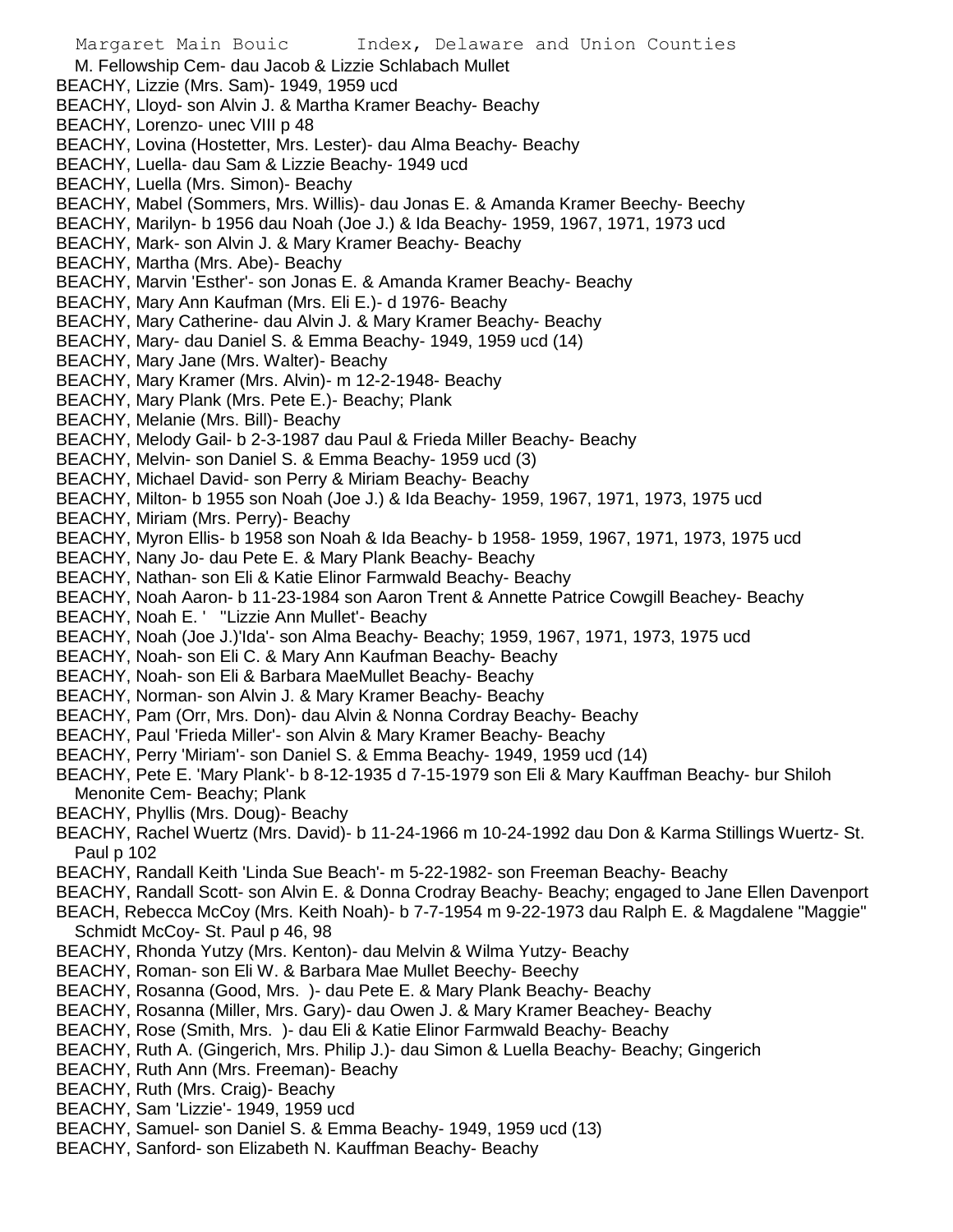- BEACHY, Sarah Schlabach (Mrs. Jonas E.)- b 3-18-1913 d 4-8-1982 dau Joseph & Susanna A. Yoder Schlabach- Beachy
- BEACHY, Sharon (Roby, Mrs. Bryan)- dau Rev. Walter & Mary Jane Beachy- Beachy
- BEACHY, Simon 'Luella'- son Jonas E. & Amanda Kramer Beachy- Beachy
- BEACHY, Sue (Yutzy, Mrs. Ralph E.)- dau Alma Beachy- Beachy
- BEACHY, Susan- dau Alvin J. & Mary Kramer Beachy- Beachy
- BEACHY, Susie- d 5-12-1965 (21)- bur Plain City- dau Eli W. Beechy- Beechy
- BEACHY, Sylas Josiah- b 2-26-1983 son Aaron Trent & Annette Pa;trice Cowgill Beachy- Beachy; Cowgill p 27; 1985 uch p 35
- BEACHY, Teresa- dau Freeman Beachy- Beachy- engaged to John L. Sidenstricker, Sr.
- BEACHY, Verda- dau Alvin J. & Mary Kramer Beachy- Beachy
- BEACHY, Viola (Coblentz, Mrs. )- dau Eli W. & Barbara Mae Mullet Beachy- Beachy
- BEACHY, Virginia- dau Eli W. & Barbara Mae Mullet Beechy Beechy
- BEACHY, Walter- son Alma Beachy- Beachy
- BEACHY, Rev. Walter 'Mary Jane'- Beachy
- BEACHY, William- son Pete E. & Mary Plank Beachy- Beachy
- BEACKLEY--see Beckley
- BEACOM, Alice Jean (Marshall, Mrs. )- dau Vernor & Alice Liggett Beacom- Beacom
- BEACOM, Alice Liggett (Mrs. Vernor C.)- b 8-28-1895 Peru Tp d 5-4-1991 bur Fargo Cem- dau Lewis & Cora Gardner Liggett- Liggett; 1961,1969, 1971, 1980 dcd; Beacom
- BEACOM, Barbara- b 1816 d 1903 Stark Cem Powell p 205
- BEACOM, dau Vaughn & Irene Beacom- 1949 ucd
- BEACOM, Billy- son Joe & Nellie V. Beacom- 1971 dcd(8)
- BEACOM, C.- hadc p 115
- BEACOM, Caroline Mendenhall (Mrs. Matthew Jr.)-b 1838 m 1854 d 1923 Stark Cem dau William & Felicity Mendenhall- dumch p 308; Pabst 2 p 19; Powell p 206
- BEACOM, Cathy Jo (Honeter, Mrs. Michael)(Beightler, Mrs. )- dau Raymond G. & Mary Eleanor Turner Beacom- Bean (11241511); 1969, 1971 dcd
- BEACOM, Charley Gilson- b 2-1-1893 Kingston Tp son Clinton & Conn Beacom- dcb
- BEACOM, Clark- son Matthew Jr. & Caroline Mendenhall Beacom- dumch p 308
- BEACOM, Clinton- son Matthew Jr. & Caroline Mendenhall Beacom- dumch p 308; 1880C Kingston Tp p 434A
- BEACOM, Cora- dau Matthew Jr. & Caroline Mendenhall Beacom- dumch p 308
- BEACOM, Daniel- son Lewis C. & Mary D. Beacom- 1961 dcd(15), 1969 dcd
- BEACOM, Edwin M- b 1957 son Lewis C. & Mary D. Beacom- 1961, 1969 dcd
- BEACOM, Eleanor Mary (Mrs. Raymond G.)-m 4-21-1946; Beacom; 1961,1969, 1971, 1980 dcd
- BEACOM, Elizabeth (Mrs. Mathew) -d 5-24-1853 Stark Cem Powell p 206
- BEACOM, Elizabeth Henry (Mrs. Matthew Sr.)- d 1867 dumch p 308
- BEACOM, Ellen (McQuigg, Mrs. Ralph)- dau Gillson & Mabel VanSickle Beacom- Beacom
- BEACOM, Evelyn (Williams, Mrs. Robert)- dau Gillson & Mabel VanSickle Beacom- Beacom
- BEACOM, Gertrude (Schollman, Mrs. John)- dau Gillson & Mabel Van Sickle Beacom- Beacom
- BEACOM, Gillson 'Mabel Van Sickel'-m 10-10-1912- Beacom
- BEACOM, Helen (McQuigg, Mrs. )- dau Gillson & Mabel Van Sickle Beacom- Beacom
- BEACOM, Hobart- son Gillson & Mabel Van Sickle Beacom- Beacom
- BEACOM, Henry-b d 1855 Stark Cem son Matthew Jr. & Caroline Mendenhall Beacom- dumch p 308; Powell p 206
- BEACOM, Ida (Wood, Mrs. Richard)- dau Matthew Jr. & Caroline Mendenhall Beacom- dumch p 308
- BEACOM, Irene (Mrs. Vaughn)- 1949 ucd
- BEACOM, Jill (Mrs. Joe)- Beacom
- BEACOM, Joe A. 'Nellie V. Edwards'-b 10-31-1923 d 1-8-1994 (70) E. Liberty Cem- son Vernor & Alice Liggell Beacom- Beacom; 1961,1969, 1971, 1980 dcd
- BEACOM, Inf dau d 12-27-1963 dau Joe A. & Nellie V. Beacom- Beacom
- BEACOM, Joe 'Jill' son Joe & Nellie V. Beacom- Beacom; 1961 dcd(10)
- BEACOM, John- son Matthew Sr. & Elizabeth Henry Beacom- dumch p 308; 1880C Kingston Tp p 430A
- BEACOM, Judy Kay (Smith, Mrs. Gerald Lee)- m 2-15-1967 dau Raymond G. & Mary Eleanor Turner Beacom-Beacom
- BEACOM, Katie Stockwell (Mrs. John)- d 1-2-1875 (28-7-2) Stark Cem Powell p 205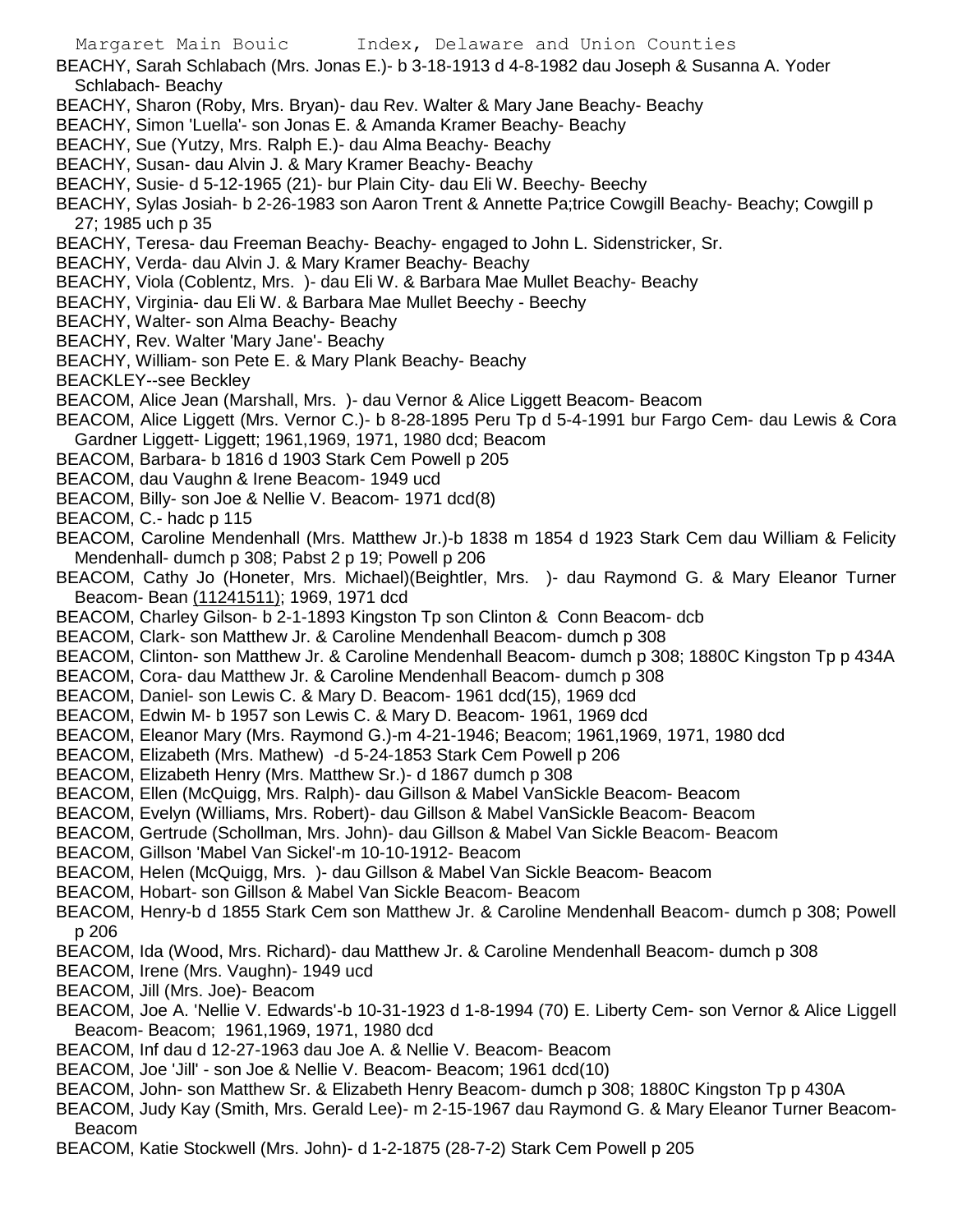- BEACOM, Leila (Mrs. )(Bunker, Mrs. Lee O.)- m(2) 11-7-1970- Bunker
- BEACOM, Lewis C. 'Mary D.'-son Vernor & Alice Liggett Beacom- Beacom; Sunbury p 91; 1961, 1969, 1980 dcd
- BEACOM, Lillia B.- b 4-24-1870 Kingston Tp dau Mathew & Caroline Mendenhall Beacom- dcb
- BEACOM, Lillie- b 1870 d 1871 Stark Cem- dau Matthew Sr. & Elizabeth Henry Beacom- dumch p 308; Powell p 206
- BEACOM, Mabel Van Sickle (Mrs. Gillson)-b 10-13-1893 m 10-10-1912 d 9-28-1960 dau Alvin & Amy Van Sickle- Beacom
- BEACOM, Madis- hadc p 105 (1900 Kingston Tp)
- BEACOM, Margaret- dau Gillson & Mabel Van Sickle Beacom- Beacom
- BEACOM, Margaret- dau M. & B. d 8-7-1855 (4m 9d) Stark Cem Powell p 206
- BEACOM, Margaret (Alexander, Mrs. James)- dau Matthew Sr. & Elizabeth Henry Beacom- dumch p 308
- BEACOM, Marguerite- dau Gillson & Mabel Van Sickle Beacom- beacom
- BEACOM, Mary D. (Mrs. Lewis C.)- 1961, 1969, 1980 dcd
- BEACOM, Mary (Mrs. William)- Beacom
- BEACOM, Matthew Sr. 'Elizabeth Henry'- d 1870- dumch p 308
- BEACOM, Matthew Jr. 'Caroline Mendenhall'- b 3-26-1829 m 1854 d 1909 Stark Cem son Matthew Sr. & Elizabeth Henry Beacom- dumch p 308; Powell p 206; 1880C Kingston Tp p 435C
- BEACOM, Michael-b 1957 son Lewis C. & Mary D. Beacom- 1961, 1968, 1980 dcd
- BEACOM, Nancy C. (Stockwell, Mrs.Weldon)- dau Vernor & Alice Liggett Beacom- Beacom
- BEACOM, Nellie V. Edwards (Mrs. Joe A.)- dau Desmond Edwards- Beacom; 1971, 1980 dcd
- BEACOM, Orville-b 1867 d 1870 Stark Cem son Matthew Jr. & Caroline Mendenhall Beacom- dumch p 308; Powell p 206
- BEACOM, Patricia S.(Caudill, Mrs. )- b 1953 dau Raymond G. & Eleanor M. Beacom- Beacom; 1969, 1971, 1980 dcd
- BEACOM, Raymond G. 'Mary Eleanor Turner'- b 3-21-1924 m 4-21-1946 d 10-29-1990 (66) Green Mound Cem- son Gillson & Mabel Van Sickle Beacom- Beacom; 1961,1969, 1971, 1980 dcd
- BEACOM, Robert L.- son Lewis C. & Mary D. Beacom- 1961 dcd(12); 1969 dcd
- BEACOM, Steven A.- son Joe & Nellie V. Beacom- 1971 dcd(3)
- BEACOM, Vaughn M. 'Irene'- d 5-5-1991 son Vernor & Alice Liggett Beacom- Beacom; 1949 ucd
- BEACOM, Vernor C. 'Alice'-d 9-1-1972 (83) bur Fargo- Beacom 1961,1969, 1971, 1980 dcd
- BEACOM, William- son Matthew Jr. & Caroline Mendenhall Beacom- dumch p 308; hadc p 115
- BEACOM, William D.'Mary'- son Joe A. & Nellie Edwards Beacom- Beacom
- BEACON, Bessie- b 10-17-1879 Kingston Tp dau C. & Nancy E. Conn Beacon- dcb
- BEACON, Carie Marie- b 2-23-1896 Kingston Tp dau Clinton & Nancy Corn Beacon- dcb
- BEACON, Clark E.- b 12-5-1871 Kingston Tp son Mathew & C. M. Hall Munday Beacon- dcb
- BEACON, Joy G.- b 9-1-1879 Kingston Tp dau J. & Mary Roley Beacon- dcb
- BEADLE, Charlotte- 1880C Delaware Town p 523C
- BEADLE, Dora Elizabeth (Derr, Mrs. Charles)- b 4-27-1903 m 10-3-1936 dau John Henry & Gertrude Hepner Beadle- Weiser p 371
- BEADLE, Donald John- b 5-1919 d 1-25-1933 son Malvin & Rose Flarski Beadle- Weiser p 371
- BEADLE, Eliza (Mrs. John)- 1860C Leesburg Tp 503-476 (26,O)
- BEADLE, Elizabeth Boulding (Mrs. Thomas)- m 1-13-1717- dau William Boulding- Nash p 92, 93
- BEADLE, Elsie (Mrs. John Randolph)- Weiser p 371
- BEADLE, Gertrude Hepner (Mrs. John Henry)- b 7-21-1872 m 12-31-1891 d 9-22-1936 dau Jacob T. & Ellen Krieger Hepner-Weiser p 370
- BEADLE, Harriet Matilda- dau William Beadle- dcw Bk 3 p 202; Pabst O
- BEADLE, James- 1883 uch III p 283; J.P. unec II p 13
- BEADLE, James- b 10-24-1876 Liberty Tp son H. F. & Mary Scott Beadle- dcb
- BEADLE, John- son William Beadle- dcw Bk 3 p 202
- BEADLE, John 'Eliza'- 1860C Leesburg Tp 503-476 (30, D. C.)
- BEADLE, John Elwood- son John Randolph & Elsie Beadle- Weiser p 371
- BEADLE, John Henry 'Gertrude Hepner'- b 7-20-1870 m 12-31-1891 d 4-7-1935- Weiser p 370
- BEADLE, John Randolph 'Elsie'- b 6-10-1899 d 9-14-1942 son John Henry & Gertrude Hepner Beadle- Weiser p 371
- BEADLE, Kenneth- son John Randolph & Elsie Beadle- Weiser p 371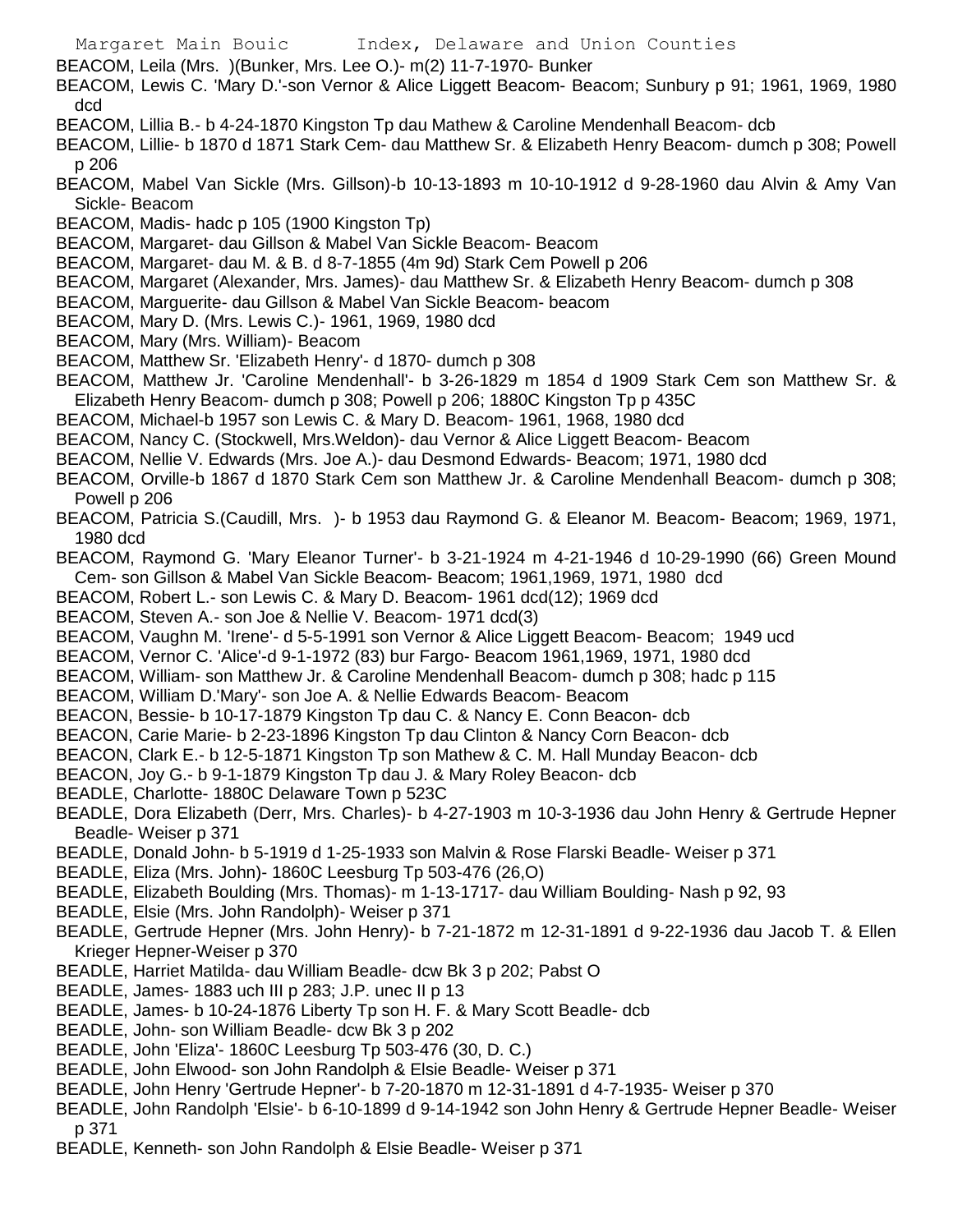- BEADLE, Madaline (Hull, Mrs. Charles)- b 6-23-1917 m 2-14-1936 dau Malvin & Rose Flarski Beadle- Weiser p 371
- BEADLE, Madeline Dershaw (Mrs. William)- m 8-29-1959- Weiser p 371
- BEADLE, Malvin 'Rose Flarski'- b 7-28-1892 d 9-15-1949 son John Henry & Gertrude Hepner Beadle- Weiser p 371
- BEADLE, Margaret Catherine- dau William Beadle- dcw Bk 3 p 202
- BEADLE, Mary Jane (Gracalossi, Mrs. Norman)- b 12-16-1926 m 7-6-1949 dau Malvin & Rose Flarski Beadle-Weiser p 371
- BEADLE, Rachel Ellen (Reed, Mrs. Morgan C.)- b 12-1-1895 m 12-31-1915 d 9-8-1945 dau John Henry & Gertrude Hepner Beadle- Weiser p 370
- BEADLE, Rose Flarski (Mrs. Malvin)- b 8-29-1899 d 1-29-1949- Weiser p 371
- BEADLE, Samuel Bonham- son William Beadle- dcw Bk 3 p 202
- BEADLE, Sarah Elizabeth- dau William Beadle- dcw Bk 3 p 202
- BEADLE, Thomas 'Elizabeth Boulding'- m 1-13-1717- Nash p 93
- BEADLE, Wilfred- b 3-8-1898 d 1-14-1942 son John Henry & Gertrude Hepner Beadle- Weiser p 371
- BEADLE, William- will dcw Bk 3 p 202; Pabst O
- BEADLE, William- son John & Eliza Beadle- 1860C Leesburg Tp 503-476 p 66 (5,O)
- BEADLE, William 'Madeline Dershaw'- b 10-28-1935 m 8-29-1959 son Malvin & Rose Flarski Beadle- Weiser p 371
- BEADLE, William Berry- son William Beadle- dcw Bk 3 p 202
- BEADY, Rev. J. C.- 1880 dch p 498; 1908 dch p 272
- BEAGLE, Ann Martin (Mrs. George)- Beagle
- BEAGLE, Edythe L. (Betts, Mrs. Frank)- b 2-25-1914 d 1-7-1992 (77) bur Nelsonville- dau George & Anna Martin Beagle- Beagle
- BEAGLE, Genevieve (Hilleary, Mrs. )- dau George & Anna Martin Beagle- Beagle
- BEAGLE, George 'Anna Martin'- Beagle
- BEAGLE, Vivian- d 1979- dau George & Anna Martin Beagle- Beagle
- BEAH, Mary- 1983 ucd
- BEAHM, Art 'Cherry Reyff'- son Clyde & Earlene Beahm- Beahm
- BEAHM, Cherry Reyff (Mrs. Art)- dau Fred & Dorothy Reuff- Beahm
- BEAHM, Clyde 'Earlene'- Beahm
- BEAHM, Earlene (Mrs. Clyde)- Beahm
- BEAHM, Frederick Weldon- b 2-13-1985 son Art & Cherry Reyff Beahm- Beahm
- BEAHM, Gotlieb- d 11-8-1862; 1883 uch IV p 508
- BEAHM, Jake- Powell p 428
- BEAHM, Levi- Pabst 2 p 87; 1880C Delaware Town p 532A
- BEAHM, Mary- Pabst 2 p 87; Powell p 428
- BEAHM, Minnie- grad Delaware HS 1881; delge VI p 72
- BEAHME, Jacob- dg 5-21-1895, delge VIII p 25
- BEAINUM, Betty- 1961 dcd
- BEAIR, Leonard C. 'Ruth A. Maddux'- m Oct. l959 Beair
- BEAIR, Ruth A. Maddox (Mrs. Leonard C.)- m Oct l959- Beair
- BEAKE, Michael- 1883 uch V p 523
- BEAKLEY- see Beckley
- BEAKLEY, Darias-b Apr. 1835 son John & Jane- Oller Cem- Powell p 84
- BEAKLEY, Elijah-d 7-5?-1843 son L. & C.- Oller Cem; Powell p 84 see Beckley
- BEAKLEY, Elizabeth (Mrs. Hiram)- d 5-15-1851 (40-10-25)- dau Mathias & Catherine Spong- Powell p 84; Oller Cem.
- BEAKLEY, Henry- d 9-3-1840 (22-8-27) Oller Cem son Samuel & Susannah- Powell p 84
- BEAKLEY, Hiram- delge IV p 66, V p 33, 34
- BEAKLEY, John- Scioto Tp 1826 delge VII p 61
- BEAKLEY, John-d 3-11-1849 son Samuel & Susannah- Oller Cem Powell p 84; delge V p 54
- BEAKLEY, Mary- Pabst 8 p 5; delge I p 14 see Beckley
- BEAKLEY, Ruahna- Pabst 8 p 6 see Beckley
- BEAKLEY, Sarah M.- dau John & Jane- d 5-3-1837 (3-8-8) Oller Cem Powell p 84 see Beckley
- BEAKLEY, Sophia- Pabst 8 p 6 see Beckley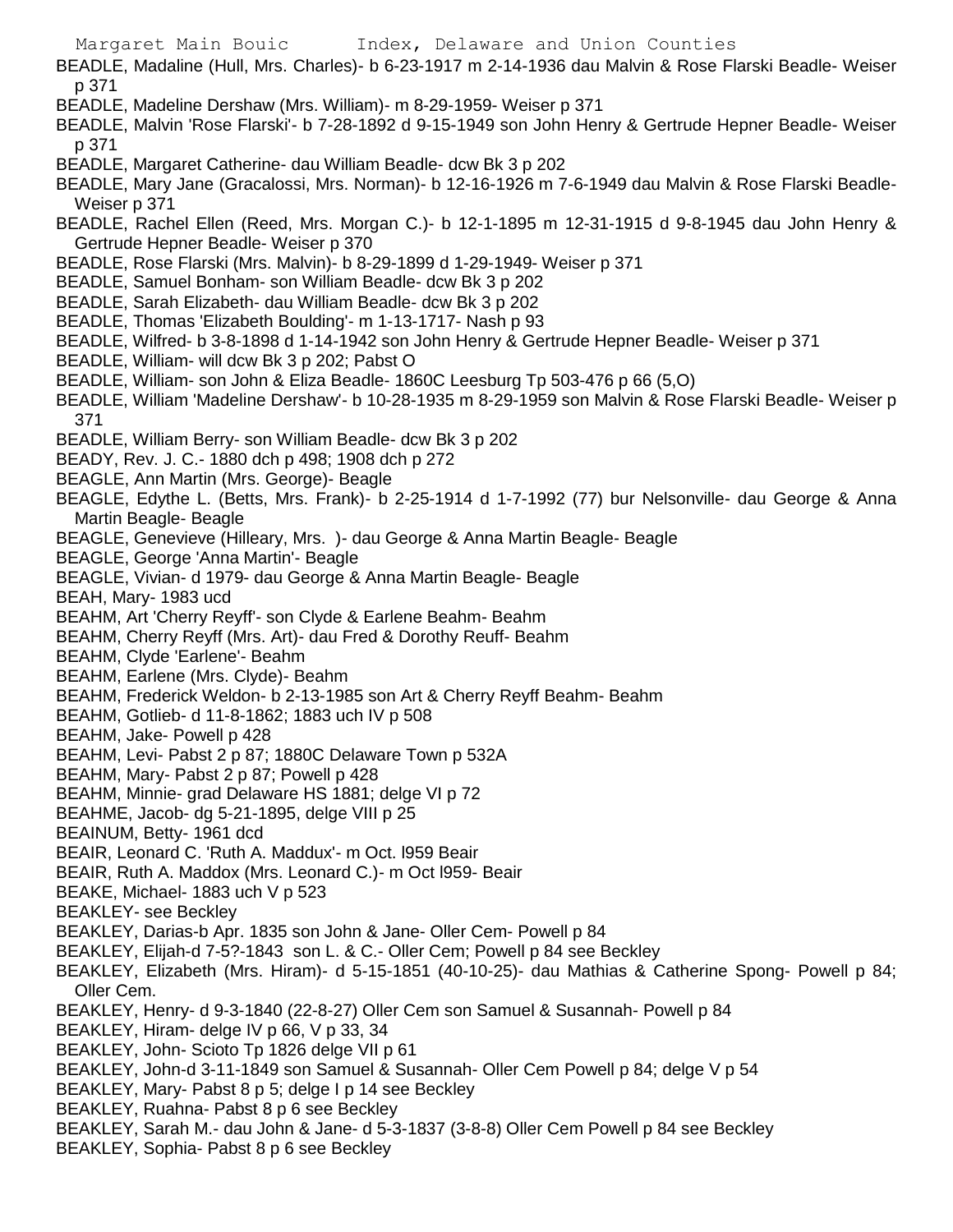- BEAKLY, Magdela (Corbin, Mrs. Franklin R.)- m 6-4-1857 dcm
- BEAKMAN, David 'Permelia Wright'- m 11-2-1852 dcm
- BEAKMAN, John 'Lovina(Louisa) Carpenter'- m 6-4-1840 dcm; 1850C Berkshire Tp 29 (35, NY); delge III p 17
- BEAKMAN, Lovina(Louisa) Carpenter (Mrs. John)- m 6-4-1840 dcm; 1850C Berkshire Tp 29 (33, O)
- BEAKMAN, Mary- dau John & Louisa Beakman- 1850C Berkshire Tp 29 (1,O)
- BEAKMAN, Matilda- dau John & Louisa Beakman- 1850C Berkshire Tp 29 (5,O)
- BEAKMAN, Permelia Wright (Mrs. David)- m 11-2-1852 dcm
- BEAKMAN, Samuel- 1840C Thompson Tp p 108 (20-30); delge IV p 5 /Beakmer; delge V p 54
- BEAKMAN, Sarah- dau John & Louisa Beakman- 1850C Berkshire Tp 29 (2.O)
- BEAKMAN, William- son John & Louisa Beakman- 1850C Berkshire Tp 29 (8,O)
- BEAL, Alison- dau Rexford R. & Martha Elizabeth Rhoades Beal- Weiser p 567
- BEAL, Ann A. (Blain, Mrs. William)- m 4-2-1840 Madison Co unec IX p 31
- BEAL, Barbara dau William R. & Eileen Beal- 1961 dcd(5)
- BEAL, Bertha (Mertha)M. (Mrs. Ezra J.)- d 5-12-1968- Beal
- BEAL, Bessie Ellice Robinson (Mrs. William D.)-m 1904 d 2-7-1975 (91)-dau Bishop & Mrs. John E. Robinson-Pabst 3 p 22 8 p 30, 35, 38; Beal
- BEAL, Bradley T. 'Cindy Lee Close'- m 5-20-1978 son Clifford L. Beal- Beal; 1980 dcd
- BEAL, Charles- son Frank Beal- Beal
- BEAL, Cindy Lee Close (Mrs. Bradley T.)- m 5-20-1978 dau Ronald E. Close- Beal
- BEAL, Clair- son Frank Beal- Beal
- BEAL, Clifford- b 1966 son Clifford L. & Sharon L. Beal- 1980 dcd
- BEAL, Clifford L. 'Sharon L.'- 1980 dcd
- BEAL, Curtis- heir of Nicholas Beal- uccp p 51
- BEAL, Daniel M.- b 7-28-1796 son Obadiah & Rebecca Moody Beal- MR-DAR p 15
- BEAL, Douglas- son Rexford R. & Martha Elizabeth Rhoades Beal- Weiser p 567
- BEAL, Earl S. 'Evelyn M.'- son Ezra J. & Bertha Beal- Beal;1961, 1969, 1971, 1980 dcd
- BEAL, Edwin Fletcher- son William D. & Bessie Robinson Beal- Beal
- BEAL, Edwin G.- Beal
- BEAL, Edwin 'Sarah Oday'- m 11-9-1848 Madison Co unec XI p 8
- BEAL, Eileen (Mrs. William R.)- 1961 dcd
- BEAL, Electa- b 1-1-1802 dau Obadiah & Rebecca Moody Beal- MR-DAR p 15
- BEAL, Elijah- unec XII p 54, tannery, 1842
- BEAL, Eliza (Hush, Mrs. Peter)- 1915 uch p 904 or Louise Bill p 994
- BEAL, Elizabeth E. (Buckingham, Mrs. Revie)(Mrs. Frank)- d 9-19-1977 (86) bur Prospect- Beal
- BEAL, Elizabeth (Kirk, Mrs. Samuel)- heir of Nicholas Beal- uccp p 51
- BEAL, Elizabeth Thomas (Mrs. William)- m 8-18- 1842 ucm 810; unec V p 60 XII p 23
- BEAL, Elizabeth (Timmons, Mrs. Albert)- m 8-15-1939 Madison Co unec IX p 17
- BEAL, Elmy- dau N & M d 8-16-1840 (8y 6m) York Cem p 21
- BEAL, Emily- dau William R. & Eileen Beal- 1961 dcd(7)
- BEAL, Emma (Mitchell, Mrs. Jesse C.)- Mitchell (112(12)33)
- BEAL, Eric Lee- son Ronald D. & Gerline M. Beal- Beal
- BEAL, Esther- dau William R. & Eileen Beal- 1961 dcd(9)
- BEAL, Evelyn M. (Mrs. Earl S.)-1961, 1969,1971, 1980 dcd
- BEAL, Ezra J. 'Bertha'- d 4-12-1968 (71)- Beal
- BEAL, Frank 'Elizabeth E.'- d 1957- Beal
- BEAL, Frank, Jr.- son Frank Beal- Beal
- BEAL, George- hjt p 199, 205
- BEAL, Gerline M. (Mrs. Ronald D.)- Beal
- BEAL, Hannah- hadc p 111 (l900 Orange Tp)
- BEAL, Hannah- b 9-1-1790 dau Obadiah & Rebecca Moody/Moodie Beal- MR-DAR p 15
- BEAL, Harriet (Mrs. )- d 4-8-1878
- BEAL, Hazel (Shellenberger, Mrs. )- dau Ezra J. & Bertha Beal- Beal
- BEAL, -- (Horn, Mrs. Alvin)- dau Ezra J. & Bertha Beal- Beal
- BEAL, --(Durst, Mrs. Thomas)- dau Ezra J. & Bertha Beal- Beal
- BEAL, Helen (Woodward, Mrs. Richard L.)-m 1939 d 12-30-1982(68) bur Mass.- dau William D. & Bessie Ellice Robinson Beal- Beal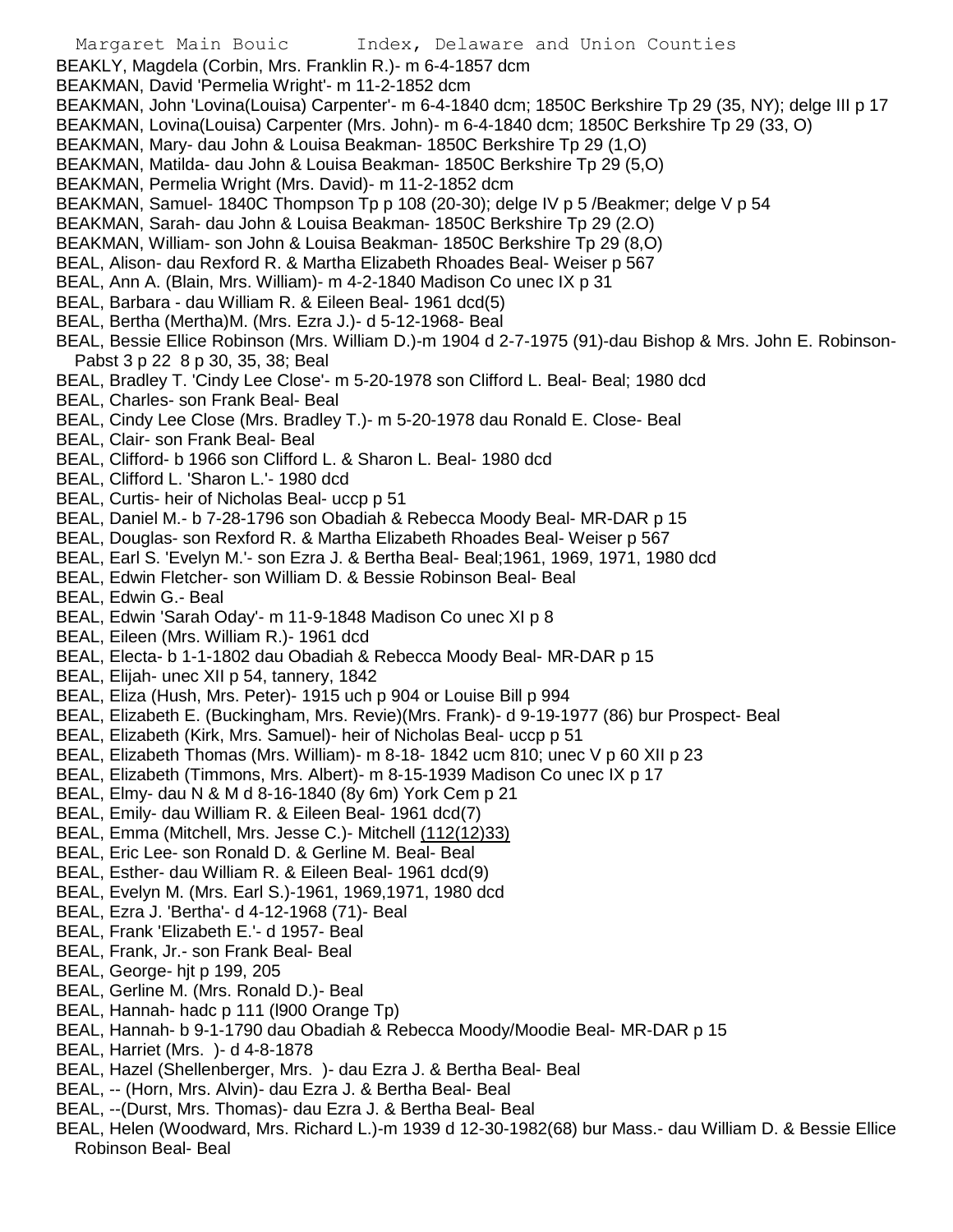- BEAL, Hiram- 1915 uch p 479; uccp-j3 p 51, 94; 1883 uch V p 524 son Nicholas Beal; 1840C York Tp 259 (20-30); unec VIII p 45, XI p 12
- BEAL, Huston- unclaimed lewtter- unec X p 54
- BEAL, Isiah- heir of Nicholas Beal- uccp p 51
- BEAL, James- 1883 uch III p 284; unec II p 14
- BEAL, Jeremiah 'Mary Ann Hartford'- lic 6-14-1841 ucm 724; uccp-j3 p 94, p 26, 51; unec II p 4, V p 38. VIII p 45, IX p 67, XI p 12
- BEAL, J. J.- unec VIII p 29
- BEAL, John C. 'Susanna Blair'- m 10-22-1839 Madison Co unec IX p 18
- BEAL, John- son William R. & Eileen Beal- 1971 dcd(1)
- BEAL, John Robinson- d 7-30-1985 (79) Md son William D. & Bessie Ellice Robinson Beal- Beal
- BEAL, Josiah 'Rachael'- dec. uccp p 37
- BEAL, Kenneth- son Frank Beal- Beal
- BEAL, Laura A.- 1850C Milford, Union Tp 1204-1222 p 179 (43, Unk)
- BEAL, Linda- dau Rexford R. & Martha Elizabeth Rhoades Beal- Weiser p 567
- BEAL, Lorra- b 10-3-1806 dau Obadiah & Rebecca Moody Beal- MR-DAR p 15
- BEAL, Martha Elizabeth Rhoades (Mrs. Rexford R.)- b 1911 dau Walton Francis & Mary Catharine Cooper Rhoades- Weiser p 567
- BEAL, Mary- unec XI p 11, XII p 58, 68; Cowgill p Tp
- BEAL, Mary A. Hartford (Mrs. Jeremiah)- lic 6-14-1841 ucm 724 d 12-24-1852 (32-2-22) Somersville Cem York Cem p 21
- BEAL, Mary Ida (Mrs. )- d 9-2-1961 (89) bur. Lincolnton, NC)- Beal
- BEAL. Michael- 1840C York Tp 319 (40-50)
- BEAL, Nancy- inf dau of J & MA- d 10-11-1851 York Cem p 21
- BEAL, Nicholas- d 1-23-1843 (54y 12d) Somersville Cem York Cem p 21 uccp- j3 p 94; p 23, 26, 51; 1883 uch V p 524; unec III p 47, VIII p 45, XI p 14, XII p 57
- BEAL, Obadiah 'Rebecca Moodie'- b 11-9-1761 m 2-25-1787 d after 1806- dumch p 108; 1883 uch V p 475; MR-DAR p 15
- BEAL, Pamela J. (Young, Mrs. Rodney C. Jr.)- m 1-24-1976 dau Earl S. & Evelyn M. Beal- Beal;1961(5), 1969 dcd
- BEAL, Patricia-dau Earl S. & Evelyn M. Beal- 1961(12), 1969 dcd
- BEAL, Peggy Lee (Duvall, Mrs. Norman A. Jr.)- m 7-15-1972 dau Earl S. & Evelyn M. Beal- Beal-1961(10), 1969 dcd
- BEAL, Polly (Griswold, Mrs. James)- b 9-7-1788 dau Obadiah & Rebecca Moodie Beal- dumch p 108; 1883 uch V p 475; MR-DAR p 15
- BEAL. Providence (Barkdull, Mrs. Robert)- m 10-7-1838- unec III p 37
- BEAL, Prudence (Barkdull, Mrs. Robert)- m 10-7-1838 ucm 507; heir of Nicholas Beal- uccp p 51
- BEAL, Rachael- heir of Nicholas Beal- uccp p 51
- BEAL, Rachael (Mrs. Josiah)- uccp p 37
- BEAL, Rachel (Heasley, Mrs. Jeremiah)- m 2-13-1854 ucm 2075; mt 2-15-1854; unec VIII p 19
- BEAL, Ray- son Frank Beal- Beal
- BEAL, Rebecca- Nash p 20
- BEAL, Rebecca Moodie (Mrs. Obadiah)- m 2-25-1787- dumch p 108; MR-DAR p 15
- BEAL, Robert- son Ezra J. & Bertha Beal- Beal
- BEAL- b 12-21-1792 dau Obadiah & Rebecca Moody Beal- MR-DAR p 15
- BEAL, Ronald D. 'Gerline M.'- Beal
- BEAL, Sally b 12-21-1792 dau Obadiah & Rebecca Moody Beal- MR-DAR p 15
- BEAL, Sarah (Bailey?)- dau Israel Taylor- Genther p 34
- BEAL, Sarah Jane (Owen, Mrs. Orvill)- m 5-5-1853 ucm 1955 m slip unec VIII p 10
- BEAL, Sarah Oday (Mrs. Edwin)- m 11-9-1848 Madison Co unec XI p 8
- BEAL, Sharon L. (Mrs. Clifford L.)- 1980 dcd
- BEAL, Sharpless- heir of Nicholas Beal- uccp p 51; unec VIII p 45
- BEAL, Susanna Blair (Mrs. John C.)- m 10-22-1839 Madison Co unec IX p 18
- BEAL, T. H. B.- hmp p 105
- BEAL, Virginia Goodale (Mrs. )- d 7-26-1979 (81) bur. Mlb- Beal
- BEAL, Wellington- son Frank Beal- Beal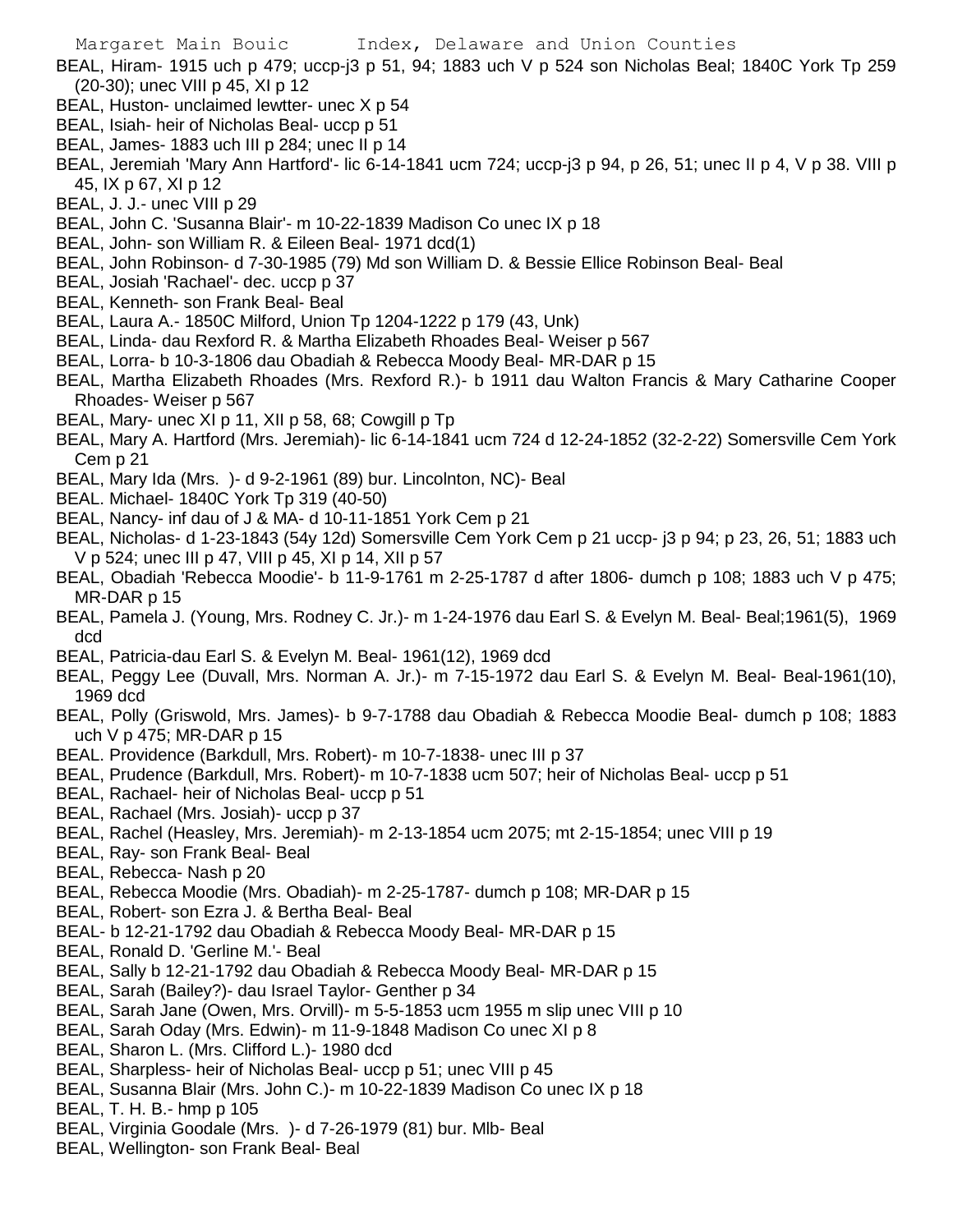- BEAL, W. C.- hadc p 111 (l900 Orange Tp)
- BEAL, William- infant son d 12-29-1822- delge X p 64
- BEAL, William- unec XI p 11
- BEAL, William- heir of Nicholas Beal- uccp p 51; unec VIII p 45
- BEAL, William 'Elizabeth Thomas'- m 8-18-1842 ucm 810; unec V p 60, XII p 23
- BEAL, William D. 'Bessie Ellice Robinson'- m 1904 d 1915- Beal
- BEAL, William Gordon- son William D. & Bessie Ellice Robinson Beal- Beal
- BEAL, William R. 'Eileen'- 1961 dcd
- BEALACK, infant b 4-24-1885 Berkshire Tp son B. W. & Frances Hogle Bealack- dcb
- BEALE, Annie Dornin- b 10-22-1872 d 1873 dau Robert Cecil & Mamie Dornin Beale Howison- Howison 818
- BEALE, Augustus 'Gertrude Withers Perkins'- m 3-3-1897- Weiser p 204
- BEALE, Augustus- b 12-31-1899 son Augustus & Gertrude Withers Perkins Beale- Weiser p 204
- BEALE, Charles Dornin- b 1-8-1842 d 5-5-1862 son William Churchill & Jane Briggs Howison Beale- Howison 281
- BEALE, Charles Scott-b 2-1884- son Samuel Howison & Sallie Ann Scott Beale- Howison 827
- BEALE, Duane Allen 'Rebecca Ann Blumenschein'- m 8-15-1992 son Ralph Beale- Beale; Blumenschein
- BEALE, Edward Julian- son william Churchill & Jane Briggs Howison Beale- Howison285
- BEALE, Fannie Bruce (Sole, Mrs. Charles)- b 1-21-1883 dau Samuel Howison & Sallie Ann Scott Beale-Howison 826
- BEALE, Frank Dunnington- b 11-6-1890 son Samuel Howison & Sallie Ann Scott Beale- Howison 830
- BEALE, Gertrude Withers Perkins (Mrs. Augustus)- b 11-8-1876 d 6-1903 dau George & Gertrude Eva Winters Perkins- Weiser p 204
- BEALE, Gordon- b 1888 son Samuel Howison & Sallie Ann Scott Beale- Howison 829
- BEALE, Helen Gordon- b 11-5-1834 d 5-1885 dau William Churchill & Jane Briggs Howison Beale- Howison 277
- BEALE, Helen M.- d 1-16-1986 (78) bur Sunbury Mem. Park- Beale
- BEALE, James McDonald- b 3-7-1845 d 5-1845 son William Churchill & Jane Briggs Howison Beale- Howison 283
- BEALE, Jane Briggs Howison (Mrs. William Churchill)- dau Samuel & Helen Rose Moore Howison- Howison 67
- BEACH, John Howison- b 8-30-1840 d 7-20-1868 son William Churchill & Jane Briggs Howison Beale-Howison 280
- BEALE, Lucy Cooke (Brent, Mrs. John C.)(Page, Mrs. Frederick W.)- b 6-20-1836 d 10-4-1898 dau William Churchill & Jane Briggs Howison Beale- Howison 278
- BEALE, Mamie Dornin (Mrs. Robert Cecil)- Howison (282)
- BEALE, Marion Sterling (Dunnington, Mrs. Francis Perry)- b 1-5-1847 m 8-20-1878 dau William Churchill & Jane Briggs Howison Beale- Howison 284
- BEALE, Mary- dau Robert Beale & Mary Howison Dornin Beale- Howison 793
- BEALE, Mary Dornin- b 1-4-1874 dau Robert Cecil & Mamie Dornin Beale- Howison818
- BEALE, N.- Harmony Tp 1826 delge VI p 24
- BEALE, Rebecca Ann Blumenschein (Mrs. Duane Allen)- m 8-15-1992 dau Reinhard Blumenschein- Beale; Blumenschein
- BEALE, Rebecca Clark (Mrs. William Coalter)- Howison (279)
- BEALE, Robert Cecil 'Mamie Dornin'- b 1-6-1844 m 12-7-1871 d 4-25-1911- son William Churchill & Jane Briggs Howison Beale- Howison 282
- BEALE, Robert II- son Robert & Mary Howison Dornin Beale- Howison 794
- BEALE, Robert Cecile II- b 3-5-1877 son Robert Cecil & Mamie Dornin Beale- Howison 820
- BEALE, Sallie Ann Scott (Mrs. Samuel Howison)- Howison (286)
- BEALE, Samuel Howison 'Sallie Ann Scott'- son William Churchill & Jane Briggs Howison Beale- Howison 286
- BEALE, Samuel Howison- b 1880 son Samuel Howison & Sallie Ann Scott Beale- Howison 825
- BEALE, Sarah Mader (Mrs. William)- b 8-22-1810 d bef 1848 dau Daniel & Anna Catharine Weiser Mader-Weiser p 486
- BEALE, Thomas- Powers Pat p 46
- BEALE, William Churchill 'Jane Briggs Howison'- Howison (67)
- BEALE, William Churchill- b 1886 son Samuel Howison & Sallie Ann Scott Beale- Howison 828
- BEALE, William Coalter 'Rebecca Clark'- b 8-8-1838 son William Churchill & Jane Briggs Howison Beale-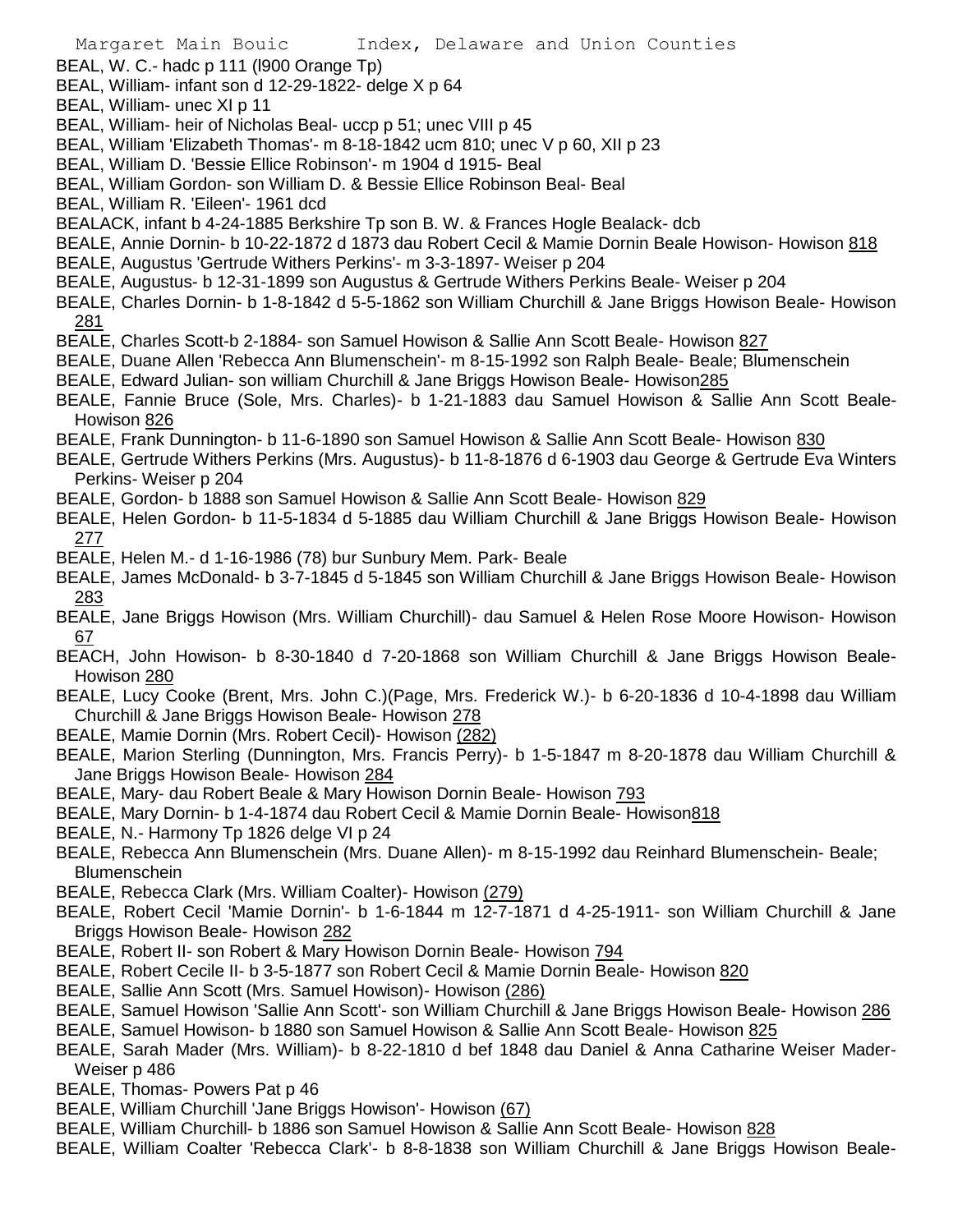Howison 279

- BEALE, William 'Sarah Mader'- Weiser p 486
- BEALER, A. G.- 1877 uca p 83
- BEALER, Albert K.- 1880C Marysville 25-29 p 3 (24,O,O,O) p 0087
- BEALER(BEALOR), Alonzo G- son William & Mary Bealor-d 9-30-1879 (30-3-25) NM Cem Liberty Tp lptw p 19 1850C Liberty Tp Union Co 947-964 p 141 (1,O); 1860C Liberty Tp 1111-1121 p 151 (11,O); 1870C Liberty Tp 75 p 9 (21,O)
- BEALER, Anna (Mrs. Joseph Zelotes)-d 12-26-1888 (29-5-3) NM Cem Lib Tp- lptw p 19; 1880C Liberty Tp Un Co 179-189 p 29 (20,O,O,O)
- BEALER, Cora- b 5-6-1881 d 12-8-1959 Paris Tp (76-1957) uninf p 31
- BEALER, Daisy (Mrs. Zelotes)- 1959, 1967 ucd
- BEALER, David Clay 'Lydia A.'-b 12-1879 d 1955 Byhalia Cem lptw p 20- son Joseph Zelotes & Anna Bealer-1880C Liberty Tp Un Co 179-189 p 29 (5/12,O,O,O)
- BEALER, Evangeline- 1959, 1967 ucd
- BEALER, Jane- b 1855 d 1928 Byhalia Cem lptw p 108
- BEALER, J. C.- 1877 uca p 83
- BEALER, Joseph Zelotes'Anna'- lptw p 19
- BEALER, Lota- son William & Mary Bealer- 1870C Liberty Tp 75 p 9 (17,O)
- BEALER, Lydia A. (Mrs. David Clay)- b 1883 d 1938 Byhalia Cem lptw p 120
- BEALER(BEALOR), Mary (Mrs. William)- 1850C Liberty Tp Un Co 947-964 p 141 (22,O);1860C Liberty Tp 1111-1121 (32,O); 1870C Liberty Tp 75 p 9 (40,O); lptw p 19 1880C Liberty Tp Un Co 178-189 p 29 (52,
	- O,O,Va) p 0048; 1877 uca p 83; lptw p 19
- BEALER(BEALOR), William 'Mary'- 1850C Liberty Tp Un Co 947-964 p 141 (31, Pa); 1860C Liberty Tp 1111-1121 p 151 (40, Pa); 1880C Marysville 8-10 p 1 (61, Pa, Pa.Pa) p 0086; lptw p 19
- BEALER, William- 1870C Marysville 90 p 10 (60,O)
- BEALER, Zelotes 'Daisy'- 1959, 1967 ucd
- BEALER, Zelotus- son William & Mary Bealer- 1860C Liberty Tp un Co 1111-1121 p 151 (6,O)
- BEALL, --family of Barbara Hush Bowin #378, unec XII p 49
- BEALL, Annie E.- b 2-1895 dau Gamal & Lizzie Beall- 1900C Jerome Tp 7-8 p 1A (5,Va,Ind,Va)
- BEALL, Charles- Beall
- BEALL, Cheri- dau George H.& Mariette Beall- Beall; 1961 dcd(13)
- BEALL, Dianne Radase (Mrs. John)- dau Alexander & Mildred Lavinia Allen Radase- 1985 uch p 6
- BEALL, Dorothy (Long, Mrs. )- dau John M. Beall- beall
- BEALL, Effie L.- b 4-1889 dau Gamal & Lizzie Beall- 1900C Jerome Tp 7-8 p 1A (11,ILL,IND,Va)
- BEALL, Francis Flood 'Olive Belle Hempstead'- b 9-3-1869 m 10-31-1894- Bean (112151)
- BEALL, Francis Hempstead- b 4-11-1899 son Francis Flood & Olive Belle Hempstead Beall- Bean 1121511
- BEALL, Gamal-- 'Lizzie'- b 8-1866 1900 Jerome Tp 7-8 p 1A (33,Ind,O,O,) m 10y
- BEALL, George H. 'Marietta'- d 5-15-1960(46) bur. St. Marys', Delaware- Beall
- BEALL, George Owen 'Karen Lynn Williams'- son George H.& Mariette Beall- Beall; 1961 dcd(12)
- BEALL, Helen Hempstead (Tribby, Mrs. Marshall Carlton)- b 4-11-1899 m 7-31-1923- Bean 1121512
- bEALL, Janet (Andrews, Mrs. )- dau John M. Beall- beall
- BEALL, John 'Dianne Radase'- 1985 uch p 6
- BEALL, John M.- d 2-24-1987 (95) bur Glendale Cem- Beall
- BEALL, Joshua- Nash p 146, 147
- BEALL, Laura- b 10-7-1899 Orange Tp dau T. E. & ELina G. Shoaf Beall- dcb
- BEALL, Lizzie (Mrs. Gamal--)- b 2-1864 1900C Jerome Tp 7-8 p 1A (31,WVa,Va,Va)- m 10y
- BEALL, Louise (Hush, Mrs. Peter)- unec XII p 38
- BEALL, Mariette (Mrs. George H.)(McBride, Mrs. Carl)- Beall; 1961 dcd
- BEALL, Mary (Butler, Mrs. )- dau John M. Beall- Beall
- BEALL, Mary Eleanor- dau George H.& Mariette Beall- Beall; 1961 dcd(17)
- BEALL, Mary (Hammond, Mrs. Harry)- dcq Hammond Crawford 21
- BEALL, Olive Belle Hempstead (Mrs. Francis Flood)- b 7-10-1867 m 10-31-1894 dau Hiram E. & Diantha Bean Hempstead- Bean 112151
- BEALL, Robert- son John M. Beall- Beall
- BEALL, Samuel D.- 1883 uch V p 586
- BEALL, infant b 2-24-1901 Orange Tp son T. E. & ELina Shoaf Beall- dcb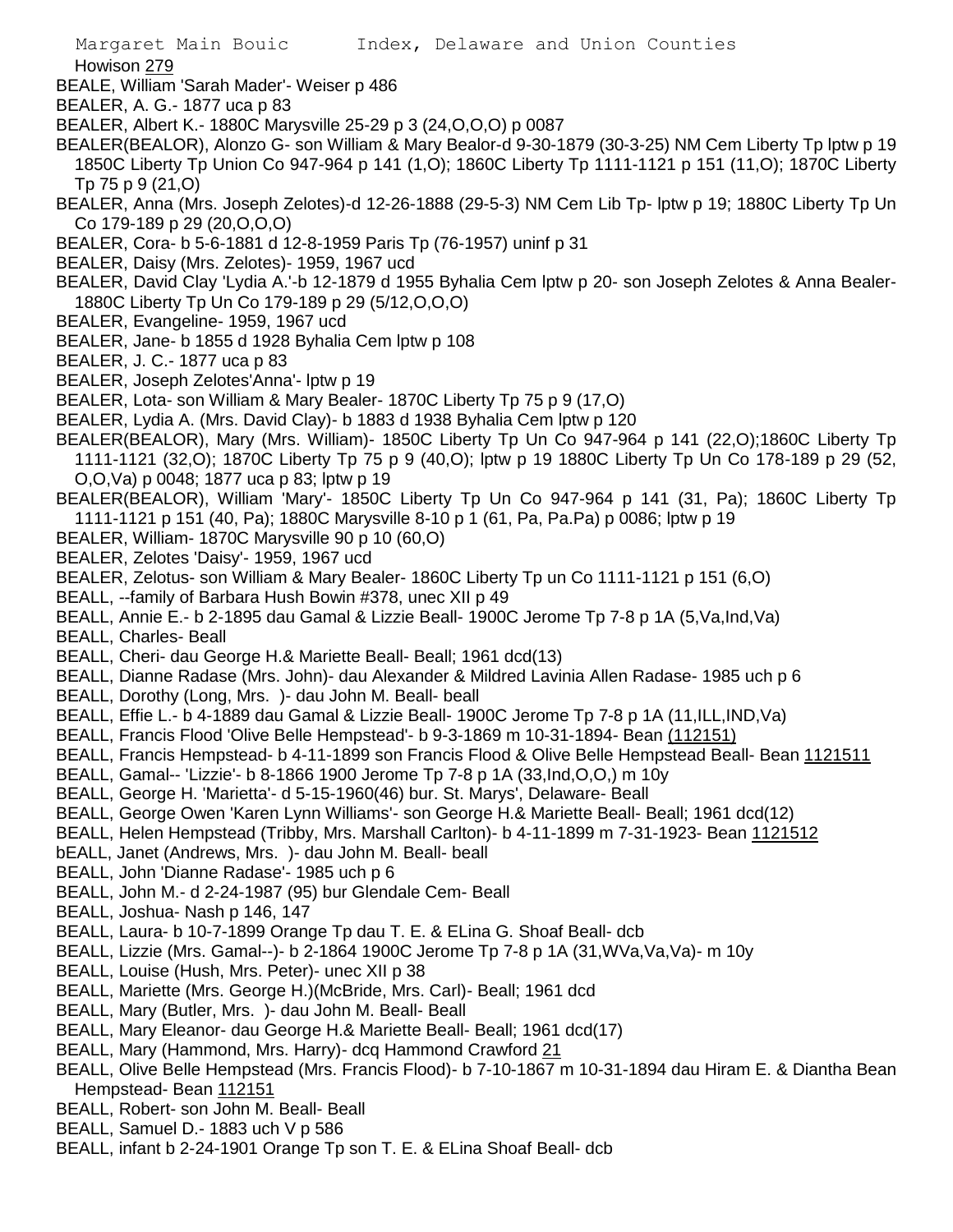- BEALL, Thomas E.- b 7-1893 son Gamal-- & Lizzie Beall- 1900C Jerome Tp 7-8 p 1A (6,Ill,IND,Va) BEALL, William Murdock- Powers p 42, 43
- BEALL, William S.- b 1-1899 son Gamal--- & Lizzie Beall- 1900C Jerome Tp 7-8 p 1A (1/12,O,Ind,Va) BEALMEAR, Dr.- 1883 uch V p 626
- BEALS, Alfred- son Jeremiah & Mary S. Beals- 1850C York Tp 360-365 p 56 (1,O)
- BEALS, Almyra- dau Jeremiah & Mary S. Beals- 1850C York Tp 360-365 p 56 (2,O)
- BEALS, Cathy (Semer, Mrs. )- dau Marvin & Marilyn Ann Wells Beals- 1985 uch p 145
- BEALS, Curtis- 1850C York Tp 360-365 p 56 (15,O)
- BEALS, Diane Karel (Stapleton, Mrs. Jack Martin)- m 6-22-1927- McKitrick p 217
- BEALS, Elijah- son Jeremiah & Mary S. Beals- 1850C York Tp 360-365 p 56 (6,O)
- BEALS, Elisa- dau Jeremiah & Mary S. Beals- 1850C York Tp 360-365 p 56 (8,O)
- BEALS, Elizabeth Keefer (Vandling, Mrs. Peter)(Mrs. Ernest)- b 7-15-1874 m 10-10-1894 d 5-9-1934- dau Philip Weiser & Anna H. Kemp Keefer- Weiser p 421
- BEALS, Ellen Jane Cook (Mrs. Richard)- b 10-17-1933 m 6-13-1953 dau Raymond Otis & Ethel Viola Mahan Cook- Weiser p 714
- BEALS, Ernest 'Elizabeth Keefer'- b 9-13-1905- Weiser p 421
- BEALS, George W.- d 1862- 1883 uch IV p 532
- BEALS, Isaiah- 1850C York Tp 360-365 p 56 (20,O)
- BEALS, James Allen- b 8-5-1956 son Richard & Ellen Jane Cook Beals- Weiser p 714
- BEALS, Jeremiah 'Mary S.'- 1850C York Tp 360-365 p 56 (38, Pa)
- BEALS, Johnny- unec IX p 15
- BEALS, Marilyn Ann Wells (Mrs. Marvin)- b 9-2-1936 dau Albert Francis & Kathryn Soule Wells- 1985 uch p 145
- BEALS, Manford 'Mildred Crone'- b 4-11-1911 m 6-5-1932 son Ernest & Elizabeth Keefer Beals- Weiser p 423
- BEALS, Mark- son Marvin & Marilyn Ann Wells Beals- 1985 uch p 145
- BEALS, Marvin 'Marilyn Ann Wells- 1985 uch p 145
- BEALS, Mary- 1850C York Tp 360-365 p 56 (56, Pa)
- BEALS, Mary- dau Jeremiah & Mary S. Beals- 1850C York Tp 360-365 p 56 (12,O)
- BEALS, Mary S. (Mrs. Jeremiah)- 1850C York Tp 360-365 p 56 (39,O)
- BEALS, Mildred Crone (Mrs. Manford)- m 6-5-1932- Weiser p 423
- BEALS, Richard 'Ellen Jane Cook'- b 3-21-1930 m 6-13-1953- Weiser p 714
- BEALS, Richard Nathan- b 9-11-1954 son Richard & Ellen Jane Cook Beals- Weiser p 714
- BEALS, Sarah J.- dau Jeremiah & Mary S. Beals- 1850C York Tp 360-365 p 56 (15,O)
- BEALS, Steven Ray- b 10-22-1958 son Richard & Ellen Jane Cook Beals- Weiser p 714
- BEALS, Susan Kay- b 8-31-1957 son Richard & Ellen Jane Cook Beals- Weiser p 714
- BEALS, William- son Jeremiah & Mary S. Beals- 1850C York Tp 360-365 p 56 (4,O)
- BEALS, William E.- unec IV p 6
- BEAVILLE -see Belville
- BEAM, Amy- dau James H. & Eliana liatta Beam- Beam
- BEAM, Arnold W.- son Carl L.& Pearl Beam- Beam
- BEAM, Beverly Kay (Mrs. James R.)- Beam
- BEAM, Carl L. 'Pearl'- m 8-22-1917 d 12-10-1969 bur. Chesterville- Beam
- BEAM, Catherine A. Beirlhymer (Mrs. John R.)- m 1-3-1862 dcm
- BEAM, Daniel A.- d 1-18-1844 (7 mos) Scott Cem son Silas Z. & Mary- djlm p 98
- BEAM, David- son James H. & Eliana liatti Beam- Beam
- BEAM, Dorothy Hondorfer(Duradea Henderfer)(Mrs. George)- m 8-25-1842 ucm 812; 1850C Paris Tp 668-682
- p 101 (41, Ger); 1870C Paris Tp 197-198 p 27 (50. Bav); unec V p 60
- BEAM, Doug- 1880C Jerome Tp p 0146
- BEAM, Eileen (Hall, Mrs. B. H.)- dau Gladys M. Herd- Beam
- BEAM, Eliana- dau James R. Beam- Beam
- BEAM, Eliana Liatti (Mrs. James H.)- Beam
- BEAM, Eliza- dau John Beam- 1880C morch p 703; Powell p 322
- BEAM, Eliza (Howland, Mrs. Ichabod)- 1883 uch V p 314
- BEAM, Ellen (Sutliff, Mrs. )- dau James H. & Eliana Liatti Beam- Beam
- BEAM, Frances Jane (Anderson, Mrs. Carl William)- b 4-4-1936- Weiser p 269
- BEAM, Francis- son George & Dorothy Hondorfer Beam- 1850C Paris Tp 668-682 p 10 (5,O)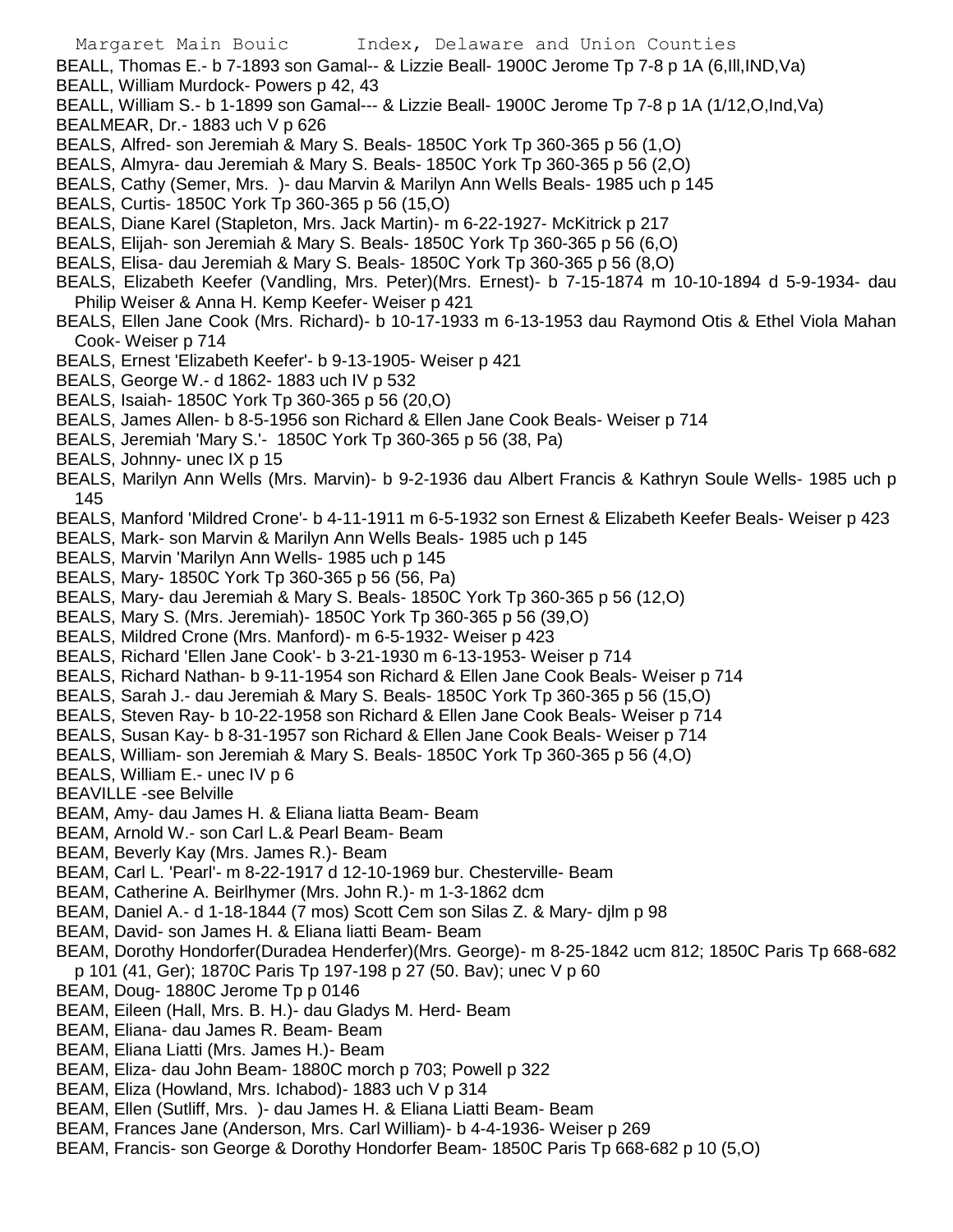- Margaret Main Bouic Index, Delaware and Union Counties BEAM, Frank L.- 1915 uch p 585 BEAM, G.- 1883 uch IV p 457 BEAM, Gary- b 1968 son Kerry M. & Mary E. Beam- 1975 ucd BEAM, George D. 'Dorothy Hondorfer'- m 8-25-1842 ucm 812; 1850C Paris Tp 668-682 p 101 (39, Ger); unec V p 60 BEAM, George- son George & Dorothy Hondorfer Beam- 1850C Paris Tp 668-682 p 101 (3,O) BEAM, Gladys M. Herd (Mrs. )- b 5-24-1898 d 7-20-1970 dau Clayton & Estelle Turner Herd- Herd BEAM, Goodlove- son George & Dorothy Hondorfer Beam- 1850C Paris Tp 668-682 p 101 (7,O) BEAM, Hannah A. (Mrs. Jacob)- 1870C Claibourne Tp 141-139 (28,O) BEAM, Hattie B- dau Jacob & Hannah A. Beam- 1870C Claibourne Tp 141-139 (7,O) BEAM, Isaac- son John Beam- 1880C morch p 703; Powell p 322 BEAM, Jacob 'Hannah A.'- 1870C Claibourne Tp 141-139 (33,O); unec XII p 52 BEAM, Jacob (Indiana)- McKitrick p 227 BEAM, James- 1880C Claibourne Tp p 212A BEAM, James A.- son John Beam- 1880C morch p 703; Powell p 322 BEAM, James H. 'Eliana Liatti'- d 1970- Beam BEAM, James R. 'Beverly Kay'- b 9-17-1943 d 4-29-1991 bur Oak Grove Cem- son James H. & Eliana Liatti Beam- Beam BEAM, James W.- son Thomas J. & Rebecca Lafeber Beam- Powell p 322; 1880 morch p 703 BEAM, Jennie- dau Thomas J. & Phoebe E. Burns Beam- Powell p 322; 1880 morch p 703 BEAM, John- Powell p 322; 1880 morch p 703; Powell p 322 BEAM, John- son John Beam- 1880C morch p 703; Powell p 322 BEAM, John R. 'Catherine A. Beirlhymer'- m 1-3-1862 dcm BEAM, Josephine B. (Lawrence, Mrs. )- dau Carl L.& Pearl Darling Beam- Beam BEAM, Kerry M. 'Mary E.'- 1975 ucd BEAM, Kerry- b 1964 ch Kerry M. & Mary E. Beam- Beam BEAM, Lucy Havens (Mrs. )- Fancher-Clark reunion- delge X p 48 BEAM, Mari- b 1966 dau Kerry M. & Mary E. Beam- Beam BEAM, Mariellen B. (Rutherford, Mrs. )- dau Carl L.Pearl Darling Beam- Beam BEAM, Mary E. (Mrs. Kerry M.)- 1975 ucd BEAM, Mary B.- dau Thomas J. & Phoebe E. Burns Beam- Powell p 322; 1880 morch p 703 BEAM, Mary (Mrs. Silas Z.)- djlm p 28 BEAM, Merrit- son John Beam- 1880C morch p 703; Powell p 322 BEAM, Pearl J. Darling (Mrs. Carl)- d 5-8-1986 (85) bur Chesterville sister of George Darling- Beam BEAM, Phoebe A.- dau John Beam- 1880C morch p 703; Powell p 322 BEAM, Phoebe E. Burns (Mrs. Thomas J.) Powell p 322; 1880 morch p 703 BEAM, Rebecca Lafever (Mrs. Thomas J.)- d c 1849; 1880 morch p 703 BEAM, Rufus H.- son Carl L. & Pearl Darling Beam- Beam BEAM, Sarah J.- dau John Beam- 1880C morch p 703; Powell p 322 BEAM, S. G.- d 1-17-1863- 1883 uch IV p 500 BEAM, Sheri- b 1962 dau Kerry M. & Mary E. Beam- 1975 ucd BEAM, Silas Z. 'Mary'- djlm p 28 BEAM, Thomas J.' Rebecca Lafever''Phoebe E. Burns'- b 3-15-1821 Knox Co m 1844 son John Beam; 1880C Morch 703; Powell p 322 BEAM, Upton- son thomas J. & Rebecca Lafeber Beam- Powell p 322; 1880 morch p 703 BEAM, Wesley- son Carl & Pearl J. Darling Beam- Beam BEAM, William- son John Beam- 1880 morch p 322; Powell p 322 BEAMAN, Barbara (Feitshans, Mrs. Howard)- dau Robert Beaman- Beaman BEAMAN, Betty Gross (Mrs. Robert E.)- Beaman BEAMAN, Calvin- brother Robert E. Beaman- Beaman BEAMAN, Cecil- brother Robert E. Beaman- Beaman BEAMAN, George- brother Robert E. Beaman-Beaman BEAMAN, Gleen- brother Robert E. Beaman- Beaman BEAMAN, Robert E. 'Betty Gross'- d 1-12-1973 (52) bur. Dayton- Beaman
- BEAMAN, Wayne- brother Robert E. Beaman- Beaman
- BEAMAN, William- son Robert E. & Betty Gross Beaman- Beaman